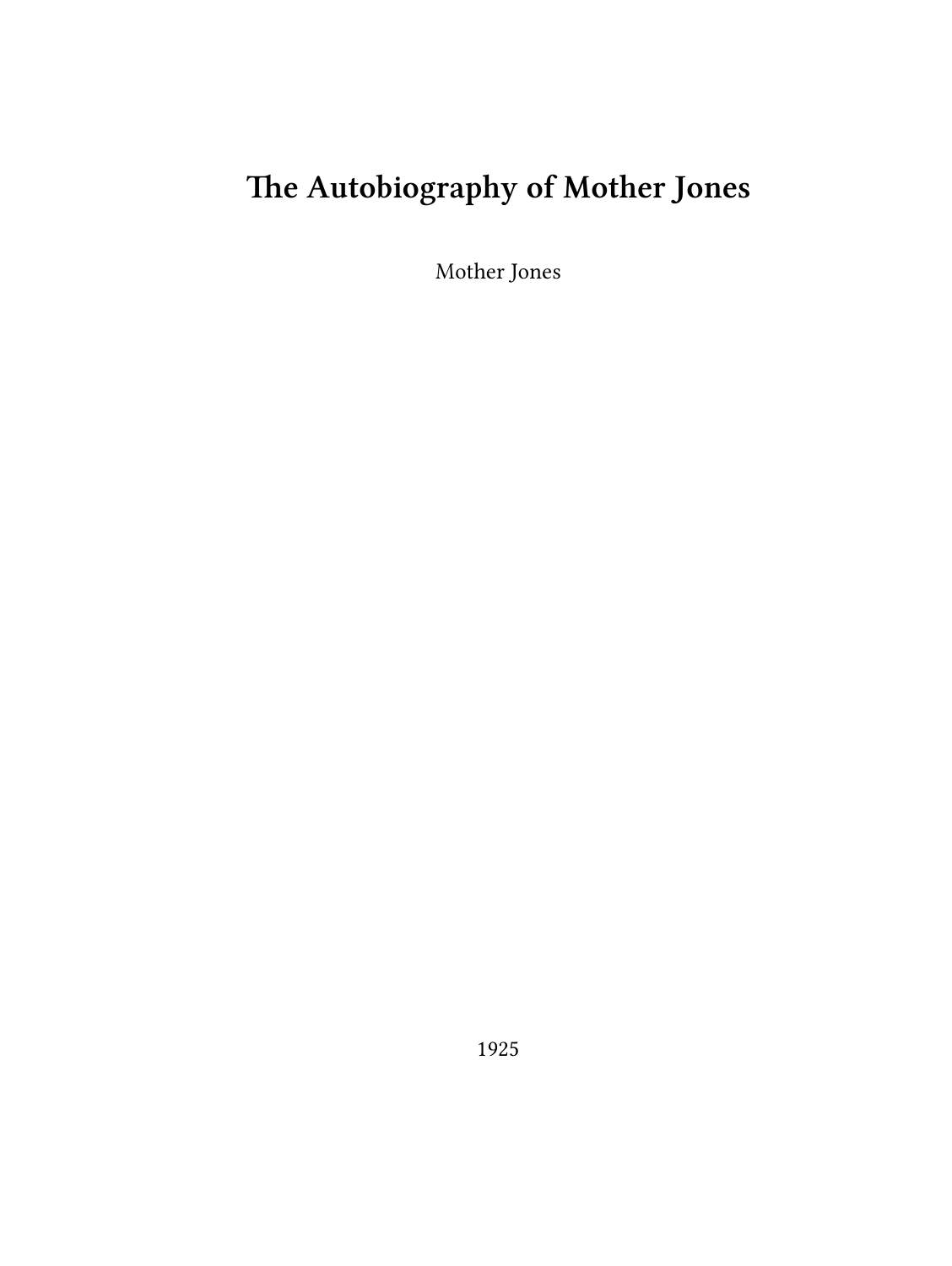## **Contents**

| Chapter I - Early Years                                  | 4  |
|----------------------------------------------------------|----|
| Chapter II - The Haymarket Tragedy                       | 6  |
| Chapter III – A Strike in Virginia                       | 9  |
| Chapter IV - Wayland's Appeal To Reason                  | 11 |
| Chapter V - Victory at Arnot                             | 12 |
| Chapter VI - War in West Virginia                        | 16 |
| Chapter VII - A Human Judge                              | 19 |
| Chapter VIII - Roosevelt Sent for John Mitchell          | 22 |
| Chapter IX - Murder in West Virginia                     | 25 |
| Chapter $X$ – The March of the Mill Children             | 28 |
| Chapter XI - Those Mules Won't Scab Today                | 33 |
| Chapter XII - How the Women Mopped Up Coaldale           | 35 |
| Chapter XIII – The Cripple Creek Strike                  | 37 |
| Chapter XIV - Child Labor                                | 45 |
| Chapter XV - Moyer, Haywood and Pettibone                | 52 |
| <b>Chapter XVI - The Mexican Revolution</b>              | 54 |
| Chapter XVII - How the Women Sang themselves Out of Jail | 58 |
| Chapter XVIII - Victory in West Virginia                 | 60 |
| <b>Chapter XIX - Guards and Gunmen</b>                   | 68 |
| <b>Chapter XX - Governor Hunt</b>                        | 70 |
| Chapter XXI - In Rockefeller's Prisons                   | 73 |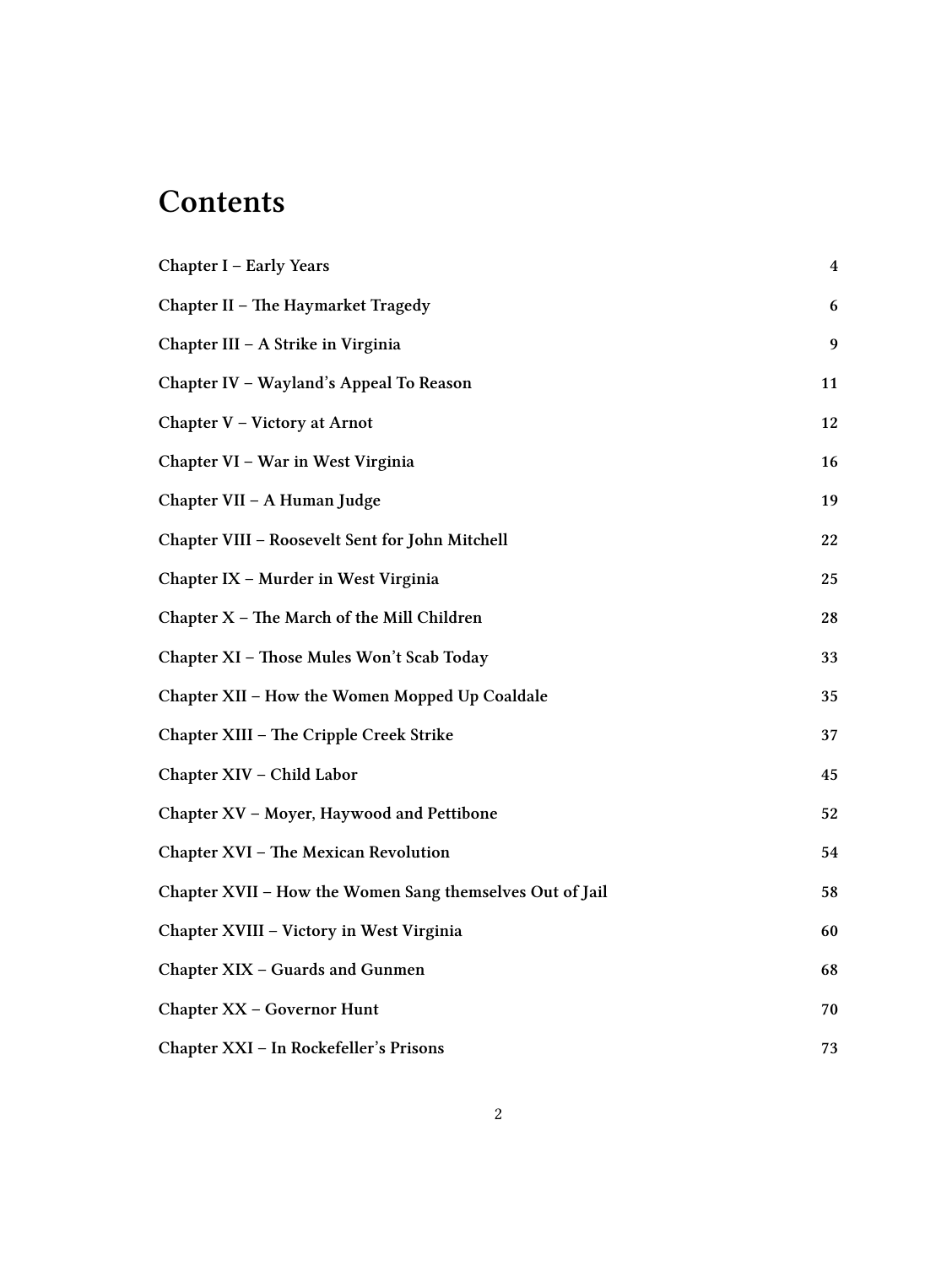| Chapter XXII - "You Don't Need a Vote to Raise Hell" | 80 |
|------------------------------------------------------|----|
| Chapter XXIII – In a West Virginia Prison Camp       | 84 |
| Chapter XXIV – The Steel Strike of 1919              | 86 |
| Chapter XXV – Struggle and Lose: Struggle and Win    | 93 |
| Chapter XXVI – Medieval West Virginia                | 95 |
| Chapter XXVII – Progress in Spite of Leaders         | 97 |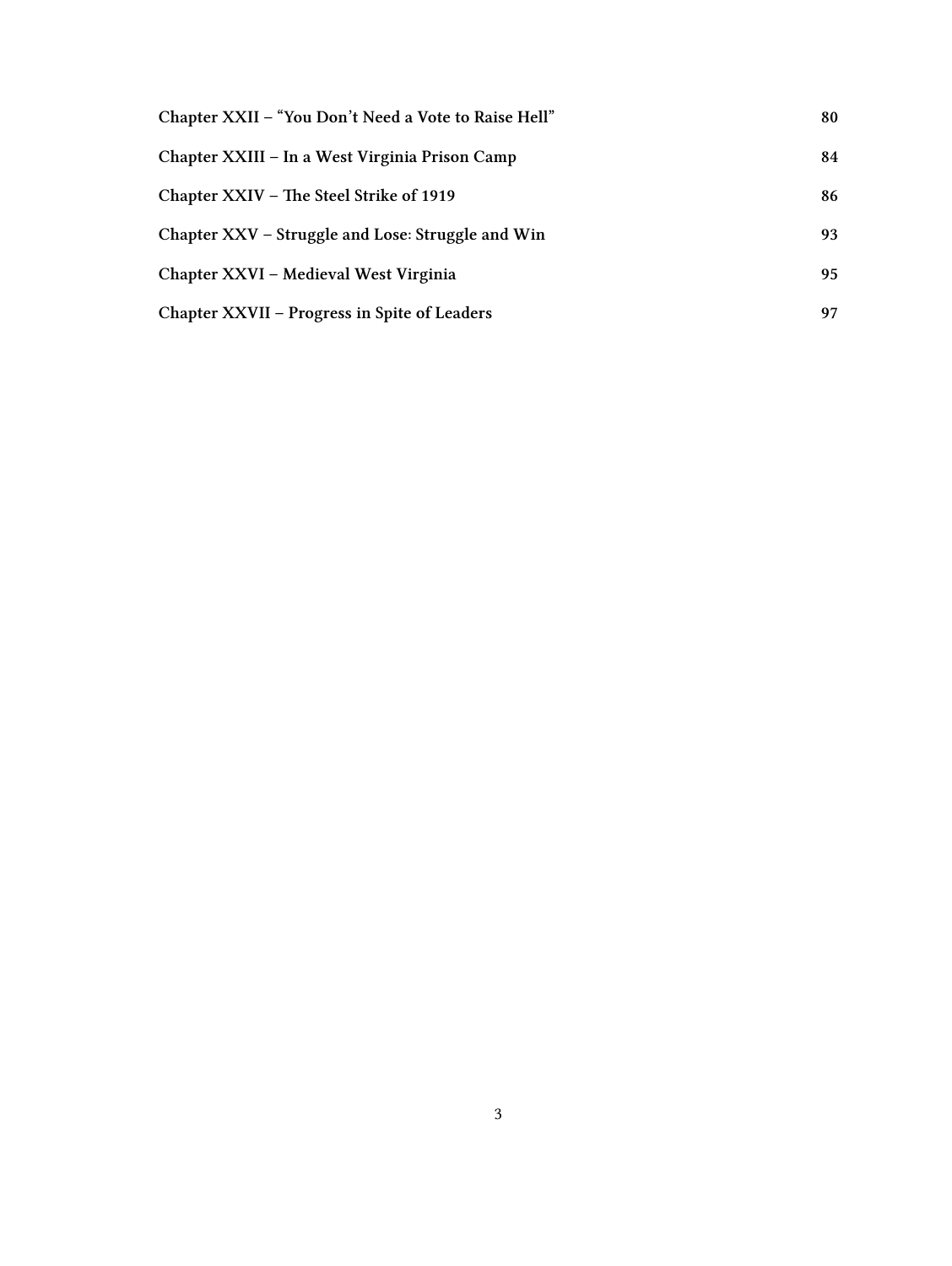### <span id="page-3-0"></span>**Chapter I – Early Years**

I was born in the city of Cork, Ireland, in 1830. My people were poor. For generations they had fought for Ireland's freedom. Many of my folks have died in that struggle. My father, Richard Harris, came to America in 1835, and as soon as he had become an American citizen he sent for his family. His work as a laborer with railway construction crews took him to Toronto, Canada. Here I was brought up but always as the child of an American citizen. Of that citizenship I have ever been proud.

After finishing the common schools, I attended the Normal school with the intention of becoming a teacher. Dressmaking too, I learned proficiently. My first position was teaching in a convent in Monroe, Michigan. Later, I came to Chicago and opened a dress-making establishment. I preferred sewing to bossing little children. However, I went back to teaching again, this time in Memphis, Tennessee. Here I was married in 1861. My husband was an iron moulder and a member of the Iron Moulders' Union.

In 1867, a fever epidemic swept Memphis. Its victims were mainly among the poor and the workers. The rich and the well-to-do fled the city. Schools and churches were closed. People were not permitted to enter the house of a yellow fever victim without permits. The poor could not afford nurses. Across the street from me, ten persons lay dead from the plague. The dead surrounded us. They were buried at night quickly and without ceremony. All about my house I could hear weeping and the cries of delirium. One by one, my four little children sickened and died. I washed their little bodies and got them ready for burial. My husband caught the fever and died. I sat alone through nights of grief. No one came to me. No one could. Other homes were as stricken as was mine. All day long, all night long, I heard the grating of the wheels of the death cart.

After the union had buried my husband, I got a permit to nurse the sufferers. This I did until the plague was stamped out.

I returned to Chicago and went again into the dressmaking business with a partner. We were located on Washington Street near the lake. We worked for the aristocrats of Chicago, and I had ample opportunity to observe the luxury and extravagance of their lives. Often while sewing for the lords and barons who lived in magnificence on the Lake Shore Drive, I would look out of the plate glass windows and see the poor, shivering wretches, ,jobless and hungry, walking along the frozen lake front. The contrast of their condition with that of the tropical comfort of the people for whom I sewed was painful to me. My employers seemed neither to notice nor to care.

Summers, too, from the windows of the rich, I used to watch the mothers come from the west side slums, lugging babies and little children, hoping for a breath of cool, fresh air from the lake. At night, when the tenements were stifling hot, men, women and little children slept in the parks. But the rich, having donated to the ice fund, had, by the time it was hot in the city, gone to seaside and mountains.

In October, 1871, the great Chicago fire burned up our establishment and everything that we had. The fire made thousands homeless. We stayed all night and the next day without food on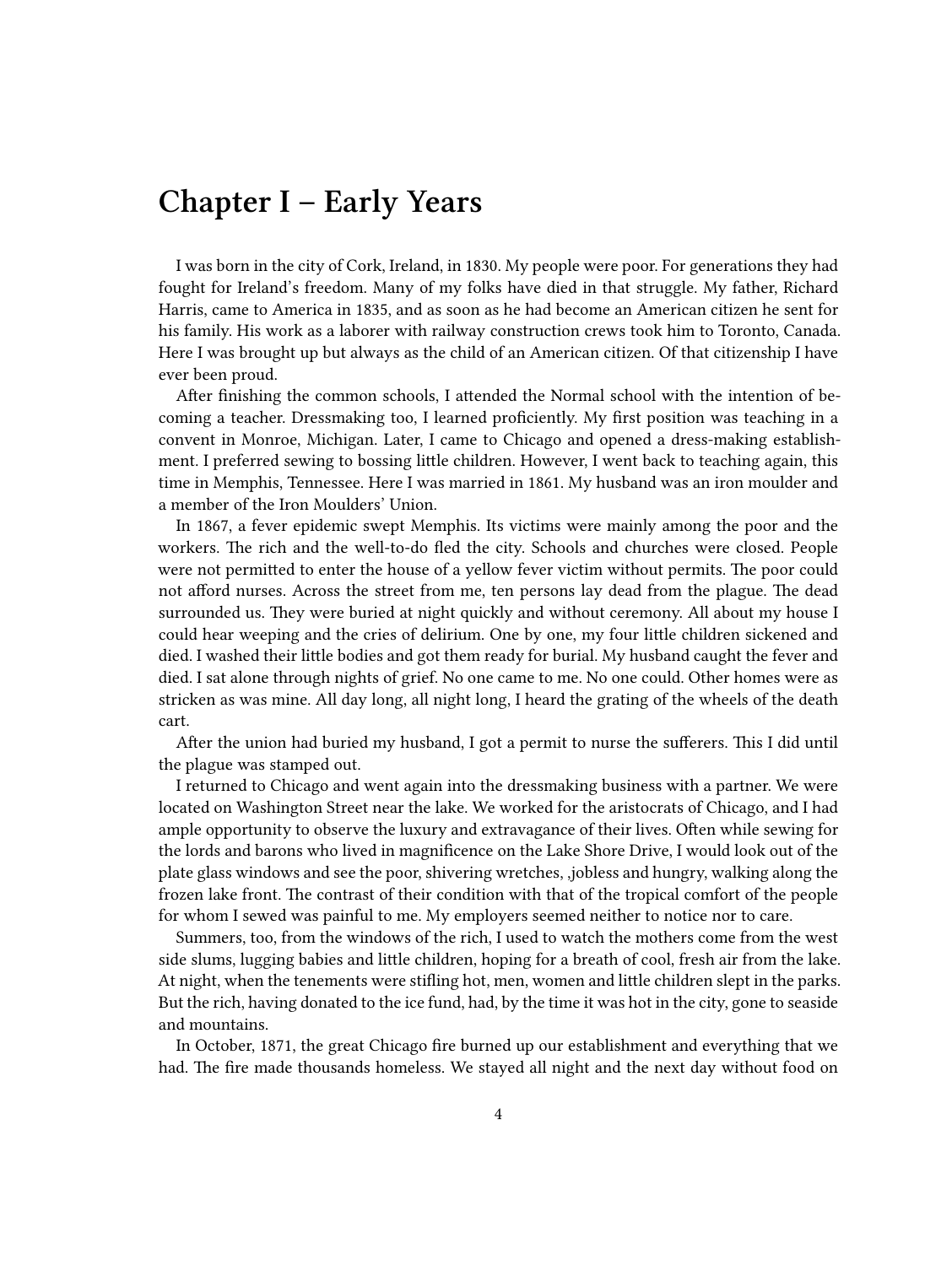the lake front, often going into the lake to keep cool. Old St. Mary's church at Wabash Avenue and Peck Court was thrown open to the refugees and there I camped until I could find a place to go.

Near by in an old, tumbled down, fire scorched building the Knights of Labor held meetings. The Knights of Labor was the labor organization of those days. I used to spend my evenings at their meetings, listening to splendid speakers. Sundays we went out into the woods and held meetings.

Those were the days of sacrifice for the cause of labor. Those were the days when we had no halls, when there were no high salaried officers, no feasting with the enemies of labor. Those were the days of the martyrs and the saints. I became acquainted with the labor movement. I learned that in 1865, after the close of the Civil War, a group of men met in Louisville, Kentucky. They came from the North and from the South; they were the "blues" and the "greys" who a year or two before had been fighting each other over the question of chattel slavery. They decided that the time had come to formulate a program to fight another brutal form of slavery-industrial slavery. Out of this decision had come the Knights of Labor.

From the time of the Chicago fire I became more and more engrossed in the labor struggle and I decided to take an active part in the efforts of the working people to better the conditions under which they worked and lived. I became a member of the Knights of Labor.

One of the first strikes that I remember occurred in the Seventies. The Baltimore and Ohio Railroad employees went on strike and they sent for me to come help them. I went. The mayor of Pittsburgh swore in as deputy sheriffs a lawless, reckless bunch of fellows who had drifted into that city during the panic of 1873. They pillaged and burned and rioted and looted. Their acts were charged up to the striking workingmen. The governor sent the militia.

The Railroads had succeeded in getting a law passed that in case of a strike, the train-crew should bring in the locomotive to the round-house before striking. This law the strikers faithfully obeyed. Scores of locomotives were housed in Pittsburgh.

One night a riot occurred. Hundreds of box cars standing on the tracks were soaked with oil and set on fire and sent down the tracks to the roundhouse. The roundhouse caught fire. Over one hundred locomotives, belonging to the Pennsylvania Railroad Company were destroyed. It was a wild night. The flames lighted the sky and turned to fiery flames the steel bayonets of the soldiers.

The strikers were charged with the crimes of arson and rioting, although it was common knowledge that it was not they who instigated the fire; that it was started by hoodlums backed by the business men of Pittsburgh who for a long time had felt that the Railroad Company discriminated against their city in the matter of rates.

I knew the strikers personally. I knew that it was they who had tried to enforce orderly law. I knew they disciplined their members when they did violence. I knew, as everybody knew, who really perpetrated the crime of burning the railroad's property. Then and there I learned in the early part of my career that labor must bear the cross for others' sins, must be the vicarious sufferer for the wrongs that others do.

These early years saw the beginning of America's industrial life. Hand and hand with the growth of factories and the expansion of railroads, with the accumulation of capital and the rise of banks, came anti-labor legislation. Came strikes. Came violence. Came the belief in the hearts and minds of the workers that legislatures but carry out the will of the industrialists.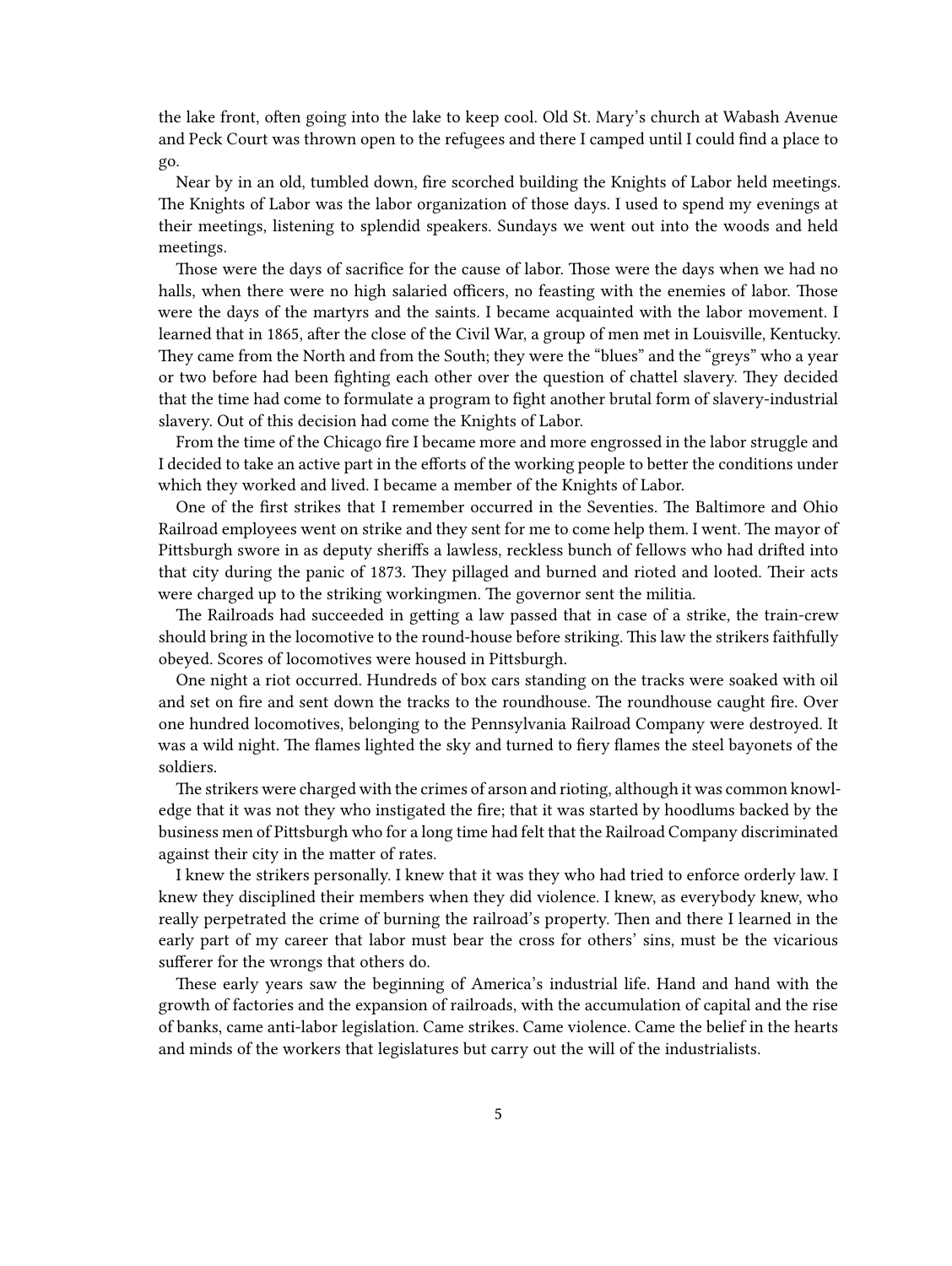#### <span id="page-5-0"></span>**Chapter II – The Haymarket Tragedy**

From 1880 on, I became wholly engrossed in the labor movement. In all the great industrial centers the working class was in rebellion. The enormous immigration from Europe crowded the slums, forced down wages and threatened to destroy the standard of living fought for by American working men. Throughout the country there was business depression and much unemployment. In the cities there was hunger and rags and despair. Foreign agitators who had suffered under European despots preached various schemes of economic salvation to the workers. The workers asked only for bread and a shortening of the long hours of toil. The agitators gave them visions. The police gave them clubs.

Particularly the city of Chicago was the scene of strike after strike, followed by boycotts and riots. The years preceding 1886 had witnessed strikes of the lake seamen, of dock laborers and street railway workers. These strikes had been brutally suppressed by policemen's clubs and by hired gunmen. The grievance on the part of the workers was given no heed. John Bonfield, inspector of police, was particularly cruel in the suppression of meetings where men peacefully assembled to discuss matters of wages and of hours. Employers were defiant and open in the expression of their fears and hatreds. The Chicago Tribune, the organ of the employers, suggested ironically that the farmers of Illinois treat the tramps that poured out of the great industrial centers as they did other pests, by putting strychnine in the food.

The workers started an agitation for an eight-hour day. The trades unions and the Knights of Labor endorsed the movement but because many of the leaders of the agitation were foreigners, the movement itself was regarded as "foreign" and as "un-American." Then the anarchists of Chicago, a very small group, espoused the cause of the eight-hour day. From then on the people of Chicago seemed incapable of discussing a purely economic question without getting excited about anarchism.

The employers used the cry of anarchism to kill the movement. A person who believed in an eight-hour working day was, they said, an enemy to his country, a traitor, an anarchist. The foundations of government were being gnawed away by the anarchist rats. Feeling was bitter. The city was divided into two angry camps. The working people on one side hungry, cold, jobless, fighting gunmen and police clubs with bare hands. On the other side the employers, knowing neither hunger nor cold, supported by the newspapers, by the police, by all the power of the great state itself.

The anarchists took advantage of the widespread discontent to preach their doctrines. Orators used to address huge crowds on the windy, barren shore of Lake Michigan. Although I never endorsed the philosophy of anarchism, I often attended the meetings on the lake shore, listening to what these teachers of a new order had to say to the workers.

Meanwhile the employers were meeting. They met in the mansion of George M. Pullman on Prairie Avenue or in the residence of Wirt Dexter, an able corporation lawyer. They discussed means of killing the eight-hour movement which was to be ushered in by a general strike. They discussed methods of dispersing the meetings of the anarchists.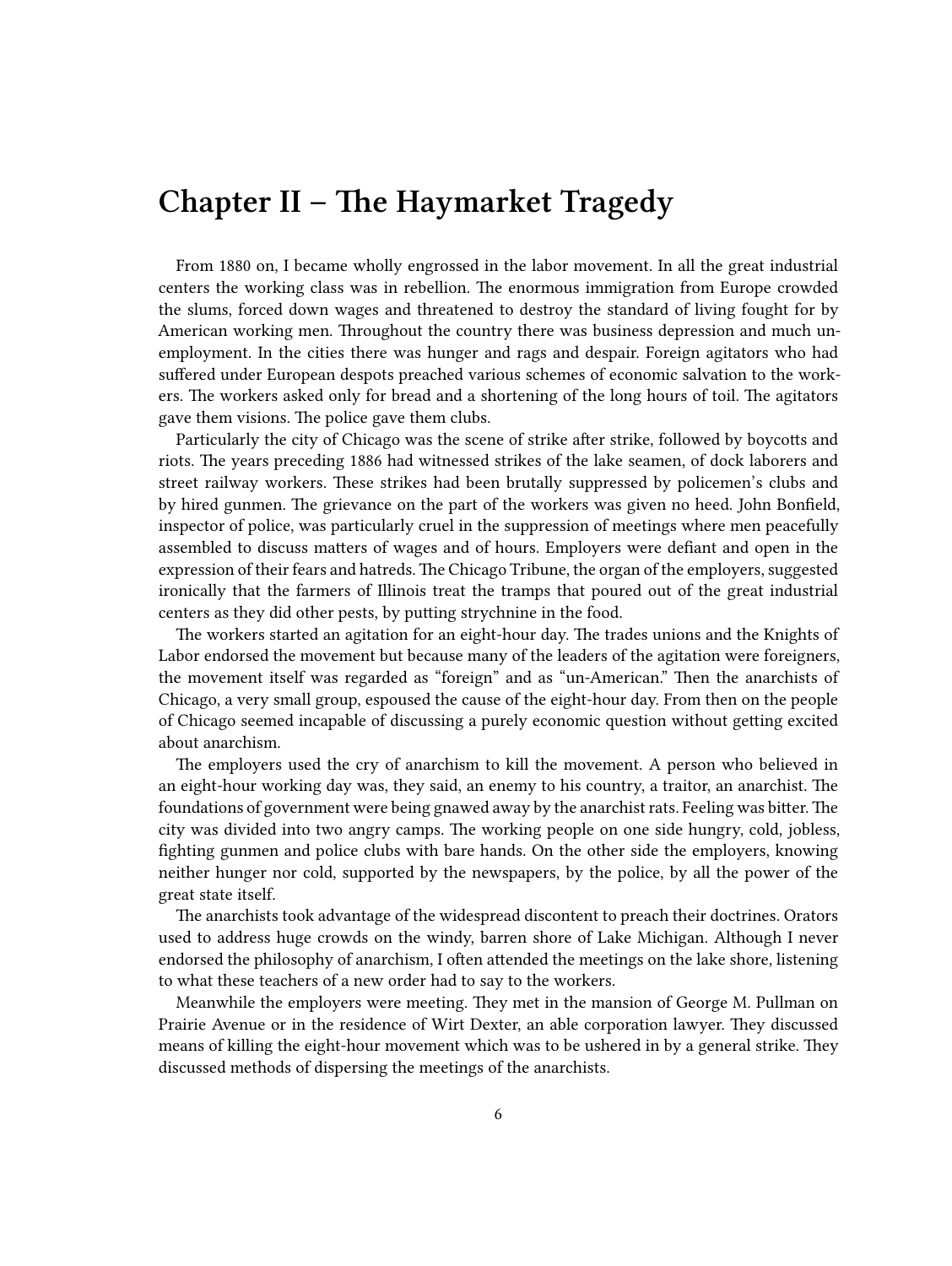A bitterly cold winter set in. Long unemployment resulted in terrible suffering. Bread lines increased. Soup kitchens could not handle the applicants. Thousands knew actual misery.

On Christmas day, hundreds of poverty stricken people in rags and tatters, in thin clothes, in wretched shoes paraded on fashionable Prairie Avenue before the mansions of the rich, before their employers, carrying the black flag. I thought the parade an insane move on the part of the anarchists, as it only served to make feeling more bitter. As a matter of fact, it had no educational value whatever and only served to increase the employers' fear, to make the police more savage, and the public less sympathetic to the real distress of the workers.

The first of May, which was to usher in the eight-hour day uprising, came. The newspapers had done everything to alarm the people. All over the city there were strikes and walkouts. employers quaked in their boots. They saw revolution. The workers in the McCormick Harvester Works gathered outside the factory. Those inside who did not join the strikers were called scabs. Bricks were thrown. Windows were broken. The scabs were threatened. Some one turned in a riot call.

The police without warning charged down upon the workers, shooting into their midst, clubbing right and left. Many were trampled under horses' feet. Numbers were shot dead. Skulls were broken. Young men and young girls were clubbed to death.

The Pinkerton agency formed armed bands of ex-convicts and hoodlums and hired them to capitalists at eight dollars a day, to picket the factories and incite trouble.

On the evening of May 4th, the anarchists held a meeting in the shabby, dirty district known to later history as Haymarket Square. All about were railway tracks, dingy saloons and the dirty tenements of the poor. A half a block away was the Desplaines Street Police Station presided over by John Bonfield, a man without tact or discretion or sympathy, a most brutal believer in suppression as the method to settle industrial unrest.

Carter Harrison, the mayor of Chicago, attended the meeting of the anarchists and moved in and about the crowds in the square. After leaving, he went to the Chief of Police and instructed him to send no mounted police to the meeting, as it was being peacefully conducted and the presence of mounted police would only add fuel to fires already burning red in the workers' hearts. But orders perhaps came from other quarters, for disregarding the report of the mayor, the chief of police sent mounted policemen in large numbers to the meeting.

One of the anarchist speakers was addressing the crowd. A bomb was dropped from a window overlooking the square. A number of the police were killed in the explosion that followed.

The city went insane and the newspapers did everything to keep it like a madhouse. The workers' cry for justice was drowned in the shriek for revenge. Bombs were "found" every five minutes. Men went armed and gun stores kept open nights. Hundreds were arrested. Only those who had agitated for an eight-hour day, however, were brought to trial and a few months later hanged. But the man, Schnaubelt, who actually threw the bomb was never brought into the case, nor was his part in the terrible drama ever officially made clear.

The leaders in the eight hour day movement were hanged Friday, November the 11th. That day Chicago's rich had chills and fever. Rope stretched in all directions from the jail. Police men were stationed along the ropes armed with riot rifles. Special patrols watched all approaches to the jail. The roofs about the grim stone building were black with police. The newspapers fed the public imagination with stories of uprisings and jail deliveries.

But there were no uprisings, no jail deliveries, except that of Louis Lingg, the only real preacher of violence among all the condemned men. He outwitted the gallows by biting a percussion cap and blowing off his head.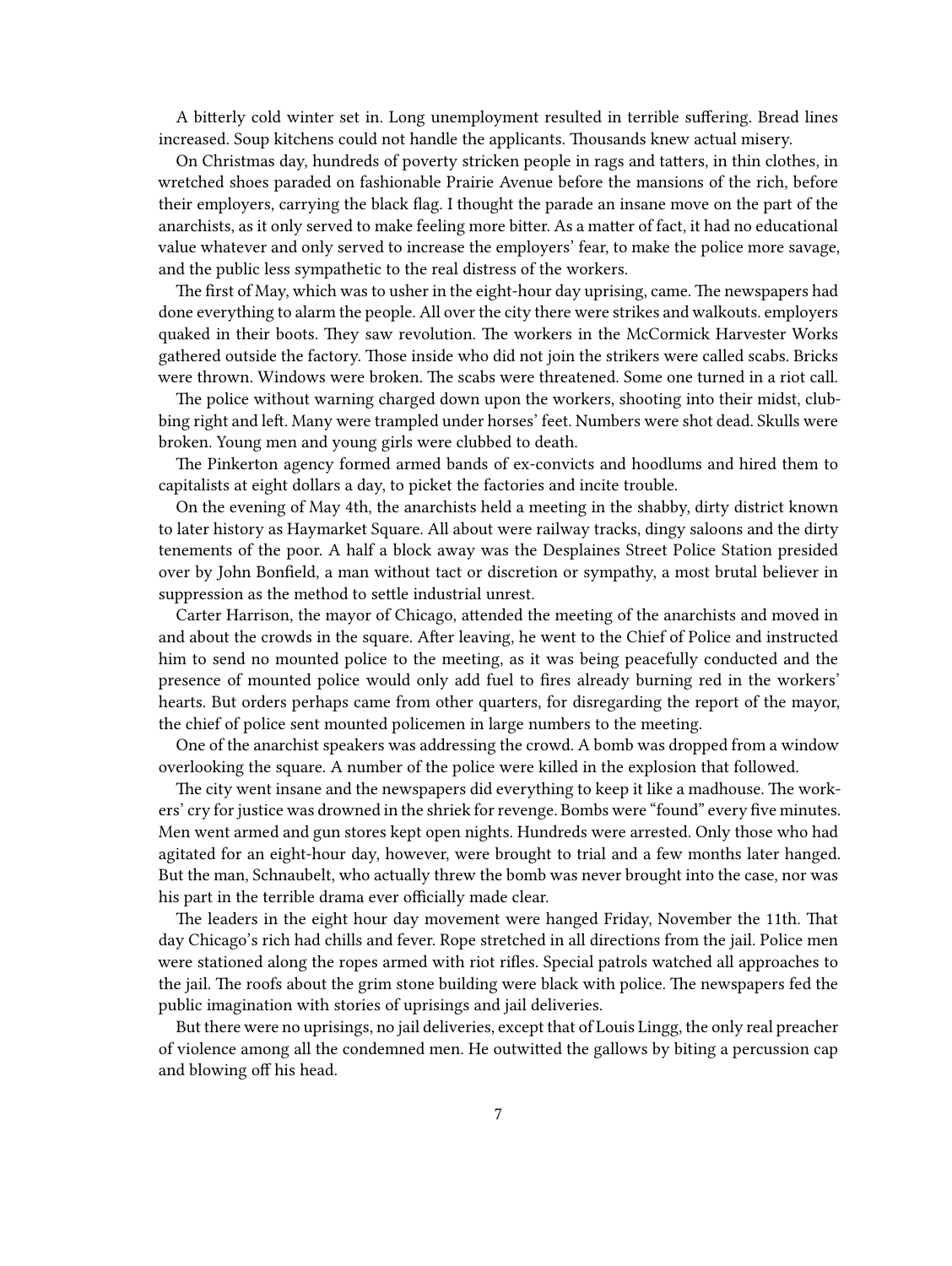The Sunday following the executions, the funerals were held. Thousands of workers marched behind the black hearses, not because they were anarchists but they felt that these men, whatever their theories, were martyrs to the workers' struggle. The procession wound through miles and miles of streets densely packed with silent people.

In the cemetery of Waldheim, the dead were buried. But with them was not buried their cause. The struggle for the eight hour day, for more human conditions and relations between man and man lived on, and still lives on.

Seven years later, Governor Altgeld, after reading all the evidence in the case, pardoned the three anarchists who had escaped the gallows and were serving life sentences in jail. He said the verdict was unjustifiable, as had William Dean Howells and William Morris at the time of its execution. Governor Altgeld committed political suicide by his brave action but he is remembered by all those who love truth and those who have the courage to confess it.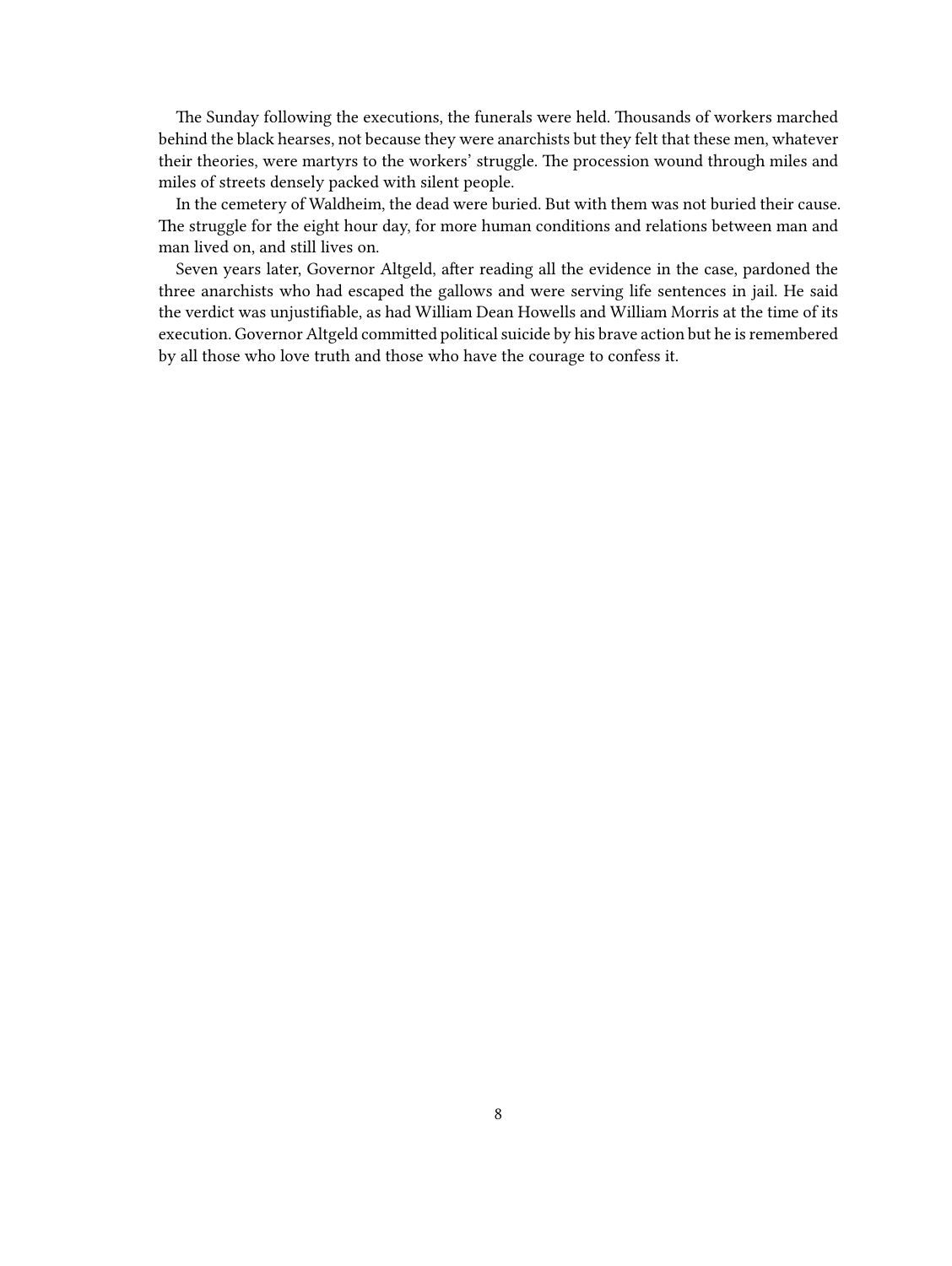#### <span id="page-8-0"></span>**Chapter III – A Strike in Virginia**

It was about 1891 when I was down in Virginia. There was a strike in the Dietz mines and the boys had sent for me. When I got off the train at Norton a fellow walked up to me and asked me if I were Mother Jones.

"Yes, I am Mother Jones."

He looked terribly frightened. "The superintendent told me that if you came down here he would blow out your brains. He said he didn't want to see you 'round these parts."

"You tell the superintendent that I am not coming to see him anyway. I am coming to see the miners."

As we stood talking a poor fellow, all skin and bones, joined us.

"Do you see those cars over there, Mother on the siding?" He pointed to cars filled with coal.

"Well, we made a contract with the coal company to fill those cars for so much, and after we had made the contract, they put lower bottoms in the cars, so that they would hold another ton or so. I have worked for this company all my life and all I have now is this old worn-out frame." We couldn't get a hall to hold a meeting. Every one was afraid to rent to us. Finally the colored people consented to give us their church for our meeting. Just as we were about to start the colored chairman came to me and said: "Mother, the coal company gave us this ground that the church is on. They have sent word that they will take it from us if we let you speak here."

I would not let those poor souls lose their ground so I adjourned the meeting to the four corners of the public roads. When the meeting was over and the people had dispersed, I asked my coworker, Dud Hado, a fellow from Iowa, if he would go with me up to the post office. He was a kindly soul but easily frightened.

As we were going along the road, I said, "Have you got a pistol on you?"

"Yes," said he, "I'm not going to let any one blow your brains out."

"My boy," said I, it is against the law in this county to carry concealed weapons. I want you to take that pistol out and expose a couple of inches of it."

As he did so about eight or ten gunmen jumped out from behind an old barn beside the road, jumped on him and said, "Now we've got you, you dirty organizer. They bullied us along the road to the town and we were taken to an office where they had a notary public and we were tried. All those blood-thirsty murderers were there and the general manager came in.

"Mother Jones, I am astonished," said he. "What is your astonishment about!" said I. "That you should go into the house of God with anyone who carries a gun."

"Oh that wasn't God's house," said I. "That is the coal company's house. Don't you know that God Almighty never comes around to a place like this!"

He laughed and of course, the dogs laughed, for he was the general manager.

They dismissed any charges against me and they fined poor Dud twenty-five dollars and costs. They seemed surprised when I said I would pay it. I had the money in my petticoat.

I went over to a miner's shack and asked his wife for a cup of tea. Often in these companyowned towns the inn-keepers were afraid to let me have food. The poor soul was so happy to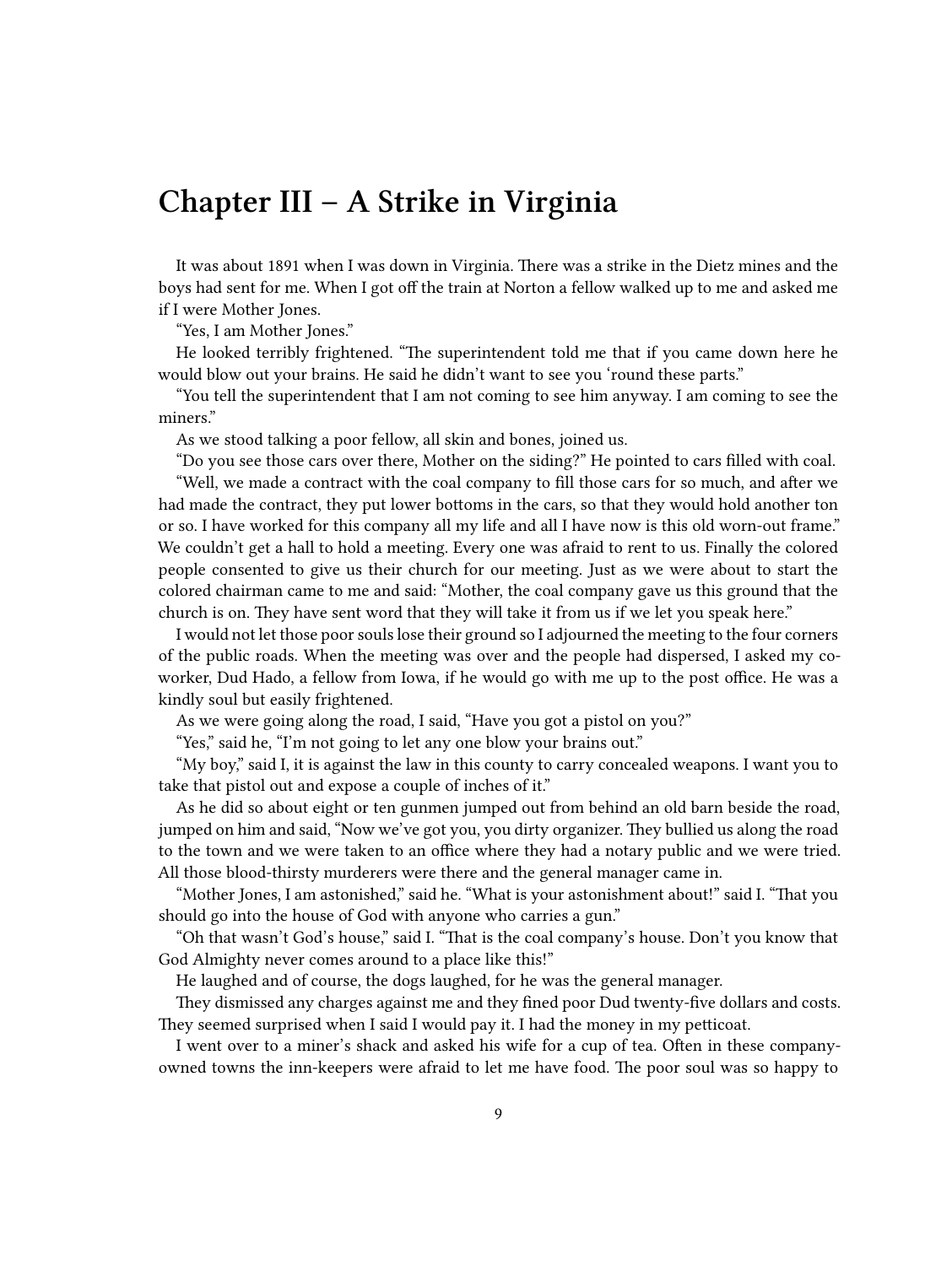have me there that she excused herself to "dress for company." She came out of the bedroom with a white apron on over her cheap cotton wrapper.

One of the men who was present at Dud's trial followed me up to the miner's house. At first the miner's wife would not admit him but he said he wanted to speak privately to Mother Jones. So she let him in.

"Mother," he said, "I am glad you paid that bill so quickly. They thought you'd appeal the case. Then they were going to lock you both up and burn you in the coke ovens' at night and then say that you had both been turned loose in the morning and they didn't know where you had gone."

Whether they really would have carried out their plans I do not know. But I do know that there are no limits to which powers of privilege will not go to keep the workers in slavery.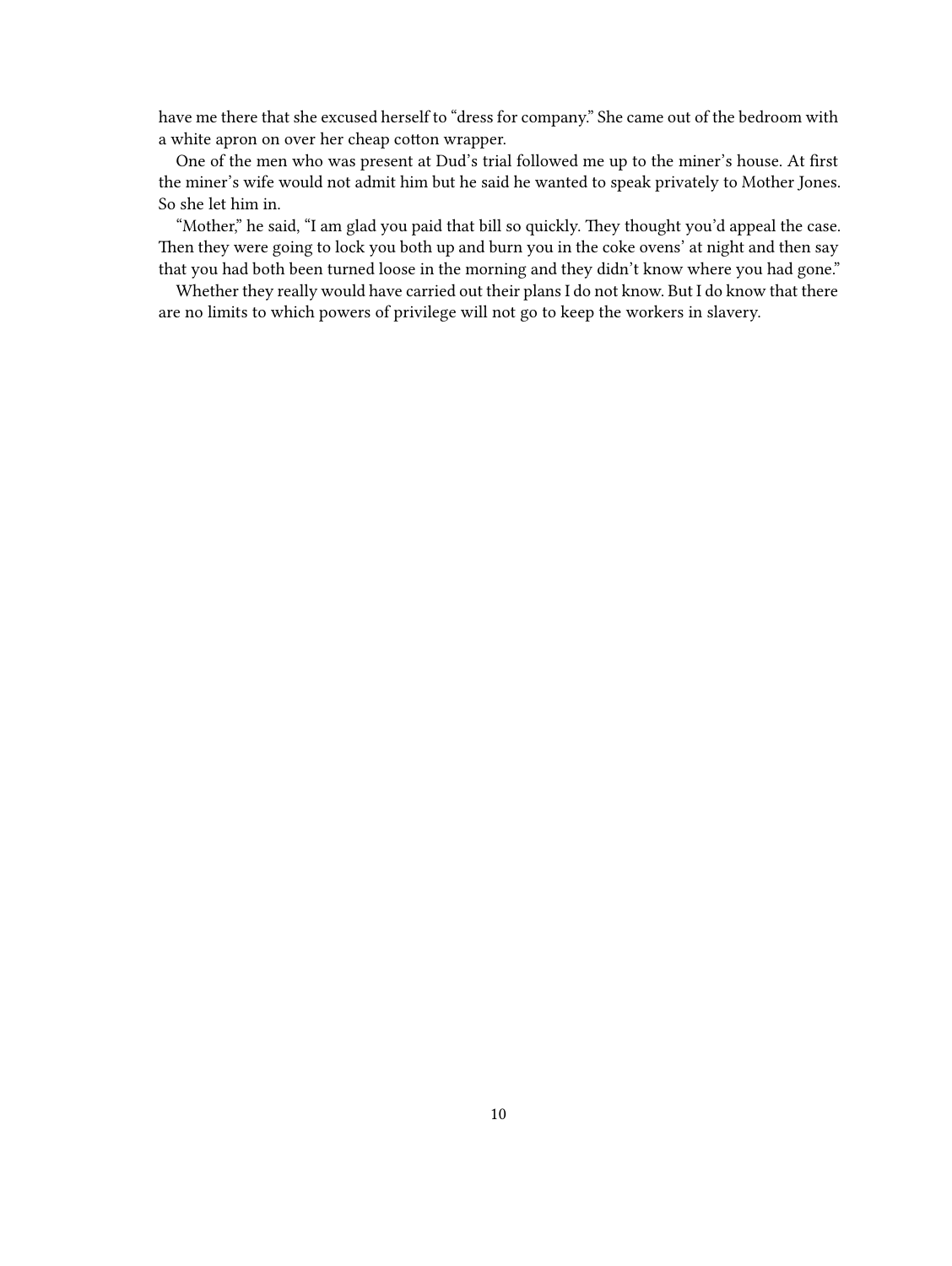## <span id="page-10-0"></span>**Chapter IV – Wayland's Appeal To Reason**

In 1893, J. A. Wayland with a number of others decided to demonstrate to the workers the advantage of co-operation over competition. A group of people bought land in Tennessee and founded the Ruskin Colony. They invited me to join them.

"No," said I, "your colony will not succeed. You have to have religion to make a colony successful, and labor is not yet a religion with labor."

I visited the colony a year later. I could see in that short time disrupting elements in the colony. I was glad I had not joined the colony but had stayed out in the thick of the fight. Labor has a lot of fighting to do before it can demonstrate. Two years later Wayland left for Kansas City. He was despondent.

A group of us got together; Wayland, myself, and three men, known as the "Three P's" -Putnam, a freight agent for the Burlington Railway; Palmer, a clerk in the Post Office; Page, an advertising agent for a department store. We decided that the workers needed education. That they must have a paper devoted to their interests and stating their point of view. We urged Wayland to start such a paper. Palmer suggested the name, "Appeal to Reason."

"But we have no subscribers," said Wayland.

"I'll get them," said I. "Get out your first edition and I'll see that it has subscribers enough to pay for it."

He got out a limited first edition and with it as a sample I went to the Federal Barracks at Omaha and secured a subscription from almost every lad there. Soldiers are the sons of working people and need to know it. I went down to the City Hall and got a lot of subscriptions. In a short time I had gathered several hundred subscriptions and the paper was launched. It did a wonderful service under Wayland. Later Fred G. Warren came to Girard where the paper was published, as editorial writer. If any place in America could be called my home, his home was mine. Whenever, after a long, dangerous fight, I was weary and felt the need of rest, I went to the home of Fred Warren.

Like all other things, "The Appeal to Reason" had its youth of vigor, its later days of profound wisdom, and then it passed away. Disrupting influences, quarrels, divergent points of view, theories, finally caused it to go out of business.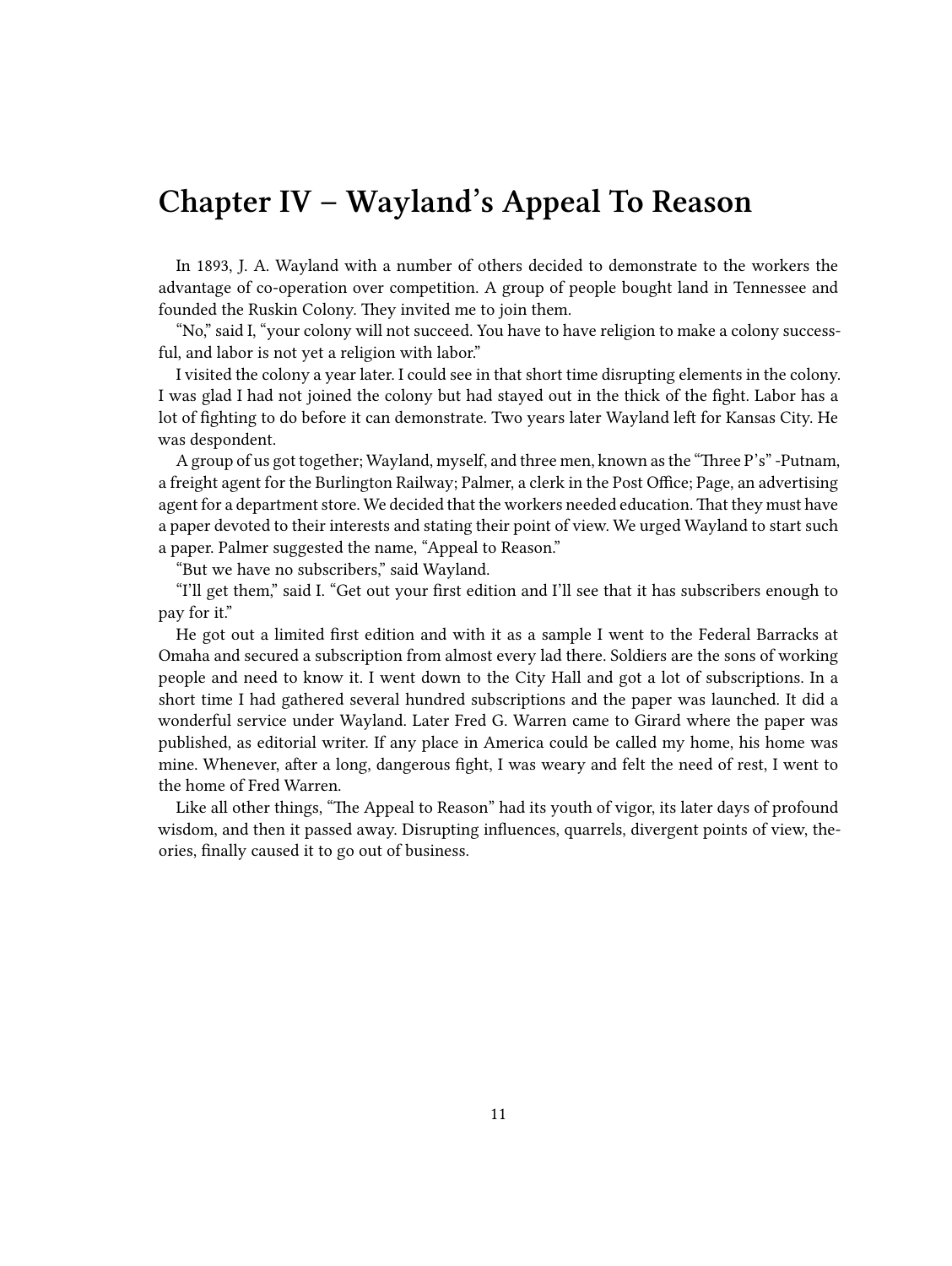### <span id="page-11-0"></span>**Chapter V – Victory at Arnot**

#### \*\*

Before 1899 the coal fields of Pennsylvania were not organized. Immigrants poured into the country and they worked cheap. There was always a surplus of immigrant labor, solicited in Europe by the coal companies, so as to keep wages down to barest living. Hours of work down under ground were cruelly long. Fourteen hours a day was not uncommon, thirteen, twelve. The life or limb of the miner was unprotected by any laws. Families lived in company owned shacks that were not fit for their pigs. Children died by the hundreds due to the ignorance and poverty of their parents. Often I have helped lay out for burial the babies of the miners, and the mothers could scarce conceal their relief at the little ones' deaths. Another was already on its way, destined, if a boy, for the breakers; if a girl, for the silk mills where the other brothers and sisters already worked.

The United Mine Workers decided to organize these fields and work for human conditions for human beings. Organizers were put to work. Whenever the spirit of the men in the mines grew strong enough a strike was called.

In Arnot, Pennsylvania, a strike had been going on four or five months. The men were becoming discouraged. The coal company sent the doctors, the school teachers, the preachers and their wives to the homes of the miners to get them to sign a document that they would go back to work.

The president of the district, Mr. Wilson, and an organizer, Tom Haggerty, got despondent. The signatures were overwhelmingly in favor of returning on Monday.

Haggerty suggested that they send for me. Saturday morning they telephoned to Barnesboro, where I was organizing, for me to come at once or they would lose the strike.

"Oh Mother," Haggerty said, "Come over quick and help us! The boys are that despondent! They are going back Monday."

I told him that I was holding a meeting that night but that I would leave early Sunday morning.

I started at daybreak. At Roaring Branch, the nearest train connection with Arnot, the secretary of the Arnot Union, a young boy, William Bouncer, met me with a horse and buggy. We drove sixteen miles over rough mountain roads. It was biting cold. We got into Arnot Sunday noon and I was placed in the coal company's hotel, the only hotel in town. I made some objections but Bouncer said, "Mother, we have engaged this room for you and if it is not occupied, they will never rent us another."

Sunday afternoon I held a meeting. It was not as large a gathering as those we had later but I stirred up the poor wretches that did come.

"You've got to take the pledge," I said. "Rise and pledge to stick to your brothers and the union till the strike's won!"

The men shuffled their feet but the women rose, their babies in their arms, and pledged themselves to see that no one went to work in the morning.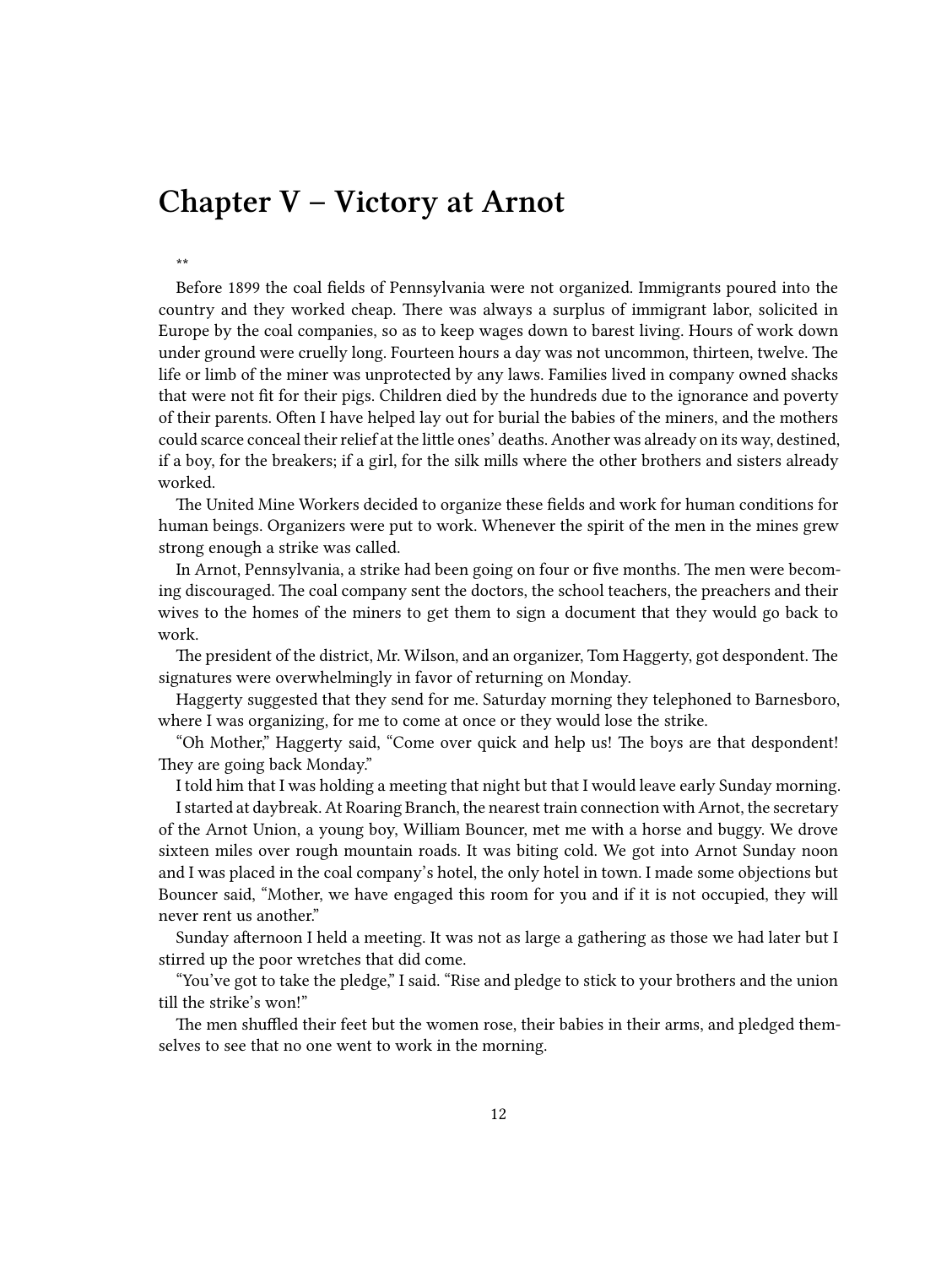"The meeting stands adjourned till ten o'clock tomorrow morning," I said." Everyone come and see that the slaves that think to go back to their masters come along with you."

I returned to my room at the hotel. I wasn't called down to supper but after the general manager of the mines and all of the other guests had gone to church, the housekeeper stole up to my room and asked me to come down and get a cup of tea.

At eleven o'clock that night the housekeeper again knocked at my door and told me that I had to give up my room; that she was told it belonged to a teacher. "It's a shame, mother," she whispered, as she helped me into my coat.

I found little Bouncer sitting on guard down in the lobby. He took me up the mountain to a miner's house. A cold wind almost blew the bonnet from my head. At the miner's shack I knocked.

A man's voice shouted, "Who is there!"

"Mother Jones," said I.

A light came in the tiny window. The door opened.

"And did they put you out, Mother!"

"They did that."

"I told Mary they might do that," said the miner. He held the oil lamp with the thumb and his little finger and I could see that the others were off. His face was young but his body was bent over.

He insisted on my sleeping in the only bed, with his wife. He slept with his head on his arms on the kitchen table. Early in the morning his wife rose to keep the children quiet, so that I might sleep a little later as I was very tired.

At eight o'clock she came into my room, crying.

"Mother, are you awake!"

"Yes, I am awake."

"Well, you must get up. The sheriff is here to put us out for keeping you. This house belongs to the Company."

The family gathered up all their earthly belongings, which weren't much, took down all the holy pictures, and put them in a wagon, and they with all their neighbors went to the meeting. The sight of that wagon with the sticks of furniture and the holy pictures and the children, with the father and mother and myself walking along through the streets turned the tide. It made the men so angry that they decided not to go back that morning to the mines. Instead they came to the meeting where they determined not to give up the strike until they had won the victory.

Then the company tried to bring in scabs. I told the men to stay home with the children for a change and let the women attend to the scabs. I organized an army of women housekeepers. On a given day they were to bring their mops and brooms and "the army" would charge the scabs up at the mines. The general manager, the sheriff and the corporation hirelings heard of our plans and were on hand. The day came and the women came with the mops and brooms and pails of water.

I decided not to go up to the Drip Mouth myself, for I knew they would arrest me and that might rout the army. I selected as leader an Irish woman who had a most picturesque appearance. She had slept late and her husband had told her to hurry up and get into the army. She had grabbed a red petticoat and slipped it over a thick cotton night gown. She wore a black stocking and a white one. She had tied a little red fringed shawl over her wild red hair. Her face was red and her eyes were mad. I looked at her and felt that she could raise a rumpus.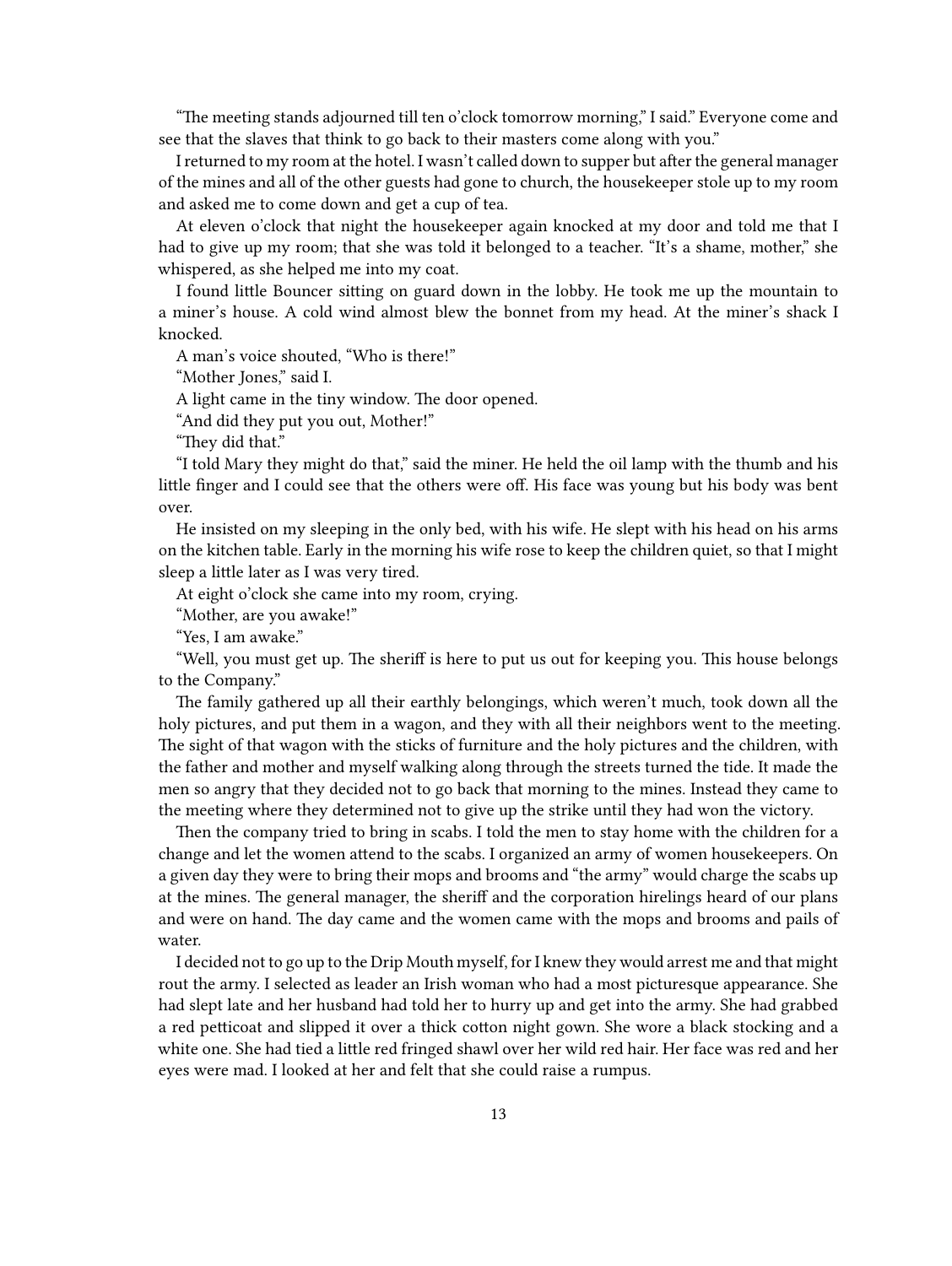I said, "You lead the army up to the Drip Mouth. Take that tin dishpan you have with you and your hammer, and when the scabs and the mules come up, begin to hammer and howl. Then all of you hammer and howl and be ready to chase the scabs with your mops and brooms. Don't be afraid of anyone."

Up the mountain side, yelling and hollering, she led the women, and when the mules came up with the scabs and the coal, she began beating on the dishpan and hollering and all the army joined in with her. The sheriff tapped her on the shoulder.

"My dear lady," said he, "remember the mules. Don't frighten them."

She took the old tin pan and she hit him with it and she hollered, "To hell with you and the mules!"

He fell over and dropped into the creek. Then the mules began to rebel against scabbing. They bucked and kicked the scab drivers and started off for the barn. The scabs started running down hill, followed by the army of women with their mops and pails and brooms.

A poll parrot in a near by shack screamed at the superintendent, "Got hell, did you! Got hell!" There was a great big doctor in the crowd, a company lap dog. He had a little satchel in his hand and he said to me, impudent like, "Mrs. Jones, I have a warrant for you."

"All right," said I. "Keep it in your pill bag until I come for it. I am going to hold a meeting now." From that day on the women kept continual watch of the mines to see that the company did not bring in scabs. Every day women with brooms or mops in one hand and babies in the other arm wrapped in little blankets, went to the mines and watched that no one went in. And all night long they kept watch. They were heroic women. In the long years to come the nation will pay them high tribute for they were fighting for the advancement of a great country.

I held meetings throughout the surrounding country. The company was spending money among the farmers, urging them not to do anything for the miners. I went out with an old wagon and a union mule that had gone on strike, and a miner's little boy for a driver. I held meetings among the farmers and won them to the side of the strikers.

Sometimes it was twelve or one o'clock in the morning when I would get home, the little boy asleep on my arm and I driving the mule. Sometimes it was several degrees below zero. The winds whistled down the mountains and drove the snow and sleet in our faces. My hands and feet were often numb. We were all living on dry bread and black coffee. I slept in a room that never had a fire in it, and I often woke up in the morning to find snow covering the outside covers of the bed.

There was a place near Arnot called Sweedy Town, and the company's agents went there to get the Swedes to break the strike. I was holding a meeting among the farmers when I heard of the company's efforts. I got the young farmers to get on their horses and go over to Sweedy Town and see that no Swede left town.

They took clotheslines for lassos and any Swede seen moving in the direction of Arnot was brought back quick enough.

After months of terrible hardships the strike was about won. The mines were not working. The spirit of the men was splendid. President Wilson had come home from the western part of the state. I was staying at his home. The family had gone to bed. We sat up late talking over matters when there came a knock at the door. A very cautious knock.

"Come in," said Mr. Wilson.

Three men entered. They looked at me uneasily and Mr. Wilson asked me to step in an adjoining room. They talked the strike over and called President Wilson's attention to the fact that there were mortgages on his little home, held by the bank which was owned by the coal company, and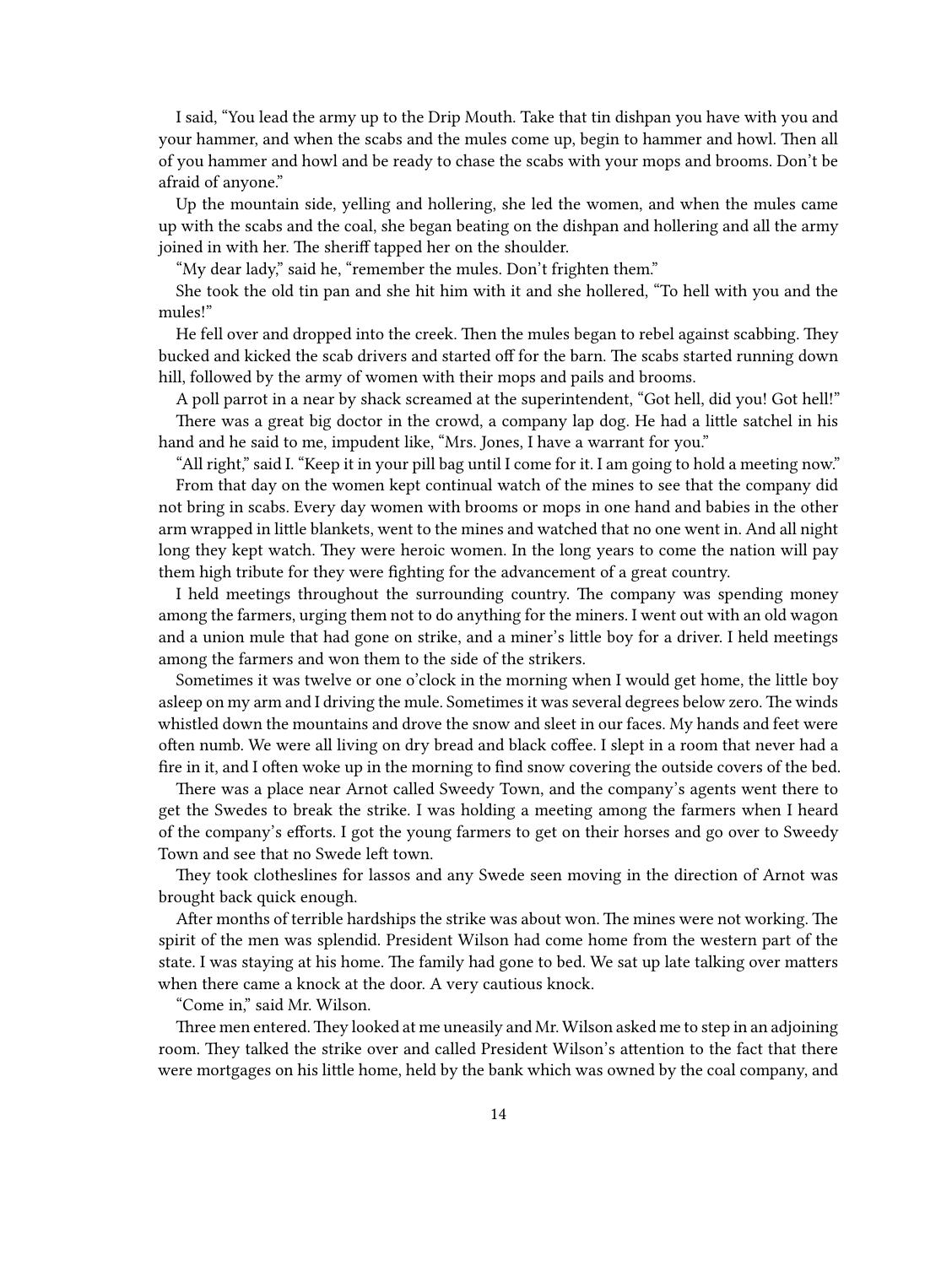they said, "We will take the mortgage off your home and give you \$25,000 in cash if you will just leave and let the strike die out."

I shall never forget his reply:

"Gentlemen, if you come to visit my family, the hospitality of the whole house is yours. But if you come to bribe me with dollars to betray my manhood and my brothers who trust me, I want you to leave this door and never come here again."

The strike lasted a few weeks longer. Meantime President Wilson, when strikers were evicted, cleaned out his barn and took care of the evicted miners until homes could be provided. One by one he killed his chickens and his hogs. Everything that he had he shared. He ate dry bread and drank chicory. He knew every hardship that the rank and file of the organization knew. We do not have such leaders now.

The last of February the company put up a notice that all demands were conceded. "Did you get the use of the hall for us to hold meetings?" said the women.

"No, we didn't ask for that."

"Then the strike is on again," said they.

They got the hall, and when the President, Mr. Wilson, returned from the convention in Cincinnati he shed tears of joy and gratitude.

I was going to leave for the central fields, and before I left, the union held a victory meeting in Bloomsburg. The women came for miles in a raging snow storm for that meeting, little children trailing on their skirts, and babies under their shawls. Many of the miners had walked miles. It was one night of real joy and a great celebration. I bade them all good night. A little boy called out, "Don't leave us, Mother. Don't leave us!" The dear little children kissed my hands. We spent the whole night in Bloomsburg rejoicing. The men opened a few of the freight cars out on a siding and helped themselves to boxes of beer. Old and young talked and sang all night long and to the credit of the company no one was interfered with.

Those were the days before the extensive use of gun men, of military, of jails, of police clubs. There had been no bloodshed. There had been no riots. And the victory was due to the army of women with their mops and brooms.

A year afterward they celebrated the anniversary of the victory. They presented me with a gold watch but I declined to accept it, for I felt it was the price of the bread of the little children. I have not been in Arnot since but in my travels over the country I often meet the men and boys who carried through the strike so heroically.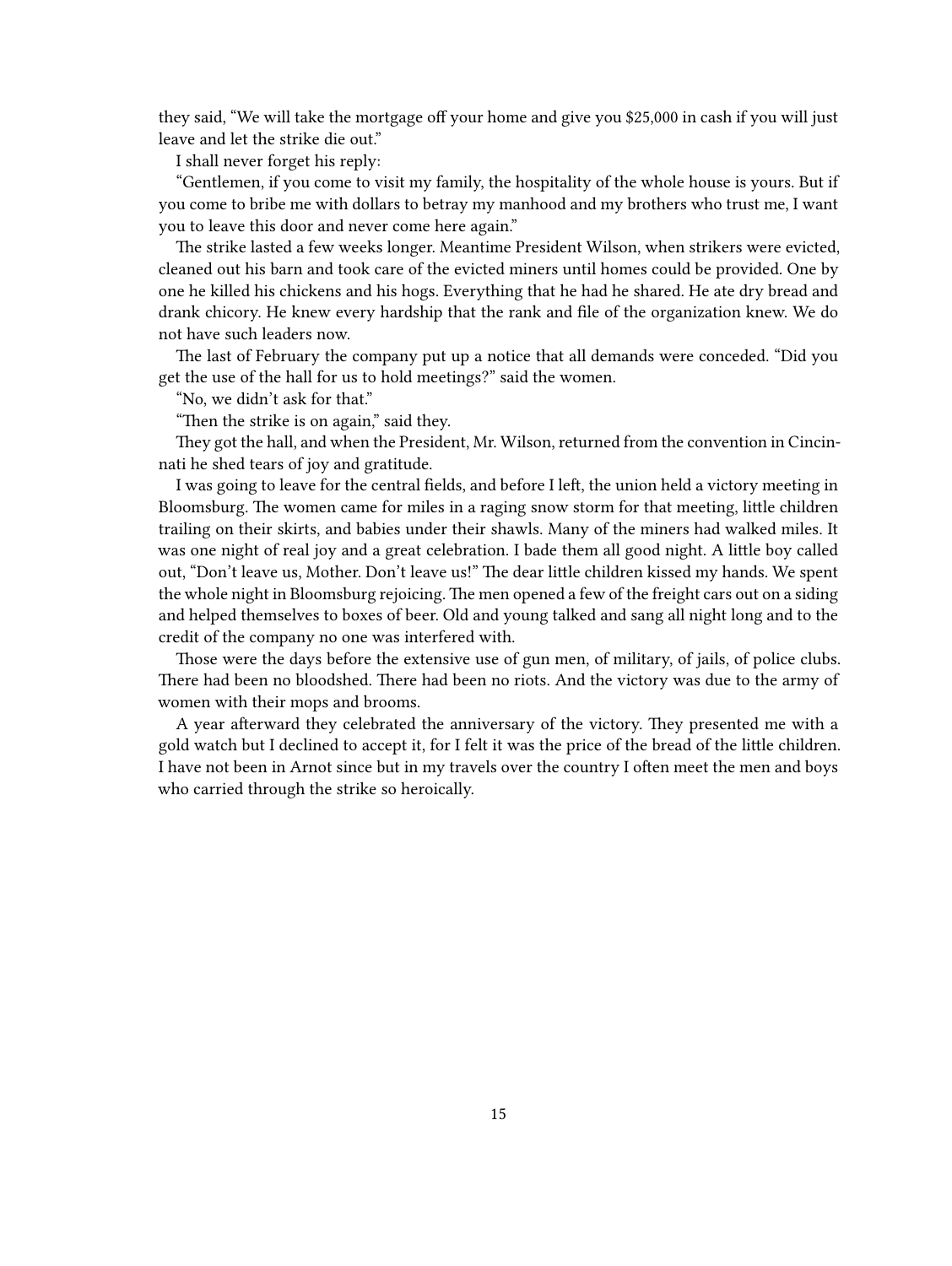#### <span id="page-15-0"></span>**Chapter VI – War in West Virginia**

One night I went with an organizer named Scott to a mining town in the Fairmont district where the miners had asked me to hold a meeting. When we got off the car I asked Scott where I was to speak and he pointed to a frame building. We walked in. There were lighted candles on an altar. I looked around in the dim light. We were in a church and the benches were filled with miners.

Outside the railing of the altar was a table. At one end sat the priest with the money of the union in his hands. The president of the local union sat at the other end of the table. I marched down the aisle.

"What's going on?" I asked.

"Holding a meeting," said the president.

"What for?"

"For the union, Mother. We rented the church for our meetings."

I reached over and took the money from priest. Then I turned to the miners.

"Boys," I said, "this is a praying institution. You should not commercialize it. Get up every one of you and go out in the open fields."

They got up and went out and sat around a field while I spoke to them. The sheriff was there and he did not allow any traffic to go along the road while I was speaking. In front of us was a schoolhouse. I pointed to it and I said, "Your ancestors fought for you to have a share in that institution over there. It's yours. See the school board, and every Friday night hold your meetings there. Have your wives clean it up Saturday morning for the children to enter Monday. Your organization is not a praying institution. It's a fighting institution. It's an educational institution along industrial lines. Pray for the dead and fight like hell for the living!"

Tom Haggerty was in charge of the Fairmont field. One Sunday morning, the striking miners of Clarksburg started on a march to Mononglia get out the miners in the camps along the way. We camped in the open fields and held meetings on the road sides and in barns, preaching the gospel of unionism. The Consolidated Coal Company that owns the little town of New England forbade the distribution of the notices of our meeting and arrested any one found with a notice. But we got the news around. Several of our men went into the camp. They went in twos. One pretended he was deaf and the other kept hollering in his ear as they walked around, "Mother Jones is going to have a meeting Sunday afternoon outside the town on the sawdust pile." Then the deaf fellow would ask him what he said and he would holler to him again. So the word got around the entire camp and we had a big crowd. When the meeting adjourned, three miners and myself set out for Fairmont City. The miners, Jo Battley, Charlie Blakelet and Barney Rice walked but they got a little boy with a horse and buggy to drive me over. I was to wait for the boys just outside the town, across the bridge, just where the interurban car comes along. The little lad and I drove along. It was dark when we came in sight of the bridge which I had to cross. A dark building stood beside the bridge. It was the Coal Company's store. It was guarded by gunmen. There was no light on the bridge and there was none in the store. A gunman stopped us. I could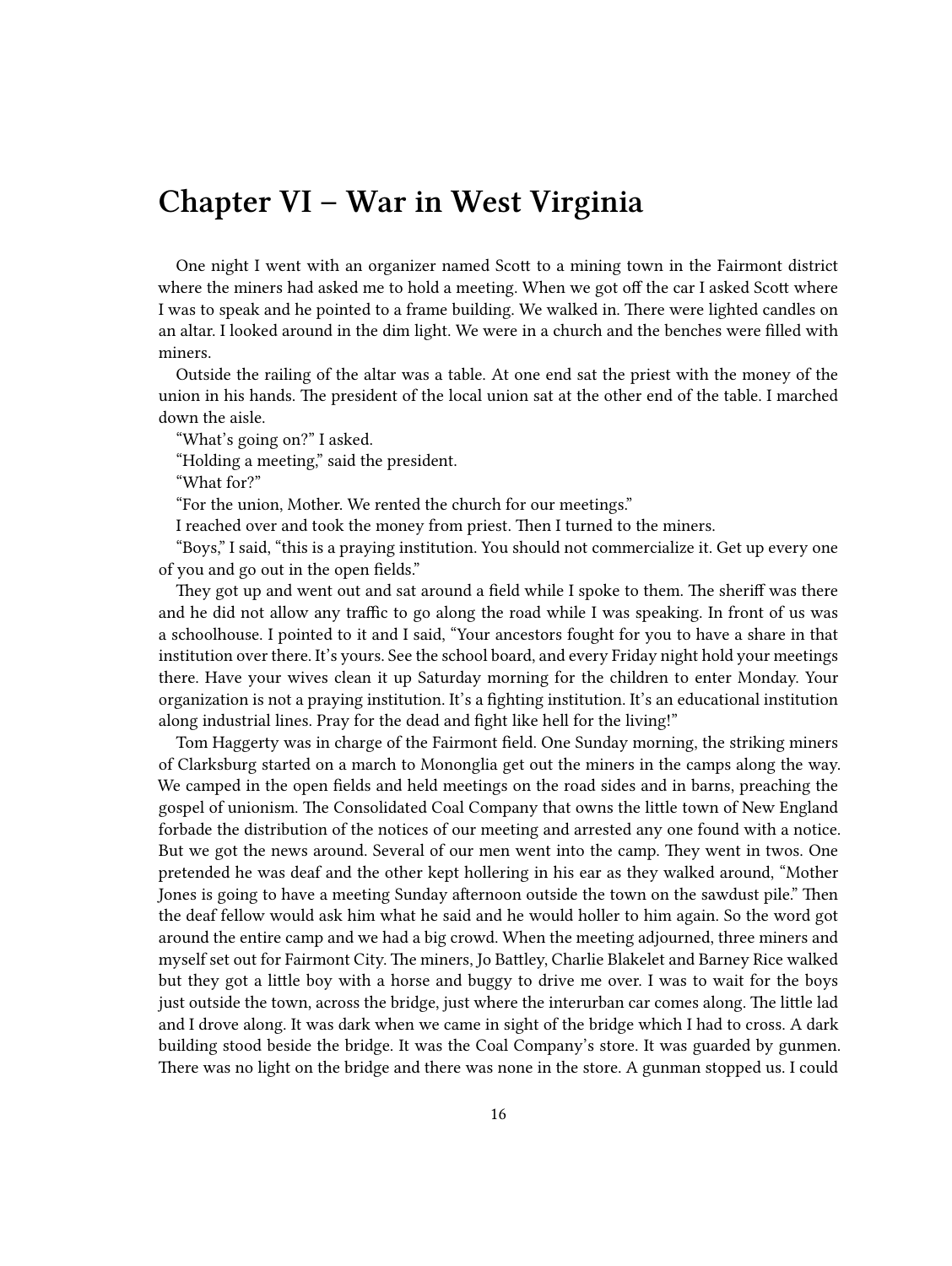not see his face. "who are you!" said he. "Mother Jones," said I, "and a miner's lad." "So that's you, Mother Jones," said he rattling his gun. "Yes, it's me I said, " and be sure you take care of the store tonight. Tomorrow I'll have to be hunting a new job for you." I got out of the buggy where the road joins the Interurban tracks, just across the bridge. I sent the lad home. "When you pass my boys on the road tell them to hurry up. Tell them I'm waiting just across the bridge." There wasn't a house in sight. The only people near were the gunmen whose dark figures I could now and then see moving on the bridge. It grew very dark. I sat on the ground, waiting. I took out my watch, lighted a match and saw that it was about time for the interurban. Suddenly the sound of "Murder! Murder! Police! Help!" rang out through the darkness. Then the sound of running and Barney Rice came screaming across the bridge toward me. Blakley followed, running so fast his heels hit the back of his head. "Murder! Murder!" he was yelling. I rushed toward them. "Where's Jo?" I asked. "They're killing Jo – on the bridge – the gunmen." At that moment the Interurban car came in sight. It would stop at the bridge. I thought of a scheme. I ran onto the bridge, shouting, "Jo! Jo! The boys are coming. They're coming! The whole bunch's coming. The car's most here!" Those bloodhounds for the coal company thought an army of miners was in the Interurban car. They ran for cover, barricading themselves in the company's store. They left Jo on the bridge, his head broken and the blood pouring from him. I tore my petticoat into strips, bandaged his head, helped the boys to get him on to the Interurban car, and hurried the car into Fairmont City. We took him to the hotel and sent for a doctor who sewed up the great, open cuts in his head. I sat up all night and nursed the poor fellow. He was out of his head and thought I was his mother. The next night Tom Haggerty and I addressed the union meeting, telling them just what had happened. The men wanted to go clean up the gunmen but I told them that would only make more trouble. The meeting adjourned in a body to go see Jo. They went to his room, six or eight of them at a time, Until they had all seen him.

We tried to get a warrant out for the arrest of the gunmen but we couldn't because the coal company controlled the judges and the courts. Jo was not the only man who was beaten by the gunmen. There were many and the brutalities of these bloodhounds would fill volumes. In Clarksburg, men were threatened with death if they even billed meetings for me. but the railway men billed a meeting in the dead of night and I went in there alone. The meeting was in the court house. The place was packed. The mayor and all the city officials were there. "Mr. Mayor," I said, "will you kindly chairman for a fellow American citizen?" He shook his head. No one would accept my offer. "Then," said I, "as chairman of the evening, I introduce myself, the speaker of the evening, Mother Jones."

The Fairmont field was finally organized to a man. The scabs and the gunmen were driven out. Subsequently, through inefficient organizers, through the treachery of the unions' own officials, the unions lost strength. The miners of the Fairmont field were finally betrayed by the very men who were employed to protect their interests. Charlie Battley tried to retrieve the losses but officers had become corrupt and men so discouraged that he could do nothing.

It makes me sad indeed to think that the sacrifices men and women made to get out from under the iron heel of the gunmen were so often in vain! That the victories gained are so often destroyed by the treachery of the workers' own officials, men who themselves knew the bitterness and cost of the struggle.

I am old now and I never expect to see the boys in the Fairmont field again, but I like to think that I have had a share in changing conditions for them and for their children.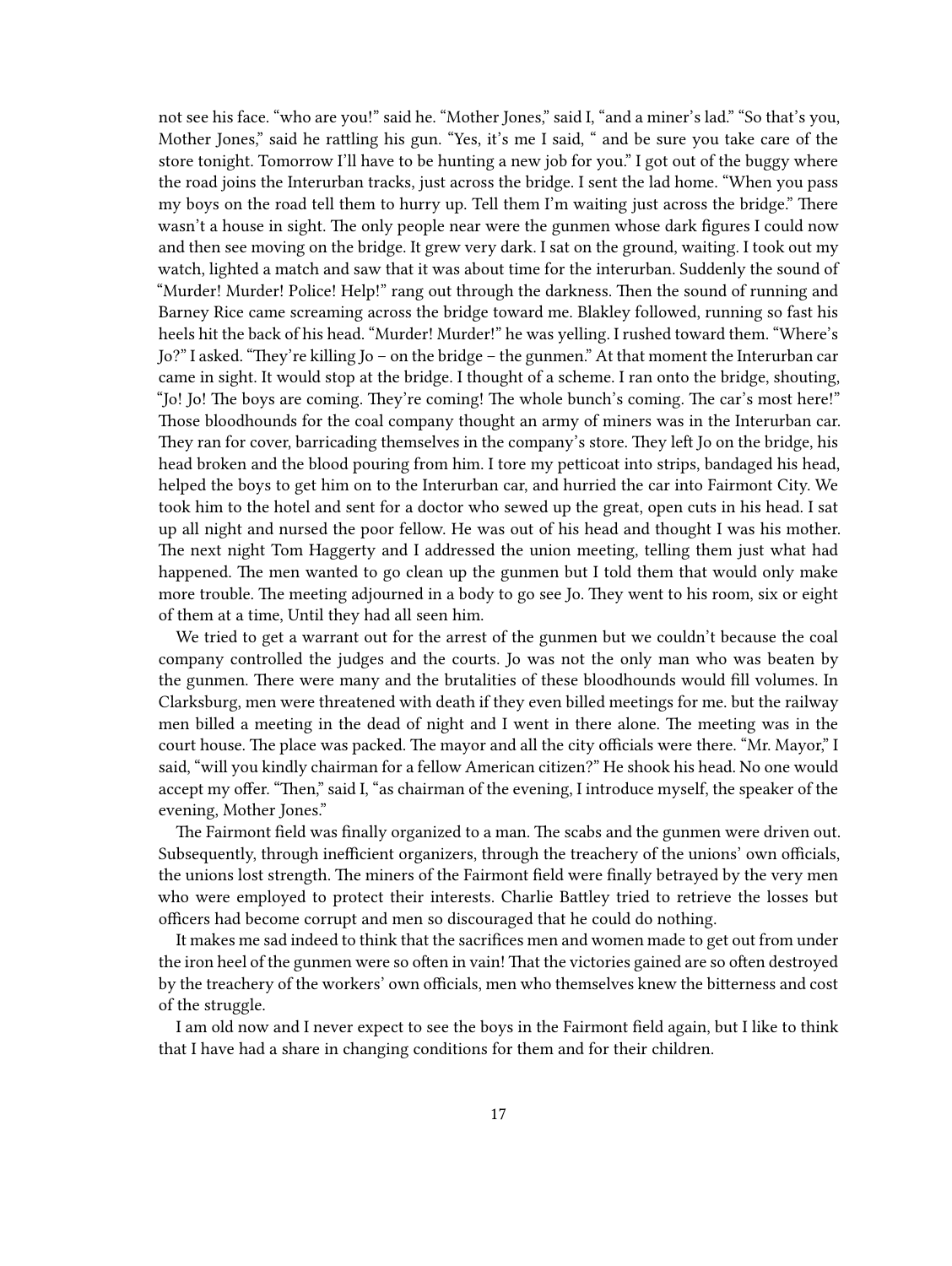The United Mine Workers had tried to organize Kelly Creek on the Kanawah River but without results. Mr. Burke and Tom Lewis, members of the board of the United Mine Workers, decided to go look the field over for themselves. They took the train one night for Kelly Creek. The train came to a high trestle over a steep canyon. Under some pretext all the passengers except the two union officials were transferred to another coach, the coach uncoupled and pulled across the trestle. The officials were on the trestle in the stalled car. They had to crawl on their hands and knees along the track. Pitch blackness was below them. The trestle was a one-way track. Just as they got to end of the trestle, a train thundered by.

When I heard of the coal company's efforts to kill the union officers, I decided myself to go to Kelly Creek and rouse those slaves. I took a nineteen-year-old boy, Ben Davis, with me. We walked on the east bank of the Kanawah River on which Kelly Creek is situated. Before daylight one morning, at a point opposite Kelly Creek, we forded the river. It was just dawn when I knocked at the door of a store run by a man by the name of Marshall. I told him what I had come for. He was friendly. He took me in a little back room where he gave me breakfast. He said if anyone saw him giving food to Mother Jones he would lose his store privilege. He told me how to get my bills announcing my meeting into the mines by noon. But all the time he was frightened and kept looking out the little window.

Late that night a group of miners gathered about a mile from town between the boulders. We could not see one another's faces in the darkness. By the light of an old lantern I gave them the pledge.

The next day, forty men were discharged, blacklisted. There had been spies among the men the night before. The following night we organized another group and they were all discharged. This started the fight. Mr. Marshall, the grocery man, got courageous. He rented me his store and I began holding meetings there. The general manager for the mines came over from Columbus and he held a meeting, too.

"Shame," he said, "to be led away by an old woman!"

"Hurrah for Mother Jones!" shouted the miners.

The following Sunday I held a meeting in the woods. The general manager, Mr. Jack Rowen, came down from Columbus on his special car. I organized a parade of the men that Sunday. We had every miner with us. We stood in front of the company's hotel and yelled for the general manager to come out. He did not appear. Two of the company's lap dogs were on the porch. One of them said, "I'd like to hang that old woman to a tree."

"Yes," said the other, "and I'd like to pull the rope."

On we marched to our meeting place under the trees. Over a thousand people came and the two lap dogs came sniveling along too. I stood up to speak and I put my back to a big tree and pointing to the curs, I said, "You said that you would like to hang this old woman to a tree. Well, here's the old woman and here's the tree. Bring along your rope and hang her!"

And so the union was organized in Kelly Creek. I do not know whether the men have held the gains they wrested from the company. Taking men into the union is just the kindergarten of their education and every force is against their further education. Men who live up those lonely creeks have only the mine owners' Y.M.C.As, the mine owners' preachers and teachers, the mine owners' doctors and newspapers to look to for their ideas. So they don't get many.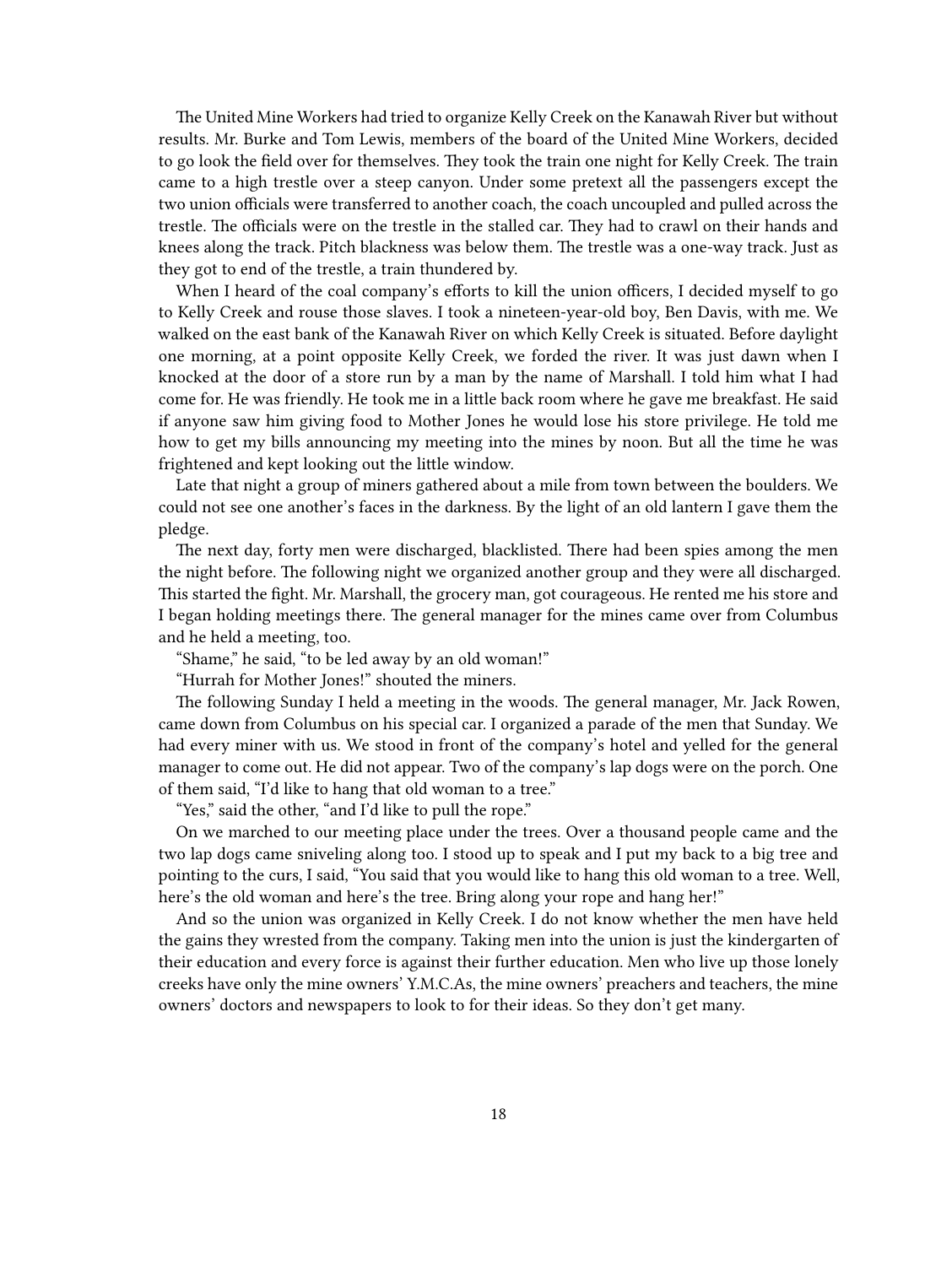## <span id="page-18-0"></span>**Chapter VII – A Human Judge**

\*\*

In June of 1902 I was holding a meeting of the bituminous miners of Clarksburg, West Virginia. I was talking on the strike question, for what else among miners should one be talking of? Nine organizers sat under a tree near by. A United States marshal notified them to tell me that I was under arrest. One of them came up to the platform.

"Mother," said he, "you're under arrest. They've got an injunction against your speaking."

I looked over at the United States marshal and I said, "I will be right with you. Wait till I run down." I went on speaking till I had finished. Then I said, "Goodbye, boys; I'm under arrest. I may have to go to jail. I may not see you for a long time. Keep up this fight! Don't surrender! Pay no attention to the injunction machine at Parkersburg. The Federal judge is a scab anyhow. While you starve he plays golf. While you serve humanity, he serves injunctions for the money powers."

That night several of the organizers and myself were taken to Parkersburg, a distance of eightyfour miles. Five deputy marshals went with the men, and a nephew of the United States marshal, a nice lad, took charge of me. On the train I got the lad very sympathetic to the cause of the miners. When we got off the train, the boys and the five marshals started off in one direction and we in the other.

"My boy," I said to my guard, "look, we a going in the wrong direction."

"No, mother," he said.

"Then they are going in the wrong direction lad."

"No, mother. You are going to a hotel. They are going to jail."

"Lad," said I, stopping where we were, "Am I under arrest!" "You are, mother." "Then l am going to jail with my boys." I turned square around. "Did you ever hear Mother Jones going to a hotel while her boys were in jail!" I quickly followed the boys and went to jail with them. But the jailer and his wife would not put me in a regular cell.

"Mother," they said, "you're our guest."

And they treated me as a member of the family, getting out the best of everything and "plumping me" as they called feeding me. I got a real good rest while I was with them.

We were taken to the Federal court for trial. We had violated something they called an injunction. Whatever the bosses did not want the miners to do they got out an injunction against doing it. The company put a woman on the stand. She testified that I had told the miners to go into the mines and throw out the scabs. She was a poor skinny woman with scared eyes and she wore her best dress, as if she were in church. I looked at the miserable slave of the coal company and I felt sorry for her: sorry that there was a creature so low who would perjure herself for a handful of coppers.

I was put on the stand and the judge asked me if I gave that advice to the miners, told them to use violence.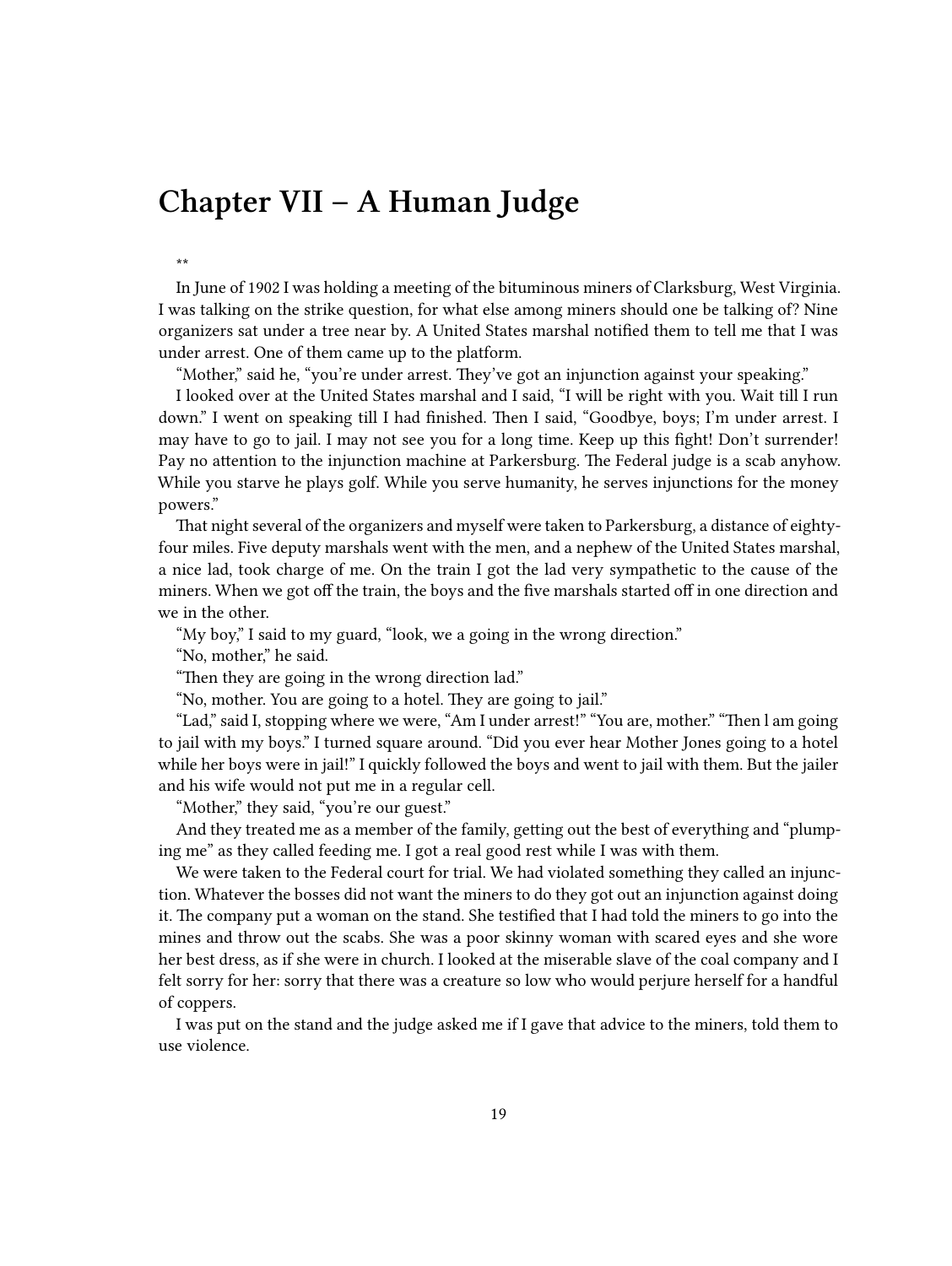"You know, sir," said I, "that it would be suicidal for me to make such a statement in public. I am more careful than that. You've been on the bench forty years, have you not, judge?"

"Yes, I have that," said he.

"And in forty years you learn to discern between a lie and the truth, judge?"

The prosecuting attorney jumped to his feet and shaking his finger at me, he said

"Your honor – there is the most dangerous woman in the Country today. She called your honor a scab. But I will recommend mercy of the court – if she will consent to leave the state and never return."

"I didn't come into the court asking mercy," I said, "but I came here looking for justice. And I will not leave this state so long as there is a single little child that asks me to stay and fight his battle for bread."

The judge said, "Did you call me a scab!"

"I certainly did, judge."

He said, "How came you to call me a scab?"

"When you had me arrested I was only talking about the constitution, speaking to a lot of men about life and liberty and a chance for happiness; to men who had been robbed for years by their masters, who had been made industrial slaves. I was thinking of the immortal Lincoln. And it occurred to me that I had read in the papers that when Lincoln made the appointment of Federal judge to this bench, he did not designate senior or junior. You and your father bore the same initials. Your father was away when the appointment came. You took the appointment. Wasn't that scabbing on your father, judge?*"*

*"*I never heard that before," said he.

A chap came tiptoeing up to me and whispered, "Madam, don't say 'judge' or 'sir' to the court. Say 'Your Honor.'"

"Who is the court?" I whispered back.

"His honor, on the bench," he said, looking shocked.

"Are you referring to the old chap behind the justice counter? Well, I can't call him 'your honor' until I know how honorable he is. You know I took an oath to tell the truth when I took the witness stand."

When the court session closed I was told that the judge wished to see me in his chambers. When I entered the room, the judge reached out his hand and took hold of mine, and he said, "I wish to give you proof that I am not a scab; that I didn't scab on my father."

He handed me documents which proved that the reports were wrong and had been circulated by his enemies. "Judge," I said, "I apologize. And I am glad to be tried by so human a judge who resents being called a scab. And who would not want to be one. You probably understand how we working people feel about it."

He did not sentence me, just let me go, but he gave the men who were arrested with me sixty and ninety days in jail.

I was going to leave Parkersburg the next night for Clarksburg. Mr. Murphy, a citizen of Parkersburg, came to express his regrets that I was going away. He said he was glad the judge did not sentence me. I said to him, "If the injunction was violated I was the only one who violated it. The boys did not speak at all. I regret that they had to go to jail for me and that I should go free. But I am not trying to break into jails. It really does not matter much; they are young and strong and have a long time to carry on. I am old and have much yet to do. Only Barney Rice has a bad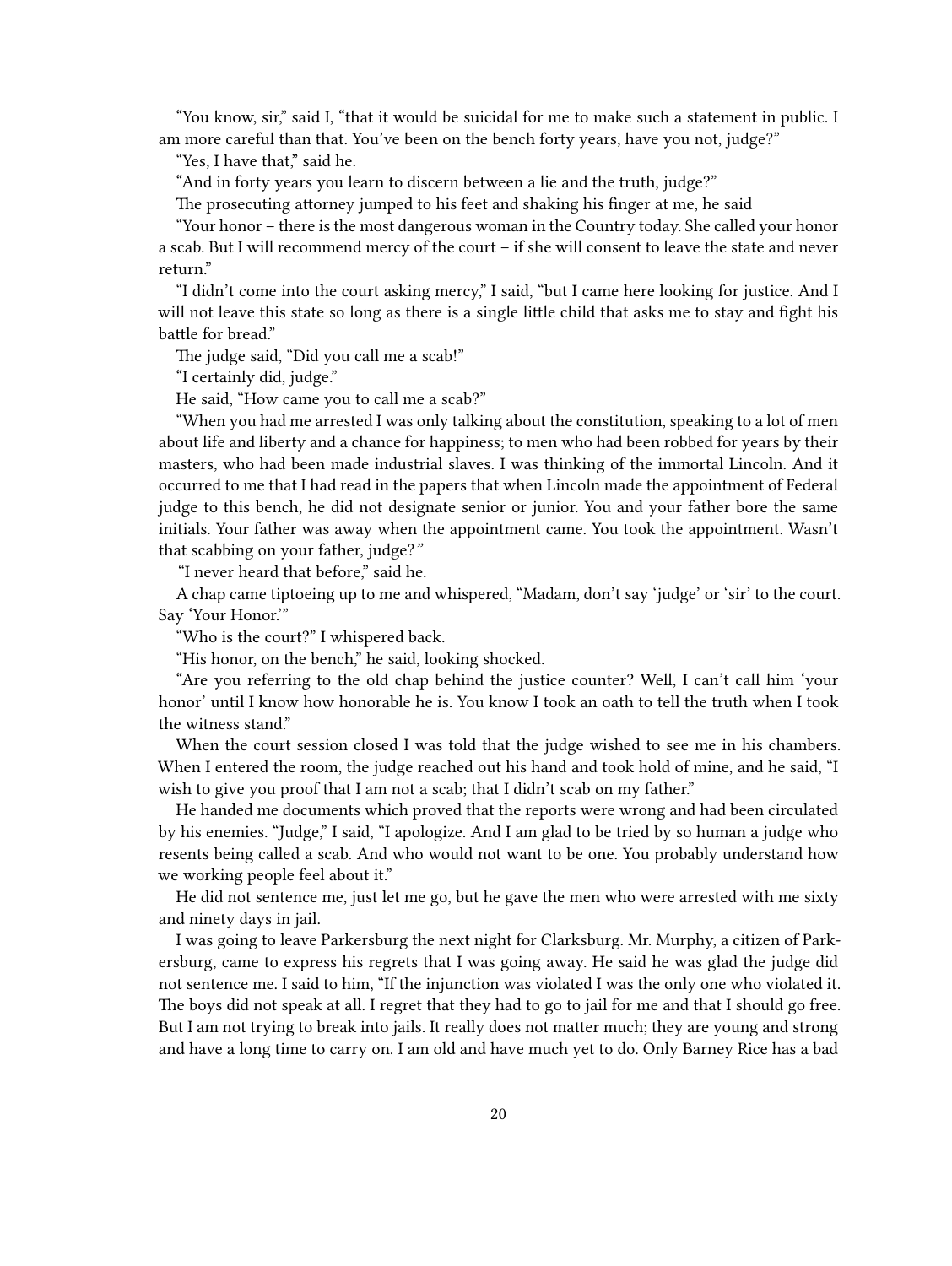heart and a frail, nervous wife. When she hears of his imprisonment, she may have a collapse and perhaps leave her little children without a mother's care."

Mr. Murphy said to me, "Mother Jones, I believe that if you went up and explained Rice's condition to the judge he would pardon him." I went to the judge's house. He invited me to dinner.

"No, Judge," I said, "I just came to see you about Barney Rice."

"What about him!" "He has heart disease and a nervous wife."

"Heart disease, has he!"

"Yes, he has it bad and he might die in your jail. I know you don't want that."

"No," replied the judge, "I do not." He called the jailer and asked him to bring Rice to the phone. The judge said, "How is your heart, Barney!"

"Me heart's all right, all right," said Barney. "It's that damn old judge that put me in jail for sixty days that's got something wrong with his heart. I was just trailing around with Mother Jones."

"Nothing wrong with your heart, eh!"

"No, there ain't a damn thing wrong wid me heart! Who are you anyhow that's talking!"

"Never mind, I want to know what is the matter with your heart!"

"Hell, me heart's all right, I'm telling you." The judge turned to me and said, "Do you hear his language!"

I told him I did not hear and he repeated to me Barney's answers. "He swears every other word," said the judge.

"Judge," said I, "that is the way we ignorant working people pray."

"Do you pray that way!"

"Yes, judge, when I want an answer quick."

"But Barney says there is nothing the matter with his heart."

"Judge, that fellow doesn't know the difference between his heart and his liver. I have been out to meetings with him and walking home down the roads or on the railroad tracks, lie has had to sit down to get his breath."

The judge called the jail doctor and told him to go and examine Barney's heart in the morning. Meantime I asked my friend, Mr. Murphy, to see the jail doctor. Well, the next day Barney was let out of jail.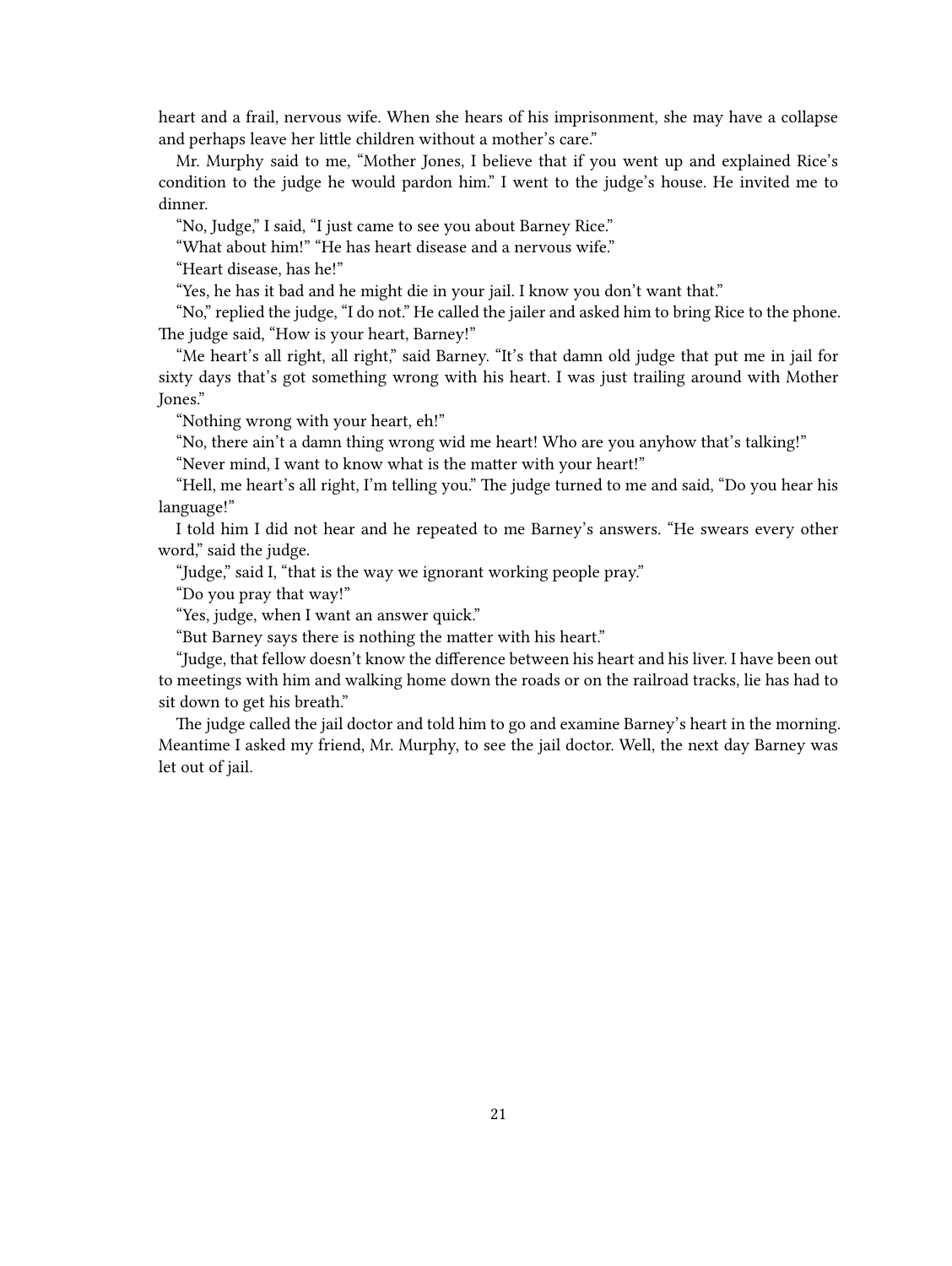#### <span id="page-21-0"></span>**Chapter VIII – Roosevelt Sent for John Mitchell**

\*\*

The strike of the anthracite miners which started in the spring with \$90,000 in the treasury, ended in the fall with over a million dollar in the possession of the United Mine Workers The strike had been peaceful. The miners had the support of the public. The tie up of the collieries had been complete. Factories and railroads were without coal.

Toward fall New York began to suffer. It October, Mr. Roosevelt summoned "Divine Right Baer," President of the Coal Producers Union, and other officials of the coal interests to Washington. He called also the officials of the miners' union. They sat at the cabinet table, the coal officials on one side, the miners officials at the other and the president at the head of the table in between the two groups.

They discussed the matter and the mine owners would not consent to any kind of settlement. Mr. Baer said that before he would consent to arbitration with the union he would call out the militia and shoot the miners back into the mines.

The meeting adjourned without results. Mr., Roosevelt sent for John Mitchell. He patted him on the shoulder, told him that he was the true patriot and loyal citizen and not the mine owners. After the conference there was a deadlock.

Mr. Mitchell reported the conference to the miners. They said, "All right. We have money enough to see this thing through. We will fight to a finish. Until the coal operators recognize our union and deal with our demands."

Wall Street sent for Mr. J. Pierpont Morgan to come home from Europe. He came. The situation was serious for the mine operators. The public was indignant at their stubbornness. A Mr. – wrote to Montgomery where I was organizing and asked me to come to New York, saying he wished to discuss the strike with me. I went to headquarters at Wilkes-Barre and asked Mr. Mitchell what I should do.

He said, "Go, Mother, but whatever you do, do not consent to any outside group arbitrating this strike. The union won this strike. The operators know that they are beaten and that they must deal with the United Mine Workers."

"No," I said, "I will consent to no other group undertaking the settlement. I will report to you." I met Mr.- and we went over the situation. He then went down to Mr. Morgan's office and I waited for him in his office until he returned. "Mr. Morgan is most distressed," he said on his return. 'He says the miners have us!"

On Sunday afternoon, Mr. Baer and his group met on Mr. Morgan's yacht out in the bay of New York. Mr. Root came down from Washington to represent Roosevelt. Not a newspaperman was permitted out on that yacht. There were no telegrams, no telephones, no messages. How to lose the strike without apparently losing it was what they discussed. But give the victory to the union they would not!

Mr. Root proposed the way out. The President should appoint "an impartial board of inquiry." This method of settling the strike would avoid capitulation to the union, put the operators in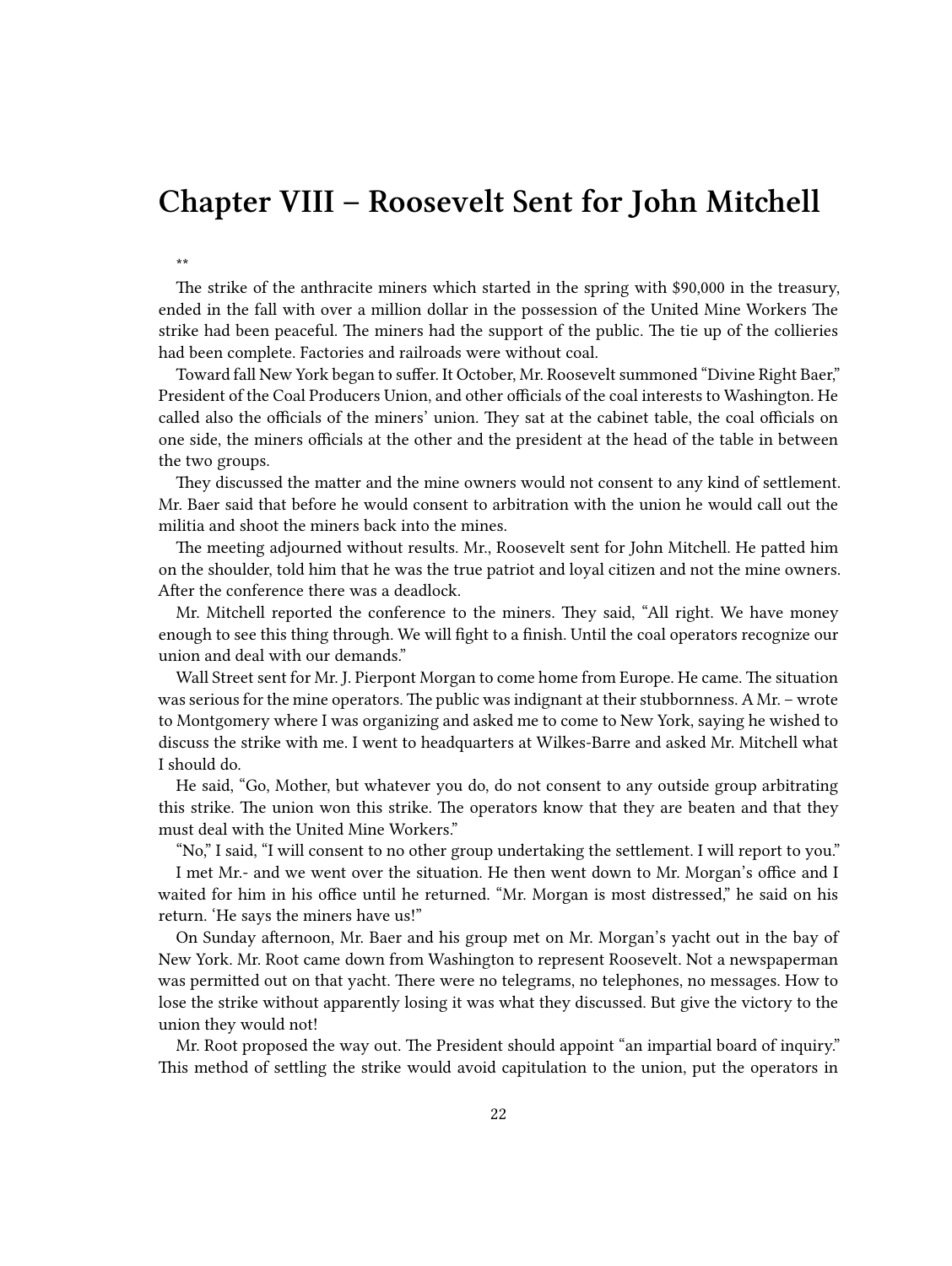the position of yielding to public opinion, make the miners lose public support if they refused to submit their cause to the board.

The next morning, Monday, my friend, Mr. – met Mr. Morgan at 209 Madison Avenue. He returned from that appointment, crying "The strike is settled." I went back to Wilkes-Barre and found that Mr. Mitchell had already been to Washington and had consented to the arbitration of the strike by a board appointed by the president.

"It would never do to refuse the president," he said, when I tried to dissuade him from taking part in the conferences.

"You have a good excuse to give the president," I replied. "Tell him that when you came home from the last conference in the cabinet room, Mr. Baer said he would shoot the miners back before he would deal with their union." Tell him that the miners said, 'All right. We will fight to a finish for the recognition of The United Mine Workers'."

"It would not do to tell the president that," he replied.

That night, Mr. Mitchell, accompanied by Mr. Wellman, Roosevelt's publicity man, went to Washington. He had an audience with the president the next morning. Before he left the White House, the newspapers, magazines and pulpits were shouting his praises, calling him the greatest labor leader in all America. Mr. Mitchell was not dishonest but he had a weak point, and that was his love of flattery; and the interests used this weak point in furtherance of their designs.

When he returned to Wilkes-Barre, priests, ministers and politicians fell on their knees before him. Bands met him at the station. The men took the horses from his carriage and drew it themselves. Parades with banners marched in his honor beside the carriage. His black hair was pushed back from his forehead. His face was pale. His dark eyes shone with excitement. There were deep lines in his face from the long strain he had been under.

Flattery and homage did its work with John Mitchell. The strike was won. Absolutely no anthracite coal was being dug. The operators could have been made to deal with the unions if Mr. Mitchell had stood firm. A moral victory would have been won for the principle of unionism. This to my mind was more important than the material gains which the miners received through the later decision of the president's board.

Mr. Mitchell died a rich man, distrusted by the working people whom he once served.

From out that strike came the Irish Hessian law-the establishment of a police constabulary. The bill was framed under the pretext that it would protect the farmer. Workingmen went down to Harrisburg and lobbied for it. They hated the coal and iron police of the mine owners and thought anything preferable to them. They forgot that the coal and iron police could join the constabulary and they forgot the history of Ireland, whence the law came: Ireland, soaked with the blood of men and of women, shed by the brutal constabulary.

"No honorable man will join," said a labor leader to me when I spoke of my fears.

"Then that leaves the workers up against the bad men, the gunmen and thugs that do join," I answered. And that's just where they have been left.

I attended the hearings of the board of inquiry, appointed by President Roosevelt. Never shall I forget the words of John Mitchell as he appeared before the commission:

"For more than twenty years the anthracite miners have groaned under most intolerable and inhuman conditions. In a brotherhood of labor they seek to remedy their wrongs."

Never shall I forget the words of President Baer, speaking for the operators: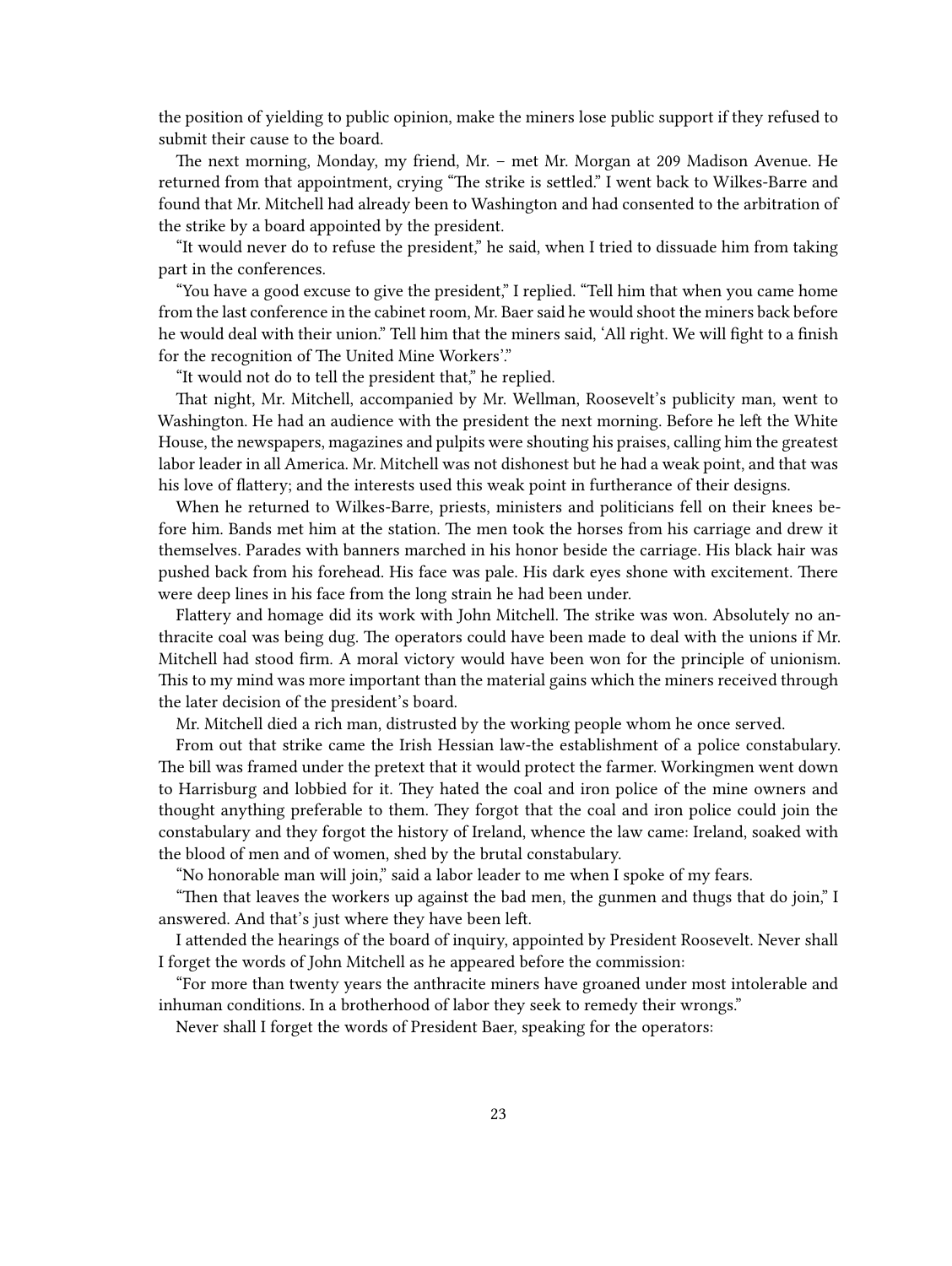"The rights and interests of the laboring man will be protected not by the labor agitator but by the Christian men and women to whom God in His infinite wisdom has given the control of the property interests of this country."

Never shall I forget the words of labor's great pleader, Clarence Darrow:

"These agents of the Almighty have seen men killed daily; have seen men crippled, blinded and maimed and turned out to alms-houses and on the roadsides with no compensation. They have seen the anthracite region dotted with silk mills because the wages of the miner makes it necessary for him to send his little girls to work twelve hours a day, a night, in the factory . . . at a child's wage. President Baer sheds tears because boys are taken into the union but he has no tears because they are taken into the breakers."

Never, never shall I forget his closing words, words which I shall hear when my own life draws to its close: "This contest is one of the important contests that have marked the progress of human liberty "since the world began. Every advantage that the human race has won has been at fearful cost. Some men must die that others may live. It has come to these poor miners to bear this cross not for themselves alone but that the human race may be lifted up to a higher and broader plane."

The commission found in favor of the miners in every one of their demands. The operators gracefully bowed to their findings. Labor walked into the House of Victory through the back door.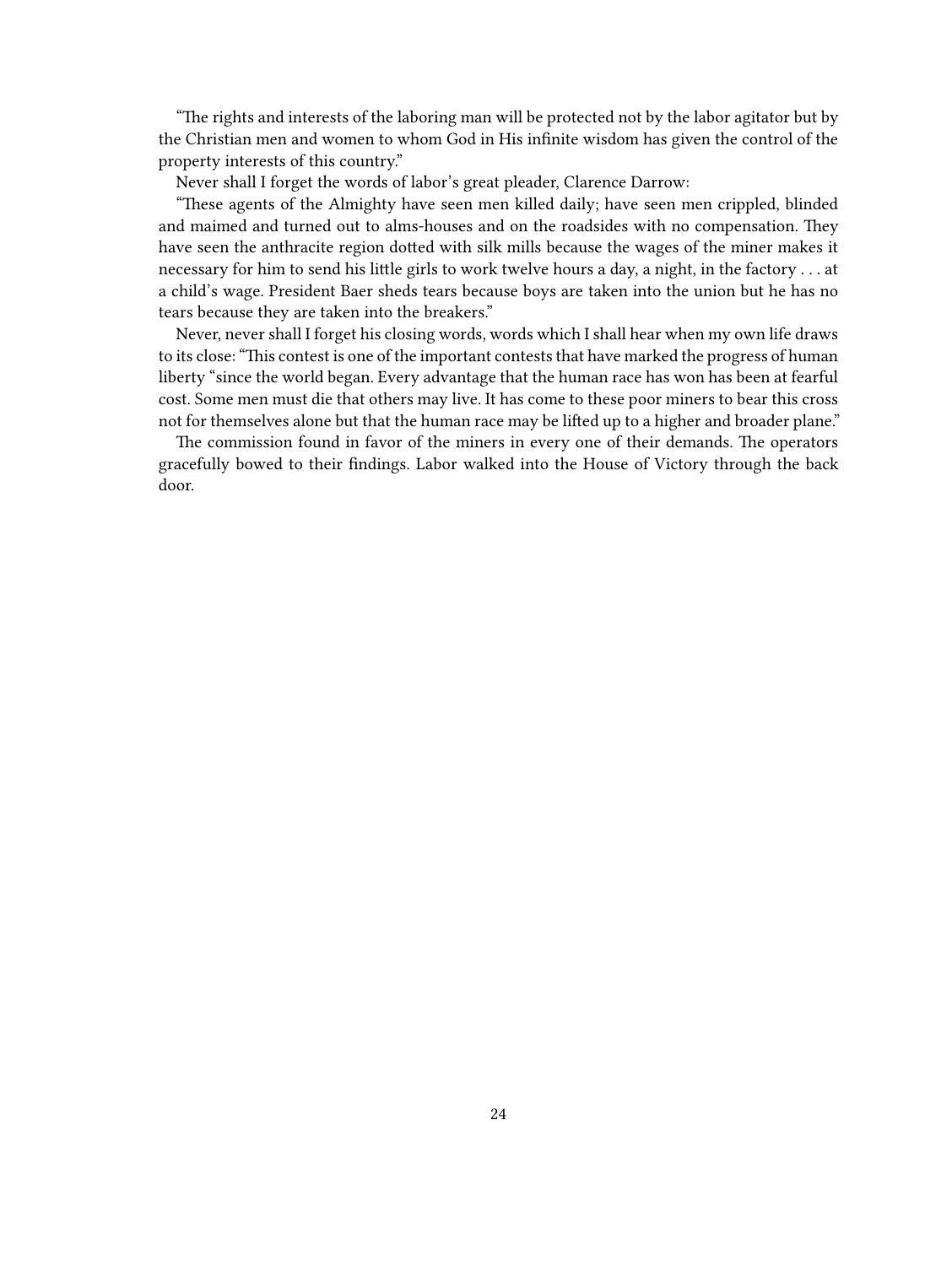#### <span id="page-24-0"></span>**Chapter IX – Murder in West Virginia**

\*\*

At the close of the anthracite strike in October, 1902, I went into the unorganized sections of West Virginia with John H. Walker of Illinois. Up and down along both sides of the New River we held meetings and organized – Smithersfield, Long Acre, Canilton, Boomer.

The work was not easy or safe and I was lucky to have so fearless a co-worker. Men who joined the union were blacklisted throughout the entire section. Their families were thrown out on the highways. Men were shot. They were beaten. Numbers disappeared and no trace of them found. Store keepers were ordered not to sell to union men or their families. Meetings had to be held in the woods at night, in abandoned mines, in barns.

We held a meeting in Mount Hope. After the meeting adjourned, Walker and I went back to our hotel. We talked till late. There came a tap on the door.

"Come in," I said.

A miner came into the room. He was lean and tall and coughed a lot.

"Mother," he said, "there are twelve of us here and we want to organize." I turned to Walker.

"Mother," he said, "the National Board told us to educate and agitate but not to Organize; that was to come later."

"I'm going to Organize these men tonight," said I.

"I'm reckoning I'm not going to be mining coal so long in this world and I thought I'd like to die organized," said the spokesman for the group.

I brought the other miners in my room and Mr. Walker gave them the obligation.

"Now, boys, you are twelve in number. That was the number Christ had. I hope that among your twelve there will be no Judas, no one who will betray his fellow. The work you do is for your children and for the future. You preach the gospel of better food, better homes, a decent compensation for the wealth you produce. It is these things that make a great nation."

The spokesman kept up his terrible coughing. He had miner's consumption. As they had no money to pay for their charter I told them that I would attend to that.

Three weeks afterward I had a letter from one of the group. He told me that their spokesman was dead but they had organized eight hundred men and they sent me the money for the charter.

In Caperton Mountain camp I met Duncan Kennedy, who is now commissioner for the mine owners. He and his noble wife gave shelter and fed us when it was too late for us to go down the mountain and cross the river to an inn. Often after meetings in this mountain district, we sat through the night on the river bank. Frequently we would hear bullets whizz past us as we sat huddled between boulders, our black clothes making us invisible in the blackness of the night.

Seven Organizers were sent into Laurel Creek. All came back, shot at, beaten up, run out of town.

One Organizer was chased out of town with a gun.

"What did you do?" I said.

"I ran."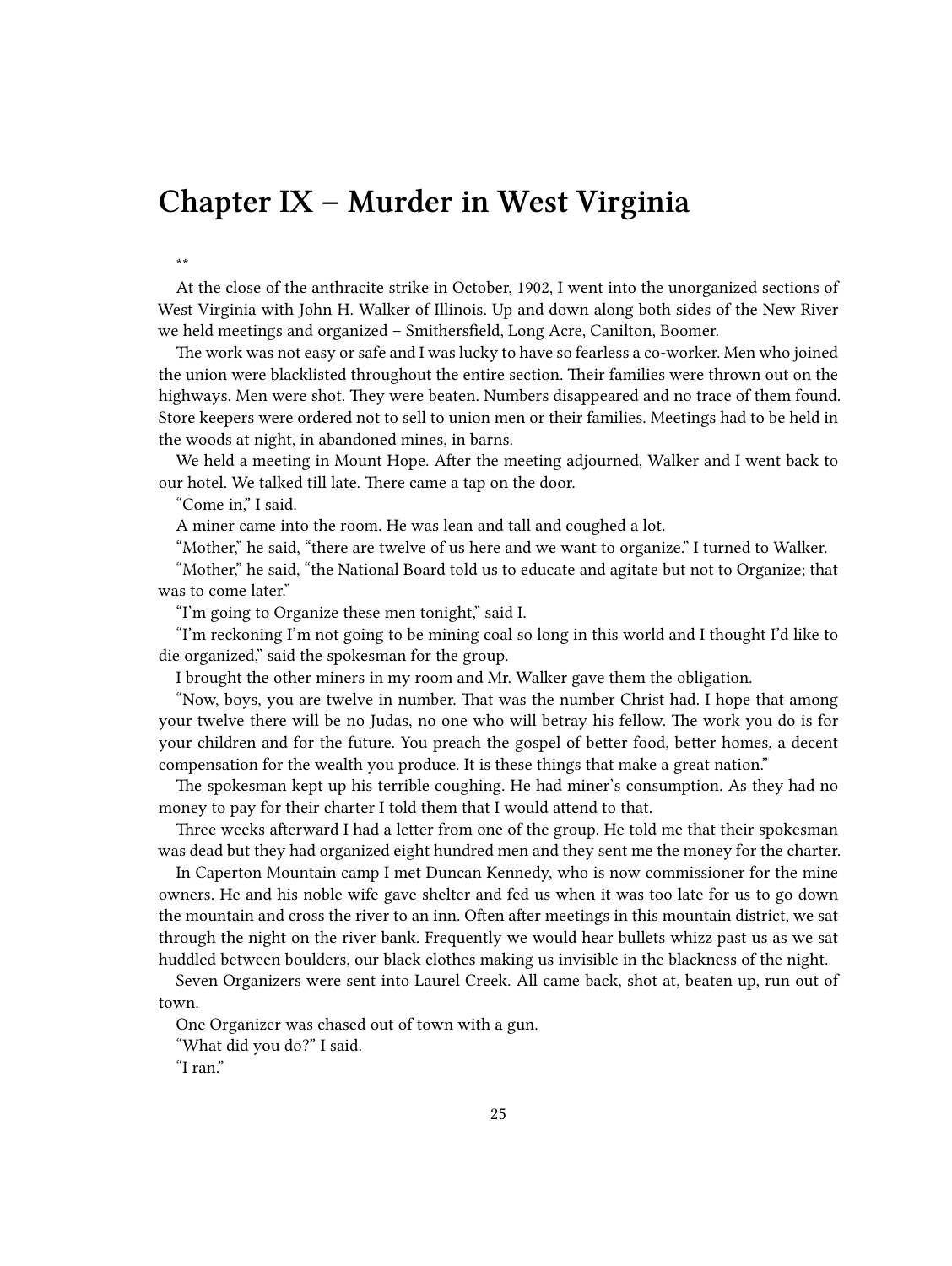"Which way?" said I.

"Mother," he said, "you mustn't go up there. They've got gunmen patrolling the roads."

"That means the miners up there are prisoners," said I, "and need me."

A week later, one Saturday night I went with eight or ten trapper boys to Thayer, a camp about six miles from Laurel Creek. Very early Sunday morning we walked to Laurel Creek. I climbed the mountain so that I could look down on the camp with its huddle of dirty shacks. I sat down on a rock above the camp and told the trapper boys to go down to the town, and tell the boys to come up the mountain side.. That Mother Jones was going to speak at two o'clock and tell the superintendent that Mother Jones extends a cordial invitation him to come.

Then I sent two boys across a little gully a log cabin to get a cup of tea for me. The mine came out and beckoned to me to come over. I went and as I entered the door, my eyes rested on a straw mattress on which rested a beautiful young girl. She looked at me with the most gentle eyes I ever saw in a human-being. The wind came in through the cracks of the floor and would raise the bed clothes a little.

I said to the father, "What is wrong with your girl?"

"Consumption," said he. "I couldn't earn enough in the mines and she went to work in boarding house. They worked her so hard she took sick – consumption."

Around a fireplace sat a group of dirty children, ragged and neglected-looking. He gave us tea and bread.

A great crowd came up the mountains that afternoon. The superintendent sent one of his lackeys, a colored fellow. When the miners told me who he was and that he was sent there as a spy, I said to him, "See here, young man, don't you know that the immortal Lincoln a white man, gave you freedom from slavery? Why do you now betray your white brothers who are fighting for industrial freedom?"

"Mother," said he, "I can't make myself scarce but my hearing and my eyesight ain't extra today."

That afternoon, up there on the mountain-side, we organized a strong union.

The next day the man who gave me food-his name was Mike Harrington-went to the mines to go to work, but he was told to go to the office and get his pay. No man could work in the mines, the superintendent said, who entertained agitators in his home.

Mike said to him, "I didn't entertain her. She paid me for the tea and bread."

"It makes no difference," said he, "you had Mother Jones in your house and that is sufficient."

He went home and when he opened the door, his sick daughter said, "Father, you have lost your job." She started to sob. That brought on a coughing fit from which she fell back on the pillow exhausted-dead.

That afternoon he was ordered to leave his house as it was owned by the company. They buried the girl and moved to an old barn.

Mike was later made an organizer for the United Mine Workers and he made one of the most faithful workers I have ever known.

In February of 1903, I went to Stanford Mountain where the men were on strike. The court had issued an injunction forbidding the miners from going near the mines. A group of miners walked along the public road nowhere near the mines. The next morning they held meeting in their own hall which they themselves had built. A United States deputy marshal came into the meeting with warrants for thirty members for violating the injunction.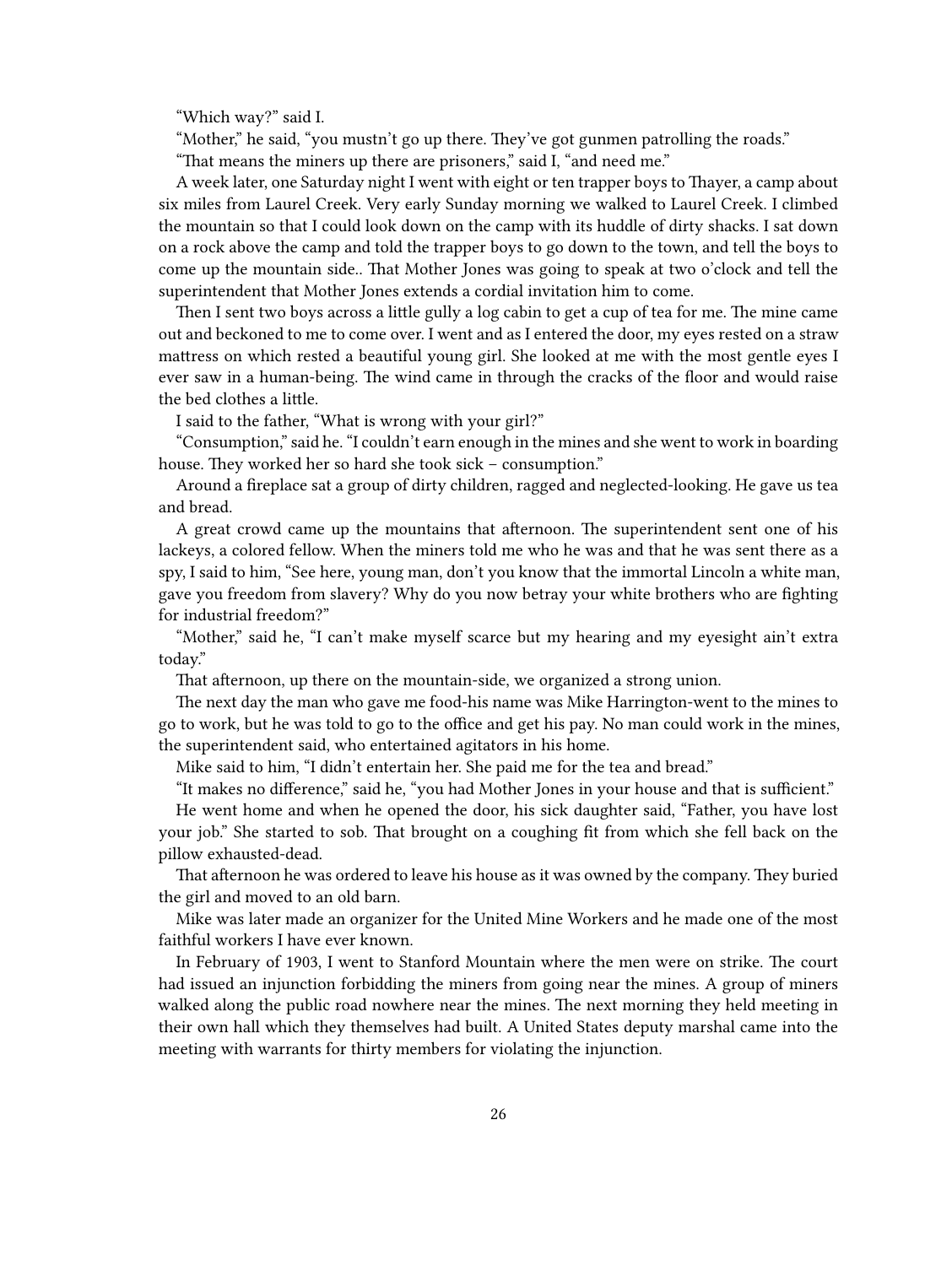The men said, "We did not break any law. We did not go near the mines and you know we were on the public road."

"Well," said the deputy, "we are going arrest you anyway."

They defied him to arrest them, insisting they had not violated the law. They gave him twentyfive minutes to leave town. They sent for his brother, who was the company doctor and told him to take him out.

That night I went to hold a meeting with them. They told me what had happened.

I said, "Boys, it would have been better if you had surrendered, especially as you had truth on your side and you had not been near the mines.

"After the meeting I went to a nearby camp – Montgomery – where there was a little hotel and the railway station. Before leaving, the boys, who came to the edge of the town with me said, "You will be coming back soon Mother?"

I had no idea how soon it would be.

The next morning I went to the station to get an early train. The agent said to me, "Did you hear what trouble they had up in Stanford Mountain last night?"

"I think you are mistaken," I answered, "for I just came down from there myself last night."

"Well," he said, "they have had some trouble there, all the same."

"Anyone hurt?"

"Yes; I was taking the railway messages and couldn't get all the details. Some shooting."

I said, "Take back my ticket. I must go up to those boys."

I took the short trail up the hillside to Stanford Mountain. It seemed to me as I came toward the camp as if those wretched shacks were huddling closer in terror. Everything was deathly still. As I came nearer the miners' homes, I could hear sobbing. Then I saw between the stilts that propped up a miner's shack the clay red with blood. I pushed open the door. On a mattress, wet with blood, lay a miner. His brains had been blown out while he slept. His shack was riddled with bullets.

In five other shacks men lay dead. In one of them a baby boy and his mother sobbed over the father's corpse. When the little fellow saw me, he said, "Mother Jones, bring back my papa to me. I want to kiss him."

The coroner came. He found that these six men had been murdered in their beds while they peacefully slept; shot by gunmen in the employ of the coal company.

The coroner went. The men were buried on the mountain side. And nothing was ever done to punish the men who had taken their lives.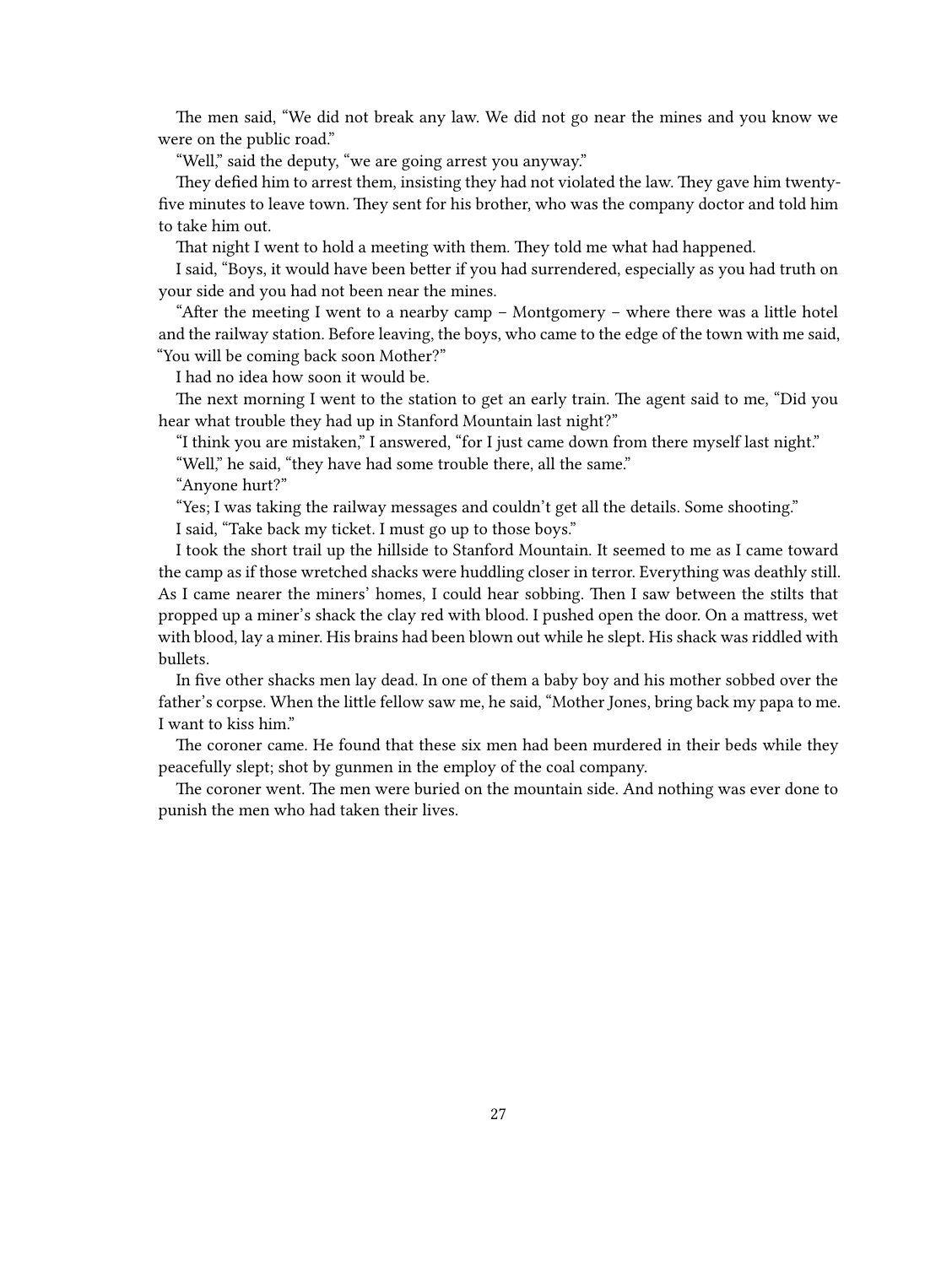### <span id="page-27-0"></span>**Chapter X – The March of the Mill Children**

In the spring of 1903 I went to Kensington, Pennsylvania, where seventy-five thousand textile workers were on strike. Of this number at least ten thousand were little children. The workers were striking for more pay and shorter hours. Every day little children came into Union Headquarters, some with their hands off, some with the thumb missing, some with their fingers off at the knuckle. They were stooped things, round shouldered and skinny. Many of them were not over ten years of age, the state law prohibited their working before they were twelve years of age.

The law was poorly enforced and the mothers of these children often swore falsely as to their children's age. In a single block in Kensington, fourteen women, mothers of twenty-two children all under twelve, explained it was a question of starvation or perjury. That the fathers had been killed or maimed at the mines.

I asked the newspaper men why they didn't publish the facts about child labor in Pennsylvania. They said they couldn't because the mill owners had stock in the papers.

"Well, I've got stock in these little children," said I," and I'll arrange a little publicity."

We assembled a number of boys and girls one morning in Independence Park and from there we arranged to parade with banners to the court house where we would hold a meeting. A great crowd gathered in the public square in front of the city hall. I put the little boys with their fingers off and hands crushed and maimed on a platform. I held up their mutilated hands and showed them to the crowd and made the statement that Philadelphia's mansions were built on the broken bones, the quivering hearts and drooping heads of these children. That their little lives went out to make wealth for others. That neither state or city officials paid any attention to these wrongs. That they did not care that these children were to be the future citizens of the nation.

The officials of the city hall were standing the open windows. I held the little ones of the mills high up above the heads of the crowd and pointed to their puny arms and legs and hollow chests. They were light to lift.

I called upon the millionaire manufactures to cease their moral murders, and I cried to the officials in the open windows opposite, "Some day the workers will take possession of your city hall, and when we do, no child will be sacrificed on the altar of profit."

The officials quickly closed the windows, as they had closed their eyes and hearts.

The reporters quoted my statement that Philadelphia mansions were built on the broken bones and quivering hearts of children. The Philadelphia papers and the New York papers got into a squabble with each other over the question. The universities discussed it. Preachers began talking. That was what I wanted. Public attention on the subject of child labor.

The matter quieted down for a while and I concluded the people needed stirring up again. The Liberty Bell that a century ago rang out for freedom against tyranny was touring the country and crowds were coming to see it everywhere. That gave me an idea. These little children were striking for some of the freedom that childhood ought to have, and I decided that the children and I would go on a tour.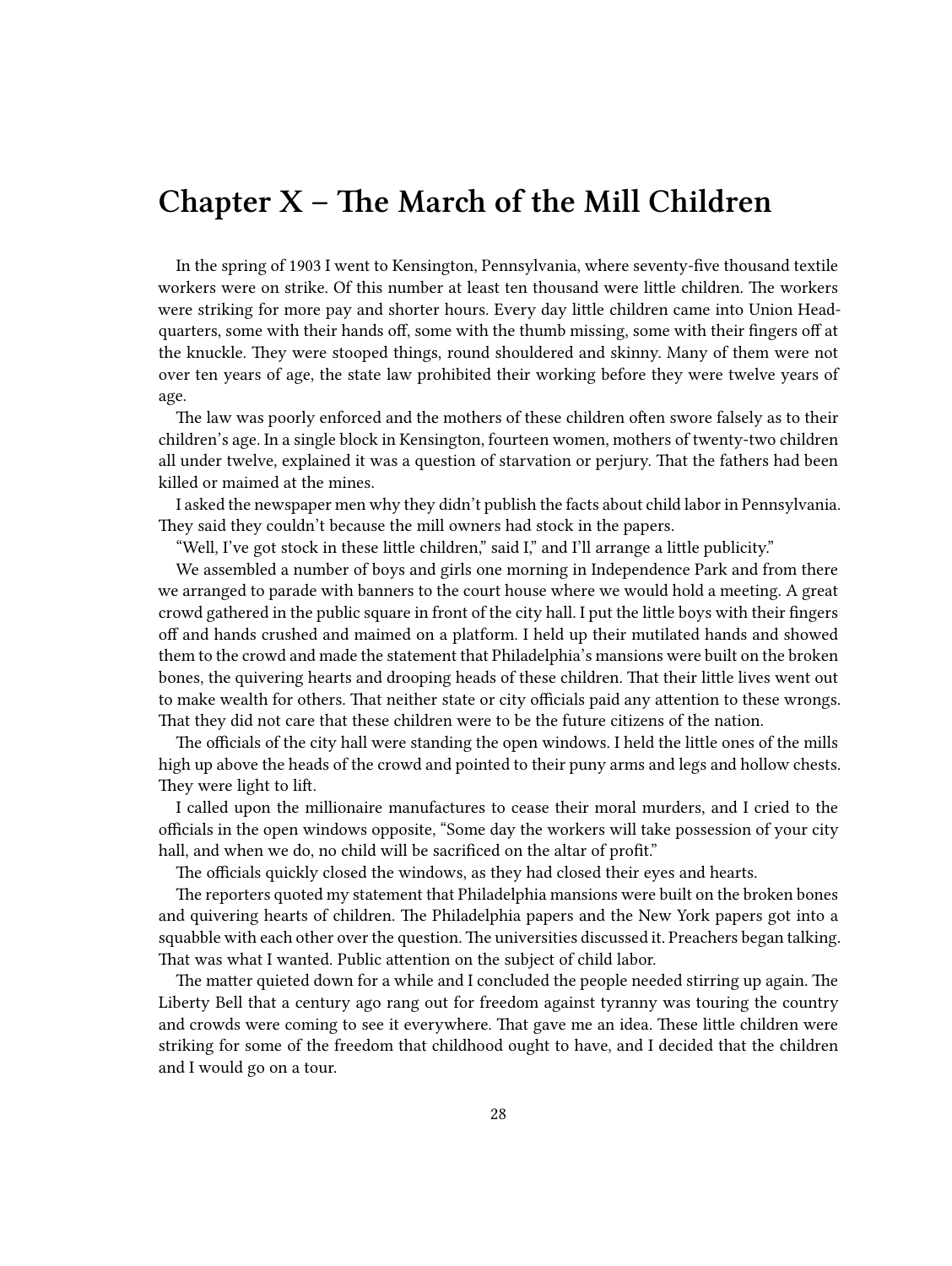I asked some of the parents if they would let me have their little boys and girls for a week or ten days, promising to bring them back safe and sound. They consented. A man named Sweeny was marshal for our "army." A few men and women went with me to help with the children. They were on strike and I thought, they might well have a little recreation.

The children carried knapsacks on their backs which was a knife and fork, a tin cup and plate. We took along a wash boiler in which to cook the food on the road. One little fellow had drum and another had a fife. That was our band. We carried banners that said, "We want more schools and less hospitals." "We want time to play." "Prosperity is here. Where is ours?"

We started from Philadelphia where we held a great mass meeting. I decided to go with the children to see President Roosevelt to ask him to have Congress pass a law prohibiting the exploitation of childhood. I thought that President Roosevelt might see these mill children and compare them with his own little ones who were spending the summer on the seashore at Oyster Bay. I thought too, out of politeness, we might call on Morgan in Wall Street who owned the mines where many of these children's fathers worked.

The children were very happy, having plenty to eat, taking baths in the brooks and rivers every day. I thought when the strike is over and they go back to the mills, they will never have another holiday like this. All along the line of march the farmers drove out to meet us with wagon loads of fruit and vegetables. Their wives brought the children clothes and money. The interurban trainmen would stop their trains and give us free rides.

Marshal Sweeny and I would go ahead to the towns and arrange sleeping quarters for the children, and secure meeting halls. As we marched on, it grew terribly hot. There was no rain and the roads were heavy with dust. From time to time we had to send some of the children back to their homes. They were too weak to stand the march.

We were on the outskirts of New Trenton, New Jersey, cooking our lunch in the wash boiler, when the conductor on the interurban car stopped and told us the police were coming down to notify us that we could not enter the town. There were mills in the town and the mill owners didn't like our coming.

I said, "All right, the police will be just in time for lunch." Sure enough, the police came and we invited them to dine with us. They looked at the little gathering of children with their tin plates and cups around the wash boiler. They just smiled and spoke kindly to the children, and said nothing at all about not going into the city.

We went in, held our meeting, and it was the wives of the police who took the little children and cared for them that night, sending them back in the morning with a nice lunch rolled up paper napkins.

Everywhere we had meetings, showing up with living children, the horrors of child labor. At one town the mayor said we could not hold a meeting because he did not have sufficient police protection. "These little children have never known any sort of protection, your honor" I said, "and they are used to going without it." He let us have our meeting. One night in Princeton, New Jersey, we slept in the big cool barn on Grover Cleveland's great estate. The heat became intense. There was much suffering in our ranks, for our little ones were not robust. The proprietor of the leading hotel sent for me. "Mother," he said "order what you want and all you want for your army, and there's nothing to pay."

I called on the mayor of Princeton and asked for permission to speak opposite the campus of the University. I said I wanted to speak on higher education. The mayor gave me permission. A great crowd gathered, professors and students and the people; and I told them that the rich robbed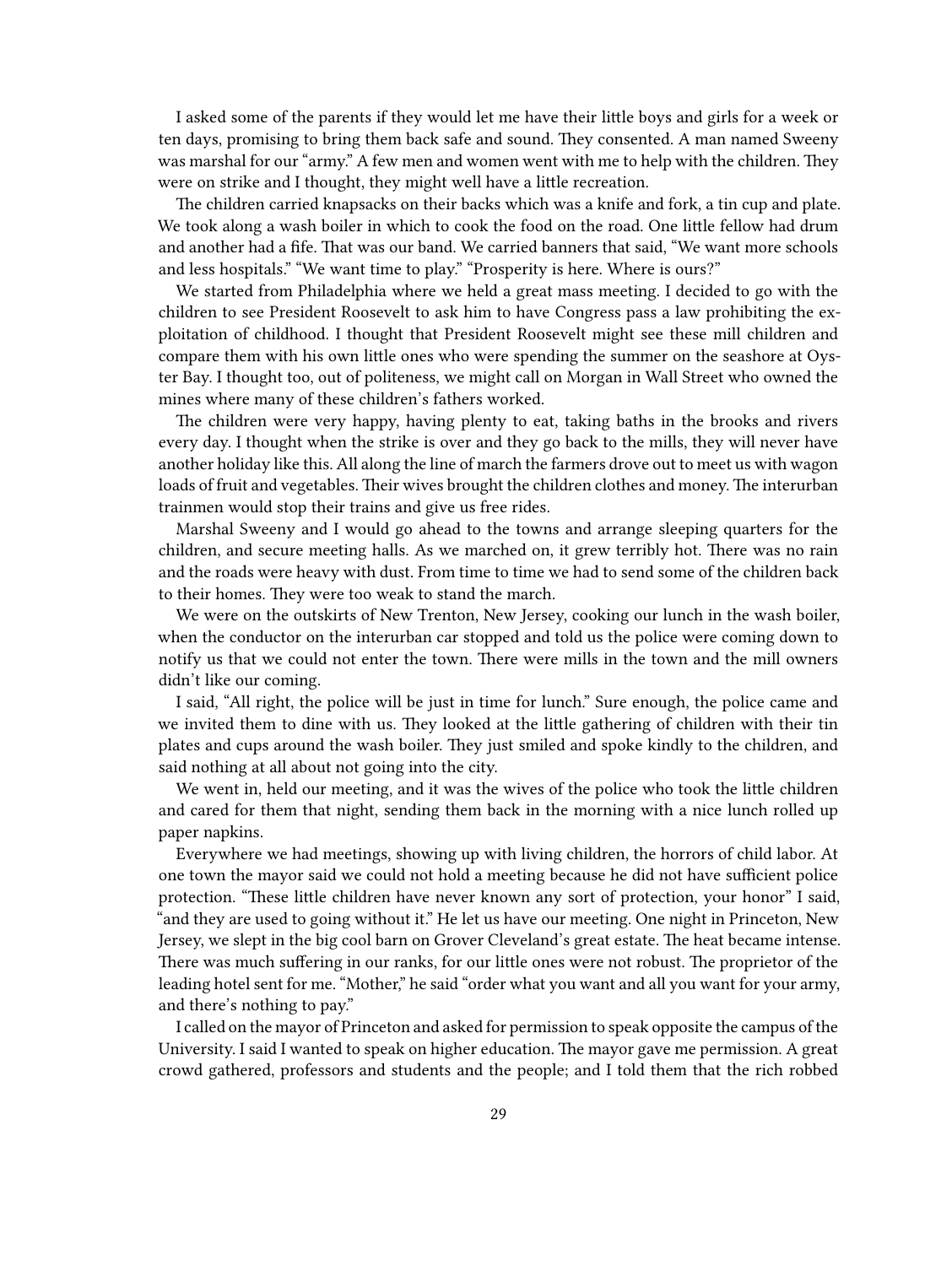these little children of any education of the lowest order that they might send their sons and daughters to places of higher education. That they used the hands and feet of little children that they might buy automobiles for their wives and police dogs for their daughters to talk French to. I said the mil owners take babies almost from the cradle. And I showed those professors children in our army who could scarcely read or write because they were working ten hours a day in the silk mills of Pennsylvania.

"Here's a text book on economics," I said pointing to a little chap, James Ashworth, who was ten years old and who was stooped over like an old man from carrying bundles of yarn that weighed seventy-five pounds. "He gets three dollars a week and his sister who is fourteen gets six dollars. They work in a carpet factory ten hours a day while the children of the rich are getting their higher education."

That night we camped on the banks of Stony Brook where years and years before the ragged Revolutionary Army camped, Washington's brave soldiers that made their fight for freedom.

From Jersey City we marched to Hoboken. I sent a committee over to the New York Chief of Police, Ebstein, asking for permission to march up Fourth Avenue to Madison Square where I wanted to hold a meeting. The chief refused and forbade our entrance to the city.

I went over myself to New York and saw Mayor Seth Low. The mayor was most courteous but he said he would have to support the police commissioner. I asked him what the reason was for refusing us entrance to the city and he said that we were not citizens of New York.

"Oh, I think we will clear that up, Mr. Mayor," I said. "Permit me to call your attention to an incident which took place in this nation just a year ago. A piece of rotten royalty came over here from Germany, called Prince Henry. The Congress of the United States voted \$45,000 to fill that fellow's stomach three weeks and to entertain him. His highness was getting \$4,000,000 dividends out of the blood of the workers in this country. Was he a citizen of this land?"

"And it was reported, Mr. Mayor, that you and all the officials of New York and the University Club entertained that chap." And repeated, "Was he a citizen of New York!"

"No, Mother," said the mayor, "he was not."

"And a Chinaman called Lee Woo was also entertained by the officials of New York. Was he a citizen of New York?"

"No, Mother, he was not."

"Did they ever create any wealth for our nation!"

"No, Mother, they did not," said he.

"Well, Mr. Mayor, these are the little citizens of the nation and they also produce its wealth. Aren't we entitled to enter your city!"

"Just wait!" says he, and he called the commissioner of police over to his office. Well, finally they decided to let the army come in. We marched up Fourth Avenue to Madison Square and police officers, captains, sergeants, roundsmen and reserves from three precincts accompanied us. But the police would not let us hold a meeting in Madison Square. They insisted that the meeting be held in Twentieth Street.

I pointed out to the captain that the single taxers were allowed to hold meetings in the square. "Yes," he said, "but they won't have twenty people and you might have twenty thousand." We marched to Twentieth Street. I told an immense crowd of the horrors of child labor in the mills around the anthracite region and I showed them some of the children. I showed them Eddie Dunphy, a little fellow of twelve, whose job it was to sit all day on a high stool, handing in the right thread to another worker. Eleven hours a day he sat on the high stool with dangerous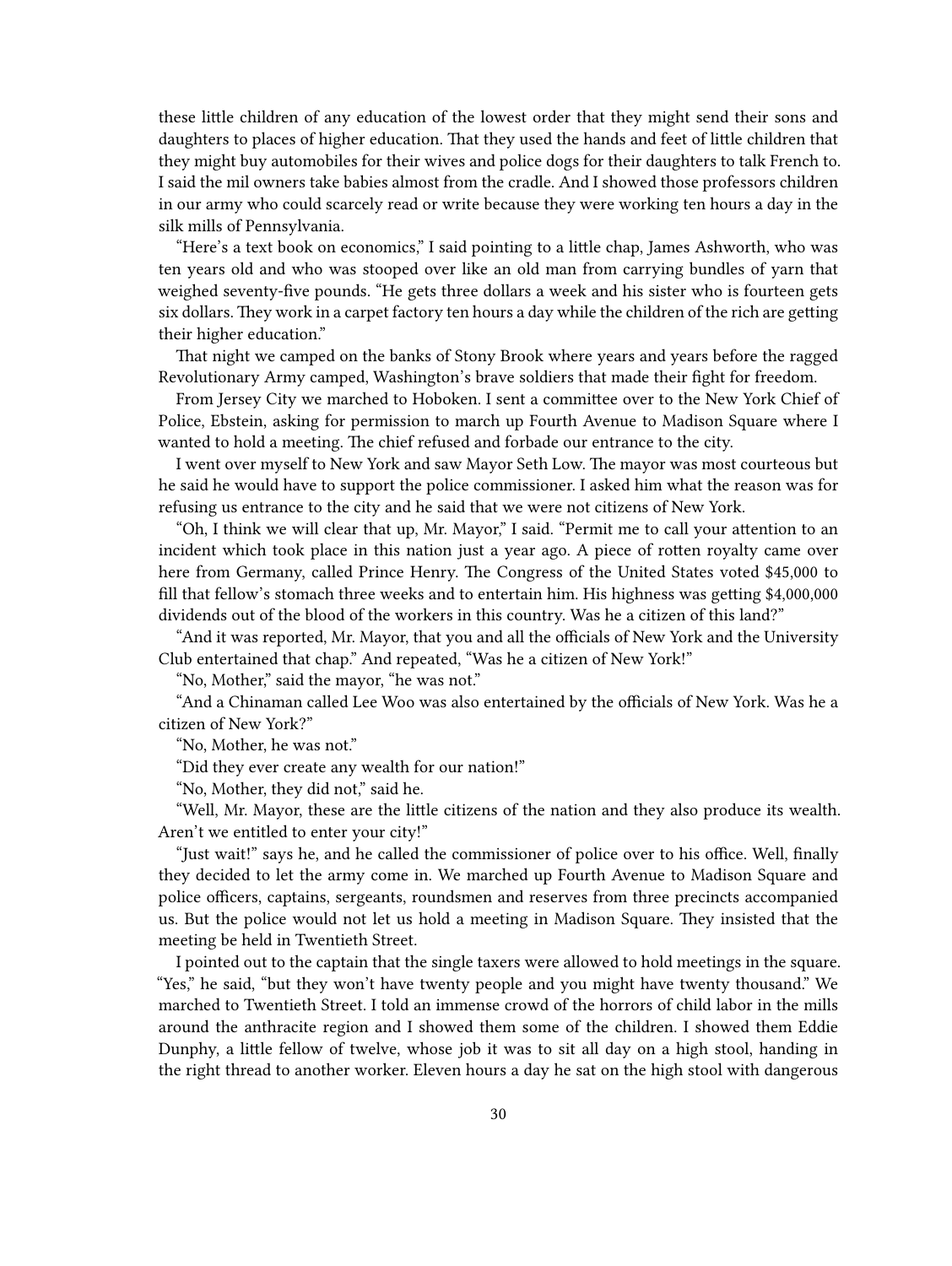machinery all about him. All day long, winter and summer, spring and fall, for three dollars a week.

And then I showed them Gussie Rangnew, a little girl from whom all the childhood had gone. Her face was like an old woman's. Gussie packed stockings in a factory, eleven hours a day for a few cents a day.

We raised a lot of money for the strikers and hundreds of friends offered their homes to the little ones while we were in the city. The next day we went to Coney Island at the invitation of Mr. Bostick who owned the wild animal show. The children had a wonderful day such as they never had in all their lives. After the exhibition of the trained animals, Mr. Bostick let me speak to the audience. There was a back drop to the tiny stage of the Roman Coliseum with the audience painted in and two Roman emperors down in front with their thumbs down. Right in front of the emperors were the empty iron cages of the animals. I put my little children in the cages and they clung to the iron bars while I talked.

I told the crowd that the scene was typical of the aristocracy of employers with their thumb down to the little ones of the mills and factories, and people sitting dumbly by.

"We want President Roosevelt to hear the wail of the children who never have a chance to go to school but work eleven and twelve hours a day in the textile mills of Pennsylvania; who weave the carpets that he and you walk upon and the lace curtains in your windows, and the clothes of the people. Fifty years ago there was a cry against slavery and men gave up their lives to stop the selling of black children on the block. Today the white child is sold for two dollars a week to the manufacturers. Fifty years ago the black babies were sold C. O. D. Today the white baby is sold on the installment plan.

"In Georgia where children work day and night in the cotton mills they have just passed a bill to protect song birds. What about little children from whom all song is gone?

"I shall ask the president in the name of the aching hearts of these little ones that he emancipate them from slavery. I will tell the president that the prosperity he boasts of is the prosperity of the rich wrung from the poor and the helpless.

"The trouble is that no one in Washington cares. I saw our legislators in one hour pass three bills for the relief of the railways but when labor cries for aid for the children they will not listen.

"I asked a man in prison once how he happened to be there and he said he had stolen a pair of shoes. I told him if he had stolen a railroad he would be a United States Senator.

"We are told that every American boy has the chance of being president. I tell you that these little boys in the iron cages would sell their chance any day for good square meals and a chance to play. These little toilers whom I have taken from the mills – deformed, dwarfed in body and soul, with nothing but toil before them have never heard that they have a chance, the chance of every American male citizen, to become the president.

"You see those monkeys in those cages over there." I pointed to a side cage. "The professors are trying to teach them to talk. The monkeys are too wise for they fear that the manufacturers would buy them for slaves in their factories."

I saw a stylishly dressed young man down in the front of the audience. Several times he grinned. I stopped speaking and pointing to him I said, "Stop your smiling, young man! Leave this place! Go home and beg the mother who bore you in pain, as the mothers of these little children bore them, go home and beg her to give you brains and a heart."

He rose and slunk out, followed by the eyes of the children in the cage. The people stone still and out in the rear a lion roared.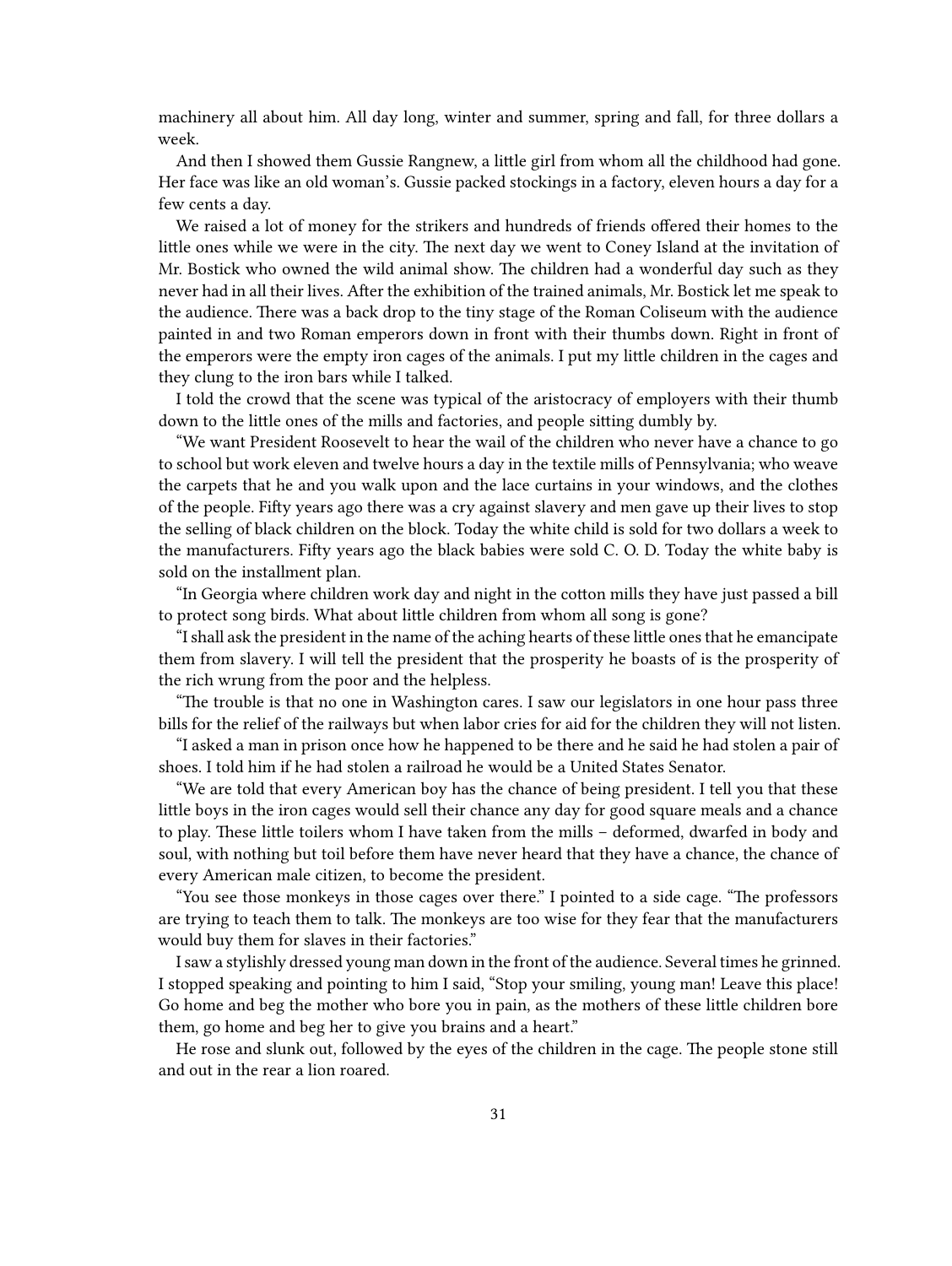The next day we left Coney Island for Manhattan Beach to visit Senator Platt, who had made an appointment to see me at nine o'clock in the morning. The children got stuck in the sand banks and I had a time cleaning the sand off the littlest ones. So we started to walk on the railroad track. I was told it was private property and we had to get off. Finally a saloon keeper showed us a short cut into the sacred grounds of the hotel and suddenly the army appeared in the lobby. The little fellows played "Hail, hail, the gang's all here" their fifes and drums, and Senator Platt when he saw the little army ran away through the back door to New York.

I asked the manager if he would give children breakfast and charge it up to Senator as we had an invitation to breakfast that morning with him. He gave us a private room and he gave those children such a breakfast as they had never had in all their lives. I had breakfast too, and a reporter from of the Hearst papers and I charged it all to Senator Platt.

We marched down to Oyster Bay but the president refused to see us and he would not answer my letters. But our march had done its work. We had drawn the attention of the nation to the crime of child labor. And while the strike of the textile workers in Kensington was lost and the children driven back to work, not long afterward the Pennsylvania legislature passed a child labor law that sent thousands of children home from the mills, and kept thousands of others from entering the factory until they were fourteen years of age.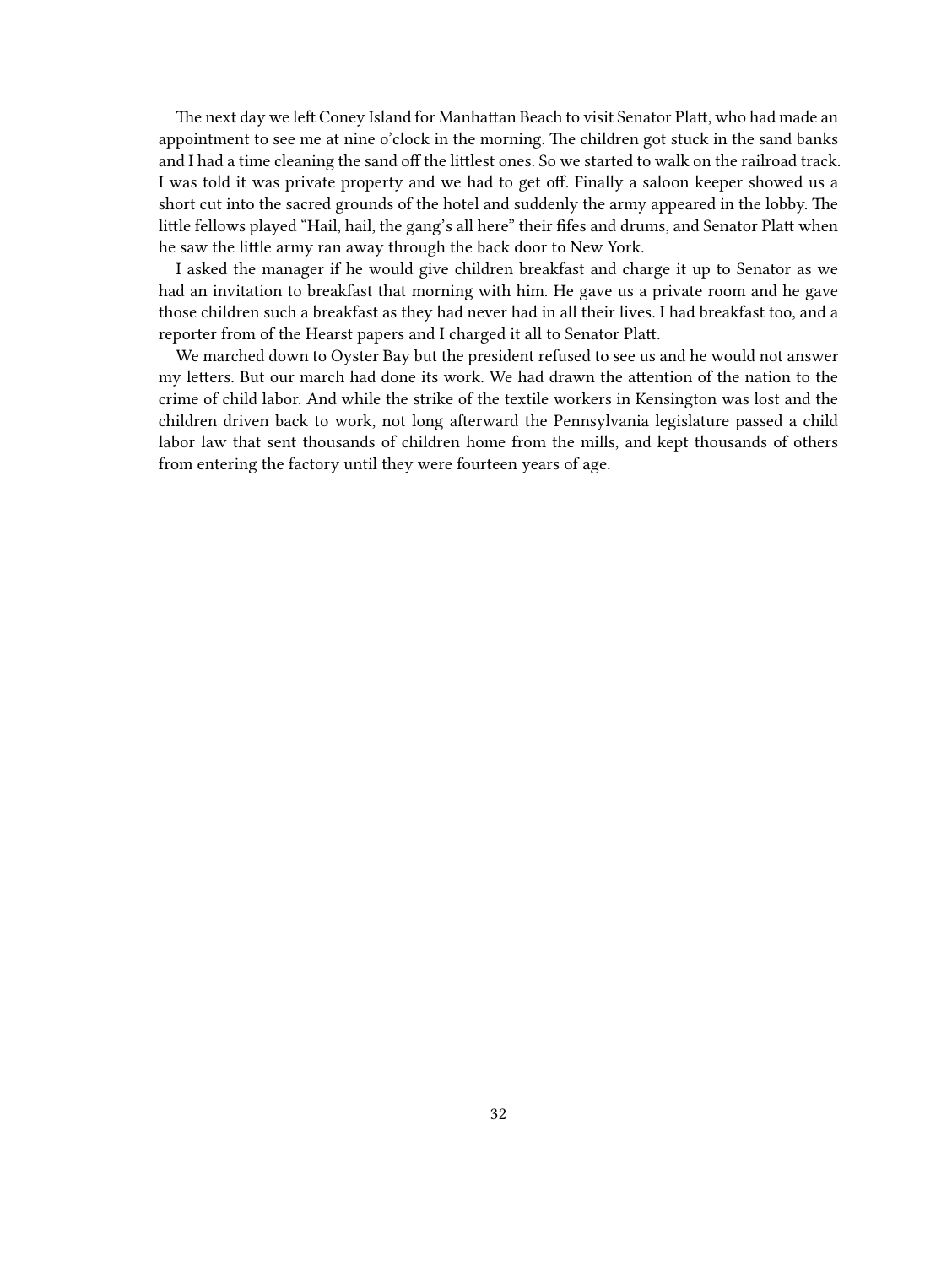#### <span id="page-32-0"></span>**Chapter XI – Those Mules Won't Scab Today**

\*\*

Lattimer was an eye-sore to the miners. It seemed as if no one could break into it. Twenty-six organizers and union men had been killed in that coal camp in previous strikes. Some of them had been shot in the back. The blood of union men watered the highways. No one dared go in.

I said nothing about it but made up my mind that I was going there some night. After the raid of the women in Coaldale in the Panther Creek, the general manager of Lattimer said that if I came in there I would go out a corpse. I made no reply but I set my plans and I did not consult an undertaker.

From three different camps in the Panther Creek I had a leader bring a group of strikers to a junction of the road that leads into Lattimer. There I met them with my army of women again. As I was leaving the hotel the clerk said, "Mother, the reporters told me to ring their bell if I saw you go out."

"Well, don't see me go out. Watch the front door carefully and I will go out the back door."

We marched through the night, reaching Lattimer just before dawn. The strikers hid themselves in the mines. The women took up their position on the door steps of the miners' shacks. When a miner stepped out of his house to go to work, the women started mopping the step, shouting, "No work today!"

Everybody came running out into the dirt streets. "God, it is the old mother and her army," they were all saying.

The Lattimer miners and the mule drivers were afraid to quit work. They had been made cowards. They took the mules, lighted the lamps in their caps and started down the mines, not knowing that I had three thousand miners down below ground waiting for them and the mules.

"Those mules won't scab today," I said to the general manager who was cursing everybody. "They know it is going to be a holiday."

"Take those mules down‼" shouted the general manager.

Mules and drivers and miners disappeared down into the earth. I kept the women singing patriotic songs so as to drown the noise of the men down in the mines.

Directly the mules came up to the surface without a driver, and we women cheered for the mules who were the first to become good Union citizens. They were followed by the miners who began running home. Those that didn't go up were sent up. Those that insisted on working and thus defeating their brothers were grabbed by the women and carried to their wives.

An old Irish woman had two sons who were scabs. The women threw one of them over the fence to his mother. He lay there still. His mother thought he was dead and she ran into the house for a bottle of holy water and shook it over Mike.

"Oh for God's sake, come back to life," she hollered.

"Come back and join the union." He opened his eyes and saw our women standing around him. "Sure, I'll go to hell before I'll scab again,' says he.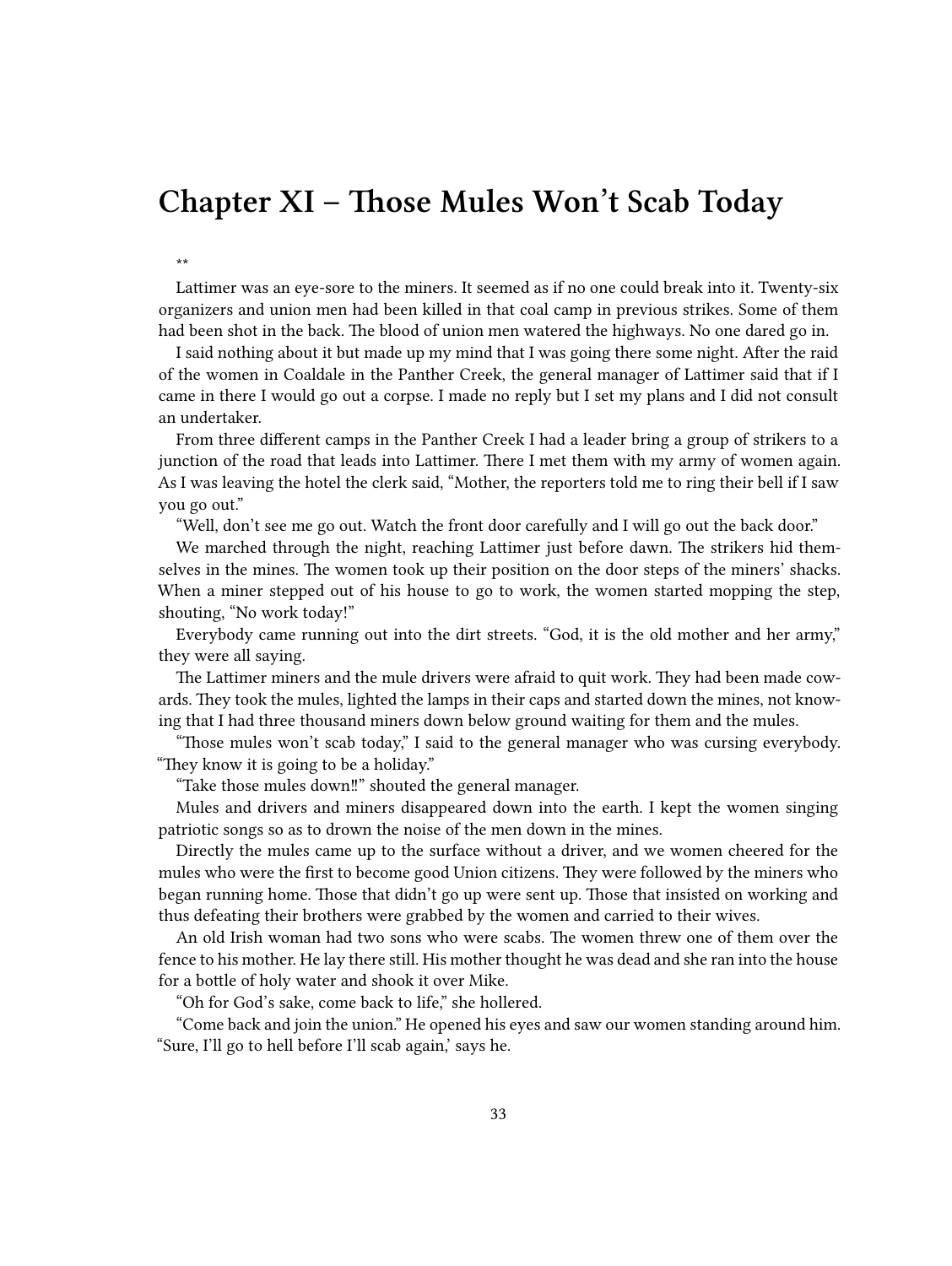The general manager called the sheriff who asked me to take the women away. I said "Sheriff, no one is going to get hurt, no property is going to be destroyed but there are to be no more killings of innocent men here."

I told him if he wanted peace he should put up a notice that the mines were closed until the strike was settled.

The day was filled with excitement. The deputies kept inside the office; the general manager also. Our men stayed up at the mines to attend to the scabs and the women did the rest. As a matter of fact the majority of the men those with any spirit left in them after years of cowardice, wanted to strike but had not dared. But when a hand was held out to them, they took hold and marched along with their brothers.

The bosses telephoned to John Mitchell that he should take me and my army of women out of Lattimer. That was the first knowledge that Mitchell had of my being there.

When the manager saw there was no hope and that the battle was won by the miners, he came out and put up a notice that the mines were closed until the strike was settled.

I left Lattimer with my army of women and went up to Hazelton. President Mitchell and his organizers were there. Mr. Mitchell said, "Weren't you afraid to go in there!"

"No," I said,

"I am not afraid to face any thing if facing it may bring relief to the class that I belong to."

The victory of Lattimer gave new life to the whole anthracite district. It gave courage to the organization. Those brave women I shall never forget who caused those stone walls to fall by marching around with tin pans and cat calls.

Soon afterward, a convention was called and the strike was settled. The organizers got up a document asking every miner to subscribe so much to purchase a \$10,000 house for John Mitchell. The document happened to come into my hands at the convention which was called to call off the victorious strike. I arose and said:

"If John Mitchell can't buy a house to suit him for his wife and for his family out of his salary, then I would suggest that he get a job that will give him a salary to buy a \$10000 house. Most of you do not own a shingle on the roof that covers you. Every decent man buys a house for his own wife first before he buys a house for another man's wife."

I was holding the petition as I spoke and I tore it up and threw the bits on the floor. "'Tis you men and your women who won the strike," I said, "with your sacrifice and your patience and your forbearance through all these past weary months. 'Tis the sacrifice of your brothers in other trades who sent the strike benefits week in and week out that enabled you to make the fight to the end."

From then on Mitchell was not friendly to me. He took my attitude as one of personal enmity. And he saw that he could not control me. He had tasted power and this finally destroyed him. I believe that no man who holds a leader's position should ever accept favors from either side. He is then committed to show favors. A leader must stand alone.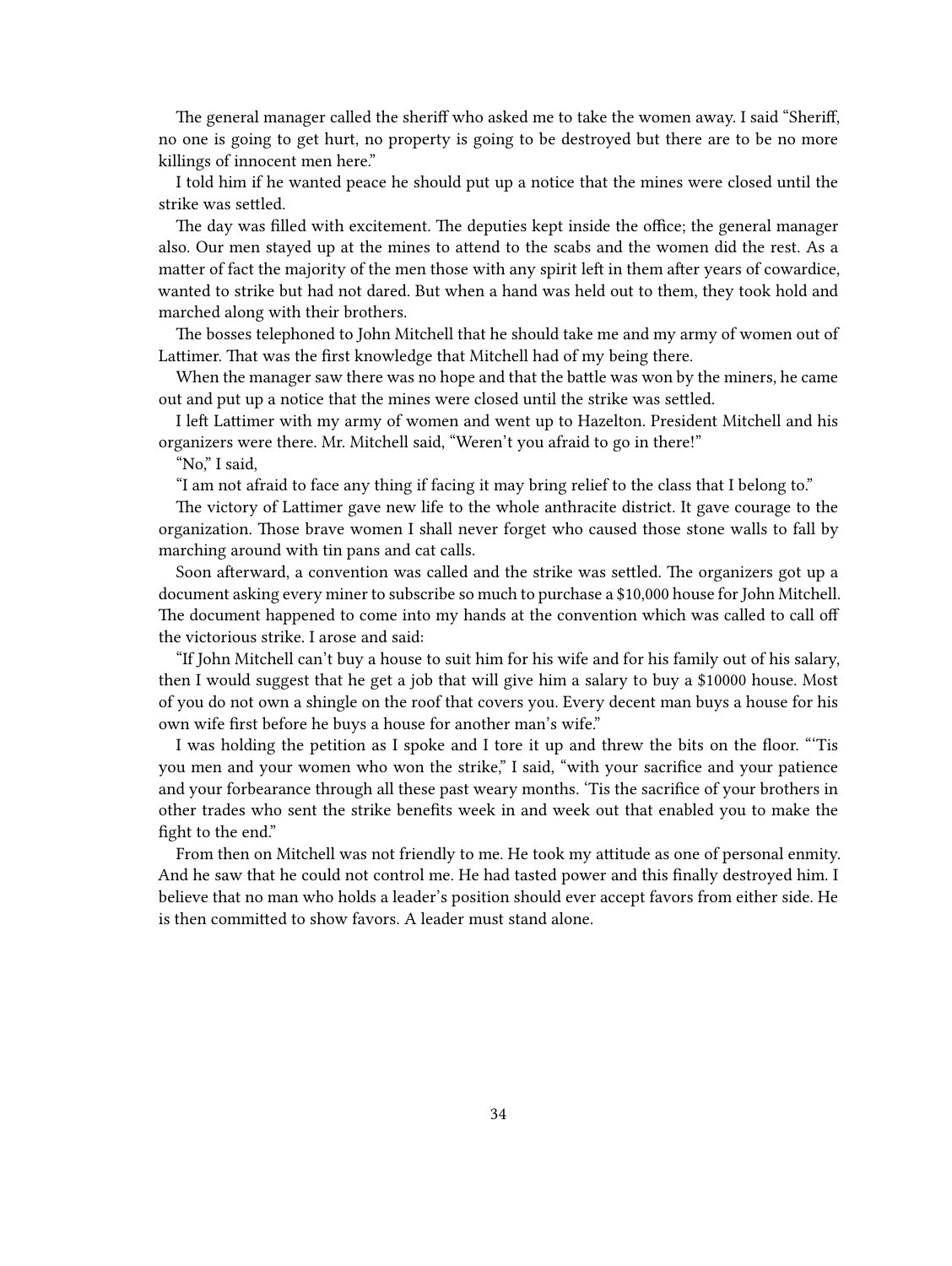## <span id="page-34-0"></span>**Chapter XII – How the Women Mopped Up Coaldale**

\*\*

In Lonaconia, Maryland, there was a strike. I was there. In Hazelton, Pennsylvania, a Convention was called to discuss the anthracite strike. I was there when they issued the strike call. One hundred and fifty thousand men responded. The men of Scranton and Shamokin and Coaldale and Panther Creek and Valley Battle. And I was there.

In Shamokin I met Miles Daugherty, an organizer. When he quit work and drew his pay, he gave one-half of his pay envelope to his wife and the other half he kept to rent halls and pay for lights for the union. Organizers did not draw much salary in those days and they did heroic, unselfish work.

Not far from Shamokin, in a little mountain town the priest was holding a meeting when I went in. He was speaking in the church. I spoke in an open field. The priest told the men to go back and obey their masters and their reward would be in Heaven. He denounced the strikers as children of darkness. The miners left the church in a body and marched over to my meeting.

"Boys," I said, "this strike is called in order that you and your wives and your little on may get a bit of Heaven before you die."

We organized the entire camp.

The fight went on. In Coaldale, in the Hazelton district, the miners were not permitted to assemble in any hall. It was necessary to the strike in that district that the Coaldale miners be organized.

I went to a nearby mining town that was thoroughly organized and asked the women if they would help me get the Coaldale men out. This was in McAdoo. I told them to leave their men at home to take care of the family. I asked them to put on their kitchen clothes and bring mops and brooms with them and a couple of tin pans. We marched over the mountains fifteen miles, beating on the tin pans as if they were cymbals. At three o'clock in the morning we met the Crack Thirteen of the militia, patrolling the roads to Coaldale. The colonel of the regiment said "Halt! Move back!"

I said, "Colonel, the working men of America will not halt nor will they ever go back. The working man is going forward!"

"I'll charge bayonets," said he.

"On whom?"

"On your people."

"We are not enemies," said I. "We are just a band of working women whose brothers and husbands are in a battle for bread. We want our brothers in Coaldale to join us in our fight. We are here on the mountain road for our children's sake, for the nation's sake. We are not going to hurt anyone and surely you would not hurt us."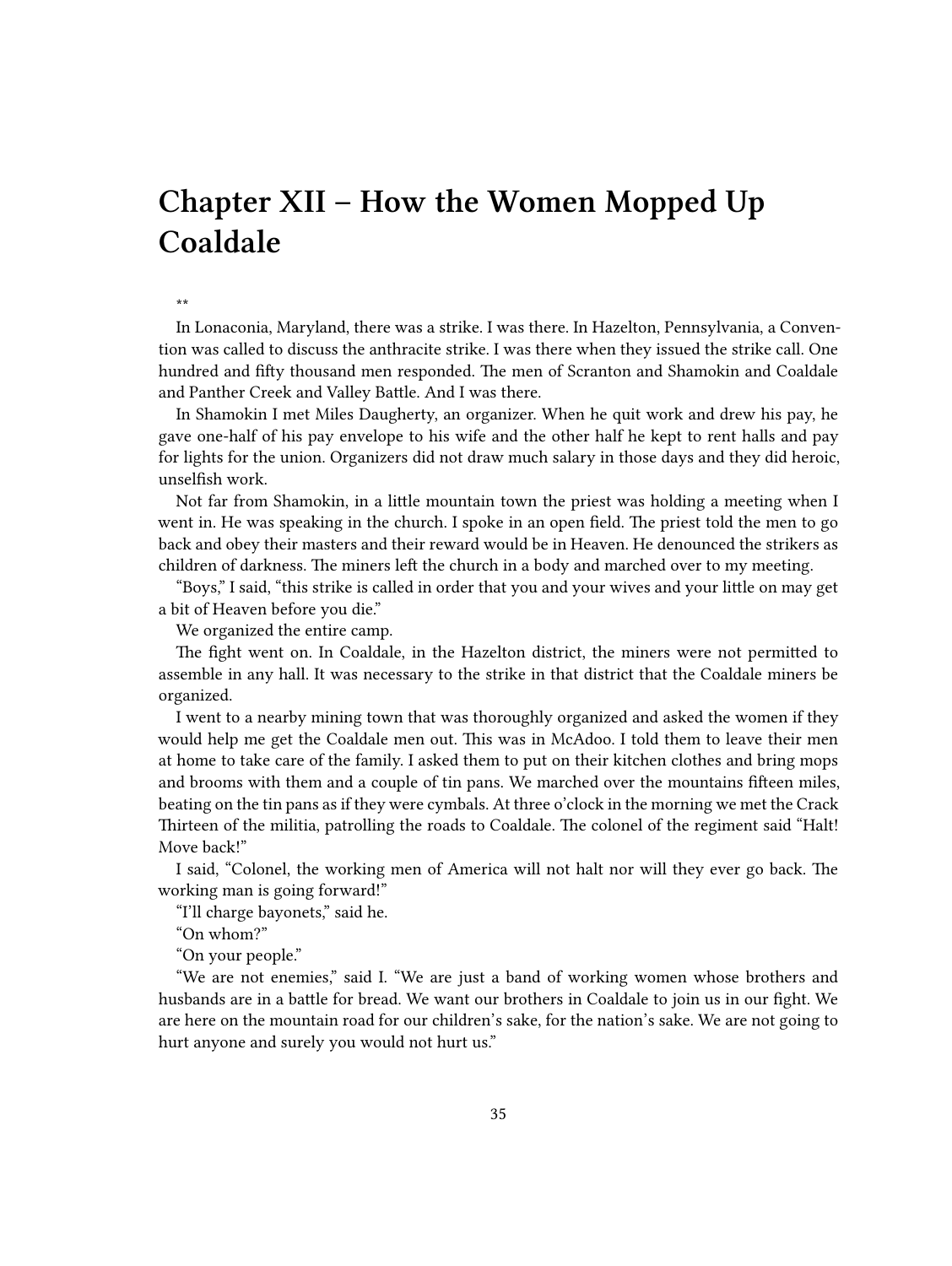They kept us there till daybreak and when they saw the army of women in kitchen aprons, with dishpans and mops, they laughed and let us pass. An army of strong mining women makes a wonderfully spectacular picture.

Well, when the miners in the Coaldale camp started to go to work they were met by the McAdoo women who were beating on their pans and shouting, "Join the union! Join the union!" They joined, every last man of them, and we got so enthusiastic that we organized the street car men who promised to haul no scabs for the coal companies. As there were no other groups to organize we marched over the mountains home, beating on our pans and singing patriotic songs.

Meanwhile President Mitchell and all his organizers were sleeping in the Valley Hotel over in Hazelton. They knew nothing of our march into Coaldale until the newspaper men telephoned to him that "Mother Jones was raising hell up in the mountains with a bunch of wild women!"

He, of course, got nervous. He might have gotten more nervous if he had known how we made the mine bosses go home and how we told their wives to clean them up and make decent American citizens out of them. How we went around to the kitchen of the house where the militia were quartered and ate the breakfast that was on the table for the soldiers.

When I got back to Hazelton, Mitchell looked at me with surprise. I was worn out. Coaldale had been a strenuous night and morning and its thirty mile tramp. I assured Mitchell that no one had been hurt and no property injured. The military had acted like human beings. They took the matter as a joke. They enjoyed the morning's fun. I told him how scared the sheriff had been. He had been talking to me without knowing who I was.

"Oh Lord," he said, "that Mother Jones is sure a dangerous woman."

"Why don't you arrest her!" I asked him.

"Oh Lord, I couldn't. I'd have that mob of women with their mops and brooms after me and the jail ain't big enough to hold them all. They'd mop the life out of a fellow!"

Mr. Mitchell said, "My God, Mother, did you get home safe! What did you do!"

"I got five thousand men out and organized them. We had time left over so we organized the street car men and they will not haul any scabs into camp."

"Did you get hurt, Mother!"

"No, we did the hurting."

"Didn't the superintendents' bosses get after you?"

"No, we got after them. Their wives and our women were yelling around like cats. It was a great fight."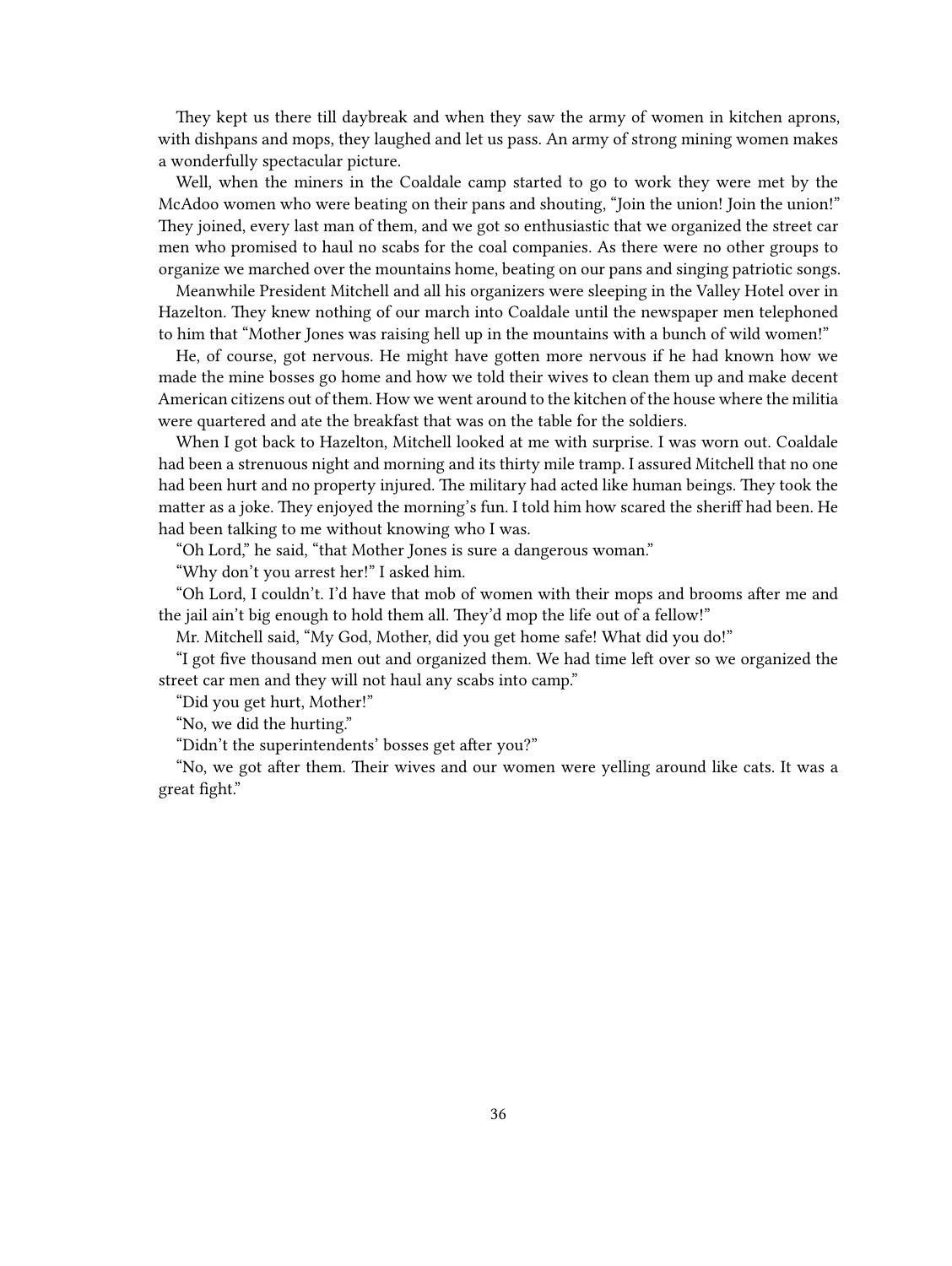# **Chapter XIII – The Cripple Creek Strike**

#### (1903)

The state of Colorado belonged not to a republic but to the Colorado Fuel and Iron Company, the Victor -Company and their dependencies. The governor was their agent. The militia under Bell did their bidding. Whenever the masters of the state told the governor to bark, he yelped for them like a mad hound. Whenever they told the military to bite, they bit.

The people of Colorado had voted overwhelmingly for an eight-hour day. The legislature passed an eight hour law but the courts had declared it unconstitutional. Then when the measure was submitted directly to the people, they voted for it with 40,000 votes majority. But the next legislature, which was controlled by the mining interests, failed to pass the bill.

The miners saw that they could not get their demands through peaceful legislation. That they must fight. That they must strike. All the metal miners struck first. The strike ex-tended into New Mexico and Utah. It became an ugly war. The metal miners were anxious to have the coal miners join them in their struggle.

The executive board of the United Mine Workers was in session in Indianapolis and to this board the governor of Colorado had sent a delegation to convince them that there ought not to be a strike in the coal fields. Among the delegates, was a labor commissioner.

I was going on my way to West Virginia from Mount Olive, Illinois, where the miners were commemorating their dead. I stopped off at headquarters in Indianapolis. The executive board asked me to go to Colorado, look into conditions there, see what the sentiments of the miners were, and make a report to the office.

I went immediately to Colorado, first to the office of The Western Federation of Miners where I heard the story of the industrial conflict. I then got myself an old calico dress, a sunbonnet, some pins and needles, elastic and tape and such sundries, and went down to the southern coal fields of the Colorado Fuel and Iron Company.

As a peddler, I went through the various coal camps, eating in the homes of the miners, staying all night with their families. I found the conditions under which they lived deplorable. They were in practical slavery to the company, who owned their houses, owned all the land, so that if a miner did own a house he must vacate whenever it pleased the land owners. They were paid in scrip instead of money so that they could not go away if dissatisfied. They must buy at company stores and at company prices. The coal they mined was weighed by an agent of the company and the miners could not have a check weighman to see that full credit was given them. The schools, the churches, the roads belonged to the Company. I felt, after listening to their stories, after witnessing their long patience that the time was ripe for revolt against such brutal conditions.

I went to Trinidad and to the office of the Western Federation of Miners. I talked with the secretary, Gillmore, a loyal, hard-working man, and with the President, Howell, a good, honest soul. We sat up and talked the matter over far into the night. I showed them the conditions I had found down in the mining camps were heart-rending, and I felt it was our business to remedy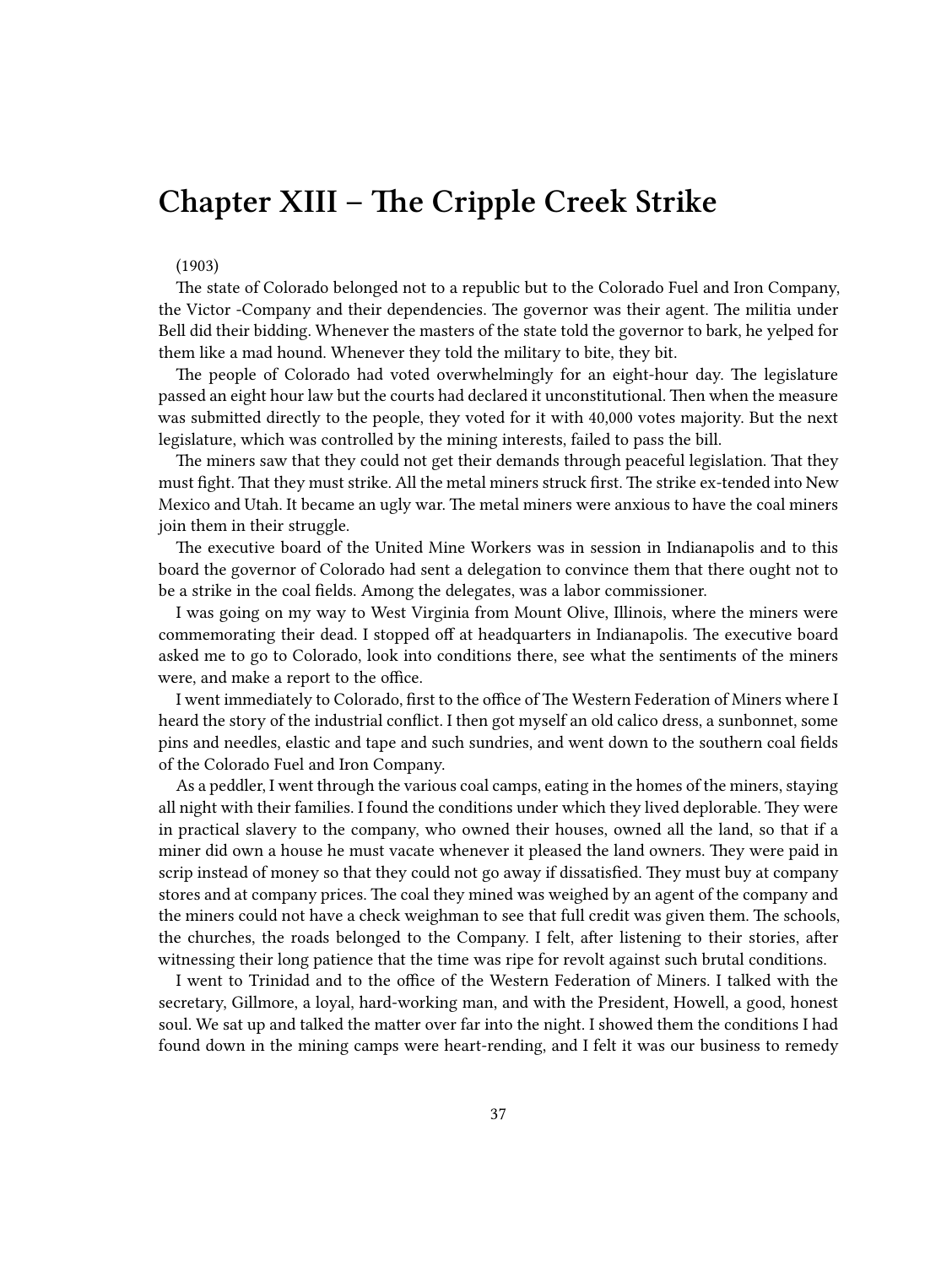those conditions and bring some future, some sunlight at least into the lives of the children. They deputized me to go at once to headquarters in Indianapolis.

I took the train the next morning. When I arrived at the office in Indianapolis, I found the president, John Mitchell, the vice-president, T. L. Lewis, the secretary, W. B. Wilson of Arnot, Pennsylvania, and a board member, called "old man Ream," from Iowa. These officers told me to return at once to Colorado and they would call a strike of the coal miners.

The strike was called November 9th, 1903. The demand was for an eight hour day, a check by weighman representing the miners, payment in money instead of scrip. The whole state of Colorado was in revolt. No coal was dug. November is a cold month in Colorado and the citizens began to feel the pressure of the strike.

Late one evening in the latter part of November I came into the hotel. I had been working all day and into the night among the miners and their families, helping to distribute food and clothes, encouraging, holding meetings. As I was about to retire, the hotel clerk called me down to answer a long distance telephone call from Louisville. The voice said, "Oh for God's sake; Mother, come to us, come to us!"

I asked what the trouble was and the reply was more a cry than an answer, "Oh don't wait to ask. Don't miss the train."

I got Mr. Howell, the president, on the telephone and asked him what was the trouble in Louisville.

"They are having a convention there," he said.

"A convention, is it, and what for? "

"To call off the strike in the northern coal fields because the operators have yielded to the demands." He did not look at me as he spoke. I could see he was heart sick.

"But they cannot go back until the operators settle with the southern miners," I said, "They will not desert their brothers until the strike is won! Are you going to let them do it?"

"Oh Mother," he almost cried, "I can't help it. It is the National Headquarters who have ordered them back!"

"That's treachery," I said, "quick, get ready and come with me." We telephoned down to the station to have the conductor hold the train for Louisville a few minutes. This he did. We got into Louisville the next morning. I had not slept. The board member, Ream, and Grant Hamilton, representing the Federation of Labor, came to the hotel where I was stopping and asked where Mr. Howell, the president was.

"He has just stepped out," I said. "He will be back."

"Well, meantime, I want to notify you," Ream said, "that you must not block the settlement of the northern miners because the National President, John Mitchell, wants it, and he pays you."

"Are you through?" said I.

He nodded.

"Then I am going to tell you that if God Almighty wants this strike called off for his benefit and not for the miners, I am going to raise my voice against it. And as to President John paying me, … he never paid me a penny in his life. It is the hard earned nickels and dimes of the miners that pay me, and it is their interests that I am going to serve."

I went to the convention and heard the matter of the northern miners returning to the mines discussed. I watched two shrewd diplomats deal with unsophisticated men; Struby, the president of the northern coal fields, and Blood, one of the keenest, trickiest lawyers in the West. And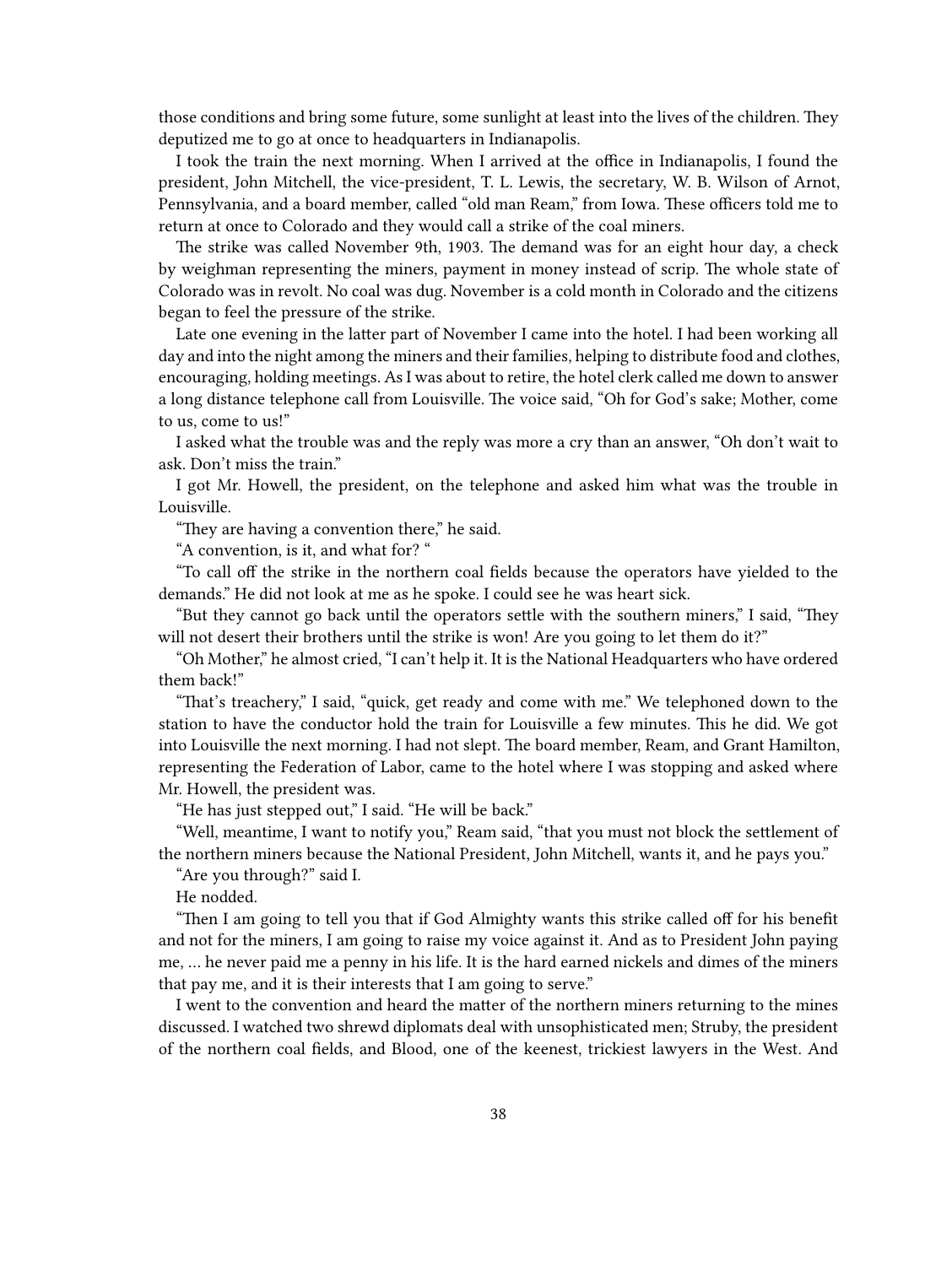behind them, John Mitchell, toasted and wined and dined, flattered and cajoled by the Denver Citizens' Alliance, and the Civic Federation was pulling the strings.

In the afternoon the miners called on me to address the convention.

"Brothers," I said, "You English speaking miners of the northern fields promised your southern brothers, seventy per cent of whom do not speak English, that you would support them to the end. Now you are asked to betray them, to make a separate settlement. You have a common enemy and it is your duty to fight to a finish. The enemy seeks to conquer by dividing your ranks, by making distinctions between North and South, between American and foreign. You are all miners, fighting a common cause, a common master. The iron heel feels the same to all flesh. Hunger and suffering and the cause of your children bind more closely than a common tongue. I am accused of helping the Western Federation of Miners, as if that were a crime, by one of the National board members. I plead guilty. I know no East or West, North nor South when it comes to my class fighting the battle for justice. If it is my fortune to live to see the industrial chain broken from every workingman's child in America, and if then there is one black child in Africa in bondage, there shall I go."

The delegates rose en masse to cheer. The vote was taken. The majority decided to stand by the southern miners, refusing to obey the national President.

The Denver Post reported my speech and a copy was sent to Mr. Mitchell in Indianapolis. He took the paper in to his secretary and said, pointing to the report, "See what Mother Jones has done. to me!"

Three times Mitchell tried to make the northern miners return to the mines but each time he was unsuccessful. "Mitchell has got to get Mother Jones out of the field," an organizer said. "He can never lick the Federation as long as she is still there."

I was informed that Mitchell went to the governor and asked him to put me out of the state.

Finally the ultimatum was given to the northern miners. All support for the strike was withdrawn.The northern miners accepted the operators' terms and returned to work.Their act created practical peonage in the south and the strike was eventually lost, although the struggle in the south went on for a year.

Much of the fighting took place around Cripple Creek. The miners were evicted from their company-owned houses. They went out on the bleak mountain sides, lived in tents through a terrible winter with the temperature below zero, with eighteen inches of snow on the ground. They tied their feet in gunny sacks and lived lean and lank and hungry as timber wolves. They received sixty-three cents a week strike benefit while John Mitchell went traveling through Europe, staying at fashionable hotels, studying the labor movement. When he returned the miners had been lashed back into the mines by hunger but John Mitchell was given a banquet in the Park Avenue Hotel and presented with a watch with diamonds.

From the day I opposed John Mitchell's authority, the guns were turned on me. Slander and persecution followed me like black shadows. But the fight went on.

One night when I came in from the field where I had been holding meetings, I was just dropping to sleep when a knock – a loud knock – came on my door. I always slept in my clothes for I never knew what might happen. I went to the door, opened it, and faced a military chap.

"The Colonel wants you up at head-quarters."

I went with him immediately. Three or four others were brought in: War John and Joe Pajammy, organizers. We were all taken down. to the Santa Fe station. While standing there, waiting for the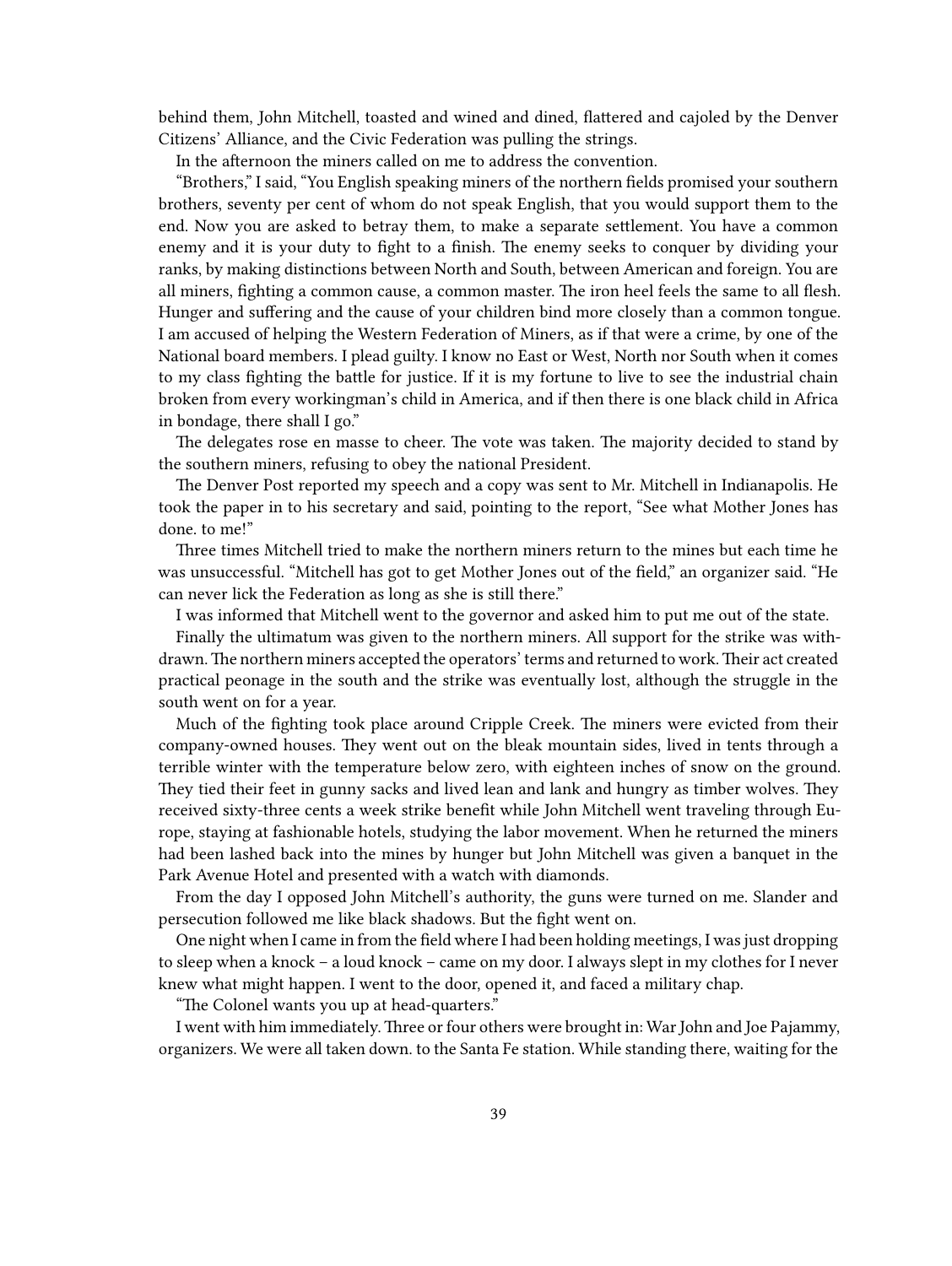train that was to deport us some of the miners ran down to bid me good bye. "Mother, good-bye," they said, stretching out their hands to take mine.

The colonel struck their hands and yelled at them. "Get away from there. You can't' shake hands with that woman!"

The militia took us to La Junta. They handed me a letter from the governor, notifying me that under no circumstances could I return to the State of Colorado. I sat all night in the station. In the morning the Denver train came along. I had no food, no money. I asked the conductor to take me to Denver. He said he would.

"Well," I said, "I don't want you to lose your job." I showed him the letter from the governor. He read it.

"Mother," he said, "do you want to go to Denver?"

"I do," said I.

"Then to Hell with the job;" said he, "it's to Denver you go."

In Denver I got a room and rested a while I sat down and wrote a letter to the governor the obedient little boy of the coal companies.

"Mr. Governor, you notified your dogs of war to put me out of the state. They complied with your instructions. I hold in my hand a letter that was handed to me by one of them, which says 'under no circumstances return to this state.' I wish to notify you, governor, that you don't own the state. When it was admitted to the sisterhood of states, my fathers gave me a share of stock in it; and that is all they gave to you. The civil courts are open. If I break a law of state or nation it is the duty of the civil courts to deal with me. That is why my fore-fathers established those courts to keep dictators and tyrants such as you from interfering with civilians. I am right here in the capital, after being out nine or ten hours, four or five blocks from your office. I want to ask you, governor, what in Hell are you going to do about it?"

I called a messenger and sent it up to the governor's office. He read it and a reporter, who was present in the office at the time told me his face grew red.

"What shall I do?" he said to the reporter. He was used to acting under orders. "Leave her alone," counseled the reporter. "There is no more patriotic citizen in America."

From Denver I went down the Western Slope, holding meetings, cheering and encouraging those toiling and disinherited miners who were fighting against such monstrous odds.

I went to Helper, Utah, and got a room with a very nice Italian family. I was to hold a meeting Sunday afternoon. From every quarter the men came, trudging miles over the mountains. The shop men were notified not to come but they came anyhow. Just as the meeting was about to open, the mayor of the little town came to me and said that I could not hold a meeting; that I was on company ground. I asked him how far his jurisdiction extended. He said as far as the Company's jurisdiction. He was a Company mayor.

So I turned to the audience and asked then to follow me. The audience to a man followed me to a little tent colony at Half Way that the miners had established when they had been evicted from their homes.

When the meeting closed I returned to Helper. The next day, although there was no smallpox in town, a frame shack was built to isolate smallpox sufferers in. I was notified that I had been exposed to smallpox and must be incarcerated in the shack. But somehow that night the shack burned down.

I went to stay in Half Way because the Italian family were afraid to keep me longer. Another Italian family gave me a bare room in their shack. There was only a big stone to fasten the door.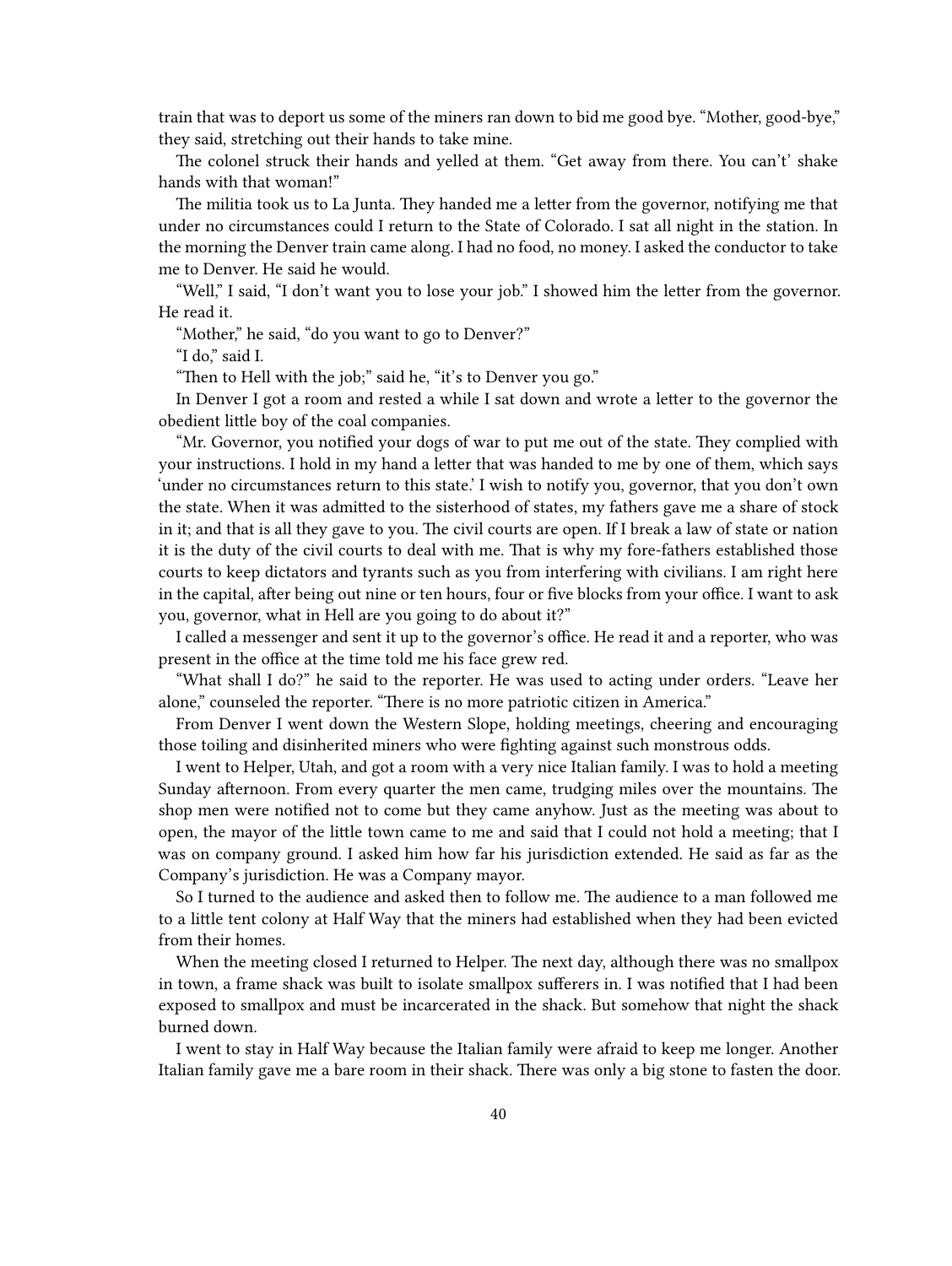No sooner was I located than the militia notified me that I was in quarantine because I had been exposed to smallpox. But I used to go out and talk to the miners and they used to come to me.

One Saturday night I got tipped off by the postoffice master that the militia were going to raid the little tent colony in the early morning. I called the miners to me and asked them if they had guns. Sure, they had guns. They were western men, men of the mountains. I told them to go bury them between the boulders; deputies were coming to take them away from them. I did not tell them that there was to be a raid for I did not want any bloodshed. Better to submit to arrest.

Between 4:30 and 5 o'clock in the morning I heard the tramp of feet on the road. I looked out of my smallpox window and saw about forty-five deputies. They descended upon the sleeping tent colony, dragged the miners out of their beds. They did not allow them to put on their clothing. The miners begged to be allowed to put on their clothes, for at that early hour the mountain range is the coldest. Shaking with cold, followed by the shrieks and wails of their wives and children, beaten along the road by guns, they were driven like cattle to Helper. In the evening they were packed in a box car and run down to Price, the county seat and put in jail.

Not one law had these miners broken. The pitiful screams of the women and children would have penetrated Heaven. Their tears melted the heart of the Mother of Sorrows. Their crime was that they had struck against the power of gold.

The women huddled beneath the window of the house where I was incarcerated for small-pox. "Oh Mother, what shall we do?" they wailed "What's to become of our little children!"

"See my little Johnny," said one woman holding up a tiny, red baby-new born.

"That's a nice baby," I said.

"He sick. Pretty soon he die. Company take house. Company take my man. Pretty soon company take my baby."

Two days after this raid was made, the stone that held my door was suddenly pushed in. A fellow jumped into the room, stuck a gun under my jaw and told me to tell him where he could get \$3,000 of the miners' money or he would blow out my brains.

"Don't waste your powder," I said. "You write the miners up in Indianapolis. Write Mitchell. He's got money now."

"I don't want any of your damn talk," he replied, then asked: "Hasn't the president got money?" "You got him in jail" "Haven't you got any money?"

"Sure." I put my hand in my pocket, took out fifty cents and turned the pocket inside out.

"Is that all you got?" "Sure, and I'm not going to give it to you, for I want it to get a jag on to boil the Helen Gould smallpox out of my system so I will not inoculate the whole nation when I get out of here."

"How are you going to get out of here if you haven't money when they turn you loose?"

"The railway men will take me anywhere."

There were two other deputies outside. They kept hollering for him to come out. "She ain't got any money," they kept insisting. Finally he was convinced that I had nothing.

This man, I afterward found out, had been a bank robber, but had been sworn in as deputy to crush the miners' union. He was later killed while robbing the post office in Prince. Yet he was the sort of man who was hired by the moneyed interests to crush the hopes and aspirations of the fathers and mothers and even the children of the workers.

I was held twenty-six days and nights in that bare room, isolated for smallpox. Finally with no redress I was turned loose and went to Salt Lake. During all those days and nights I did not undress because of imminent danger.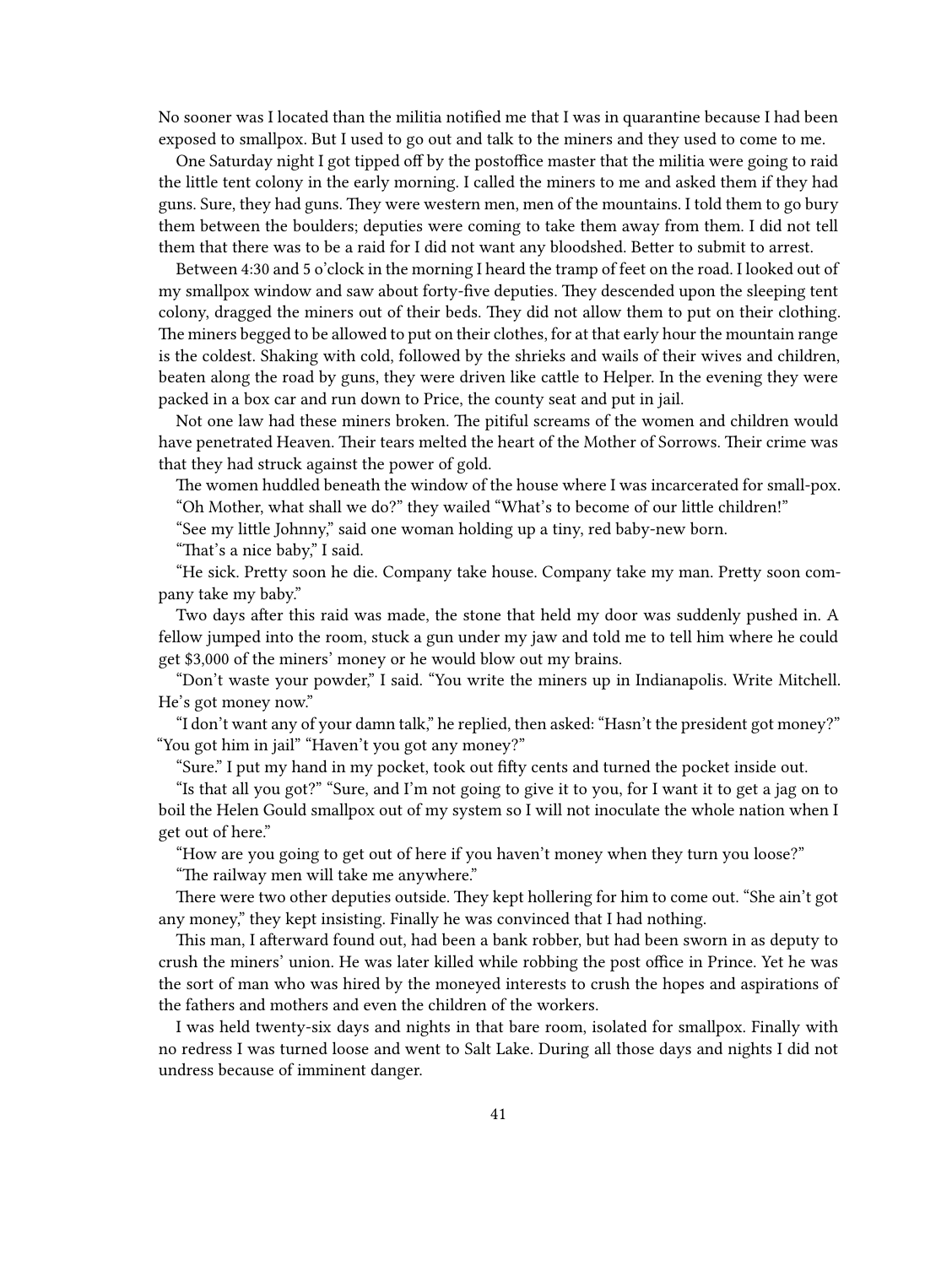All civil law had broken down in the Cripple Creek strike. The militia under Colonel Verdeckberg said, "We are under orders only from God and Governor Peabody." Judge Advocate McClelland when accused of violating the constitution said, "To hell with the constitution!" There was a complete breakdown of all civil law. Habeas corpus proceedings were suspended. Free speech and assembly were forbidden. People spoke in whispers as in the days of the inquisition. Soldiers committed outrages. Strikers were arrested for vagrancy and worked in chain gangs on the street under brutal soldiers. Men, women and tiny children were packed in the Bullpen at Cripple Creek. Miners were shot dead as they slept. They were ridden from the country, their families knowing not where they had gone, or whether they lived.

When the strike started in Cripple Creek, the civil law was operating, but the governor, a banker, and in complete sympathy with the Rockefeller interests, sent the militia. They threw the officers out of office. Sheriff Robinson had a rope thrown at his feet and told that if he did not resign, the rope would be about his neck.

Three men were brought into Judge Seeds' court – miners. There was no charge lodged against them. He ordered them released but the soldiers who with drawn bayonets had attended the hearing, immediately rearrested them and took them back to jail.

Four hundred men were taken from their homes. Seventy-six of these were placed on a train, escorted to Kansas, dumped out on a prairie and told never to come back, except to meet death.

In the heat of June, in Victor, 1600 men were arrested and put in the Armory Hall. Bull-pens were established and anyone be he miner, or a woman or a child that incurred the displeasure of the great coal interests, or the militia, were thrown into these horrible stockades.

Shop keepers were forbidden to sell to miners. Priests and ministers were intimidated, fearing to give them consolation. The miners opened their own stores to feed the women and children. The soldiers and hoodlums broke into the stores, looted them, broke open the safes, destroyed the scales, ripped open the sacks of flour and sugar, dumped them on the floor and poured kerosene oil over everything. The beef and meat was poisoned by the militia. Goods were stolen. The miners were without redress, for the militia was immune.

And why were these things done? Because a group of men had demanded an eight hour day, a check weighman and the abolition of the scrip system that kept them in serfdom to the mighty coal barons. That was all. Just that miners had refused to labor under these conditions. Just because miners wanted a better chance for their children, more of the sunlight, more freedom. And for this they suffered one whole year and for this they died.

Perhaps no one in the labor movement has seen more brutality perpetrated upon the workers than I have seen. I have seen them killed in industry, worn out and made old before their time, jailed and shot if they protested. Story after story I could tell of persecution and of bravery unequalled on any battlefield.

There was Mrs. M. F. Langdon of Cripple Creek. "The Victor Record," a newspaper giving the miners' side of the strike, had been arbitrarily suppressed by the militia, as were all journals that did not espouse the cause of the coal operators. Her husband had been arrested because he was the editor of The Record.

The military were surprised when the morning after the suppression of the paper and the jailing of the editor and his helpers, the paper came out as usual. Throughout the night Mrs. Langdon, working with a tiny candle, had set the type and run the sheets out on a hand press.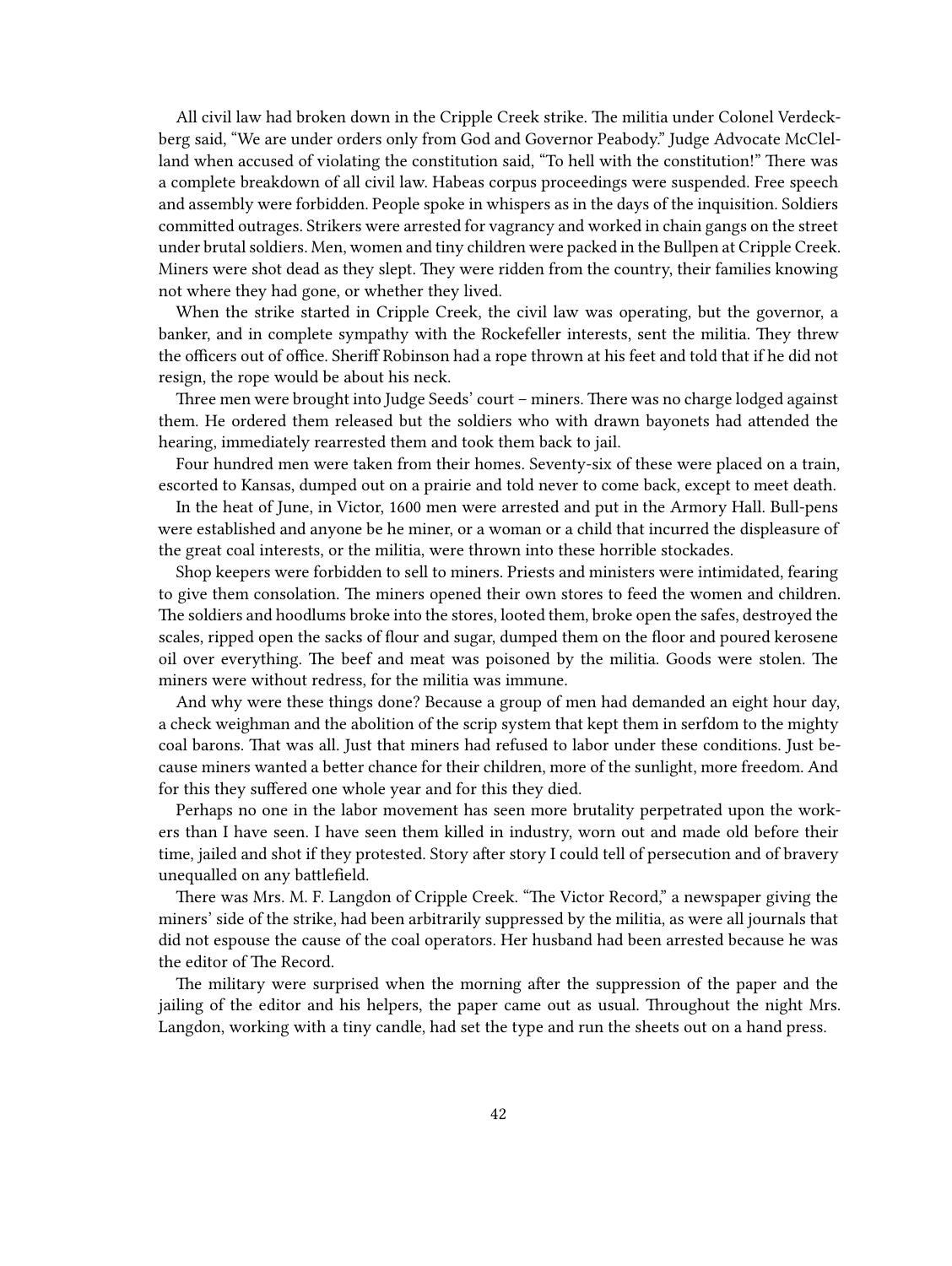On November 19, 1903, two organizers, Demolli and Price, were going to Scofield when a short distance from town, a mob composed of members of the "citizens' alliance" boarded the train armed with high-powered rifles, and ordered the train crew to take the organizers back.

In December, Lucianno Desentos and Joseph Vilano were killed outright by deputy sheriff at Secundo. Soon after their killing, the home of William G. Isaac, an Organizer, was blown up. He was in Glenwood Springs when it occurred. Part of the house was wrecked by the explosion, the part in which his two little children usually slept. The night of the explosion, however, they slept in the back room with their mother. The family was saved from being burned to death in the fire that followed the explosion by crawling through a broken window. Isaac was arrested and charged with attempting the murder of his wife and children.

And so I could go on and on. Men beaten and left for dead in the road. The home of Sherman Parker searched without warrants, his wife in her nightclothes made to hold the light for the soldiers. And no arms found.

On Sunday in February of 1914, Joe Panonia and myself went to a camp out in Berwyn to hold a meeting, and William Farley and James Mooney, national organizers, went to Bohnn. Both settlements lay in the same direction, Berwyn being a little further on. As we drove through Bohnn after our meeting, three women ran out from a shack, waving their long, bony arms at us and shrieking and whirling around like witches. They jumped right in front of our automobile in the narrow road.

"Come in! Come in! Something bad!" They put their hands to their heads and rocked sidewise. They were foreigners and knew little English.

"Joe," I said, "we'd better drive on. They may have been drinking. It may be some sort of hoax to get us into the house."

"No! No!" shrieked the women. "No drink! Something bad!"They climbed on the running board and began pulling us.

"Come on, Mother," said Joe. "Let's go in – I think there has been trouble."

We followed the three lanky women into the shack. On a wretched bed covered with dirty rag-ends of blankets and old quilts lay Mooney, – bleeding profusely and unconscious. Farley sat beside him, badly beaten.

Joe raced into Trinidad and got a doctor but although Mooney survived he was never quite right in the head afterward. Farley, however, recovered from his terrible beating.

He said that as they were returning from Bohhn, seven gunmen jumped out from the bushes along the road, had beaten them up, kicked them and stamped their feet upon them. All seven were armed and resistance was useless.

Organizers were thrown into jail and held without trial for months. They were deported. In April fourteen miners were arrested at Broadhead and deported to New Mexico.They were landed in the desert, thirty miles from food or water. Hundreds of others were deported, taken away without being allowed to communicate with wives and children. The women suffered agonies not knowing that when their men went from home whether they would ever return. If the deported men returned they were immediately arrested by the militia and put in jail. All organizers and leaders were in danger of death, in the open streets or from ambush. John Lawson was shot at but by a miracle the bullet missed him.

The strike in the southern fields dragged on and on. But from the moment the southern miners had been deserted by their northern brothers, I felt their strike was doomed. Bravely did those miners fight before giving in to the old peonage. The military had no regard for human life. They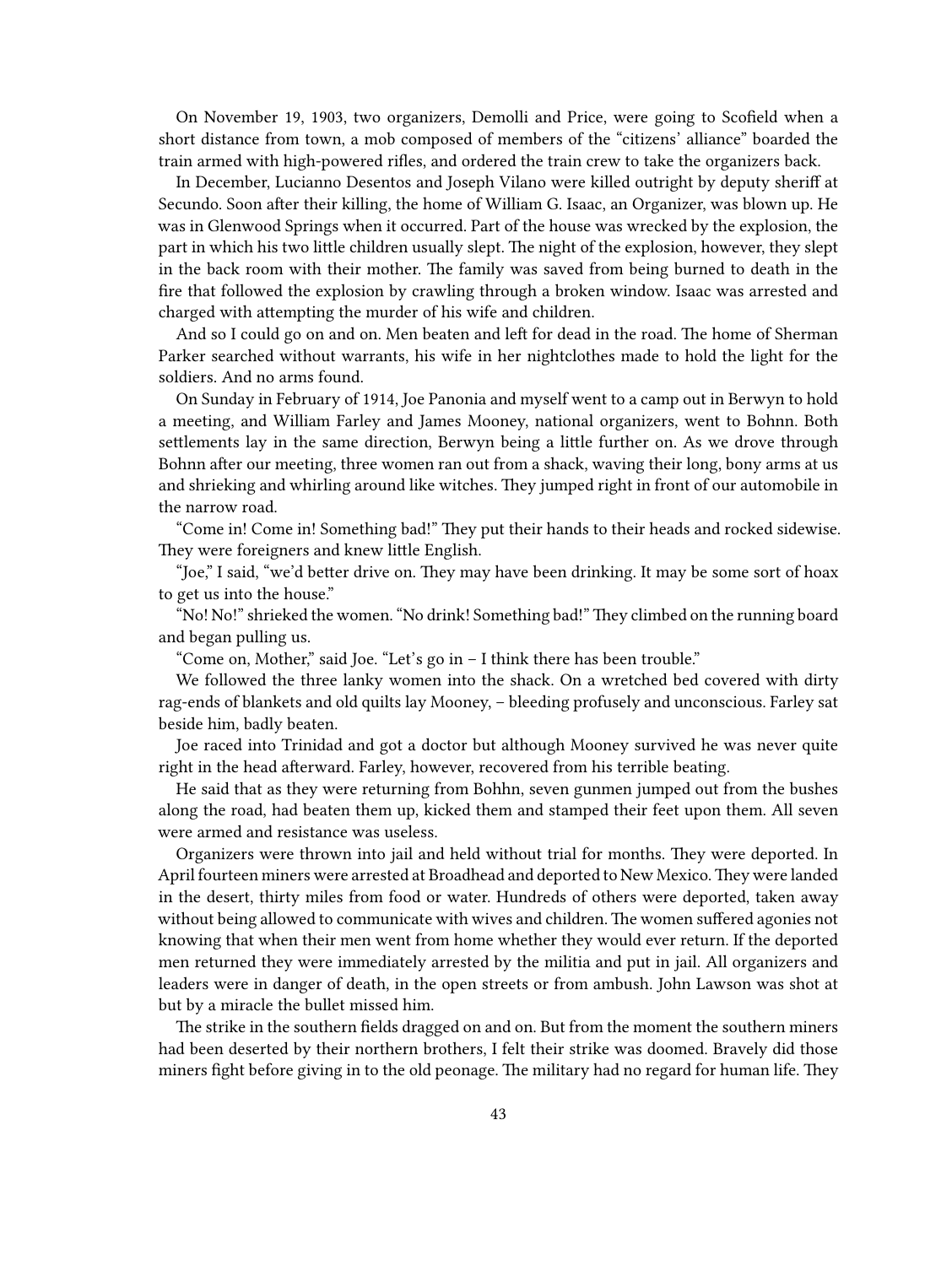were sanctified cannibals. Is it any wonder that we have murders and holdups when the youth of the land is trained by the great industrialists to a belief in force; when they see that the possession of money puts one above law.

Men like President Howell and Secretary Simpson will live in history. I was in close touch with them throughout this terrible strike. Their descendants should feel proud that the blood of such great men flows in their veins.

No more loyal, courageous men could be found than those southern miners, scornfully referred to by "citizens' alliances" as "foreigners." Italians and Mexicans endured to the end. They were defeated on the industrial field but theirs was the victory of the spirit.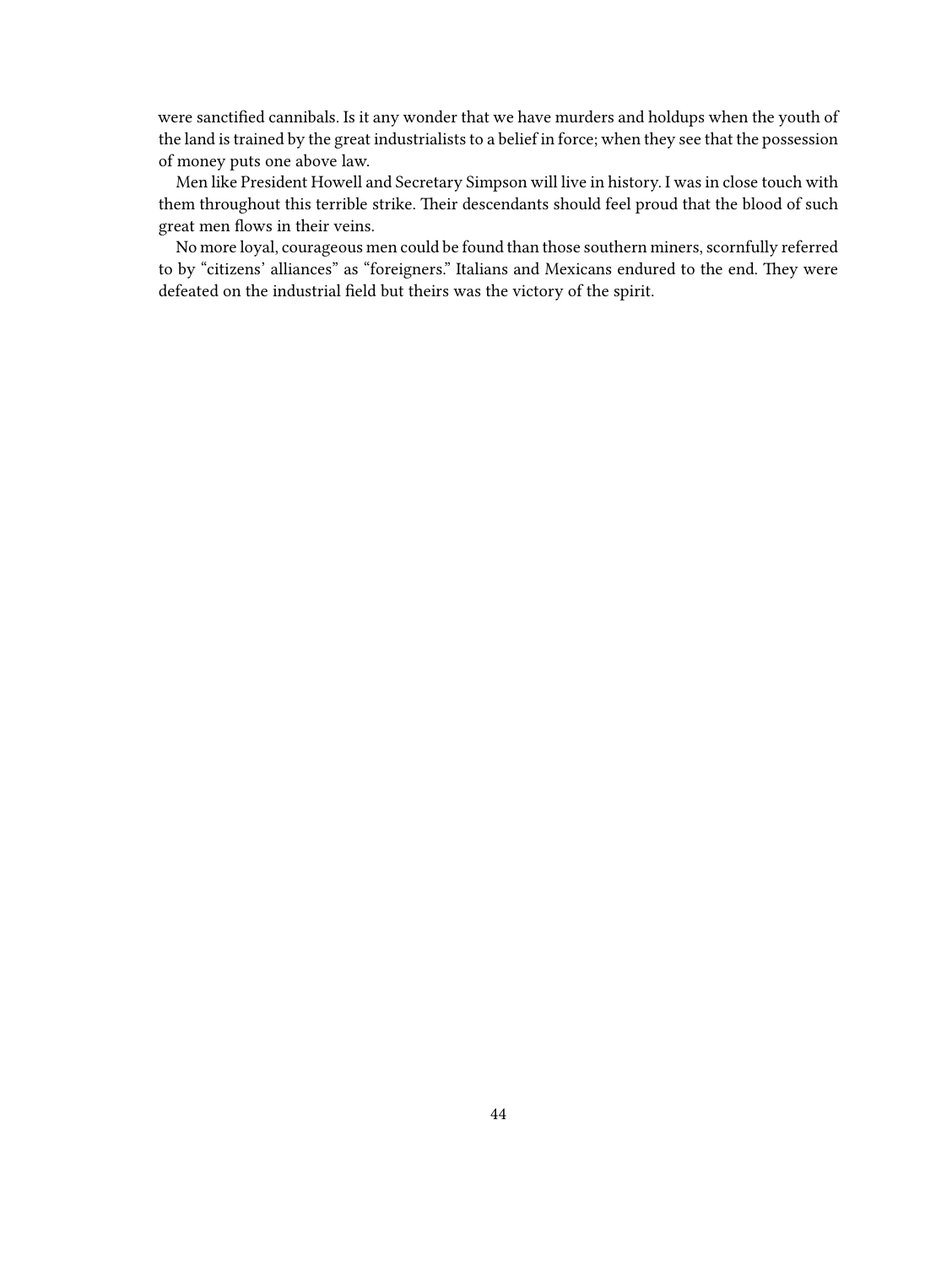## **Chapter XIV – Child Labor**

\*\*

I have always advised men to read. All my life I have told them to study the works of those great authors who have been interested in making this world a happier place for those who do its drudgery. When there were no strikes, I held educational meetings and after the meetings I would sell the book, "Merrie England," which told in simple fashion of the workers' struggle for a more abundant life.

"Boys," I would say, "listen to me. Instead of going to the pool and gambling rooms, go up to the mountain and read this book. Sit under the trees, listen to the birds and take a lesson from those little feathered creatures who do not exploit one another, nor betray one another, nor put their own little ones to work digging worms before their time. You will hear them sing while they work. The best you can do is swear and smoke."

I was gone from the eastern coal fields for eight years. Meanwhile I was busy, waging the old struggle in various fields. I went West and took part in the strike of the machinists – the Southern Pacific Railroad, the corporation that swung California by its golden tail, that controlled its legislature, its farmers, its preachers, its workers.

Then I went to Alabama. In 1904 and '05 there were great strikes in and around Birmingham. The workers of the Louisville and Nashville Railroad were on strike. Jay Gould owned the railroad and thought he owned the workers along with the ties and locomotives and rolling stock. The miners struck in sympathy. These widespread strikes were part of the American Railway Union strike, led by Eugene Debs, a railway worker.

One day the governor called Douglas Wilson, chairman of the strike committee, to his office. He said, "You call this strike off immediately. If you don't do it, I shall."

"Governor," said Douglas, "I can't call off strike until the men get the concessions that they struck for."

"Then I will call out the militia," said he.

"Then what in hell do you think we will be doing while you are getting the militia ready?"

The governor knew then he had a fight on, for Douglas was a heroic fighter; a fine, open character whom the governor himself respected. The militia were called out. There was a long drawn out fight. I was forbidden to leave town without permit, forbidden to hold meetings. Nevertheless I slipped through the ranks of the soldiers without their knowing who I was-just an old woman going to a missionary meeting knit mittens for the heathen of Africa!

I went down to Rockton, a mining camp, with William Malley and held a meeting. Coming back on the train the conductor recognized me.

"Mother Jones," he said, "did you hold a meeting in Rockton?*"*

*"*I certainly did," said I.

He reported me to the general manager and there was hell to pay but I kept right on with my agitation. The strike dragged on. Debs was put in jail. The leaders were prosecuted. At last the strike was called off. I was in Birmingham.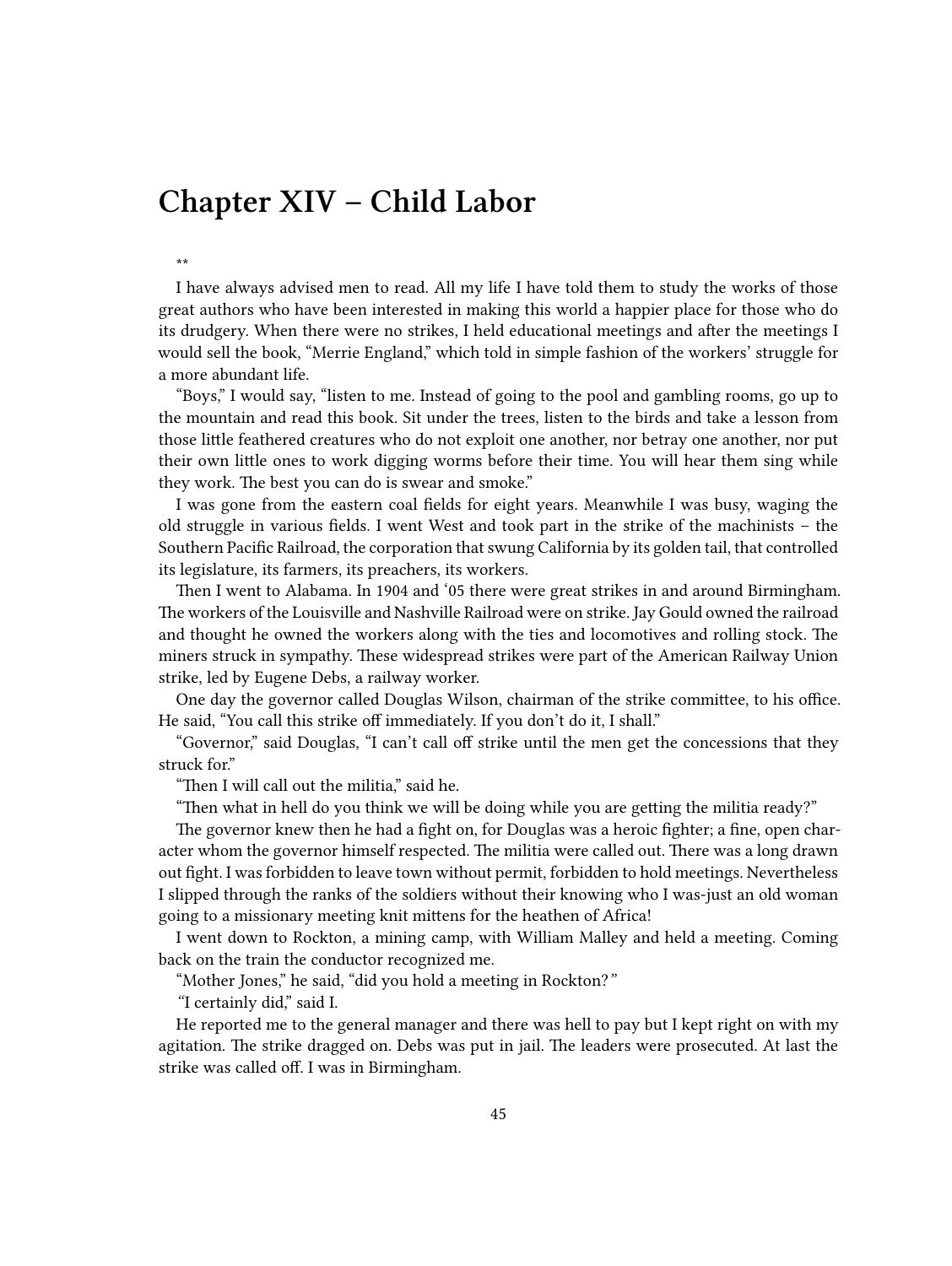Debs was on his way north after being released from jail and the local union arranged a public meeting for him. We rented the opera house and advertised the meeting widely. He was to speak Sunday evening. Sunday afternoon the committee were served with an injunction, prohibiting the meeting. The owner of the opera house was also notified that he would not be allowed to open the doors of his building.

The chairman of the committee on the meeting didn't have much fighting blood in him, but I told several of the boys to say nothing to him but go over to Bessemer and Pratt, nearby mining towns, and bring a bunch of miners back with them to meet Debs when he got off the train.

At the Union hall a large number of people had gathered to see what was going to happen. When it was train time, I moved that everyone there go down to the depot to meet Debs.

"I think just the committee on reception should go," said the chairman, who was strong for form.

"I move that we all form a committee on reception," said I, and everybody hollered, "Yes! Yes!"

When we got down to the station there were several thousand miners there from Bessemer and Pratt.

The train pulled in and Debs got off. Those miners did not wait for the gates to open but jumped over the railing. They put him on their shoulders and marched out of the station with the crowd in line. They marched through the streets, past the railway offices, the mayor's office, the office of the chief of police. "Debs is here! Debs is here!" they shouted.

The chief of police had a change of heart. He sent word to me that the opera house was open and we could hold our meeting. The house was jammed, the aisles, the window sills, every nook and corner. The churches were empty that night, and that night the crowd heard a real sermon by a preacher whose message was one of human brotherhood.

When the railroad workers' strike ended I went down to Cottondale to get a job in the cotton mills. I wanted to see for myself if the grewsome stories of little children working the mills were true.

I applied for a job but the manager told me he had nothing for me unless I had a family that would work also. I told the manager I was going to move my family to Cottondale but I had come on ahead to see what chances there were of getting work.

"Have you children"

"Yes, there are six of us."

"Fine," he said. He was so enthusiastic that he went with me to find a house to rent.

"Here's a house that will do plenty," said he. The house he brought me to was a sort of twostory plank shanty. The windows were broken and the door sagged open. Its latch was broken. It had one room down stairs and a finished loft upstairs. Through the cracks in the roof the rain had come in and rotted the flooring. Downstairs there was a big old open fireplace in front of which were holes big enough to drop a brick through.

The manager was delighted with the house. "The wind and the cold will come through these holes," I said.

He laughed. "Oh, it will be summer soon and you will need all the air you can get."

"I don't know that this house is big enough for six of us."

"Not big enough?" he stared at me. "What you all want, a hotel?"

I took the house, promising to send for my family by the end of the month when they could get things wound up on the farm. I was given work in the factory, and there I saw the children, little children working, the most heart-rending spectacle in all my life. Sometimes it seemed to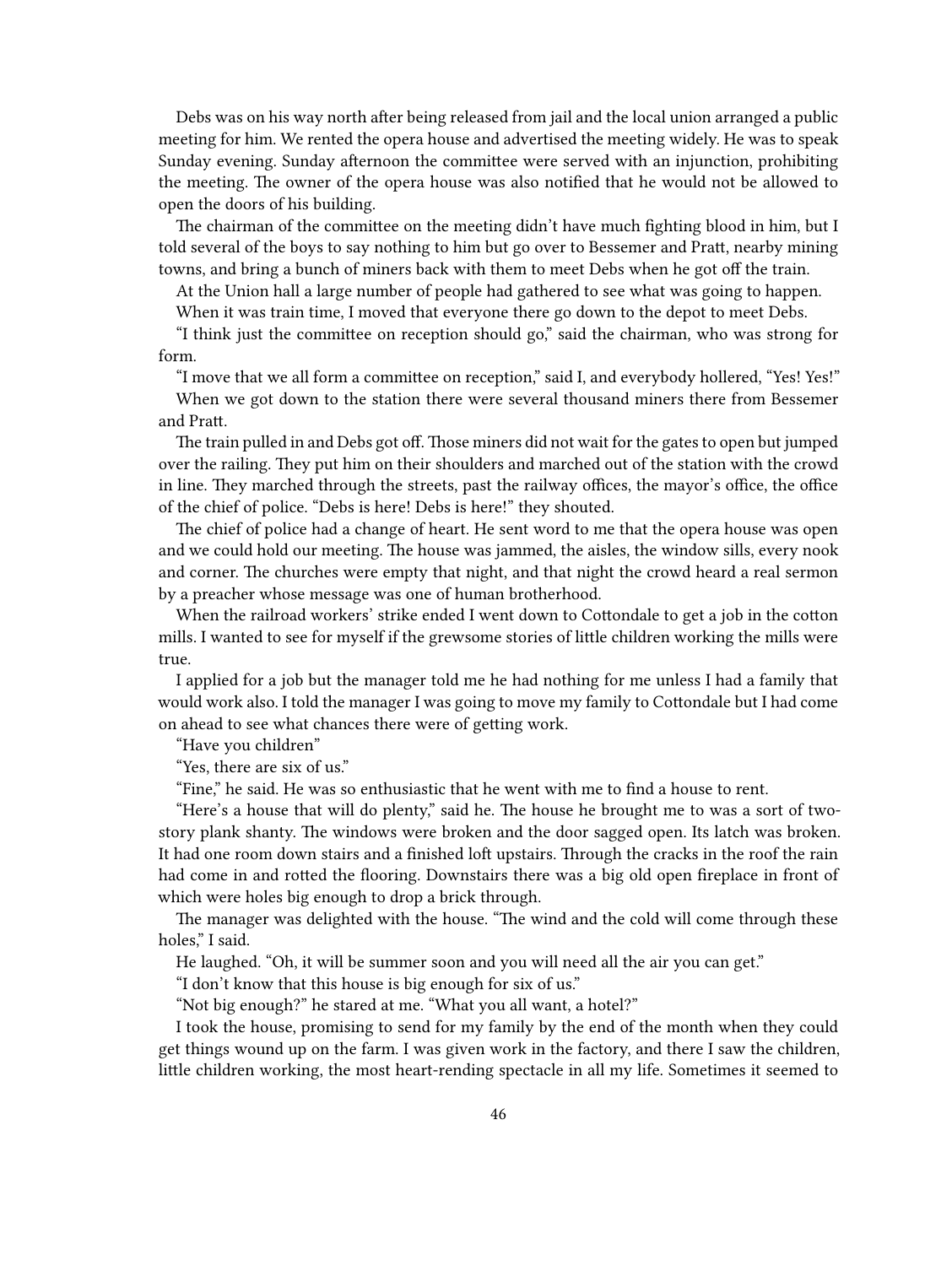me I could not look at those silent little figures; that I must go north, to the grim coal fields, to the Rocky Mountain camps, where the labor fight is at least fought by grown men.

Little girls and boys, barefooted, walked up and down between the endless rows of spindles, reaching thin little hands into the machinery to repair snapped threads. They crawled under machinery to oil it. They replaced spindles all day long, all day long; night through, night through. Tiny babies of six years old with faces of sixty did an eight-hour shift for ten cents a day. If they fell asleep, cold water was dashed in their faces; and the voice of the manager yelled above the ceaseless racket and whir of the machines.

Toddling chaps of four years old were brought to the mills to "help" the older sister or brother' of ten years but their labor was not paid.

The machines, built in the north, were low for the hands of little children.

At five-thirty in the morning, long lines of little grey children came out of the early dawn into the factory, into the maddening noise, into the lint filled rooms. Outside the birds sang and the blue sky shone. At the lunch half-hour, children would fall to sleep over their lunch of cornbread and fat pork. They would lie on the bare floor and sleep. Sleep was their recreation, their release, as play is to the free children. The boss would come along and shake them awake. After the lunch period, the hour-in grind, the ceaseless running up and down between the whirring spindles. Babies, tiny children!

Often the little ones were afraid to go home alone in the night. Then they would sleep till sunrise on the floor. That was when the mills were running a bit slack and the all-night worked shorter hours. I often went home with the little ones after the day's work was done or the night shift went off duty. They were too tired to eat. With their clothes on, they dropped on the bed . . . to sleep, to sleep … the one happiness these children know.

But they had Sundays, for the mill owners and the mill folks themselves were pious. To Sunday School went the babies of the there to hear how God had inspired the mill owner to come down and build the mill, so as to give His little ones work that they might develop into industrious, patriotic citizens and earn money to give to the missionaries to convert the poor unfortunate heathen Chinese.

"My six children" not arriving, the manager got suspicious of me so I left Cottondale and went to Tuscaloosa where I got work in a rope factory. This factory was run also by child labor. Here, too, were the children running up and down between spindles. The lint was heavy in the room. The machinery needed constant cleaning. The tiny, slender bodies of the little children crawled in and about under dangerous machinery, oiling and cleaning. Often their hands were crushed. A finger was snapped off.

A father of two little girls worked a loom next to the one assigned to me

"How old are the little girls?" I asked him.

"One is six years and ten days," he said, pointing to a little girl, stoop shouldered and thin chested who was threading warp, "and that one," he pointed to a pair of thin legs like twigs, sticking out from under a rack of spindles, "that one is seven and three months."

"How long do they work?"

"From six in the evening till six come morning."

"How much do they get?"

"Ten cents a night."

"And you?"

"I get forty."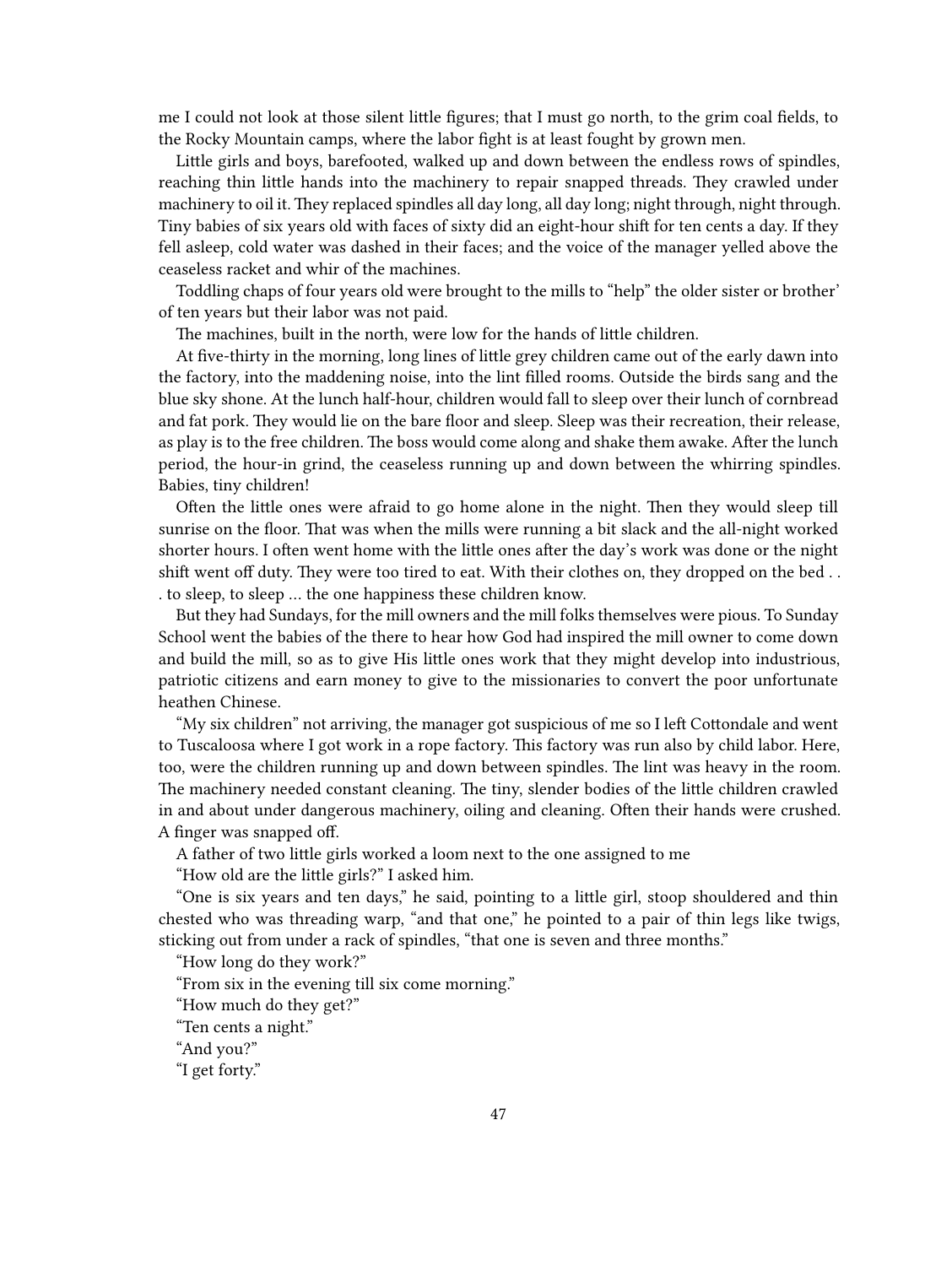In the morning I went off shift with the children. They stumbled out of the heated atmosphere of the mill, shaking with cold as they came outside. They passed on their way the long grey line of little children with dinner pails coming in for the day's shift.

They die of pneumonia, these little ones, – bronchitis and consumption. But the birth rate like the dividends is large and another hand is ready to tie the snapped threads who a child worker dies.

I went from Tuscaloosa to Selma, Alabama, and got a job in a mill. I boarded with a woman who had a dear little girl of eleven years working in the same mill with me.

On Sunday a group of mill children were going out to the woods. They came for Maggie. She was still sleeping and her mother went the tiny bedroom to call her.

"Get up, Maggie, the children are here for you to go to the woods."

"Oh, mother," she said, "just let me sleep that's lots more fun. I'm so tired. I just want to sleep forever"

So her mother let her sleep.

The next day she went as usual to the mill. That evening at four o'clock they brought her home and laid her tiny body on the kitchen table. She was asleep – forever. Her hair had caught in the machinery and torn her scalp off.

At night after the day shift came off work, they came to look at their little companion. A solemn line of little folks with old, old faces, with thin round shoulders, passed before the corpse, crying. They were just little children but death to them was a familiar figure.

"Oh, Maggie," they said, "We wish you'd come back. We're so sorry you got hurted!"

I did not join them in their wish. Maggie was so tired and she just wanted to sleep forever.

I did not stay long in one place. As soon as one showed interest in or sympathy for the children, she was suspected, and laid off. Then, too, the jobs went to grown-ups that could bring children. I left Alabama for South Carolina, working in many mills.

In one mill, I got a day-shift job. On my way to work I met a woman coming home from night work. She had a tiny bundle of a baby in her arms.

"How old is the baby?"

"Three days. I just went back this morning. The boss was good and saved my place."

"When did you leave?"

"The boss was good; he let me off early the night the baby was born."

"What do you do with the baby while you work?"

"Oh, the boss is good and he lets me have a little box with a pillow in it beside the loom. The baby sleeps there and when it cries, I nurse it."

So this baby, like hundreds of others, listened to the whiz and whir of machinery before it came into the world. From its first weeks, it heard the incessant racket raining down upon its ears, like iron rain. It crawled upon the linty floor. It toddled between forests of spindles. In a few brief years it took its place in the line. It renounced childhood and childish things and became a man of six, a wage earner, a snuff sniffer, a personage upon whose young-old shoulders fortunes were built.

And who is responsible for this appalling child slavery? Everyone. Alabama passed a child labor law, endeavoring to some extent to protect its children. And northern capitalists from Massachusetts and Rhode Island defeated the law. Whenever a southern state 'attempts reform, the mill owners, who are for the most part northerners, threaten to close the nulls. They reach leg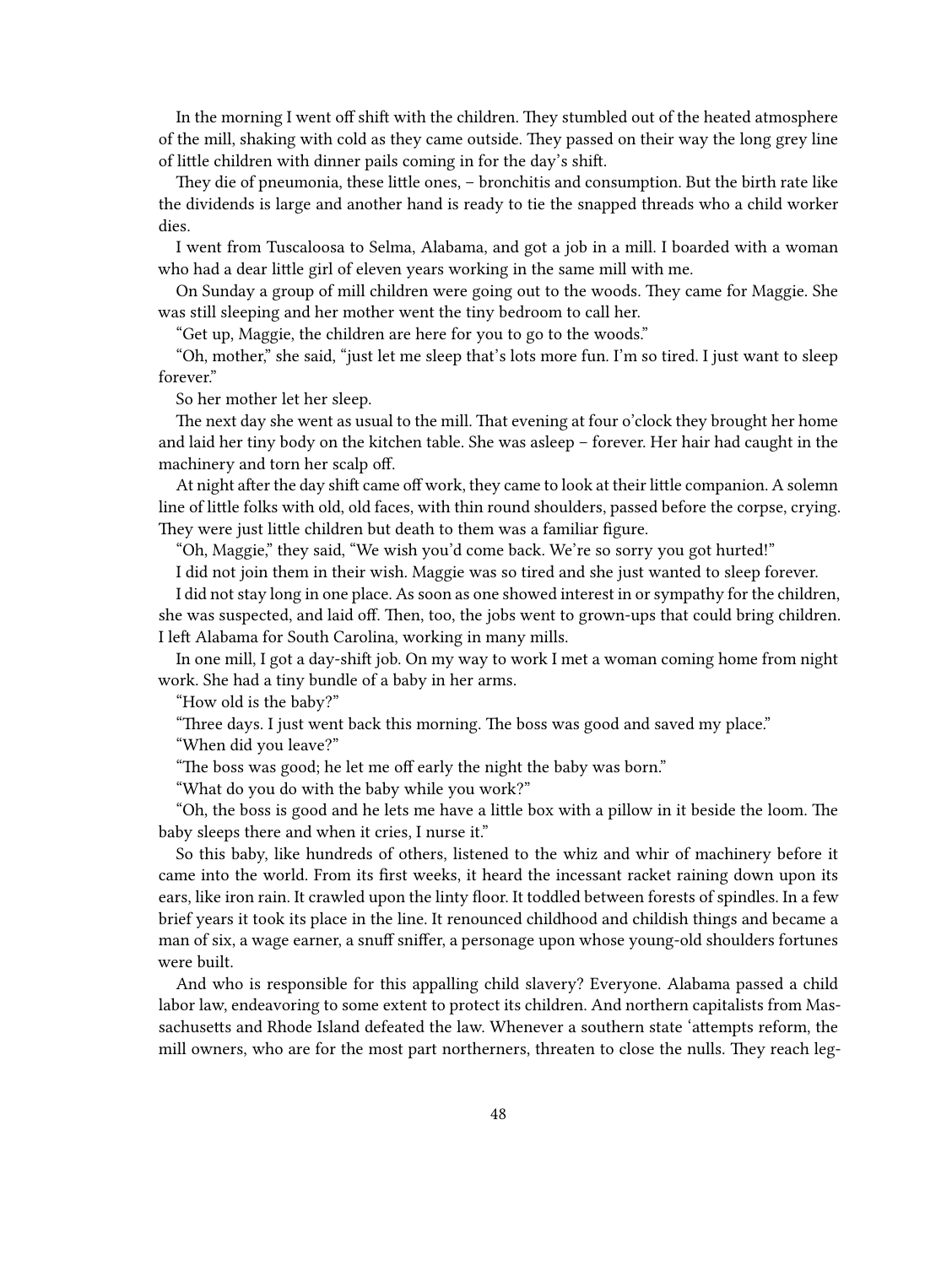islatures, they send lobbies to work against child labor reform, and money, northern money for the most part, secures the nullification of reform, laws through control of the courts.

The child labor reports of the period in which I made this study put the number of children under fourteen years of age working in mills as fully 25 per cent of the workers; working for a pittance, for eight, nine, ten hours a day, a night .

And mill owners declared dividends ranging from 50 per cent to 90.

"Child labor is docile," they say. "It does not strike. There are no labor troubles." Mill owners point to the lace curtains in the windows of the children's homes. To the luxuries they enjoy. "So much better than they had when as poor whites they worked on the farms!"

Cheap lace curtains are to offset the labor of children! Behind those luxuries we cannot see the little souls deadened by early labor; we cannot see the lusterless eyes in the dark circle looking out upon us. The tawdry lace curtains hang between us and the future of the child, who grows up in ignorance, body and mind and soul dwarfed, diseased.

I declare that their little lives are woven into the cotton goods they weave; that in the thread with which we sew our babies' clothes, the pure white confirmation dresses of our girls, our wedding gowns and dancing frocks, in that thread are twisted the tears and heart-ache of little children.

From the south, burdened with the terrible things I had seen, I came to New York and held several meetings to make known conditions as I had found them. I met the opposition of the press and of capital. For a long time after my southern experience, I could scarcely eat. Not alone my clothes, but my food, too, at times seemed bought with the price of the toil of children.

The funds for foreign missions, for home missions, for welfare and charity workers for social settlement workers come in part, at least, from the dividends on the cotton mills. And the little mill child is crucified between the two thieves of its childhood; capital and ignorance.

"Of such is the kingdom of Heaven," said the great teacher. Well, if Heaven is full of undersized, round shouldered, hollow-eyed, listless, sleepy little angel children, I want to go to the other place with the bad little boys and girls.

In one mill town where I worked, I became acquainted with a mother and her three little children, all of whom worked in the mill with me. The father had died of tuberculosis and the family had run up a debt of thirty dollars for his funeral. Year in and year out they toiled to pay back to the company store the indebtedness. Penny by penny they wore down the amount. After food and rent were deducted from the scanty wages, nothing remained. They were in thralldom to the mill.

I determined to rescue them. I arranged with the station agent of the through train to have his train stop for a second on a certain night. I hired a wagon from a farmer and bought a can of grease to grease the axles to stop their creaking. In the darkness of night, the little family and I drove to the station. We felt like escaping negro slaves and expected any moment that bloodhounds would be on our trail. The children shivered and whimpered.

Down the dark tracks came the through train. Its bright eye terrified the children. It slowed down. I lifted the two littlest children onto the platform. The mother and the oldest climbed on. Away we sped, away from the everlasting debt, away to a new town where they could start anew without the millstone about their necks.

When Pat Dolan was president of the Pittsburgh miners' union, and there never was a better president than Pat, he got permission from the general managers of the mines for me to go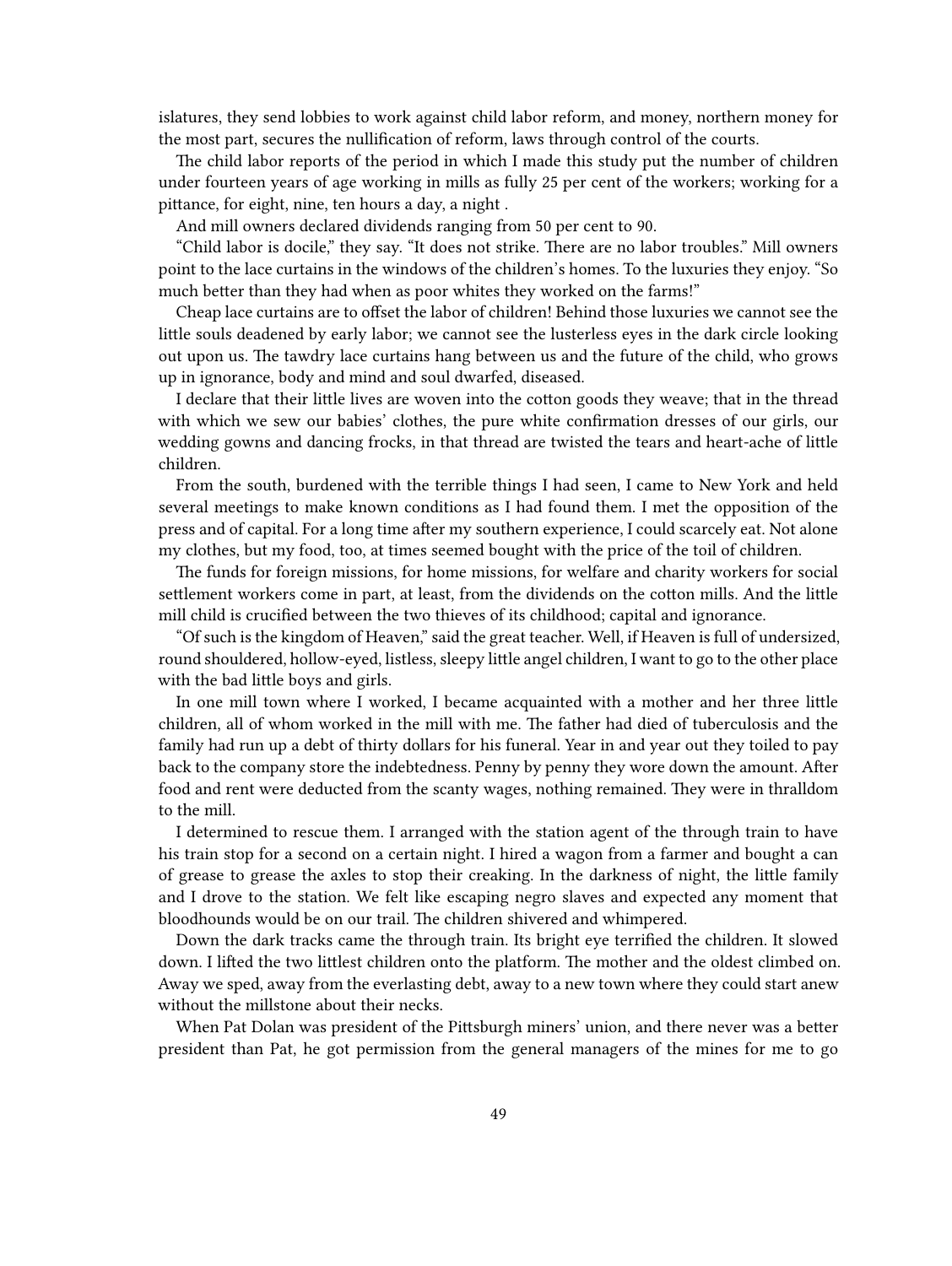through the district and solicit subscriptions for The Appeal to Reason. The managers must have thought the paper some kind of religious sheet and that I was a missionary of some sort.

Anyway, during those months, I came into intimate contact with the miners and their families. I went through every mine from Pittsburgh to Brownsville. Mining at its best is wretched work, and the life and surroundings of the miner are hard and ugly. His work is down in the black depths of the earth. He works alone in a drift. There can be little friendly companionship as there is in the factory; as there is among men who built bridges and houses, working together in group. The work is dirty. Coal dust grinds itself into the skin, never to be removed. The miner must stoop as he works in the drift. He becomes bent like a gnome.

His work is utterly fatiguing. Muscles and bones ache. His lungs breathe coal dust and the strange, damp air of places that are never filled with sunlight. His house is a poor make-shift and there is little to encourage him to make it attractive. The company owns ground it stands on, and the miner feels the precariousness of his hold. Around his house is mud and slush. Great mounds of culm, black and sullen, surround him. His children are perpetually grimy from play on the culm mounds. The wife struggles with dirt, with inadequate water supply, with small wages, with over-crowded shacks.

The miner's wife, who in the majority of cases, worked from childhood in the silk mills, is overburdened with child bearing. She ages young. She knows much illness. Many a time I have been in a home where the poor wife was sick in bed, the children crawling over her, quarreling and playing in the room, often the only warm room in the house.

I would tidy up the best I could, hush little ones, get them ready for school in morning, those that didn't go to the breakers or to the mills, pack the lunch in the dinner bucket, bathe the poor wife and brush her hair. I saw the daily heroism of those wives.

I got to know the life of the breaker boys. The coal was hoisted to a cupola where it was ground. It then came rattling down in chutes, beside which, ladder-wise, sat little breaker boys whose job it was to pick out the slate from the coal as the black rivers flowed by. Ladders and ladders of little boys sat in the gloom of the breakers, the dust from the coal swirling continuously up in their faces. To see the slate they must bend over their task. Their shoulders were round. Their chests narrow.

A breaker boss watched the boys. He had a long stick to strike the knuckles of any lad seen neglecting his work. The fingers of the little boys bled, bled on to the coal. Their nails were out to the quick.

A labor certificate was easy to get. All one had to do was to swear to a notary for twenty-five cents that the child was the required age.

The breakerboys were not Little Lord Fauntleroys. Small chaps smoked and chewed and swore. They did men's work and they had men's ways, men's vices and men's pleasures. They fought and spit tobacco and told stories out on the culm piles of a Sunday. They joined the breaker boys' union and beat up scabs. They refused to let their little brothers and sisters go to school if the children of scabs went.

In many mines I met the trapper boys. Little chaps who open the door for the mule when it comes in for the coal and who close the door after the mule has gone out. Runners and helpers about the mine. Lads who will become miners; who will never know anything of this beautiful world, of the great wide sea, of the clean prairies, of the snow capped mountains of the vast West. Lads born in the coal, reared and buried in the coal. And his one hope, his one protection – the union.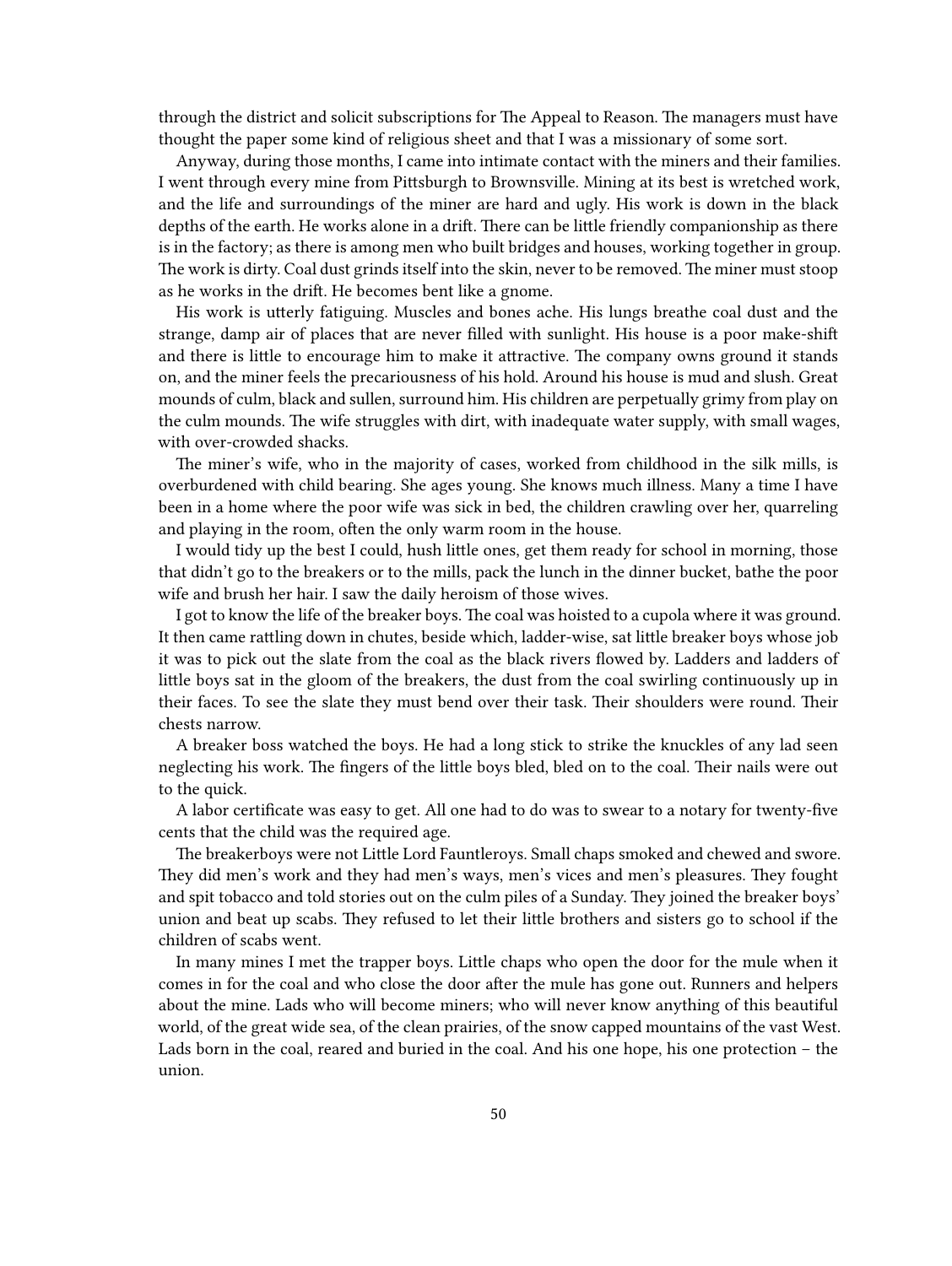I met a little trapper boy one day. He was so small that his dinner bucket dragged on the ground.

"How old are you, lad!" I asked him.

"Twelve," he growled as he spat tobacco on the ground.

"Say son," I said, "I'm Mother Jones. You know me, don't you! I know you told the mine foreman you were twelve, but what did you tell the union!"

He looked at me with keen, sage eyes. Life had taught him suspicion and caution.

"Oh, the union's different. I'm ten come Christmas."

"Why don't you go to school!"

"Gee," he said – though it was really something stronger – "I ain't lost no leg!" He looked proudly at his little legs.

I knew what he meant: that lads went to school when they were incapacitated by accidents.

And you scarcely blamed the children for preferring mills and mines. The schools were wretched, poorly taught, the lessons dull.

Through the ceaseless efforts of the unions, through continual agitation, we have done away with the most outstanding evils of child labor in the mines. Pennsylvania has passed better and better laws. More and more children are going to school. Better schools have come to the mining districts. We have yet a long way to go. Fourteen years of age is still too young to begin the life of the breaker boy. There is still too little joy and beauty in the miner's life but one who like myself has watched the long, long struggle knows that the end is not yet.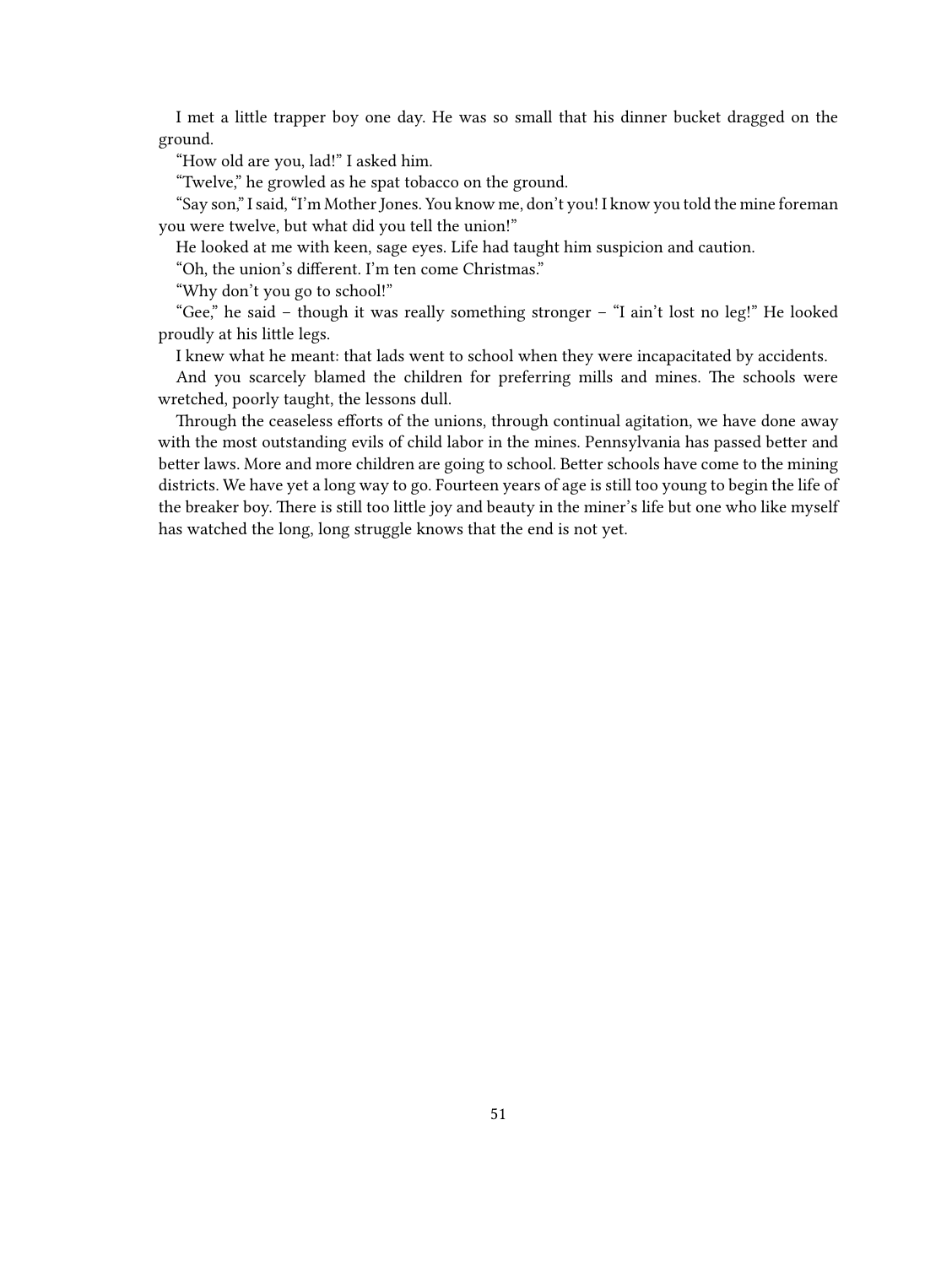## **Chapter XV – Moyer, Haywood and Pettibone**

The year 1906 I was active in the defense Moyer, Haywood and Pettibone. I addressed meetings in their behalf and raised money defray the expense of their trials.

Late on Saturday night, February 17th, 1906, after banks, business houses and courts had closed, the President of the Western Federation of Miners, Charles H. Moyer, was secretly arrested. William D. Haywood, the secretary of the union, and George A. Pettibone, a business agent, were arrested a short time later. All three men were kidnapped and carried into the state of Idaho where they were charged with the murder of Governor Steunenberg.

No legal steps to arrest these men, who were going about their business openly, were taken. The men designated by the governor of Idaho to take the requisitions to the Governor of Colorado had many days in which the labor men could have been legally arrested. But the police waited until Saturday night when the accused could not get in touch with banks for bail, when the courts were not open to hear habeas corpus proceedings, so that the prisoners could not have recourse to the usual legal defense and protection granted to the worst felon.

The men were taken secretly to the county jail and were not allowed to get in touch with relatives, friends or attorneys. Early Sunday morning, before five o'clock, the prisoners were driven to a siding near the Union Depot, placed in a special train, and whirled rapidly out of the state. No stops were made and the train had the right-of-way over every other train from Denver to Boise, Idaho.

The men were heavily guarded by armed men, commissioned by the Governor of Idaho, and by Adjutant General Wells, of the Colorado National Guard.

When the men arrived in Boise, they were taken to the penitentiary and placed incommunicado. Not for days did their families and friends know of their whereabouts.

Back of the arrest of the labor leaders was the labor struggle itself. Much of the labor war in Idaho had centered about the Coeur d'Alene district, a strip of country about twenty-five miles long and five wide in which were rich lead mines. The miners worked twelve hours a day in the mills and smelters and mines in the midst of sickening, deadly fumes of arsenic. Arsenic poisons. It paralyzes arms and legs. It causes the teeth to fall out, the hair to fall off. Weird looking men worked in the mines: gaunt, their faces sunken in, their eyelashes and eyebrows off, a green aspect to their skin.

Then came the union, the Western Federation of Miners. The mine owners opposed the formation of unions with all the might of money and privilege and state. The miners fought back as savagely as they were fought. The strike was truly war with murders and assassinations, with dynamite and prisons. The mine owners brought in gunmen. The president of the Union urged the miners to arm, defend themselves, their wives and daughters. It was Hell!

In 1899 Bunker Hill Co. mine was blown up. The Governor called the troops which only made matters worse. The first troops were negroes. Men were arrested and thrown in jail without trial. One thousand men were herded in a bullpen.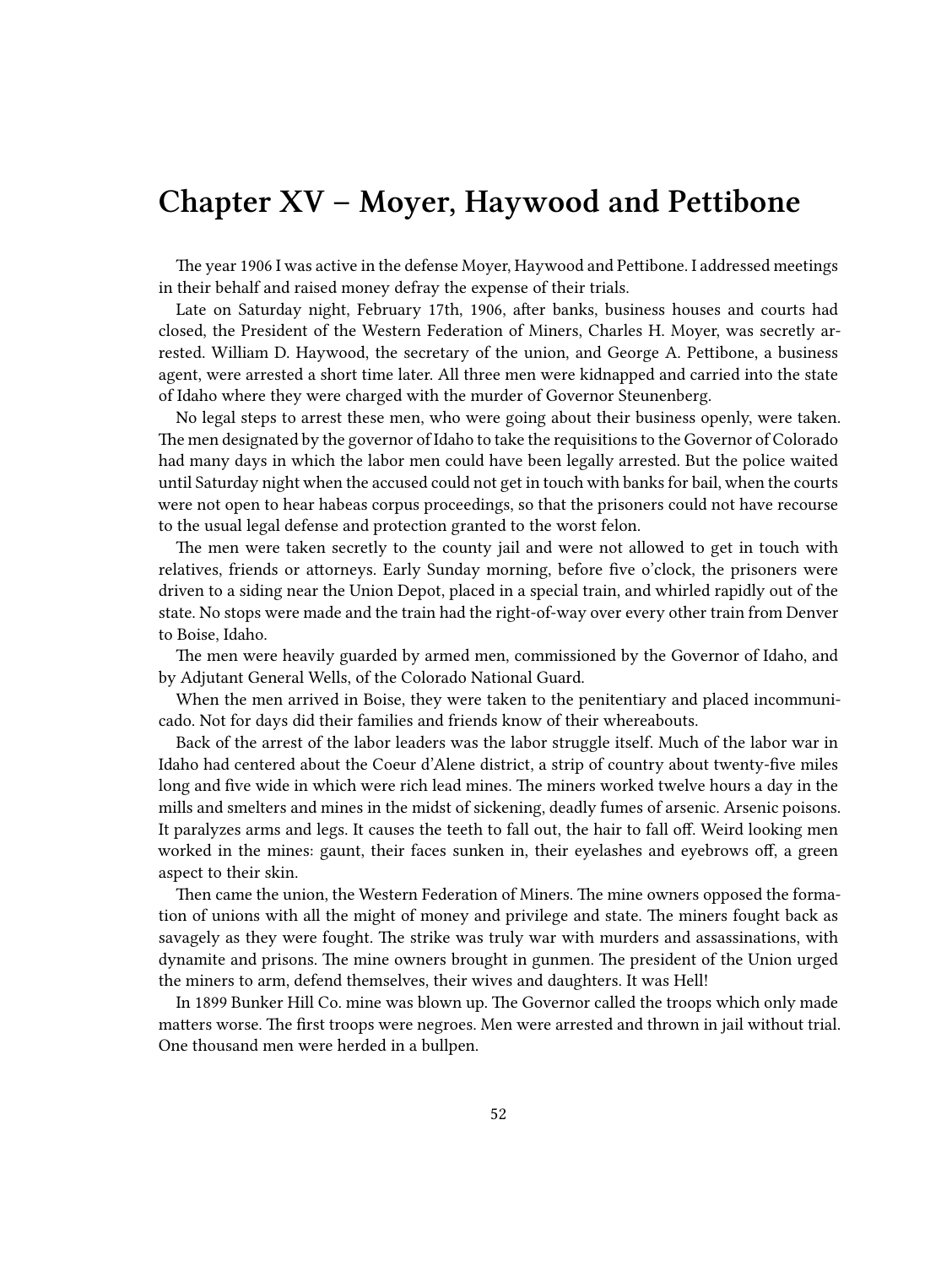One night a bomb, attached to his gate, killed Governor Steunenberg. Rewards of thousands of dollars were offered for the arrest of the murderers. That attracted the detectives. The Pinkerton Agency got busy. Eight years after the death of the governor, the labor leaders. were arrested and charged with the crime of murder.

In those eight years the Western Federation of Miners had won the battle in the Coer d'Alene district. An eight-hour day had been won. The miners had established their own stores. They had built libraries and hospitals. They had established funds for widows and orphans. Libraries took the place of saloons and hope the place of despair.

The mine owners paid spies to join the union, poor wretches who sold themselves to the slave owners for a pittance.

A poor tool of the corporations, of the detectives, a thing in the shape of a man, named Orchard, told of belonging to an inner circle of the Western Federation of Miners whose object it was to dynamite and assassinate. It was this inner circle to which the officers of the union belonged, and it was this circle, said he, that was responsible for the death, eight years before, of Governor Steunenberg.

The trial was held in Boise, Idaho. President Roosevelt called the men "undesirable citizens" before they had been given a chance to defend themselves. In the end they were acquitted and those who sought to destroy them because of their labor in behalf of toiling humanity had to seek other methods of destroying the Western Federation of Miners.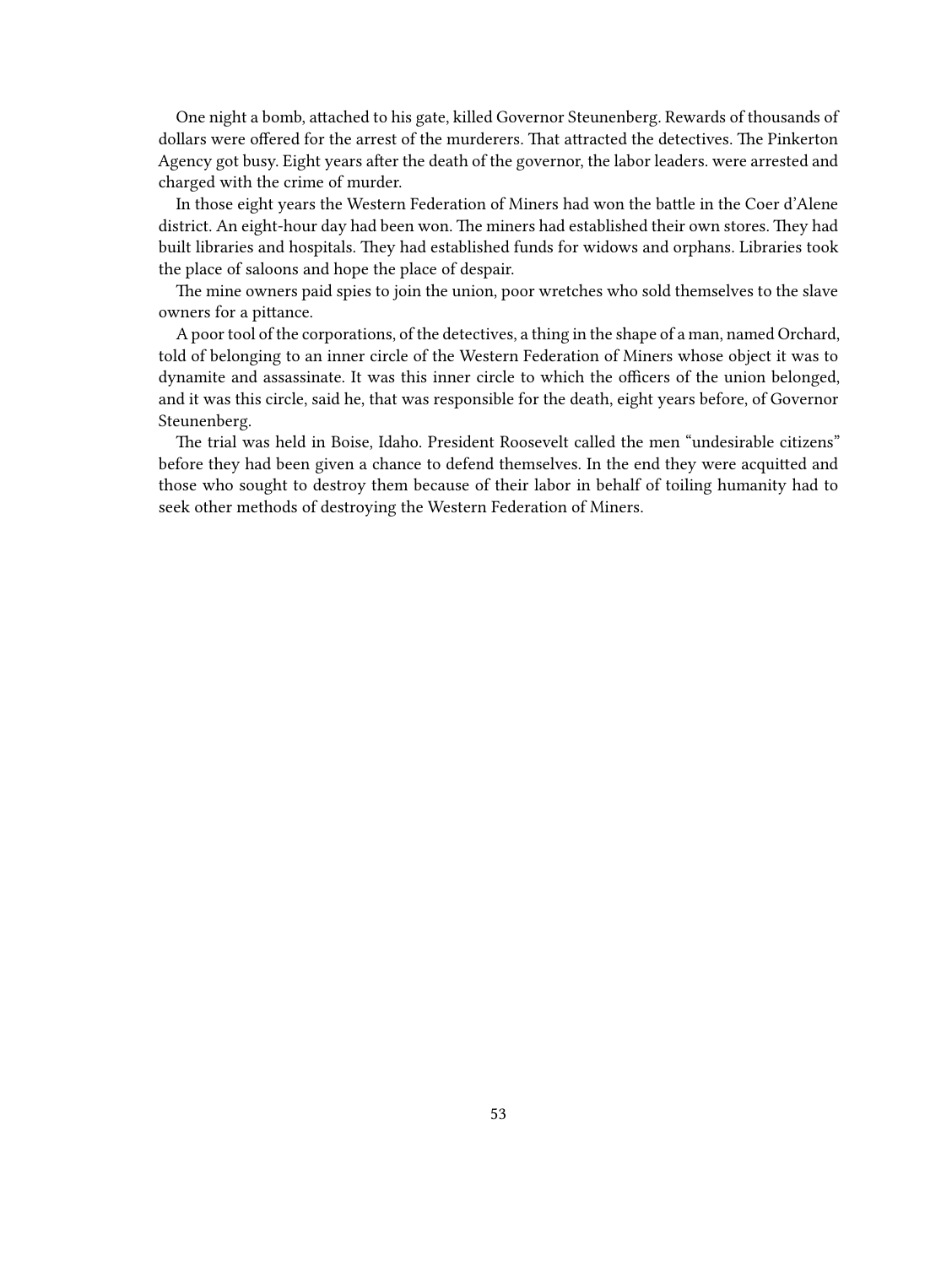## **Chapter XVI – The Mexican Revolution**

In 1910 I was summoned as a witness before Congress on the Mexican question. Mexico at that time was in revolution against the brutal oppression of the tyrant, Diaz.

Congressman Wilson asked me where I lived. "I live in the United States," said I, "but I do not know exactly where. My address is wherever there is a fight against oppression. Sometimes I am in Washington, then in Pennsylvania, Arizona, Texas, Minnesota, Colorado. My address is like my shoes: it travels with me."

"No abiding place?" said the chairman.

"I abide where there is a fight against wrong.'

"Were you in Douglas, Arizona, at the time of the arrest and kidnapping of Manuel Sarabia?" "There was a strike going on the Phelps Dodge copper mines, and so I was there."

"I suggest," said congressman Wilson, "that you sit down, Mother, you will be more comfortable."

"I am accustomed to stand when talking and am uncomfortable when sitting down. It is too easy."

That brought a laugh from the committee.

"I was holding a street meeting in Douglas one Sunday night for the smelter workers. A great crowd turned out, the whole town. After the meeting a worker came running up to me and said, 'Oh Mother, there has been something horrible going on at the jail. While you were speaking, a man was taken there in an auto. He kept screaming about his liberty being taken from him but the cops choked him off.'

"I guess it's just some fellow with a jag on," said I. I gave it no further thought.

"I went to my hotel and sat with a dozen or so of those poor, unfortunate wretches in the smelters, discussing the meeting, when the editor of 'El Industrio' burst into the room very excited. He said, 'Oh Mother, they have kidnapped Sarabia, our young revolutionist.'

"Kidnapping seemed to be in the air just about that time. The Idaho affair was on. He was flushed and almost incoherent. I said, 'Sit down a moment and get cool, then tell me your story.'

"He told me while I was addressing the crowd and the back streets were empty, an automobile had driven out of the jail, had driven to the office of the paper on which Sarabia worked and he had been kidnapped; that his cries for help had been smothered, and that he was held incommunicado in the jail.

"I said to him, 'Get all the facts you can get them as correct as you can and immediately telegraph to the governor. Telegraph to Washington. Don't stop a moment because if you do they will murder him.'

"We telegraphed the governor and Washington that night.

"The next day I met the editor of 'El Industrio' – the paper which has since been suppressed – and he told me the horrible details. Sarabia had incurred the hatred of Diaz and the forty thieves that exploited the Mexican peons because he had called Diaz a dictator. For this he had served a year in Mexican jails. He came to the United States and continued to wage the fight for Mexico's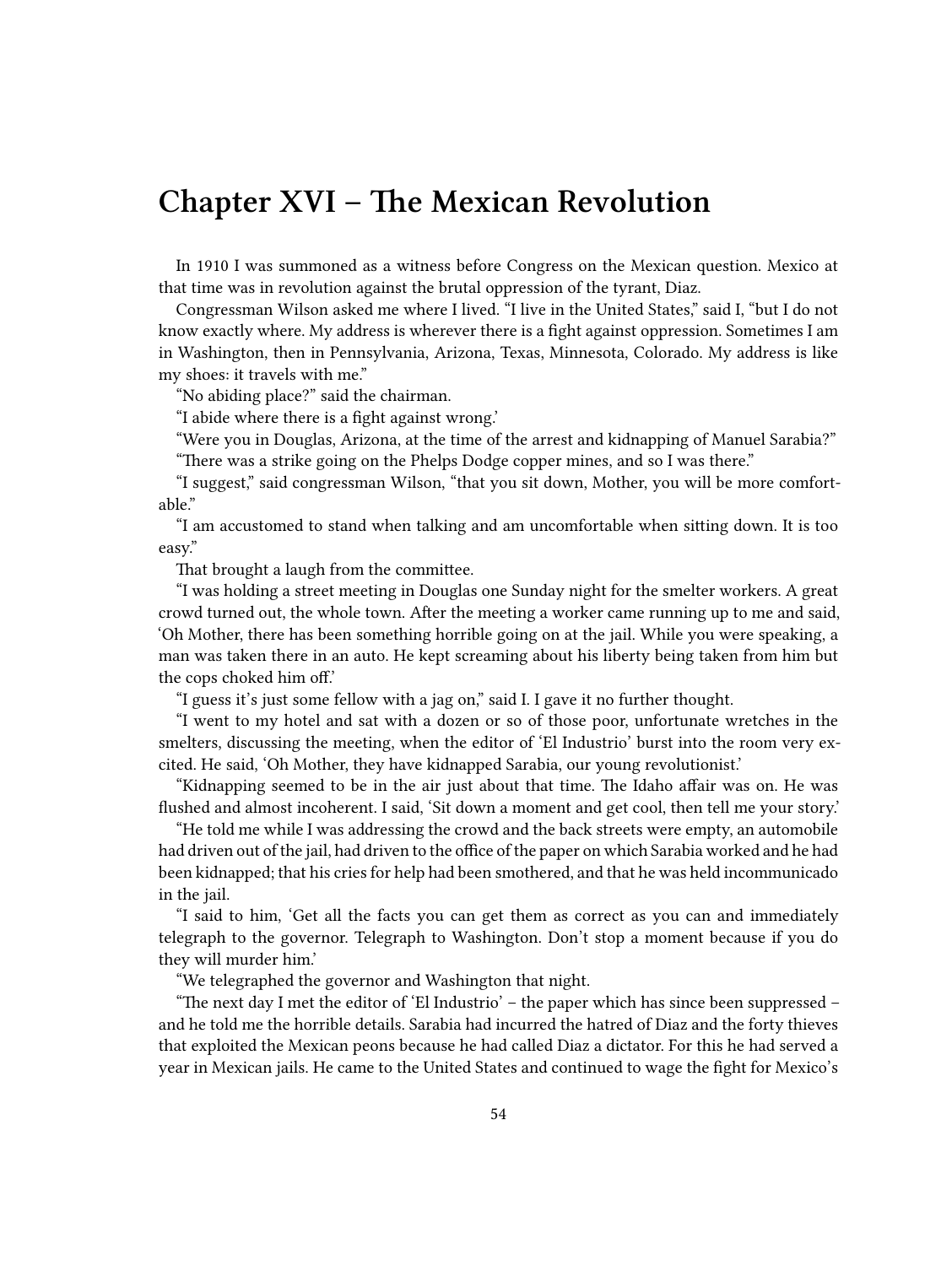liberation. Diaz's hate followed him across the border and finally he had been kidnapped and taken across the Mexican border at the request of the tyrant.

"I said, 'That's got to stop.The idea of any blood-thirsty pirate on a throne reaching across these lines and stamping under his feet the constitution of our United States, which our forefathers fought and bled for! If this is allowed to go on, Mexican pirates can come over the border and kidnap any one who opposes tyranny.'

"We got up a protest meeting that night. We had a hard time getting the meeting announced, for the papers all belonged to the Southern Pacific Railway or to the Copper Queen mine, and their sympathies were of course with the pirates. But we managed to circulate the news of the meeting through the town. I spoke.

"I am not very choice, you know, when the constitution of my country is violated and the liberties of the people are tramped on. I do not go into the classics. I am not praying. I told the audience that the kidnapping of Manuel Sarabia by Mexican police with the connivance of American authorities was an incident in the struggle for liberty. I put it strong.

"I went up to Phoenix to see the governor, whom I believe to belong to the type that Patrick Henry, Jefferson and Lincoln belong to. We have few of that type today. The general run of governors care more for the flesh-pots of Egypt than they do for the dinner pails of the workers. I paid my respects to the governor. The governor had ordered Captain Wheeler of the Rangers to go into Mexico and bring back young Sarabia. This was done.

Congressman Clark asked, "Was he a soldier?"

"Captain Wheeler is captain of the Rangers and a pretty fine fellow to be captain. Usually I think that men who head blood-thirsty armies dressed up in uniforms for the killing, are not very fine men but Captain Wheeler is an exception.

"I left Arizona for the steel range in Minnesota where the steel workers were fighting the steel robbers.

Congressman Wilson said, "Mother Jones do you know how long it was from the time Sarabia was kidnapped in Douglas, Arizona until he was returned!"

"Eight days."

Mr. Clark inquired, "Mother Jones, who sent Captain Wheeler there: the governor or the President of the United States?"

"That I did not inquire into, so long as they brought him back."

A congressman asked me if I had been interested in the Mexican Revolution before I became interested in Sarabia.

"I have that," said I. "In 1908 I learned that there were several men in the jail in Los Angeles – Mexicans who had exposed the rule of Diaz and the plunderers of their land. They had come to Los Angeles to carry on the fight against oppression and on some trumped-up charges had been arrested by American officers more interested in carrying out the will of the oil and land interests than in securing the rights of the people. They were patriots, like Kosciuszko, Carl Schurz, Kossuth and Garibaldi and George Washington – these Mexican in jail, fighting against a bloodier tyrant than King George against whom we revolted.

"I was not in very good health at that time but I went out and raised \$4,000 that these Mexican patriots might have attorneys and stenographers and witnesses in Tombstone, Arizona, where they were to be tried before Judge Doan. They would need every defense they could get, I knew, for Judge Doan was not a very human man, and was more friendly to the copper interests than to the interests of mankind. They were tried and sentenced to serve eighteen days in the jail at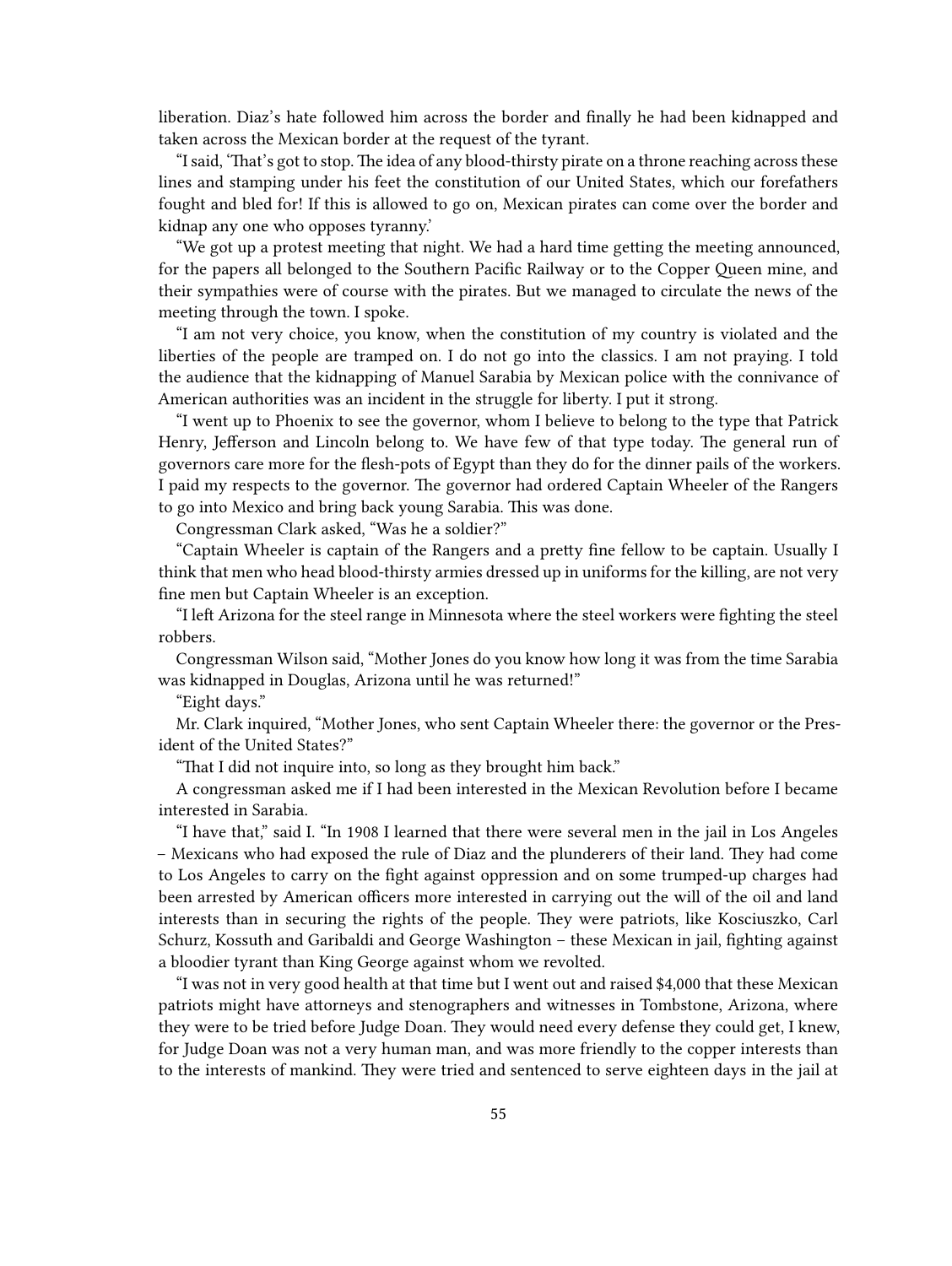Yuma but I am sure that our efforts in their behalf saved them from being turned over to the clutches of the tyrant who would have had them murdered.

"I heard that another Mexican patriot, Sylva, was apparently dying in the penitentiary in Leavenworth. I went to see him. I was angry that an American jail should imprison a man whose sole crime was his opposition to the exploitation of his people by foreign capital, that had taken over the oil and minerals and the land of Mexico. That had made the peon a slave to international finance.

"I went to see President Taft about the matter. 'Mother,' he said, 'if you will bring me the evidence in the case, I will read it over.'

"I did this, recommending to the President that he pardon the patriots that languished in our jails.

"'Mother Jones,' said the President, 'I am very much afraid if I put the pardoning power in your hands, there would not be anyone left in the penitentiaries.'

"'Mr. President,' said I, 'if this nation devoted half the money and energy it devotes to penitentiaries to giving men an opportunity in life, there would be fewer men to pardon out of jails.'

"As a patriotic American I never lost interest in the Mexican revolution. I believe that this country is the cradle of liberty. I believe that movements to suppress wrongs can be carried out under the protection of our flag. The Irish Fenians carried on their fight for Irish liberty here in America. Money was raised here to send to Parnell, the Irish patriot. We have given aid and comfort and a home to Russian patriots, protesting the acts of a bloody czar.

"Gentlemen, in the name of our own Revolutionary heroes, in the name of the heroes unborn, in the name of those whose statues stand silently there in Statuary Hall, I beg that this body of representatives will protect these Mexican men from the tyranny and oppression of that bloody tyrant, Diaz."

"Have you ever been in Mexico, Mother?" the chairman asked me.

"In 1901 I went with the Pan-American delegates to Mexico City, the Mexican government paying all my expenses. Then in 1911 I went again with Frank Hayes and Joseph Cannon. Madera had just been elected president after the overthrow of Diaz. I had a long audience with Francesco De la Barra, president ad interem, and with the chief justice; and also with Madera in his own home. I was most favorably impressed with Madera whose heart seemed filled with the desire to relieve the suffering in his country.

"'Mother,' he said, 'when I go into office, you will come down and organize the workers and help them get back their land.'

"Then Madera was assassinated and Mexico went on in turmoil. Obregon got in in 1921. Under Madera, Antonio Villareal, one of the men who had been in the Los Angeles jail, was made ambassador to Spain. When he returned, fortunes had changed and he was arrested and released on a \$30,000 bond. He came to New York to see me.

"'You take the Pennsylvania railroad at four o'clock tomorrow evening and go to Washington and I will be on the same train. I will take the matter up with the government and I have no doubt that it will give you a square deal. You will not be dealing with these local pie counter holders but with the national government, the greatest government in the world.'

"The next morning we went to the Department of Justice.

" 'Won't we need a lawyer, Mother?' said Villareal.

"'I will be the lawyer,' said I.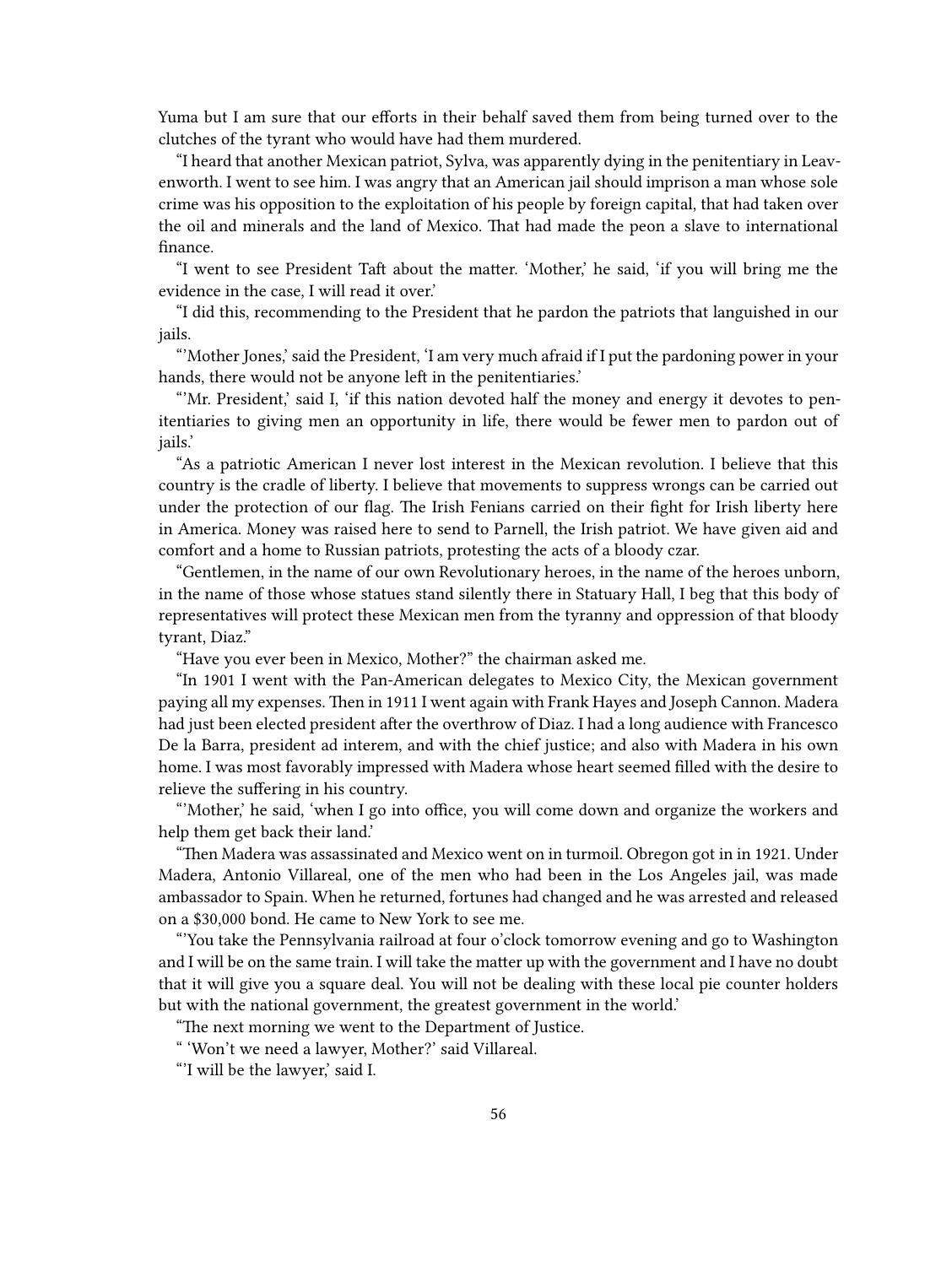"I discussed his case with the attorney of the department and a full pardon was handed him. He was astonished. Later a friend of his came to me and said, 'Mother, I have a beautiful piece of land in Mexico. It produces the finest flowers and fruits. On it is the most beautiful lake. I will give it to you for what you have done for the Mexican revoluntionists.'

"I thanked him and said, 'I cannot accept compensation for doing a humane act for my fellow man. I want no strings tied to me. I want to be free to play my part in the fight for a happier civilization whether that fight is in America, Mexico, Africa or Russia.'"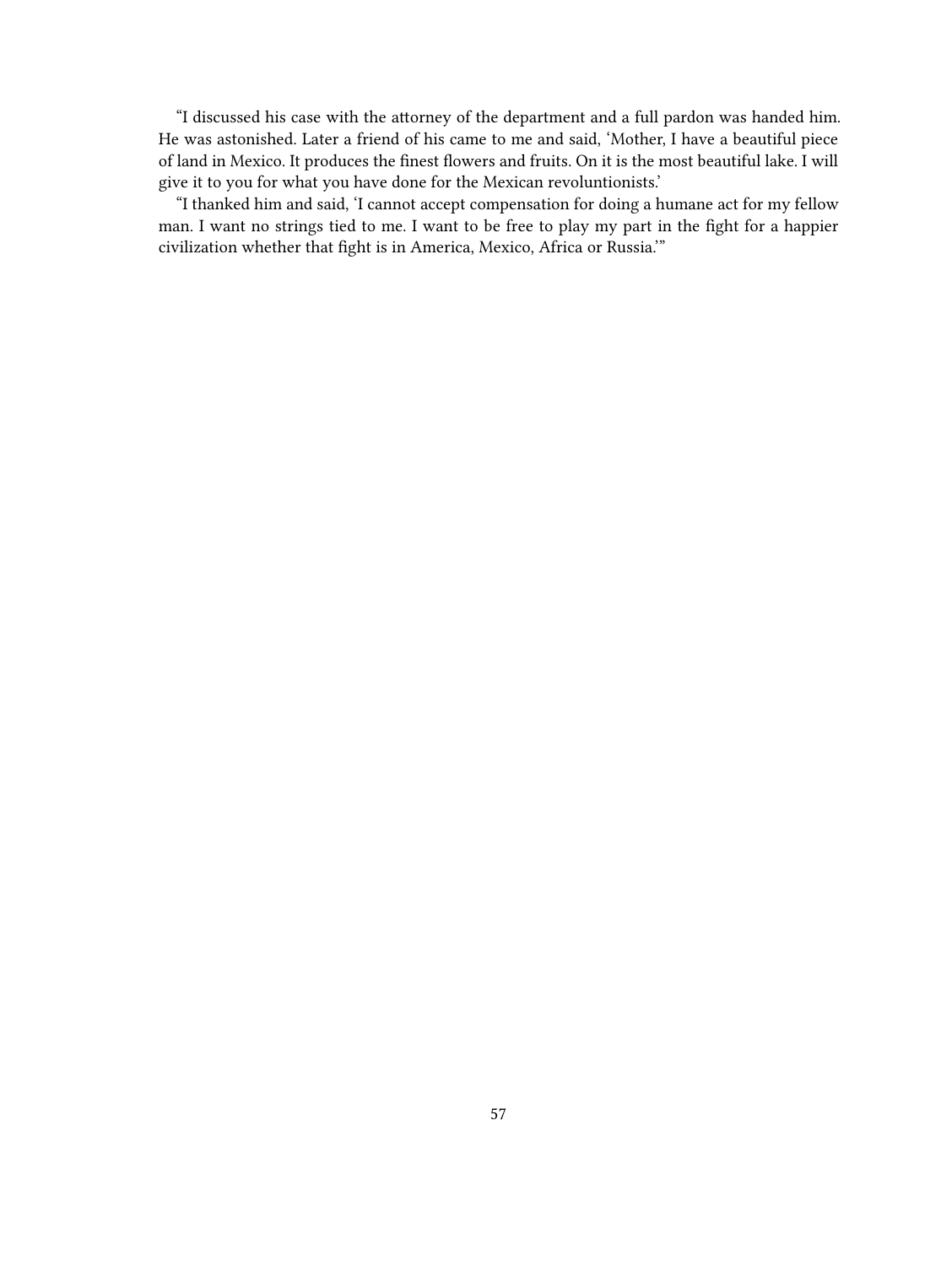# **Chapter XVII – How the Women Sang themselves Out of Jail**

#### \*\*

The miners in Greensburg, Pennsylvania, went on strike for more wages. Their pay was pitifully low. In answer to the cry for bread, the Irish – that is the Pennsylvania – constabulary were sent into the district.

One day a group of angry women were standing in front of the mine, hooting at the scabs that were taking the bread from their children's mouths. The sheriff came and arrested all the women "for disturbing the peace." Of course, he should have arrested the scabs, for they were the ones who really disturbed it.

I told them to take their babies and tiny children along with them when their case came up in court. They did this and while the judge was sentencing them to pay thirty dollars or serve thirty days in jail, the babies set up a terrible wail so that you could hardly hear the old judge. He scowled and asked the women if they had some one to leave the children with.

I whispered to the women to tell the judge that miners' wives didn't keep nurse girls; that God gave the children to their mothers and He held them responsible for their care.

Two mounted police were called to take the women to the jail, some ten miles away. They were put on an interurban car with two police men to keep them from running away. The car stopped and took on some scabs. As soon the car started the women began cleaning up the scabs. The two policemen were too nervous to do anything. The scabs, who were pretty much scratched up, begged the motorman stop and let them off but the motorman said it was against the law to stop except at the station. That gave the women a little more time to trim the fellows. When they got to the station, those scabs looked as if they had been sleeping in the tiger cat's cage at the zoo.

When they got to Greensburg, the women sang as the car went through the town. A great crowd followed the car, singing with them. As the women, carrying their babies, got off the car before the jail the crowd cheered and cheered them. The police officers handed the prisoners over to the sheriff and both of them looked relieved.

The sheriff said to me, "Mother, I would rather you brought me a hundred men than those women. Women are fierce!"

"I didn't bring them to you, sheriff," said I, " 'twas the mining company's judge sent them to you for a present."

The sheriff took them upstairs, put them all in a room and let me stay with them for a long while. I told the women:

"You sing the whole night long. You can spell one another if you get tired and hoarse. Sleep all day and sing all night and don't stop for anyone. Say you're singing to the babies. I will bring the little ones milk and fruit. Just you all sing and sing."

The sheriff's wife was an irritable little cat. She used to go up and try to stop them because she couldn't sleep. Then the sheriff sent for me and asked me to stop them.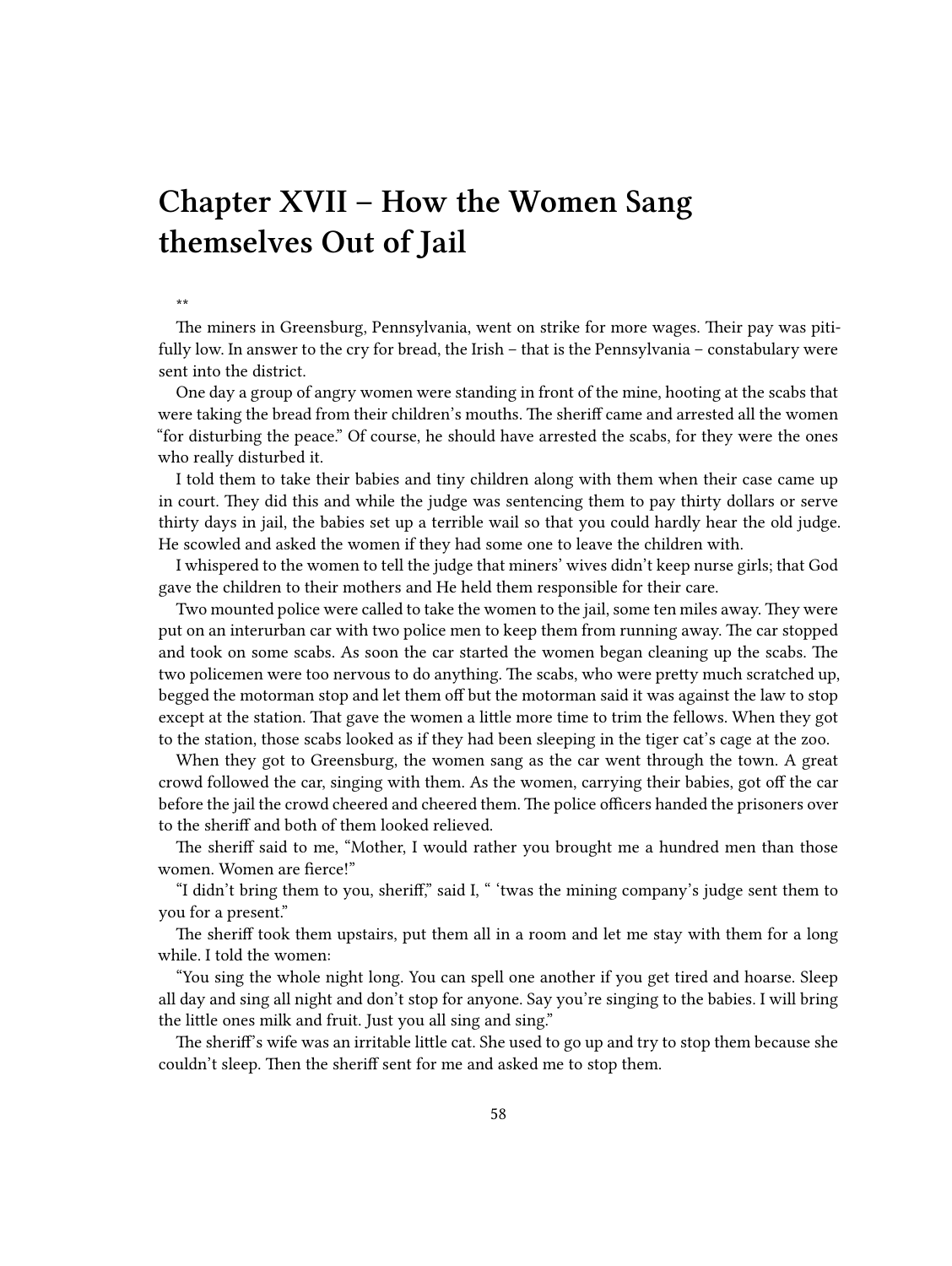"I can't stop them," said I. "They are singing to their little ones. You telephone to the judge to order them loose."

Complaints came in by the dozens: from hotels and lodging houses and private homes.

"Those women howl like cats," said a hotel keeper to me.

"That's no way to speak of women who are singing patriotic songs and lullabies to their little ones," said I.

Finally after five days in which everyone in town had been kept awake, the judge ordered their release. He was a narrow-minded, irritable, savage-looking old animal and hated to do it but no one could muzzle those women!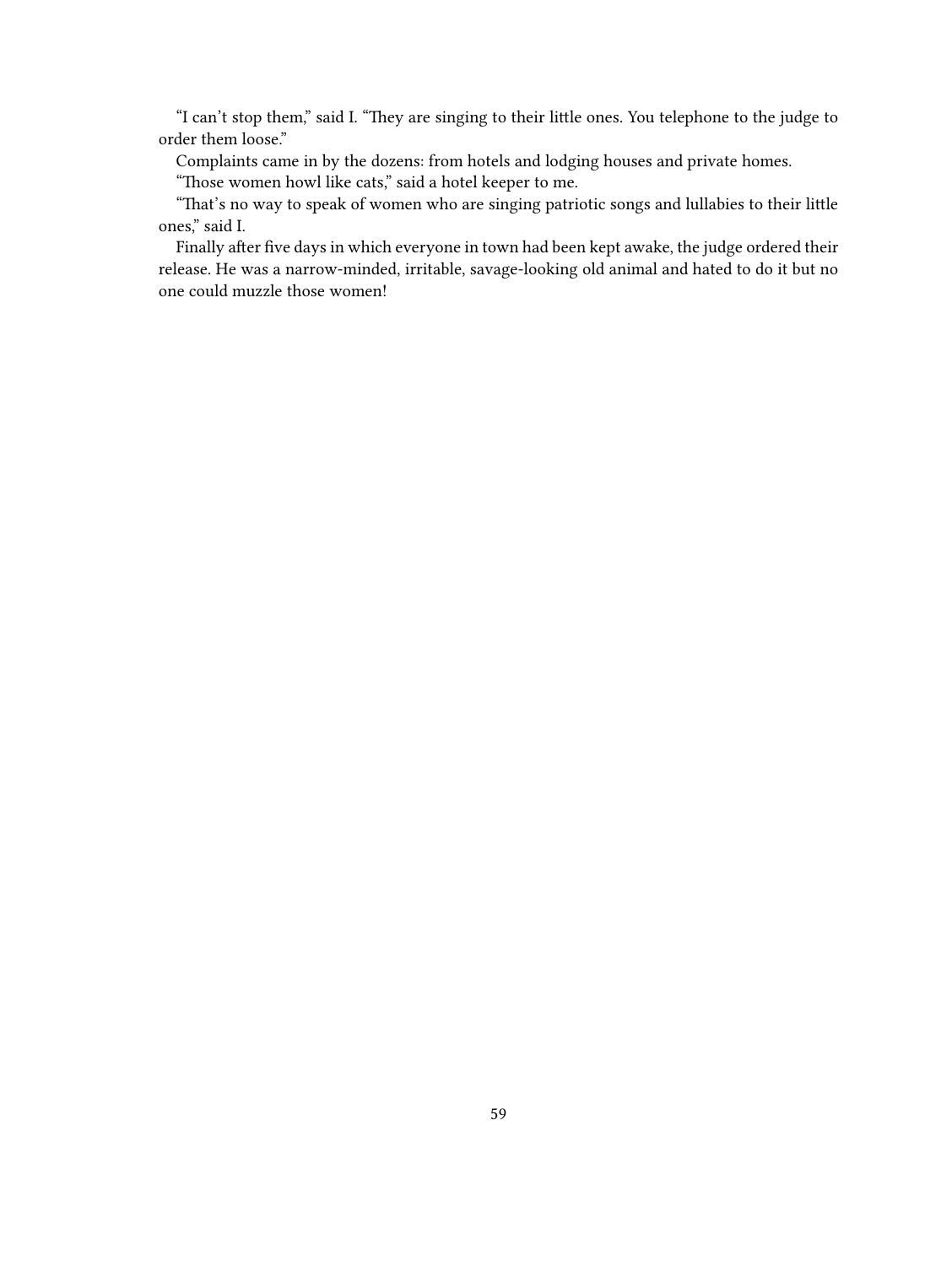## **Chapter XVIII – Victory in West Virginia**

One morning when I was west, working for the Southern Pacific machinists, I read in the paper that the Paint Creek Coal Company, would not settle with their men and had driven them out into the mountains. I knew that Paint Creek country. I had helped the miners organize that district in 1904 and now the battle had to be fought all over again.

I cancelled all my speaking dates in California, tied up all my possessions in a black shawl-I like traveling light-and went immediately to West Virginia. I arrived in Charleston in the morning, went to a hotel, washed up and got my breakfast early in order to catch the one local train a day that goes into Paint Creek.

The train wound in and out among the mountains, dotted here and there with the desolate little cabins of miners. From the brakemen and the conductor of the train I picked up the story of the strike. It had started on the other side of the Kanawha hills in a frightful district called "Russia," – Cabin Creek. Here the miners had been peons for years, kept in slavery by the guns of the coal company, and by the system of paying in scrip so that a miner never had any money should he wish to leave the district. He was cheated of his wages when his coal was weighed, cheated in the company store where he was forced to purchase his food, charged an exorbitant rent for his kennel in which he lived and bred, docked for school tax and burial tax and physician and for "protection," which meant the gunmen who shot him back into the mines if he rebelled or so much as murmured against his outrageous exploitation. No one was allowed in the Cabin Creek district without explaining his reason for being there to the gunmen who patrolled the roads, all of which belonged to the coal company. The miners finally struck – it was a strike of desperation.

The strike of Cabin Creek spread to Paint Creek, where the operators decided to throw their fate in with the operators of Cabin Creek. Immediately all civil and constitutional rights were suspended. The miners were told to quit their houses, and told at the point of a gun. They established a tent colony in Holly Grove and Mossey. But they were not safe here from the assaults of the gunmen, recruited in the big cities from the bums and criminals.

To protect their women and children, who were being shot with poisoned bullets, whose houses were entered and rough-housed, the miners armed themselves as did the early settlers against the attacks of wild Indians.

"Mother, it will be sure death for you to go into the Creeks," the brakeman told me. "Not an organizer dares go in there now. They have machine guns on the highway, and those gunmen don't care whom they kill."

The train stopped at Paint Creek Junction and I got off. There were a lot of gunmen, armed to the teeth, lolling about. Everything was still and no one would know of the bloody war that was raging in those silent hills, except for the sight of those guns and the strange, terrified look on everyone's face.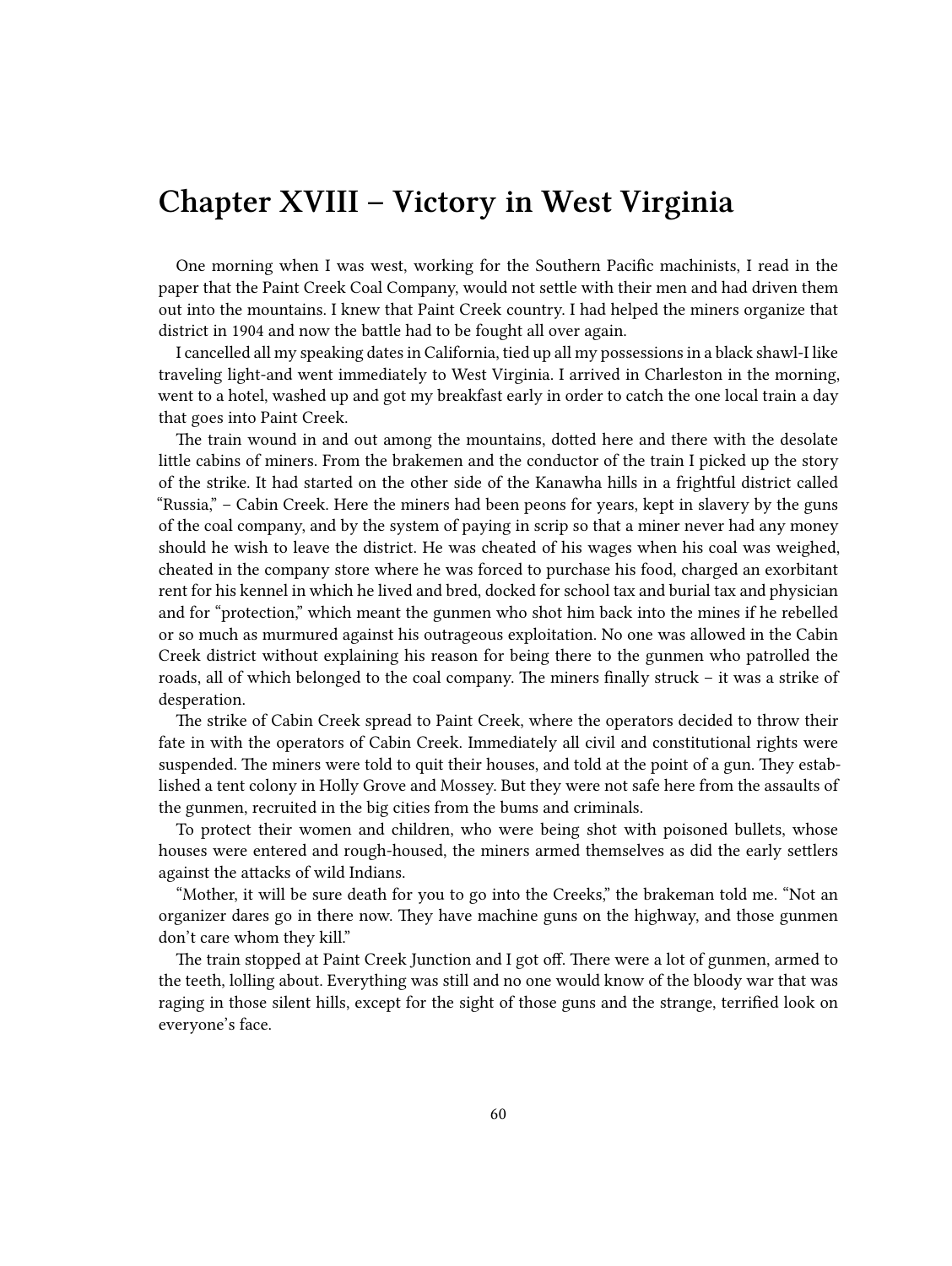I stood for a moment looking up at the ever-lasting hills when suddenly a little boy ran screaming up to me, crying, "Oh Mother Jones! Mother Jones! Did you come to stay with us!" He was crying and rubbing his eyes with his dirty little fist.

"Yes, my lad, I've come to stay," said I.

A guard was listening.

"You have!" says he.

"I have!" says I.

The little fellow threw his arms around my knees and held me tight.

"Oh Mother, Mother," said he, "they drove my papa away and we don't know where he is, and they threw my mama and all the kids out of the house and they beat my mama and they beat me."

He started to cry again and I led him away up the creek. All the way he sobbed out his sorrows, sorrows no little child should ever know; told of brutalities no child should ever witness.

"See, Mother, I'm all sore where the gunmen hit me," and he pulled down his cotton shirt and showed me his shoulders which were black and blue.

"The gunmen did that?"

"Yes, and my mama's worse'n that!" Suddenly he began screaming," The gunmen! The gunmen! Mother, when I'm a man I'm going to kill twenty gunmen for hurting my mama! I'm going to kill them dead – all dead !"

I went up to the miners' camp in Holly Grove where all through the winter, through snow and ice and blizzard, men and women and little children had shuddered in canvas tents that America might be a better country to live in. I listened to their stories. I talked to Mrs. Sevilla whose unborn child had been kicked dead by gunmen while her husband was out looking for work. I talked with widows, whose husbands had been shot by the gunmen; with children whose frightened faces talked more effectively than their baby tongues. I learned how the scabs had been recruited in the cities, locked in boxcars, and delivered to the mines like so much pork.

"I think the strike is lost, Mother," said an old miner whose son had been killed.

"Lost! Not until your souls are lost!" said I.

I traveled up and down the Creek, holding meetings, rousing the tired spirits of the miners. I got three thousand armed miners to march over the hills secretly to Charleston, where we read a declaration of war to Governor Glasscock who, scared as a rabbit, met us on the steps of the state house. We gave him just twenty-four hours to get rid of the gunmen, promising him that hell would break loose if he didn't. He did. He sent the state militia in, who at least were responsible to society and not to the operators alone.

One night in July, a young man, Frank Keeney, came to me. "Mother," he said, "I have been up to Charleston trying to get some one to go up to Cabin Creek, and I can't get anyone to go. The national officers say they don't want to get killed. Boswell told me you were over here in the Paint Creek and that perhaps you might come over into the Cabin Creek district."

"I'll come up ," said I. "I've been thinking of invading that place for some time."

I knew all about Cabin Creek – old Russia. Labor organizer after organizer had been beaten into insensibility, thrown into the creek, tossed into some desolate ravine. The creek ran with the blood of brave men, of workers who had tried to escape their bondage.

"Where can we hold our meetings!" I asked. "I don't know, Mother. The company owns every bit of dust for twenty square miles about. And the guards arrest you for trespassing."

"Is there an incorporated village anywhere near!"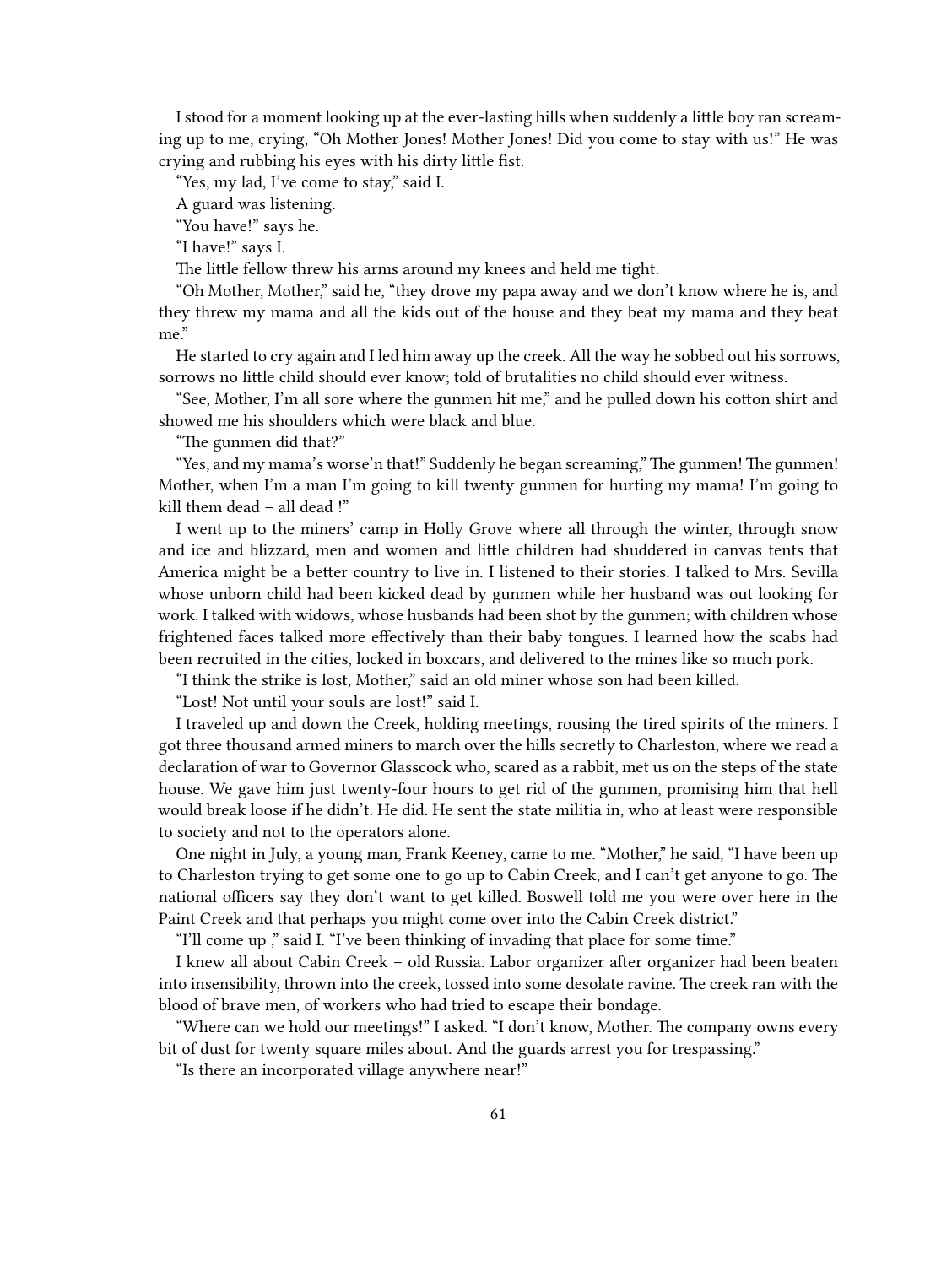"Eksdale," said he, "is free."

"Bill a meeting for me there Tuesday night. Get the railway men to circulate the bills."

Monday night, a fellow by the name of Ben Morris, a national board member came to me and said, "Mother, I understand you are going up to Cabin Creek tomorrow. Do you think that is wise?"

"It's not wise," said I, "but necessary."

"Well, if you go, I'll go," said he.

"No, I think it is better for me to go alone. You represent the National office. I don't. I'm not responsible to anyone. If anything happens and you are there, the operators might sue the Union for damages. I go as a private citizen. All they can do to me is to put me in jail. I'm used to that."

He left me and went directly to the governor and told him to send a company of the militia up to Cabin Creek as I was going up there. Then he got the sheriff to give him a body guard and he sneaked up behind me. At any rate I did not see him or the militia on the train nor did I see them when I got off.

In Eksdale a sympathetic merchant let me stay in his house until the meeting began.

When I got off the train, two or three miners met me.

"Mother," they said, "did you know there is a detective along with you. He's behind you now . . . the fellow with the red necktie.

I looked around. I went up to him.

"Isn't your name Corcoran?" said I.

"Why, yes," said he, surprised.

"Aren't you the Corcoran who followed me up New River in the strike of 1902? You were working for the Chesapeake and Ohio Railroad and the coal company then."

"Why, yes," said he, "but you know people change!"

"Not sewer rats," said I. "A sewer rat never changes!"

That night we held a meeting. When I got up to speak I saw the militia that the national organizer had had the governor send. The board member was there. He had made arrangements with the local chairman to introduce him. He began speaking to the men about being good and patient and trusting to the justice of their cause.

I rose. "Stop that silly trash," said I. I motioned him to a chair. The men hollered, "sit down! sit down!"

He sat. Then I spoke.

"You men have come over the mountains," said I, "twelve, sixteen miles. Your clothes are thin. Your shoes are out at the toes. Your wives and little ones are cold and hungry! You have been robbed and enslaved for years! And now Billy Sunday comes to you and tells you to be good and patient and trust to justice! What silly trash to tell to men whose goodness and patience has cried out to a deaf world."

I could see the tears in the eyes of those poor fellows. They looked up into my face as much as to say, "My God, Mother, have you brought us a ray of hope?"

Some one screamed, "Organize us, Mother!"

Then they all began shouting … "Organize us! Organize us!"

"March over to that dark church on the corner and I will give you the obligation," said I.

The men started marching. In the dark the spies could not identify them.

"You can't organize those men," said the board member, "because you haven't the ritual." "The ritual, hell," said I. "I'll make one up!"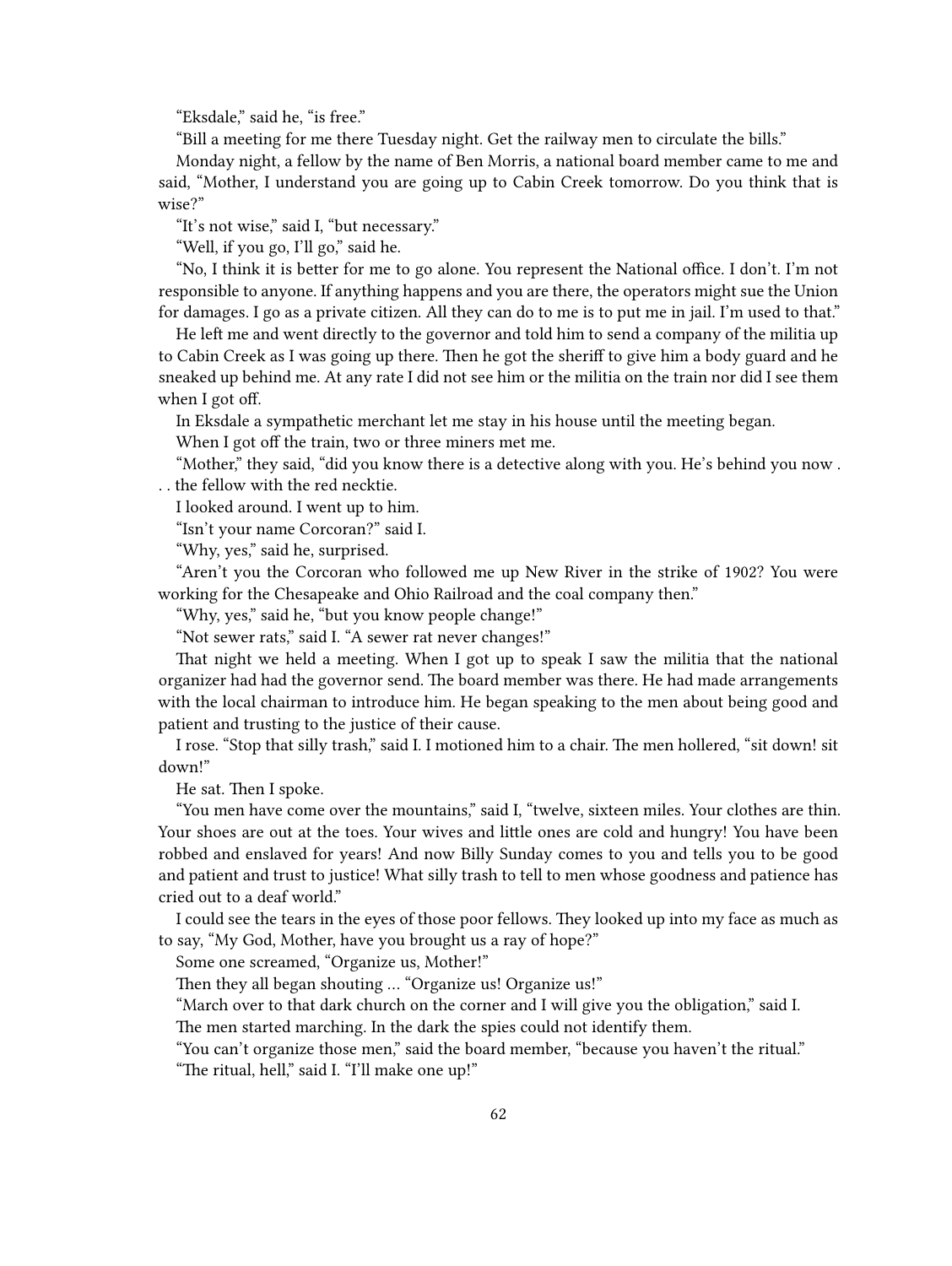"They have to pay fifteen dollars for a charter," said he.

"I will get them their charter," said I." Why these poor wretches haven't fifteen cents for a sandwich. All you care about is your salary regardless of the destiny of these men."

On the steps of the darkened church, I organized those men. They raised their hand and took the obligation to the Union.

"Go home from this meeting," said I. "Say nothing about being a union man. Put on your overalls in the morning, take your dinner buckets and go to work in the mines, and get the other men out"

They went to work. Every man who had attended the meeting was discharged. That caused the strike, a long, bitter, cruel strike. Bullpens came. Flags came. The militia came. More hungry, more cold, more starving, more ragged than Washington's army that fought against tyranny were the miners of the Kanawha Mountains. And just as grim. Just as heroic. Men died in those hills that others might be free.

One day a group of men came down to Elksdale from Red Warrior Camp to ask me to come up there and speak to them. Thirty-six men came down in their shirt sleeves. They brought a mule and a buggy for me to drive in with a little miner's lad for a driver. I was to drive in the creek bed as that was the only public road and I could be arrested for trespass if I took any other. The men took the shorter and easier way along the C. and O. tracks which paralleled the creek a little way above it.

Suddenly as we were bumping along I heard a wild scream. I looked up at the tracks along which the miners were walking. I saw the men running, screaming as they went. I heard the whistle of bullets. I jumped out of the buggy and started to run up to the track. One of the boys screamed, "God! God! Mother, don't come. They'll kill …"

"Stand still," I called. "Stand where you are. I'm coming!"

When I climbed up onto the tracks I saw the boys huddled together, and around a little bend of the tracks, a machine gun and a group of gunmen.

"Oh Mother, don't come," they cried. "'let them kill us; not you!"

"I'm coming and no one is going to get killed," said I.

I walked up to the gunmen and put my hand over the muzzle of the gun. Then I just looked at those gunmen, very quiet, and said nothing. I nodded my head for the miners to pass.

"Take your hands off that gun, you hellcat!" yelled a fellow called Mayfield, crouching like a tiger to spring at me.

I kept my hand on the muzzle of the gun. "Sir," said I, "my class goes into the mines. They bring out the metal that makes this gun. This is my gun! My class melts the minerals in furnaces and roll the steel. They dig the coal that feeds furnaces. My class is not fighting you, not you. They are fighting with bare fists and empty stomachs the men who rob them and deprive their children of childhood. It is the hard-earned pay of the working class that your pay comes from. They aren't fighting you."

Several of the gunmen dropped their eyes but one fellow, this Mayfield, said, "I don't care a damn! I'm going to kill every one of them and you, too!"

I looked him full in the face. "Young man," said I, "I want to tell you that if you shoot one bullet out of this gun at those men, if you touch one of my white hairs, that creek will run with blood, and yours will be the first to crimson it. I do not want to hear the screams of these men nor to see the tears, nor feel the heartache of wives and little children. These boys have no guns! Let them pass!"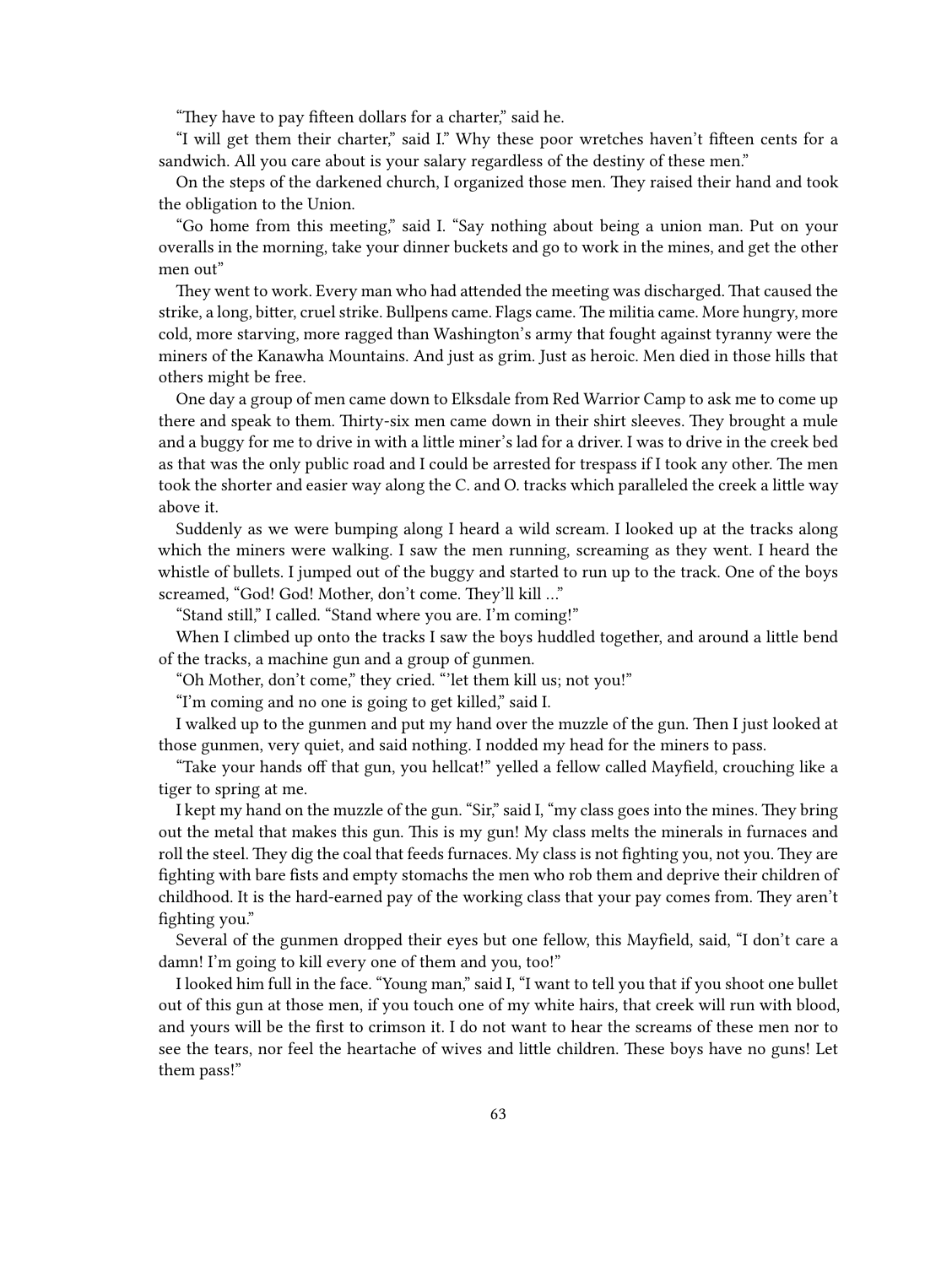"So our blood is going to crimson the creek is it!" snarled this Mayfield.

I pointed to the high hills. "Up there in the mountain I have five hundred miners. They are marching armed to the meeting I am going to address. If you start the shooting, they will finish the game."

Mayfield's lips quivered like a tiger's deprived of its flesh.

"Advance!" he said to the miners. They came forward. I kept my hand on the gun. The miners were searched. There were no guns on them. They were allowed to pass.

I went down the side of the hill to my buggy.

The mule was chewing grass and the little lad was making a willow whistle. I drove on. That night I held my meeting.

But there weren't any five hundred armed men in the mountains. Just a few jack rabbits, perhaps, but I had scared that gang of cold blooded, hired murderers and Red Warrior camp was organized.

The miners asked me to come up to Wineberg, a camp in the Creek district. Every road belonged to the coal company. Only the bed of the creek was a public road. At that time of the year-early spring-the water in the creek was high.

I started for Wineberg accompanied by a newspaperman, named West, of the Baltimore Sun. We walked along the railroad track.

Again I met the gunmen with their revolvers and machine guns. Mayfield was there, too.

"You can't walk here!" he growled "Private property!"

"You don't mean to say you are going to make that old lady walk that creek in that ice cold water, do you?" said the reporter.

"It's too damn good for her! She won't walk it!" he laughed.

"Won't I?" said I. I took off my shoes, rolled up my skirt and walked the creek.

At Wineberg the miners, standing in the creek and on its edges, met me. With our feet in water we held a meeting. Holding their shoes in their hands, their trousers rolled up, the men took the obligation to the union.

I was very tired. A miner stepped up to me and asked me to come to his cabin and have a dish of tea.

"Your house is on private property," yelled a gunman. "She cannot go."

"I pay rent," he protested.

"Private property, just the same. I'll arrest her for trespassing if she steps out of the creek."

The struggle went on with increasing bitterness. The militia disarmed both gunmen and miners but they were of course, on the side of the grand dukes of the region. They forbade all meetings. They suspended every civil right. They became despotic. They arrested scores of miners, tried them in military court, without jury, sentenced them to ten, fifteen years in the Moundsville prison.

I decided to call the attention of the national government to conditions in West Virginia. I borrowed one hundred dollars and went out and billed meetings in Cincinnati, Columbus, Cleveland, and from these cities I came to Washington, D. C. I had already written to Congressman W. B. Wilson, to get up a protest meeting.

The meeting was held in the armory and it was packed: senators, congressmen, secretaries, citizens. It is usual to have star orators at such meetings, who use parlor phrases. Congressman Wilson told the audience that he hoped they would not get out of patience with me, for I might use some language which Washington was not accustomed to hear.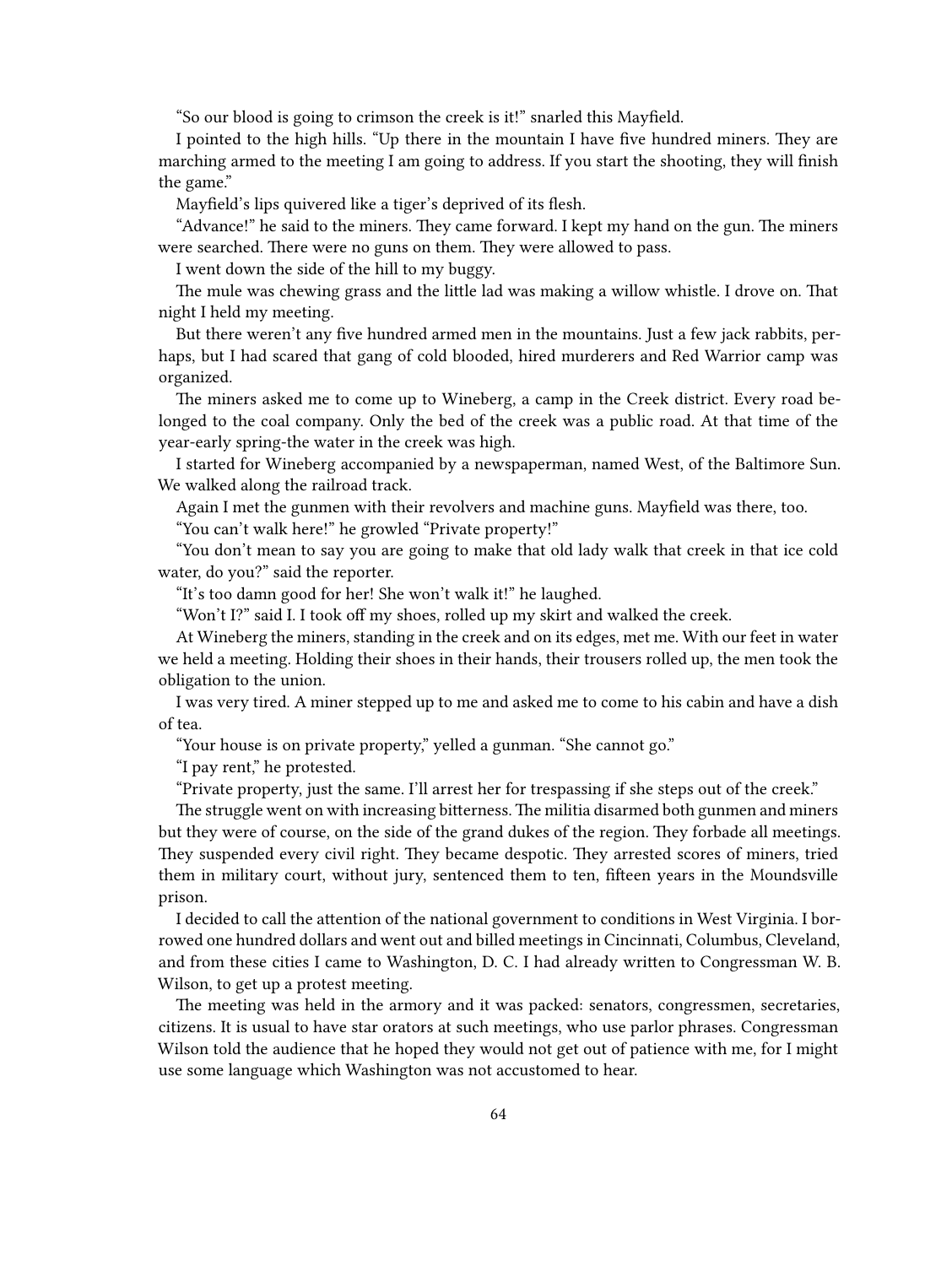I told the audience what things were happening in West Virginia, proceedings that were un-American. I told them about the suspension of civil liberty by the military. Of the wholesale arrests and military sentences.

"This is the seat of a great republican form of government. If such crimes against the citizens of the state of West Virginia go unrebuked by the government, I suggest that we take down the flag that stands for constitutional government, and run up a banner, saying, 'This is the flag of the money oligarchy of America!'"

The next day by twelve O'clock all the military prisoners but two were called down to the prison office and signed their own release.

From Washington I went to West Virginia to carry on my work. The day before I arrived, an operator namedQuinn Morton, the sheriff of Kanawha County, Bonner Hill, deputies and guards drove an armored train with gatling guns through Holly Grove, the tent colony of the miners, while they were sleeping. Into the quiet tents of the workers the guns were fired, killing and wounding the sleepers. A man by the name of Epstaw rose and picked up a couple of children and told them to run for their lives. His feet were shot off. Women were wounded. Children screamed with terror. No one was arrested.

Three days later, a mine guard, Fred Bobbett, was killed in an altercation. Fifty strikers and their organizers were immediately arrested, and without warrant.

I went to Boomer where the organization is composed of foreigners, and I went to Long Acre, getting each local union to elect a delegate who should appeal to the governor to put a stop to the military despotism.

I met all these delegates in a church and told them how they were to address a governor. We took the train for Charleston. I thought it better for the delegates to interview the governor without me, so after cautioning them to keep cool, I went over to the hotel where they were to meet me after their interview.

As I was going along the street, a big elephant, called Dan Cunningham, grabbed me by the arm and said, "I want you!" He took me to the Roughner Hotel, and sent for a warrant for my arrest. Later I was put on the C. and O. train and taken down to Pratt and handed over to the military. They were not looking for me so they had no bullpen ready. So a Dr. Hansford and his wife took care of me and some organizers who were arrested with me. The next day I was put in solitary in a room, guarded by soldiers who paced day and night in front of my door. I could see no one. I will give the military of West Virginia credit for one thing: they are far less brutal and cold blooded than the military of Colorado.

After many weeks we were taken before the judge advocate. The court had sent two lawyers to my bullpen to defend me but I had refused to let them defend me in that military court. I refused to recognize the jurisdiction of the court, to recognize the suspension of the civil courts. My arrest and trial were unconstitutional. I told the judge advocate that this was my position. I refused to enter a plea.

I was tried for murder. Along with the others I was sentenced to serve twenty years in the state penitentiary. I was not sent to prison immediately but held for five weeks in the military camp. I did not know what they were going to do with me. My guards were nice young men, respectful and courteous with the exception of a fellow called Lafferty, and another sewer rat whose name I have not taxed my mind with.

Then from California came aid. The great, lion-hearted editor of the San Francisco Bulletin, Fremont Older, sent his wife across the continent to Washington. She had a talk with Senator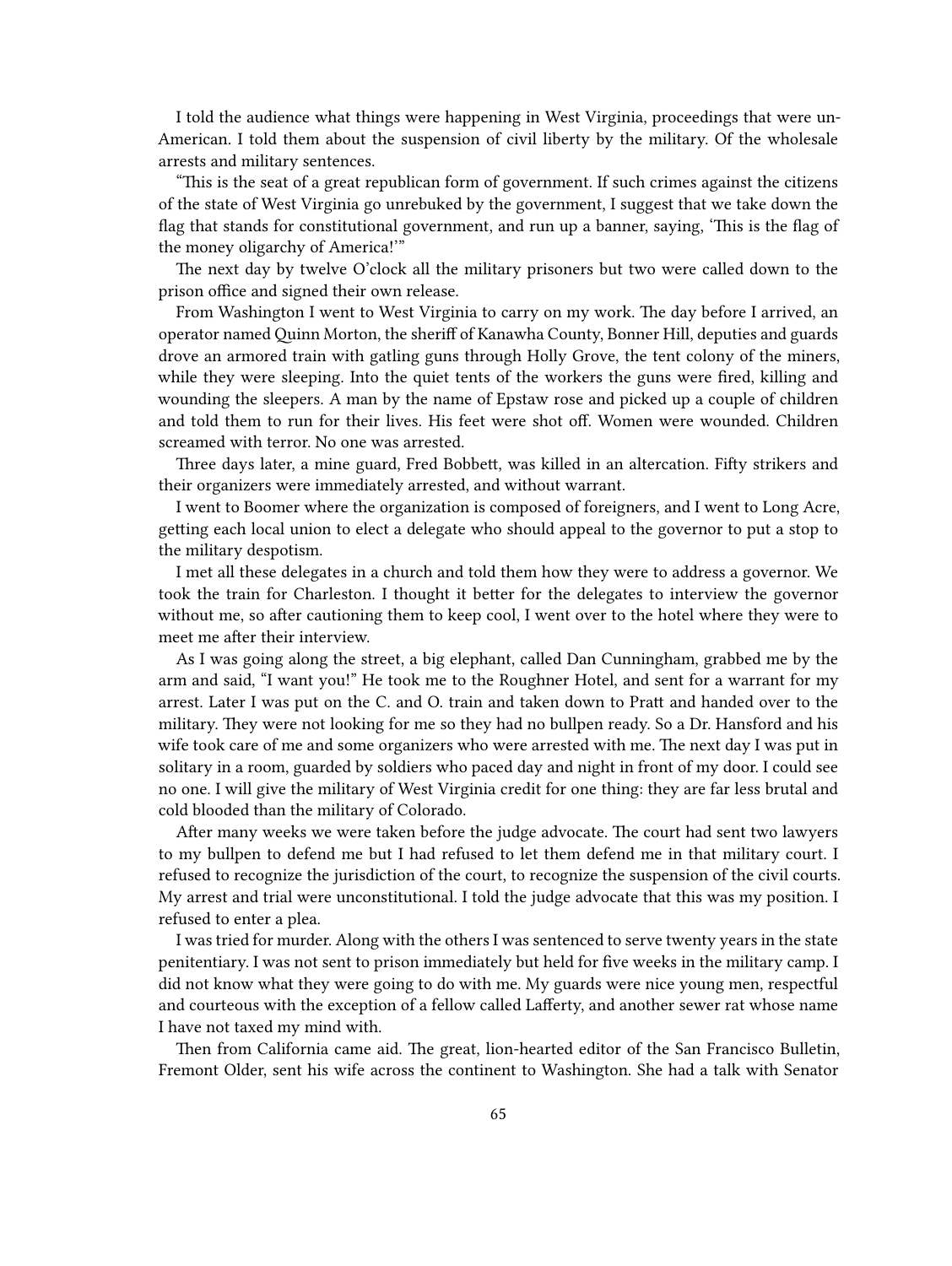Kearns. From Washington she came to see me. She got all the facts in regard to the situation from the beginning of the strike to my unconstitutional arrest and imprisonment. She wrote the story for Collier's Magazine,

She reported conditions to Senator Kearns, immediately demanded a thorough congressional inquiry.

Someone dropped a Cincinnati Post through my prison window. It contained a story of Wall Street's efforts to hush up the inquiry. "If Wall Street gets away with this," I thought "and the strike is broken, it means industrial bondage for long years to come in the West Virginia mines."

I decided to send a telegram, via my underground railway, to Senator Kearns. There was a hole in the floor of my prison-cabin. A rug covered the hole. I lifted the rug and rang two beer bottles against one another. A soldier who was my friend came crawling under the house to see "what was up." He had slipped me things before, and I had given him what little I had to give – an apple, a magazine. So I gave him the telegram and told him to take it three miles up the road to another office. He said he would. "It's fine stuff, Mother," he said.

That night when he was off duty he trudge three miles up the road with the telegram. He sent it.

The next day in Washington, the matter of congressional inquiry in the West Virginia mines came up for discussion in the Senate.

Senator Goff from Clarksburg, who had stock in the coal mines of West Virginia, got up on the floor and said that West Virginia was a place of peace until the agitators came in. "And the grandmother of agitators in this country," he went on, "is that old Mother Jones! I learn from the governor that she is not in prison at all but is only detained in a very pleasant boarding house!"

Senator Kearns rose. "I have a telegram from this old women of eighty-four in this very pleasant boarding house," said he. "I will read it."

To the astonishment of the senators and the press he then read my telegram. They had supposed the old woman's voice was in prison with her body.

"From out the military prison walls of Pratt, West Virginia, where I have walked over my eighty-fourth milestone in history, I send you the groans and tears and heartaches of men, women and children as I have heard them in this state. From out these prison walls, I plead with you for the honor of the nation, to push that investigation, and the children yet unborn will rise and call you blessed."

Then the senate took action. A senatorial commission was appointed to investigate conditions.

One hour after this decision, Captain Sherwood of the militia, a real man in every sense of the word aside from the uniform, said to me, "Mother, the governor telephoned me to bring you to Charleston at once, You have only twenty-five minutes before the train comes."

"What does the governor want?" said I.

"He didn't say."

When I got to the governor's office, I had to wait some time because the governor and the mine owners were locked behind doors holding a secret conference as to how they should meet the senatorial investigation.

Governor Hatfield had succeeded Governor Glasscock, and he told me, when he finally admitted me, that he had been trying to settle the strike ever since he had been elected.

"I could have settled it in twenty-four hours," said I.

He shook his head mournfully.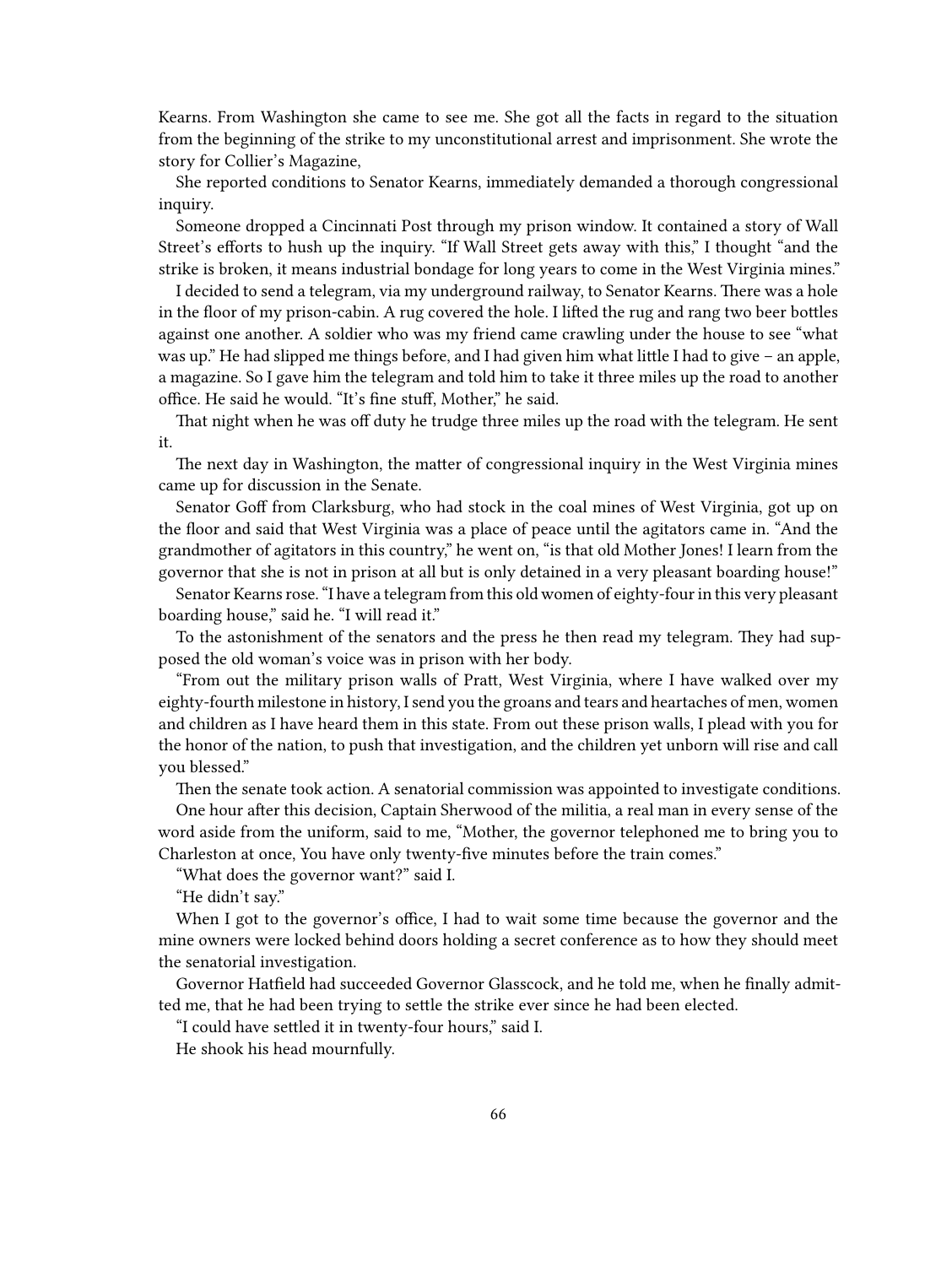"I would make the operators listen to the grievances of their workers. I would take the \$650,000 spent for the militia during this strike and spend it on schools and playgrounds and libraries that West Virginia might have a more highly developed citizenry, physically and intellectually. You would then have fewer little children in the mines and factories; fewer later in jails and penitentiaries; fewer men and women submitting to conditions that are brutalizing and unAmerican."

The next day he attended the convention of the miners that was in session in Charleston. I saw him there and I said to him, "Governor, I am going out of town tomorrow."

"Where are you going?"

"I'm going to consult a brain specialist. My brain got out of balance while I was in the bull-pen." "Didn't you know I was a doctor?*"* said he.

"Your pills won't do me any good " I said. Shortly after the miner's convention, Governor Hatfield set aside all the military sentences, freeing all of the prisoners but eight. The operators recognized the union and many abuses were corrected.

The working men had much to thank Senator Kearns for. He was a great man, standing for justice and the square deal. Yet, to the shame of the workers of Indiana, when he came up for reelection they elected a man named Watson, a deadly foe of progress. I felt his defeat keenly, felt the ingratitude of the workers. It was through his influence that prison doors had opened, that unspeakable conditions were brought to light. I have felt that the disappointment of his defeat brought on his illness and ended the brave, heroic life of one of labor's few friends.

One day when I was in Washington, a man came to see me who said General Elliott had sent him to me. General Elliott was the military man who had charge of the prisoners sentenced to the penitentiary in the court martial during the strike. Never would I forget that scene on the station platform of Pratt when the men were being taken to Moundsville; the wives screaming frantically; the little children not allowed to kiss or caress their fathers. Neither the screams nor the sobs touched the stone heart of General Elliott.

And now General Elliott had sent a friend to me to ask me to give him a letter endorsing him for Congress.

"And did General Elliott send you?"

"Yes."

"Then tell the general that nothing would give me more pleasure than to give you a letter, but it would be a letter to go to hell and not to Congress!"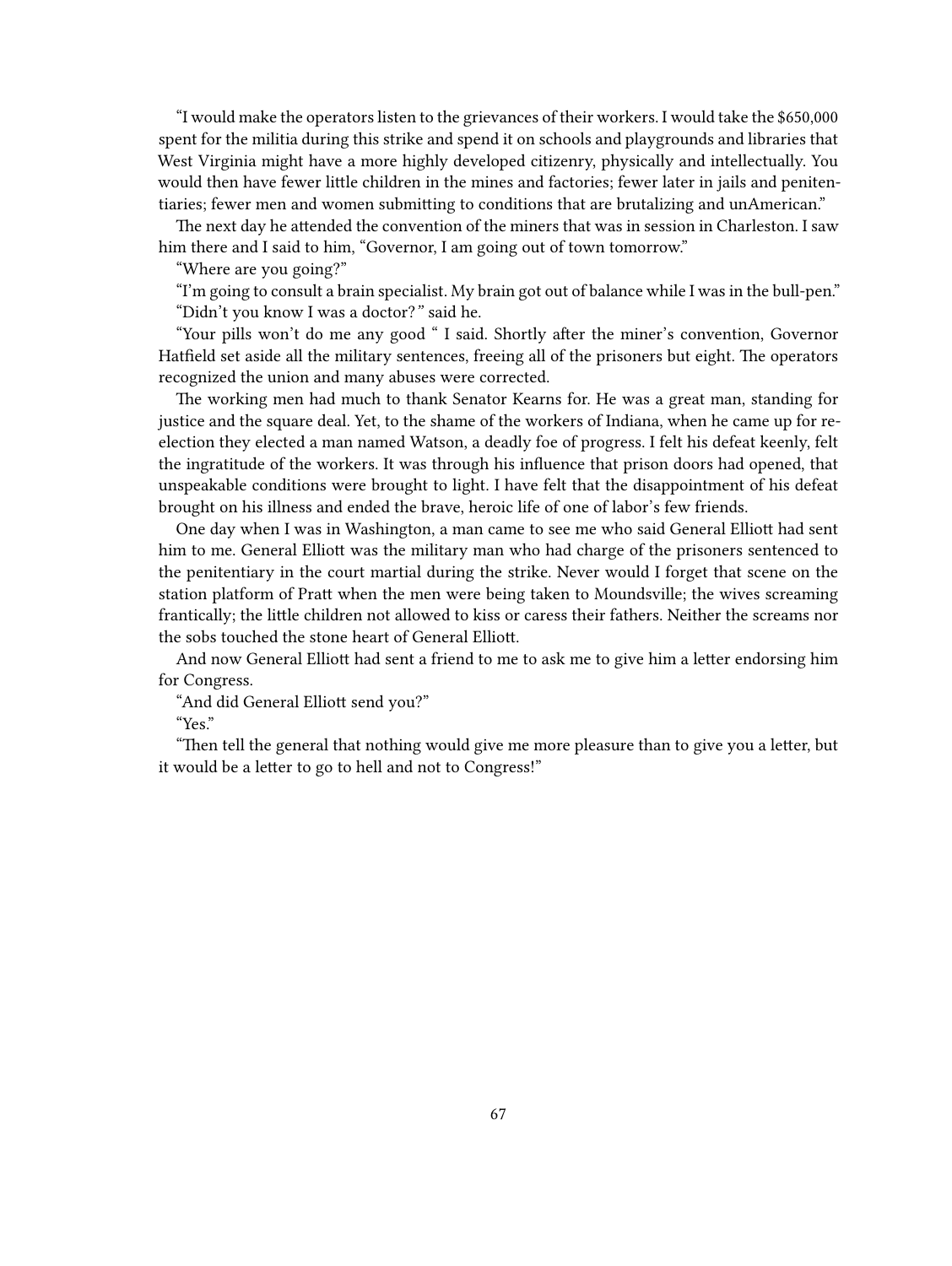## **Chapter XIX – Guards and Gunmen**

In the fall of 1912 I went to Eksdale, West Virginia. A strike had been going on in that section of the coal country for some time. A weary lull had come in the strike and I decided to do something to rouse the strikers and the public.

I called six trusty American men to me, told them to go up along the creeks on either side of which mining camps are located, and to notify all the miners that I wanted them in Charleston at one o'clock Tuesday afternoon; they must not bring any clubs or guns with them.

Tuesday afternoon, at a prearranged place, I met the boys in Charleston. The camps had turned out in full. I told the lads to follow me, and they did, through the streets of Charleston with a banner that said, "Nero fiddled while Rome burned." "Nero" was the governor who fiddled with the moneyed interests while the state was going to ruin. Another banner was addressed to a certain gunman whom the workers particularly hated because of his excessive brutality. It said, "If  $G$  – is not out of town by six o'clock he will be hanging to a telegraph pole!"

The reason that he did not hang was because he was out of town before *six.*

We gathered on the state house grounds. I went into the governor's office and requested him politely to come out, as there were a lot Virginia's first families giving a lawn party outside, and they wanted him to talk to them. I could see that he wanted to come out but he was timid.

"Mother," he said, "I can't come with you but I am not as bad as you may think."

"Come," I said, pulling him by his coattail. He shook his head. He looked like a scared child and I felt sorry for him; a man without the courage of his emotions; a good, weak man who could not measure up to a position that took great strength of mind, a character of granite.

From a platform on the statehouse steps I read a document that we had drawn up, requesting the governor to do away with the murderous Baldwin Felts guards and gunmen. We asked him to reestablish America and American traditions in West Virginia. I called a committee to take the document into the statehouse and place it reverently on the governor's table. I then spoke to the crowd and in conclusion said, "Go home now. Keep away from the saloons. Save your money. You're going to need it."

"What will we need it for, Mother?" some one shouted.

"For guns," said I. "Go home and read the immortal Washington's words to the colonists. He told those who were struggling for liberty against those who would not heed or hear "to buy guns."

They left the meeting peacefully and bought every gun in the hardware stores of Charleston. They took down the old hammerlocks from their cabin walls. Like the Minute Men of New England, they marched up the creeks to their homes with the grimness of the soldiers of the revolution.

The next morning alarms were ringing. The United States senate called attention to the civil war that was taking place but 350 miles from the capital. The sleepy eye of the national government looked upon West Virginia. A senatorial investigation was immediately ordered to inquire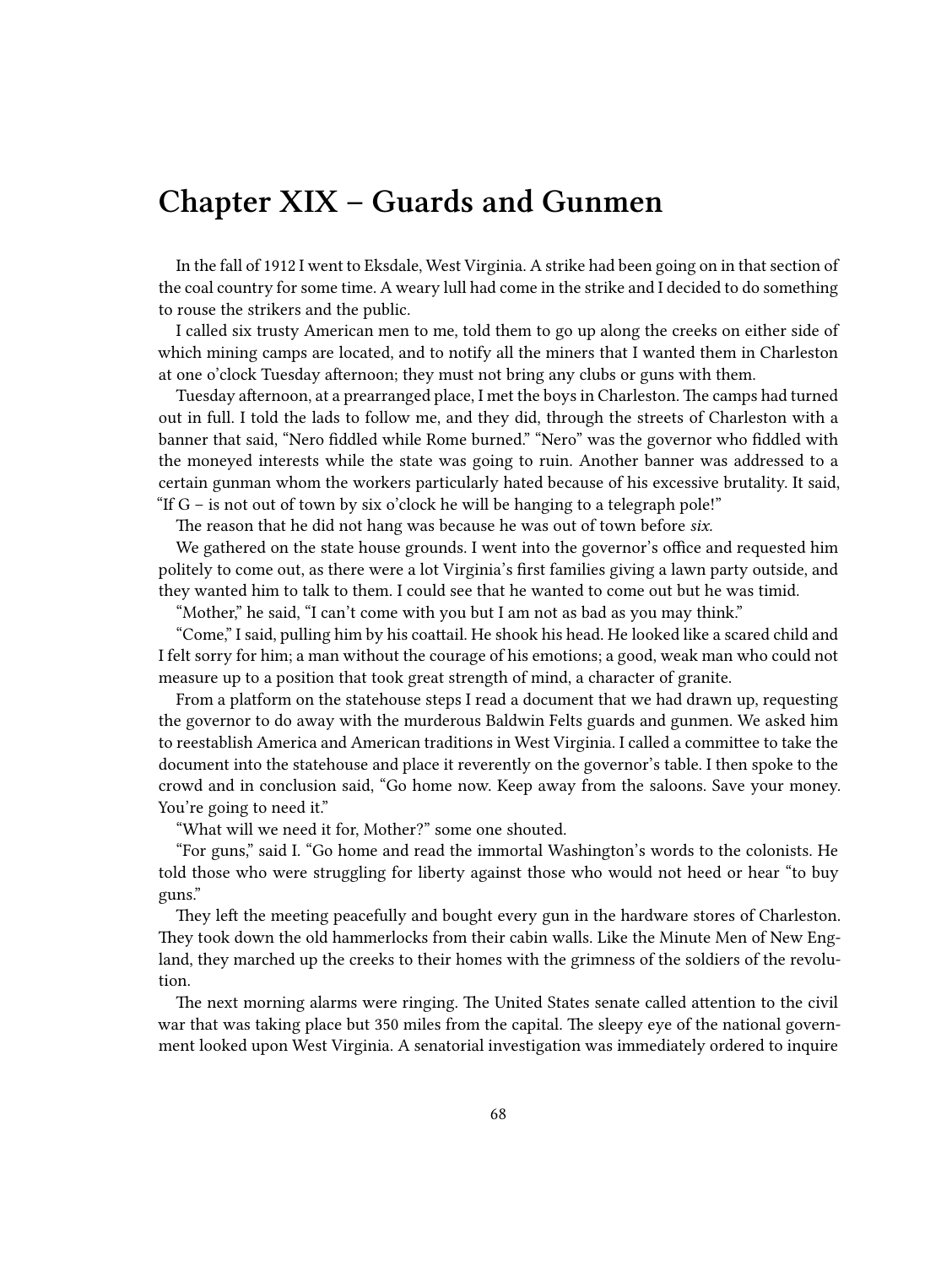into the blight that was eating out the heart of the coal industry. Once again the public was given a chance to hear the stifled cry of the miners in their eternal struggle.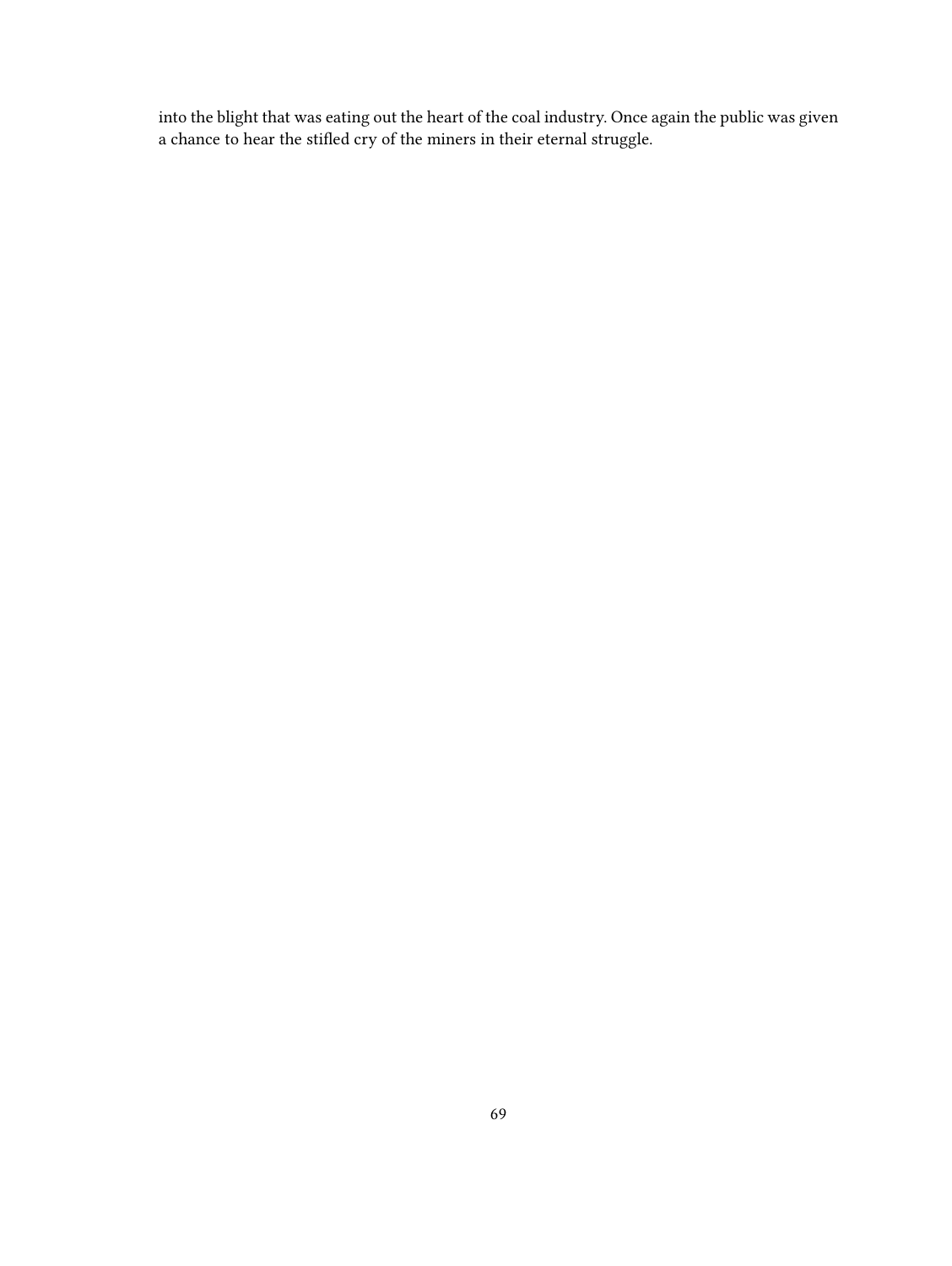## **Chapter XX – Governor Hunt**

\*\*

I went into Arizona in 1913 for the Western Federation of Miners. The miners throughout the copper region were on strike. Great fortunes were being made in the war and the miners demanded their share of it. Ed Grough, a very able organizer, was with me in the field.

The strike of the miners in Arizona was one of the most remarkable strikes in the history of the American labor movement. Its peaceful character, its successful outcome, were due to that most remarkable character, Governor Hunt.

The answer of the copper kings, who for thirty years had held the copper country as despots hold their thrones, their answer to the miners' demands was to close the mines completely. The operators then left town.They built a tent colony for the faithful scabs who cared for their masters more than for their class.

Then the governor acted, acted in favor of peace. He authorized the sheriff of the copper region to deputize forty striking miners to watch the mine owners' property, to see that no violence was done to any man. He said that bullpens if built would be for gunmen as well as for any striker who advised violence. He refused to let scabs be brought in under the protection of state troops and hired thugs, as was done in Colorado.

One night during the strike I was addressing a large audience composed of citizens as well as miners.

"I am glad," said I, "to see so many union men and women tonight. In fact I know that every man and woman here is a loyal member of the union. I refer to the United States, the union of all the states. I ask then, if in union there is strength for our nation, would there not be for labor! What one state could not get alone, what one miner against a powerful corporation could not achieve, can be achieved by the union. What is a good enough principle for an American citizen ought to be good enough for the working man to follow."

The strike lasted four months, in which time there was complete lack of disorder. Though the striking miners had to go miles up the hills for their firewood, they did not touch a stick of the lumber that lay in piles about the mines, and was the property of the mine owners.

Although the bosses had gone away, leaving their houses practically open, taking nothing, when they returned they found things just as they were left.

A fire broke out in one of the mills due to defective wiring. The strikers formed a bucket brigade and put out the fire. Two were injured The copper-controlled newspapers accused the miners of setting the mill on fire and in the course of their story omitted the fact that strikers saved it. As no violence could be attributed to the strikers, the financial interests went out to "get" Governor Hunt. In spite of their vigorous campaign of lies and fraud, Governor Hunt was chosen in the primaries and in the subsequent election.

But the election was challenged. He was counted out and a present of the governorship handed to the tool of the copper interests, Campbell.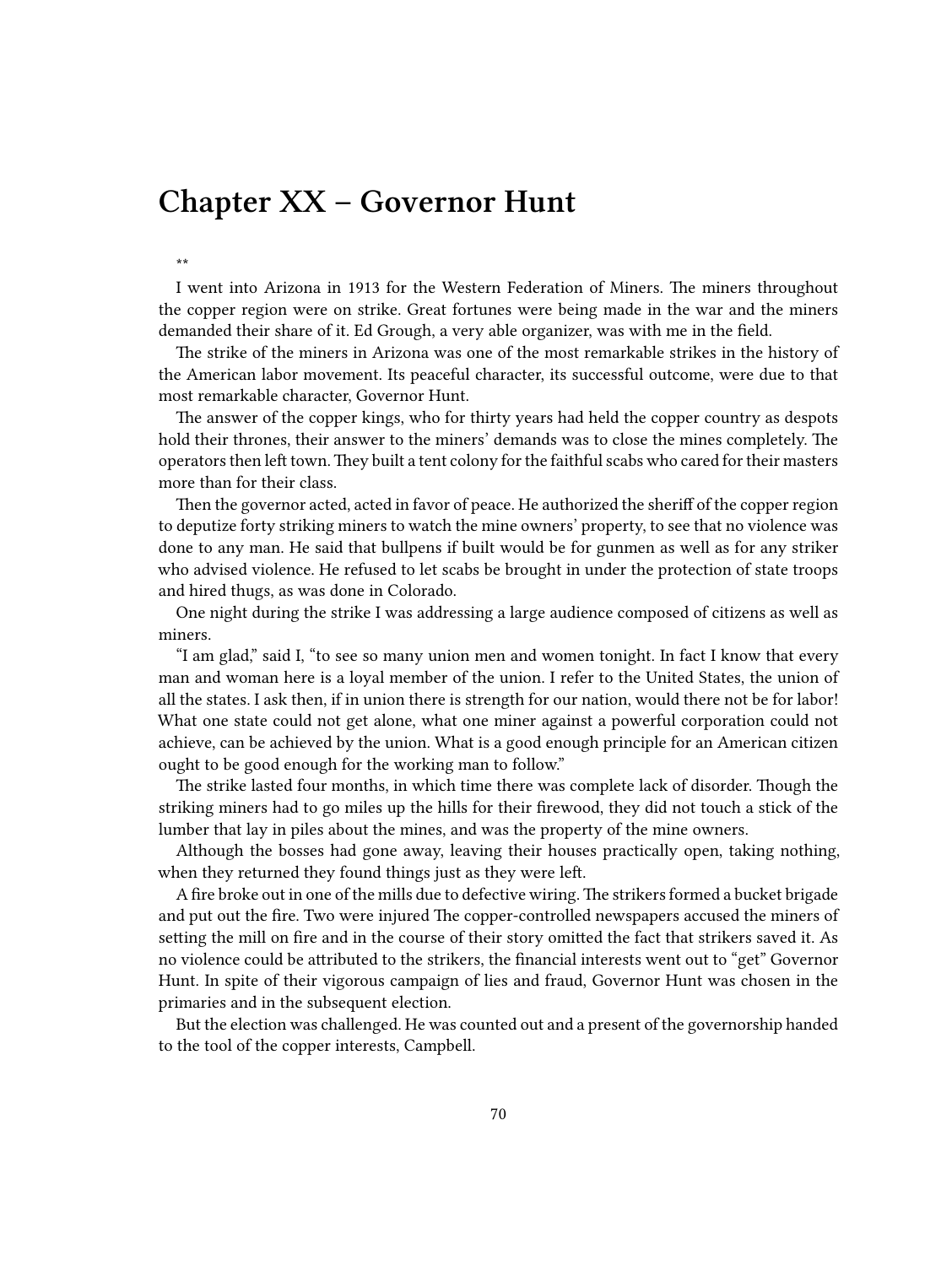Meanwhile the miners won their strike. They received large increases in wages and a standing grievance committee was recognized which was to act as intermediary between the operators and the miners.

This strike demonstrated the fact that where the great vested interests do not control the state government, the voice of labor makes itself heard. But it is hard for labor to speak above the roar of guns.

I came to know Governor Hunt, a most human and just man. One day I saw the governor stop his machine and ask a poor man with his bundle of blankets over his back, where he was going. The man was a "blanket-stiff," a wandering worker. His clothes were dusty. His shoes in slithers. He told the governor where he was going.

"Jump in," said the governor, opening the door of his machine.

The man shook his head, looking at his dusty clothes and shoes.

The governor understood. "Oh, jump in," he laughed. "I don't mind outside dirt. It's the dirt in people's hearts that counts!"

Governor Hunt never forgot that although he was governor, he was just like other folks.

With Governor Campbell in office, the bosses took heart. The miners in settling their strike with the copper kings had agreed to give up their charter in the Western Federation of Labor in return for a standing grievance committee. Thus they sold their birthright for a mess of pottage. They were without the backing of a powerful national organization. Grievances were disregarded and the men were without the machinery for forcing their consideration. Many of the promises made by the bosses were not executed.

The cost of living during the war went rocket high. Copper stock made men rich over night. But the miner, paying high prices for his food, for his living, was unpatriotic if he called attention to his grievances. He became an "emissary of the Kaiser" if he whispered his injuries. While boys died at the front and the copper miners groaned at the rear, tile copper kings grew richer than the kings against whom the nation fought.

Finally the burning injustice in the hearts of the copper miners leaped into flame. On June 27, 1917, a strike was called in the Copper Queen, one of the richest mines in the world.

"The I. W. W.!" yelled the copper kings whose pockets were bulging. They themselves had driven out the A. F. of L., the conservative organization.

Mining stopped. Stocks suffered a drop. Wall Street yelled "German money!" No one would listen to the story of the theft of the miners' time without pay under the pressure of war; of his claim that he could not live on his wages-no one.

Guns, revolvers, machine guns came to Bisbee as they did to the front in France. Shoot them back into the mines, said the bosses.

Then on July 12th, 1,086 strikers and their sympathizers were herded at the point of guns into cattle cars in which cattle had recently been and which had not yet been cleaned out; they were herded into these box cars, especially made ready, and taken into the desert. Here they were left without food or water – men, women, children. Heads of families were there. Men who had bought Liberty Bonds that the reign of democracy might be ushered in. Lawyers who had taken a striker's case in court. Store keepers who sold groceries to strikers' wives out on the desert, without food or water left to die.

"I. W. W. " shrieked the press on the front page. On the back page it gave the rise in copper stocks.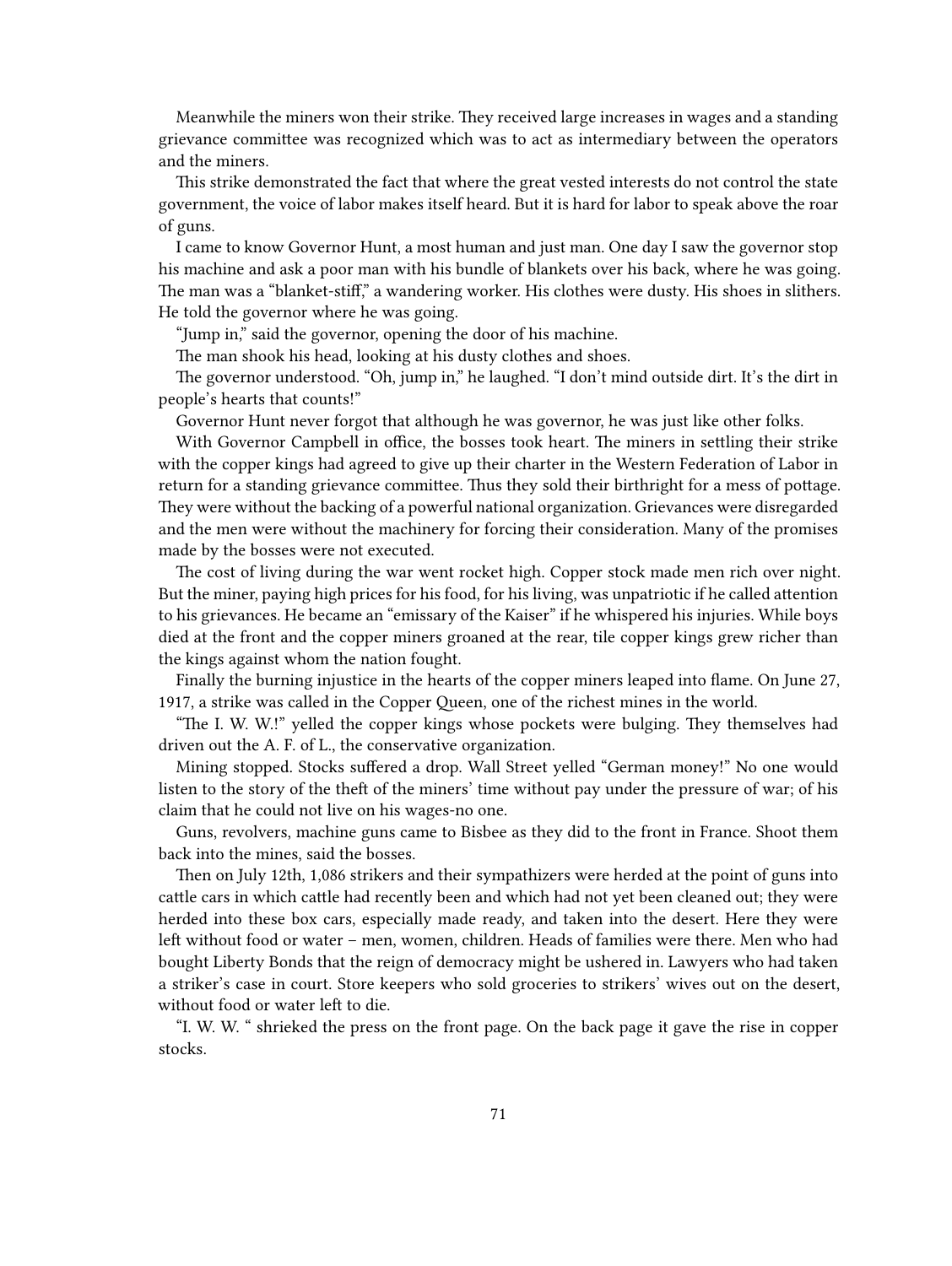Wrapped in the folds of the flag, these kidnapers of the workers were immune. Besides, they were Bisbee's prominent citizens.

The President sent a commission. Copper was needed for the war. Faithful workers were needed. The commission investigated conditions, investigated the frightful deportations of American citizens. It made a report wholly in favor of labor and the contentions of the workers. It called the deportations from Bisbee outrageous.

But the papers of Arizona would not print the commission's report although accepted by President Wilson.

The workers had become educated. Elections came. Again Governor Hunt was elected. The legislature had passed the infamous slave bill, "The Work or Fight Law." By this law a man who struck was automatically sent into the front line trenches. One of the first things Governor. Hunt did was to veto this bill which he characterized as a "very obnoxious form of tyranny."

Out of labor's struggle in Arizona came better conditions for the workers, who must everywhere, at all times, under advantage and disadvantage work out their own salvation.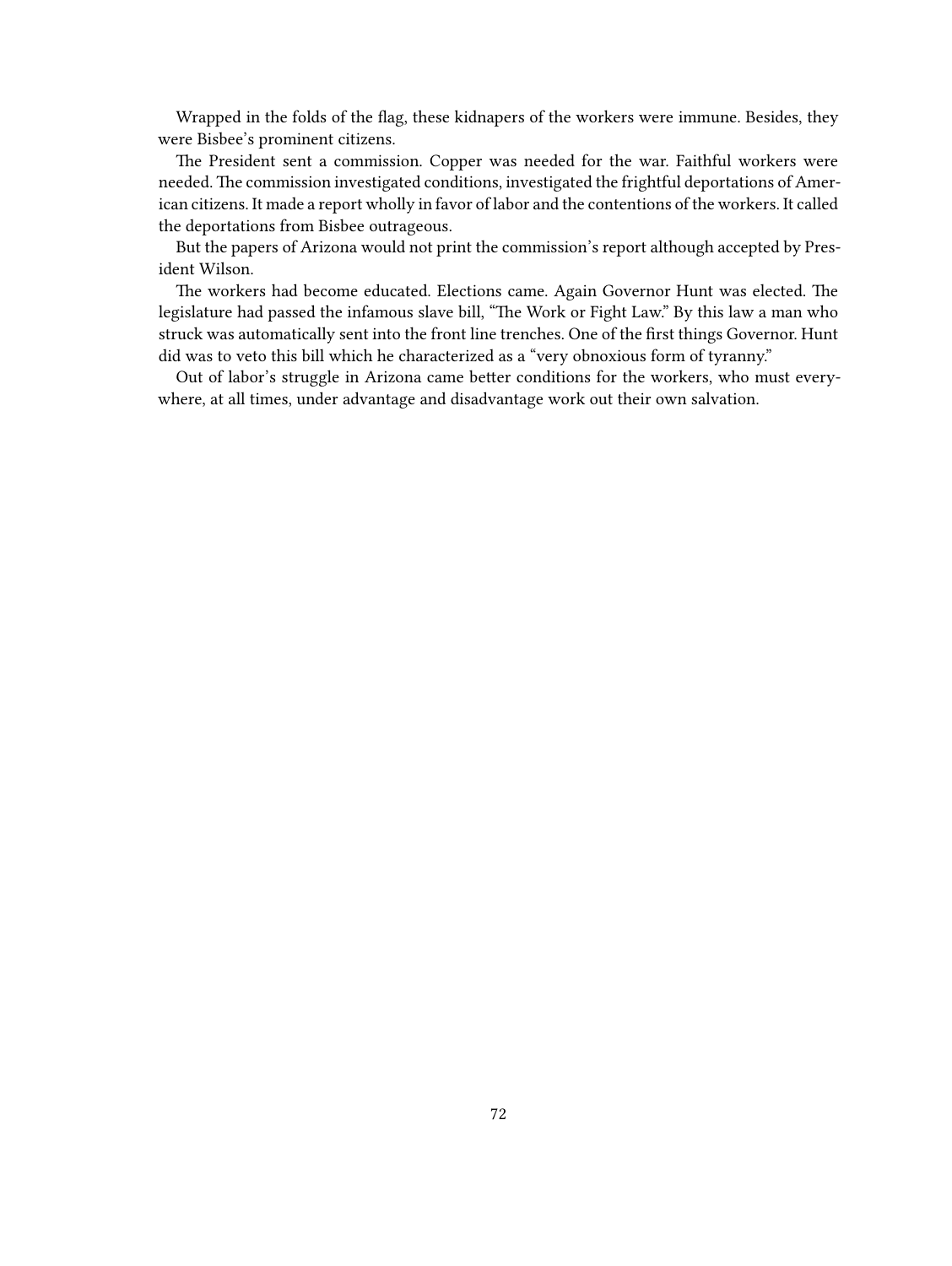### **Chapter XXI – In Rockefeller's Prisons**

I was in Washington, *D.* C., at the time of the great coal strike against the Rockefeller holdings in southern Colorado. Ten years previous a strike against long endured exploitation and tyranny had been brutally suppressed with guns and by starvation. But the bitterness and despair of the workers smouldered and smouldered long after the fires of open rebellion had been extinguished. Finally after a decade of endurance the live coals in the hearts of miners leaped into a roaring fire of revolt.

One day I read in the newspaper that Governor Ammons of Colorado said that Mother Jones was not to be allowed to go into the southern field where the strike was raging.

That night I took a train and went directly to Denver. I got a room in the hotel where I usually stayed. I then went up to Union headquarters of the miners, after which I went to the station and bought my ticket and sleeper to Trinidad in the southern field.

When I returned to the hotel, a man who had registered when I did, came up to me and said, "Are you going to Trinidad, Mother Jones!"

"Of course," said I.

\*\*

"Mother, I want to tell you that the governor has detectives at the hotel and railway station watching you."

"Detectives don't bother me," I told him.

"There are two detectives in the lobby, one up in the gallery, and two or three at the station watching the gates to see who boards the trains south."

I thanked him for his information. That night I went an hour or so before the coaches were brought into the station way down into the railway yards where the coaches stood ready to be coupled to the train. I went to the section house. There was an old section hand there.

He held up his lantern to see me. "Oh, Mother Jones," he said, "and is it you that's walking the ties?"

"It's myself," said I, "but I'm not walking. I have a sleeper ticket for the south and I want to know if the trains are made up yet. I want to go aboard."

"Sit here," he said, "I'll go see. I don't know." I knew he understood without any explaining why I was there.

"I wish you would tell the porter to come back with you," said I.

He went out his light bobbing at his side. Pretty soon he returned with the porter.

"What you want, Mother?" says he.

"I want to know if the berths are made up yet?" "Do you want to get on now, Mother?" "Yes." "Then yours is made up." I showed him my tickets and he led me across the tracks.

"Mother," he said, "I know you now but later I might find it convenienter not to have the acquaintance."

"I understand," said I. "Now here's two dollars to give to the conductor. Tell him to let Mother Jones off before we get to the Santa Fe crossing. That will be early in the morning."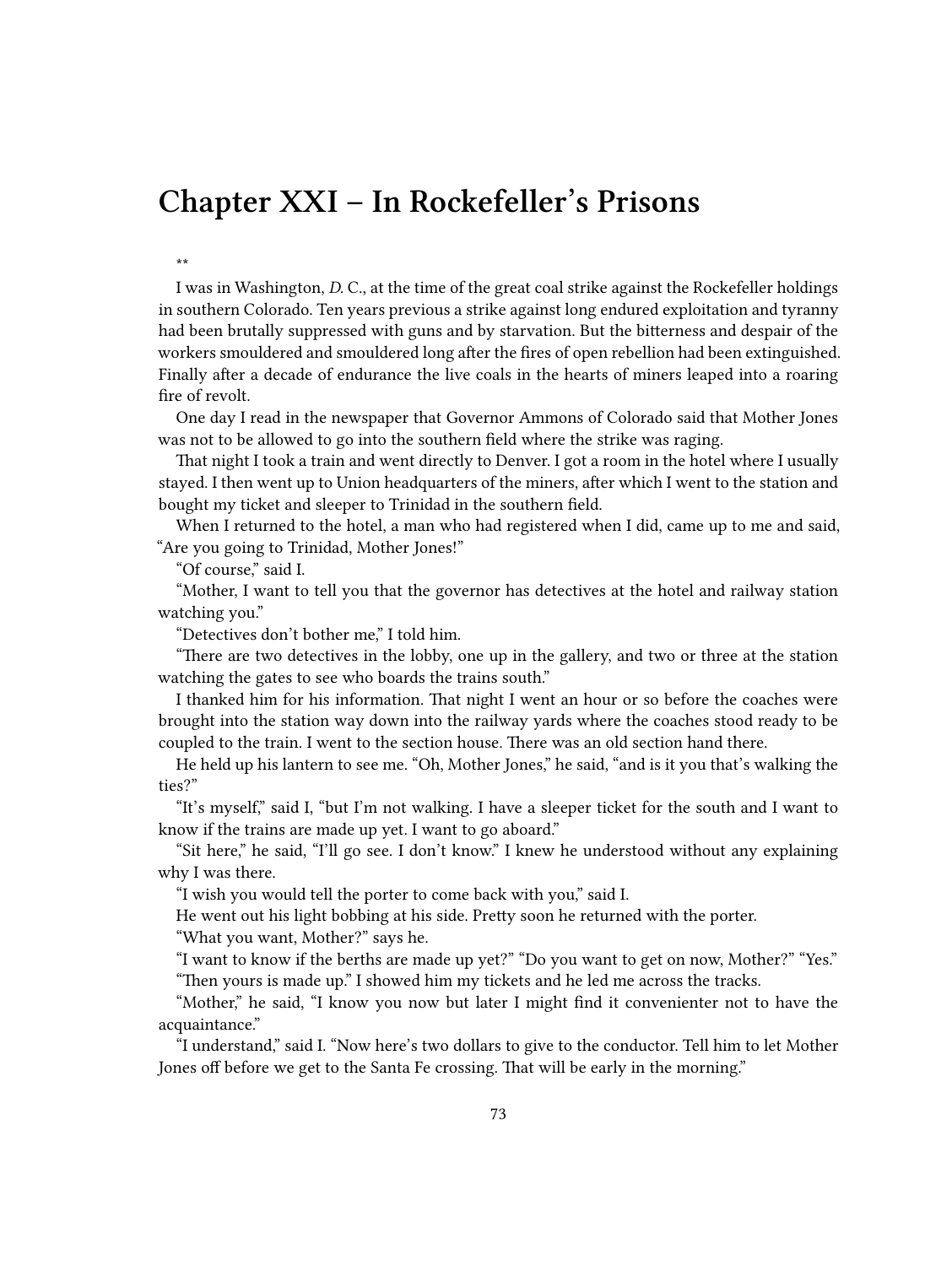"I sure will," said he.

I got on board the sleeper in the yards and was asleep when the coaches pulled into the Denver station for passengers south. I was still asleep when the train pulled out of the depot.

Early in the morning the porter awakened me. "Mother," he said, the conductor is going to stop the train for you. Be ready to hop."

When the train slowed down before we got to the crossing, the conductor came to help me off. "Are you doing business, Mother!" said he. "I am indeed," said I. "And did you stop the train

just for me!"

"I certainly did!"

He waved to me as the train pulled away. "Goodbye, Mother." It was very early and I walked into the little town of Trinidad and got breakfast. Down at the station a company of military were watching to see if I came into town. But no Mother Jones got off at the depot, and the company marched back to headquarters, which was just across the street from the hotel where I was staying.

I was in Trinidad three hours before they knew I was there. They telephoned the governor. They telephoned General Chase in charge of the militia. "Mother Jones is in Trinidad!" they said.

"Impossible!" said the governor. "Impossible!" said the general.

"Nevertheless, she is here!"

"We have had her well watched, the hotels and the depots," they said.

"Nevertheless, she is here!"

My arrest was ordered.

A delegation of miners came to me. "Boys," I said, "they are going to arrest me but don't make any trouble. Just let them do it."

"Mother," said they, "we aren't going to let them arrest you!"

"Yes, you will. Let them carry on their game."

While we were sitting there talking, I heard footsteps tramping up the stairs.

"Here they come," said I and we sat quietly waiting.

The door opened. It was a company of militia.

"Did you come after me, boys!" said I. They looked embarrassed.

"Pack your valise and come," said the captain.

They marched me down stairs and put me in an automobile that was waiting at the door.

The miners had followed. One of them had tears rolling down his cheeks.

"Mother," he cried, "I wish I could go for you!"

We drove to the prison first, passing cavalry and infantry and gunmen, sent by the state to subdue the miners. Orders were given to drive me to the Sisters' Hospital, a portion of which had been turned into a military prison. They put me in a small room with white plastered walls, with a cot, a chair and a table, and for nine weeks I stayed in that one room, seeing no human beings but the silent military. One stood on either side of the cell door, two stood across the hall, one at the entrance to the hall, two at the elevator entrance on my floor, two on the ground floor elevator entrance.

Outside my window a guard walked up and down, up and down day and night, day and night, his bayonet flashing in the sun.

"Lads," said I to the two silent chaps at the door, "the great Standard Oil is certainly afraid of an old woman!"

They grinned.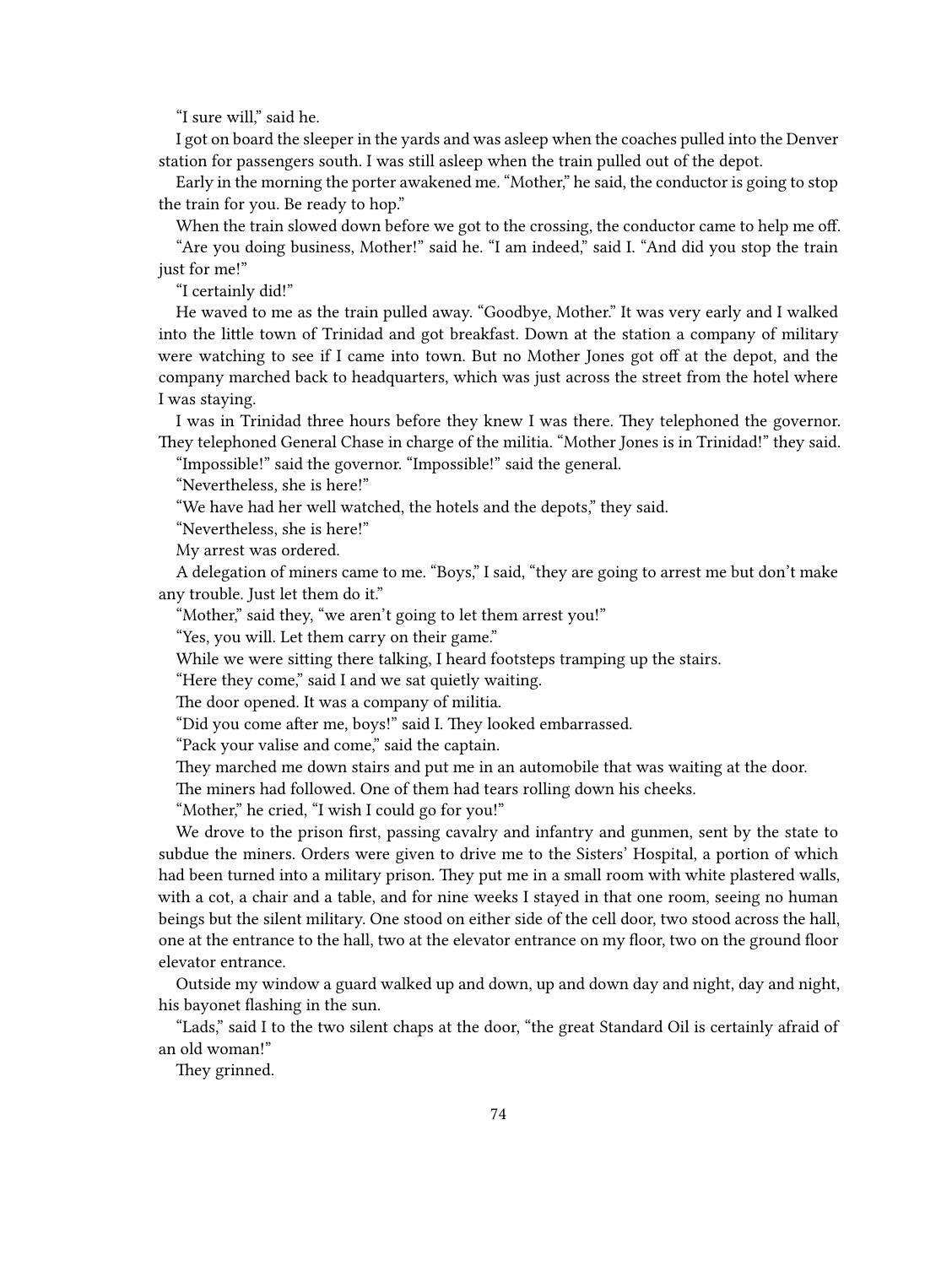My meals were sent to me by the sisters.

They were not, of course, luxurious. In all those nine weeks I saw no one, received not a letter, a paper, a postal card. I saw only landscape and the bayonet flashing in the sun.

Finally, Mr. Hawkins, the attorney for the miners, was allowed to visit me. Then on Sunday, Colonel Davis came to me and said the governor wanted to see me in Denver.

The colonel and a subordinate came for me that night at nine O 'clock. As we went down the hall, I noticed there was not a soldier in sight. There was none in the elevator. There was none in the entrance way. Everything was strangely silent. No one was about. A closed automobile waited us. We three got in.

"Drive the back way," said the colonel to the chauffeur.

We drove through dark, lonely streets. The curtains of the machine were down. It was black outside and inside. It was the one time in my life that I thought my end had come; that I was to say farewell to the earth, but I made up my mind that I would put up a good fight before passing out of life!

When we reached the Santa Fe crossing I was put aboard the train. I felt great relief, for the strike had only begun and I had much to do. I went to bed and slept till we arrived in Denver. Here I was met by a monster, called General Chase, whose veins run with ice water. He started to take me to Brown Palace Hotel. I asked him if he would permit me to go to a less aristocratic hotel, to the one I usually stopped at. He consented, telling me he would escort me to the governor at nine o'clock.

I was taken before the governor that morning. The governor said to me, "I am going to turn you free but you must not go back to the strike zone."

"Governor," I said, "I am going back."

"I think you ought to take my advice," he said, "and do what I think you ought to do."

"Governor," said I, "if Washington took instructions from such as you, we would be under King George's descendants yet! If Lincoln took instructions from you, Grant would never have gone to Gettysburg. I think I had better not take your orders."

I stayed on a week in Denver. Then I got a ticket and sleeper for Trinidad. Across the aisle from me was Reno, Rockefeller's detective. Very early in the morning, soldiers awakened me.

"Get up," they said, "and get off at the next stop."

I got up, of course, and with the soldiers I got off at Walsenburg, fifty miles from Trinidad. The engineer and the fireman left their train when they saw the soldiers putting me off.

"What are you going to do with that old woman?" they said. "We won't run the train till we know!"

The soldiers did not reply.

"Boys," I said, "go back on your engine. Some day it will be all right."

Tears came trickling down their cheeks, and when they wiped them away, there were long, black streaks on their faces.

I was put in the cellar under the courthouse. It was a cold, terrible place, without heat, damp and dark. I slept in my clothes by day, and at night I fought great sewer rats with a beer bottle. "If I were out of this dungeon," thought I, "I would be fighting the human sewer rats anyway!"

For twenty-six days I was held a military prisoner in that black hole. I would not give in. I would not leave the state. At any time, if I would do so, I could have my freedom. General Chase and his bandits thought that by keeping me in that cold cellar, I would catch the flue or pneumonia, and that would settle for them what to do with "old Mother Jones."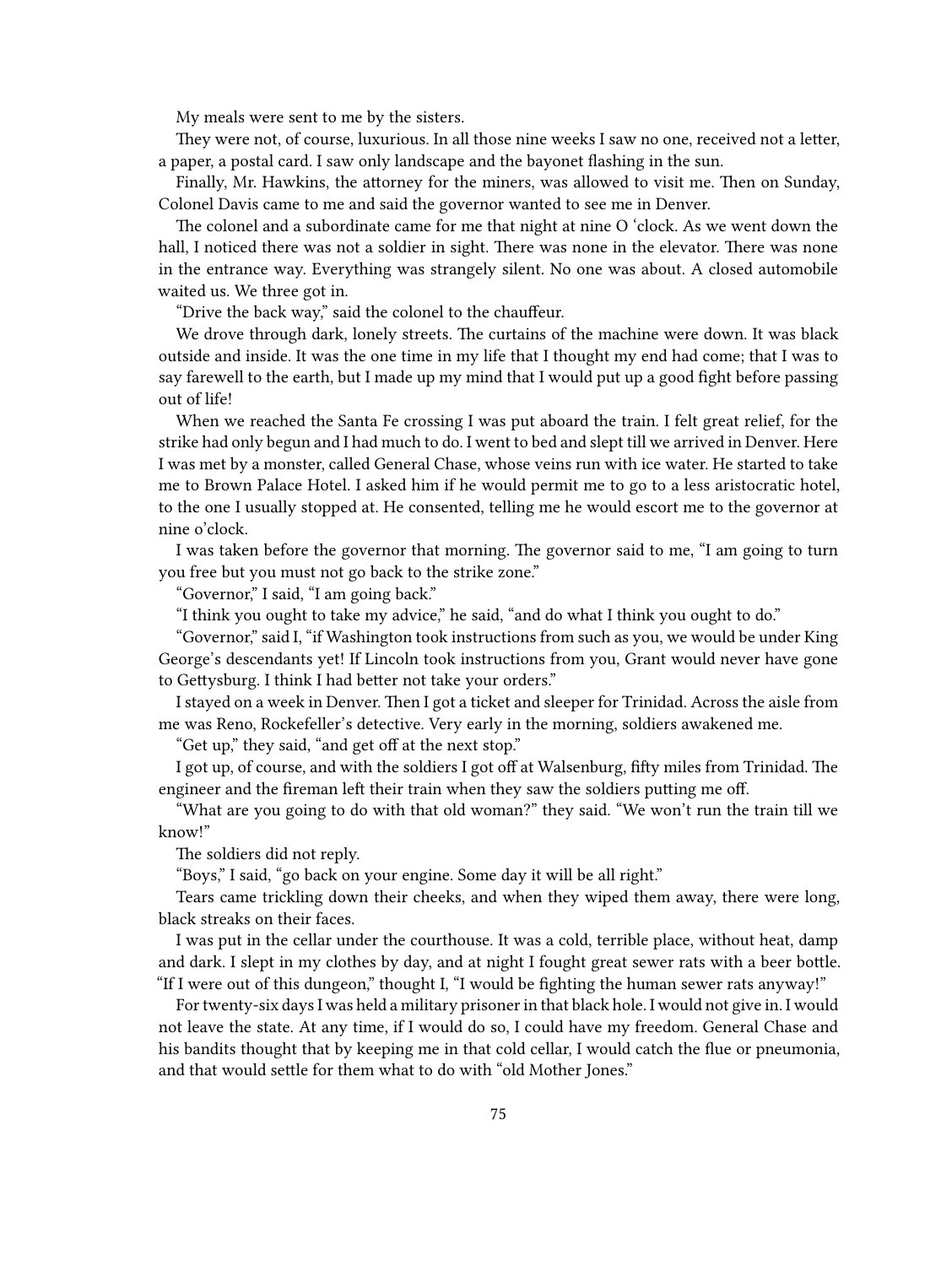Colonel Berdiker, in charge of me, said, "Mother, I have never been placed in a position as painful as this. Won't you go to Denver and leave the strike field?"

"No, Colonel, I will not," said I.

The hours dragged underground. Day was perpetual twilight and night was deep night. I watched people's feet from my cellar window; miners' feet in old shoes; soldiers' feet, well shod in government leather; the shoes of women with the heels run down; the dilapidated shoes of children; barefooted boys. The children would scrooch down and wave to me but the soldiers shooed them off.

One morning when my hard bread and sloppy coffee were brought to me, Colonel Berdiker said to me, "Mother, don't eat that stuff!" After that he sent my breakfast to me  $-$  good, plain food. He was a man with a heart, who perhaps imagined his own mother imprisoned in a cellar with the sewer rats' union.

The colonel came to me one day and told me that my lawyers had obtained a habeas corpus for me and that I was to be released; that the military would give me a ticket to any place I desired.

"Colonel," said I, "I can accept nothing from men whose business it is to shoot down my class whenever they strike for decent wages. I prefer to walk."

"All right, Mother," said he, "Goodbye!"

The operators were bringing in Mexicans to work as scabs in the mines. In this operation they were protected by the military all the way from the Mexican borders. They were brought into the strike territory without knowing the conditions, promised enormous wages and easy work. They were packed in cattle cars, in charge of company gunmen, and if when arriving, they attempted to leave, they were shot hundreds of these poor fellows had been lured into the mines with promises of free land. When they got off the trains, they were driven like cattle into the mines by gunmen.

This was the method that broke the strike ten years previously. And now it was the scabs of a decade before who were striking – the docile, contract labor of Europe.

I was sent down to El Paso to give the facts of the Colorado strike to the Mexicans who were herded together for the mines in that city. I held meetings, I addressed Mexican gatherings, I got the story over the border. I did everything in my power to prevent strike breakers going into the Rockefeller mines.

In January, 1914. I returned to Colorado.

When I got off the train at Trinidad, the militia met me and ordered me back on the train. Nevertheless, I got off. They marched me to the telegrapher's office, then they changed their minds, and took me to the hotel where they had their headquarters. I told them I wanted to get my breakfast. They escorted me to the dining room.

"Who is paying for my breakfast?" said I.

"The state," said they.

"Then as the guest of the state of Colorado I'll order a good breakfast." And I did-all the way from bacon to pie.

The train for Denver pulled in. The military put me aboard it. When we reached Walsenburg; a delegation of miners met the train, singing a miner's song. They sang at the top their lungs till the silent, old mountains see to prick up their ears. They swarmed into the train.

"God bless you, Mother!"

"God bless you, my boys!"

"Mother, is your coat warm enough? It's; freezing cold in the hills!"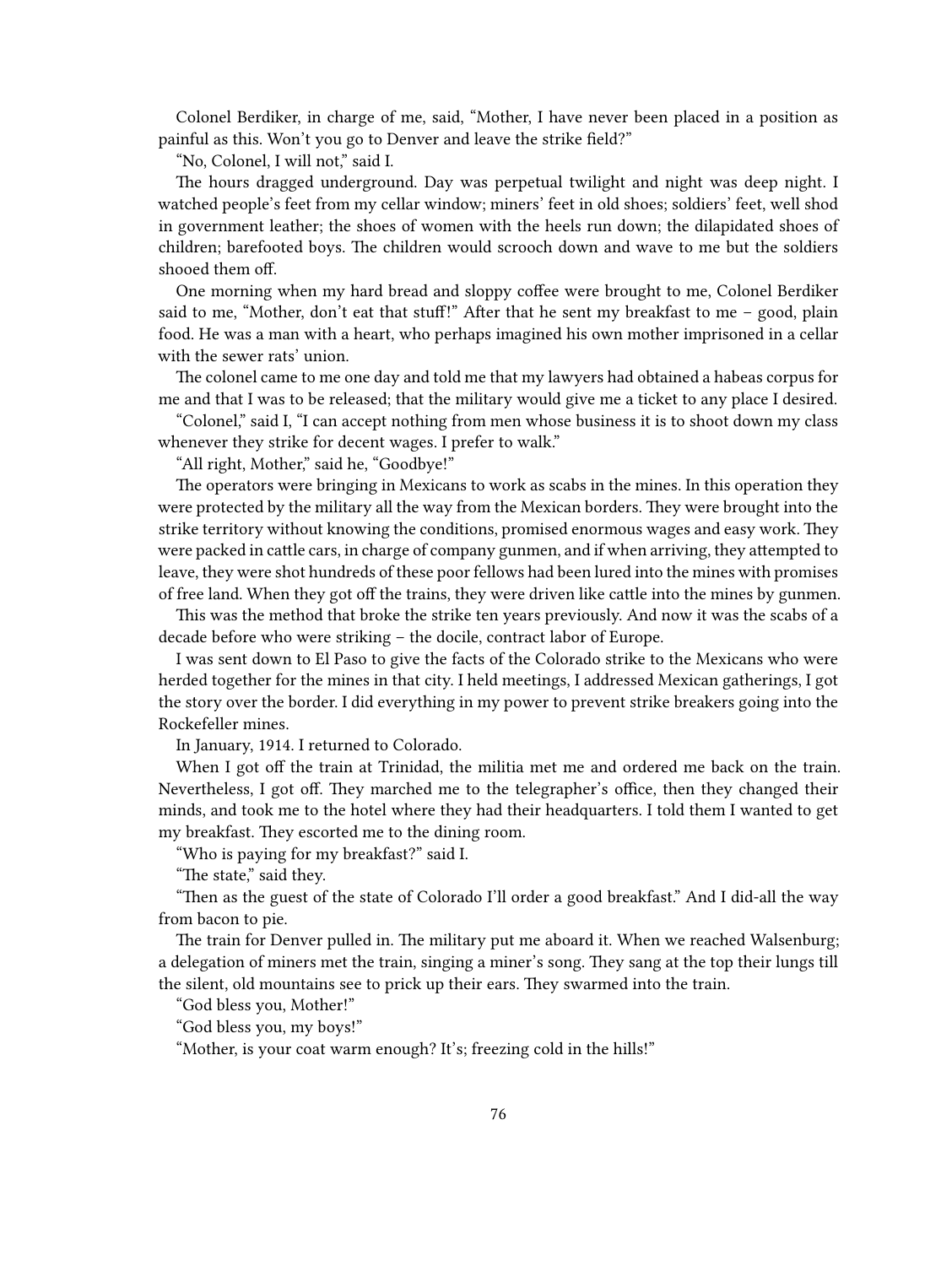"I'm all right, my lad." The chap had no overcoat – a cheap cotton suit, and a bit of woolen rag around his neck.

Outside in the station stood the militia. One of them was a fiend. He went about swinging his gun, hitting the miners, and trying to prod them into a fight, hurling vile oaths at them. But the boys kept cool and I could hear them singing above the shriek of the whistle as the train pulled out of the depot and wound away through the hills.

From January on until the final brutal out-rage, – the burning of the tent colony in Ludlow – my ears wearied with the stories of brutality and suffering. My eyes ached with the misery I witnessed. My brain sickened with the knowledge of man's inhumanity to man.

It was, "Oh, Mother, my daughter has been assaulted by the soldiers-such a little girl!"

"Oh, Mother, did you hear how the soldiers entered Mrs. Hall's house, how they terrified the little children, wrecked the home, and did worse – terrible things – and just because Mr. Hall, the undertaker, had buried two miners whom the militia had killed!" "And, Oh Mother, did you hear how they are arresting miners for vagrancy, for loafing, and making them work in company ditches without pay, making them haul coal and clear snow up to the mines for nothing!" "Mother, Mother, listen! A Polish fellow arrived as a strike breaker. He didn't know there was a strike. He was a big, strapping fellow. They gave him a star and a gun and told him to shoot strikers!"

"Oh, Mother, they've brought in a shipment of guns and machine guns-what's to happen to us!"

A frantic mother clutched me. "Mother Jones," she screamed, "Mother Jones, my little boy's all swollen up with the kicking and beating he got from a soldier because he said, 'Howdy, John D. feller!' 'Twas just a kid teasing, and now he's lying like dead!"

"Mother, 'tis an outrage for an adjutant general of the state to shake his fist and holler in the face of a grey-haired widow for singing a union song in her own kitchen while she washes the dishes!"

"It is all an outrage," said I. 'Tis an outrage indeed that Rockefeller should own the coal that God put in the earth for all the people. 'Tis an outrage that gunmen and soldiers are here protecting mines against workmen who ask bit more than a crust, a bit more than bondage! 'Tis an ocean of outrage !"

"Mother, did you hear of poor, old collier? He was going to the postoffice and was arrested by the militia. They marched him down hill, making him carry a shovel and a pick his back. They told him he was to die and must dig his own grave. He stumbled and fell on the road. They kicked him and he staggered up. He begged to be allowed to go home kiss his wife and children goodbye.

"We'll do the kissing," laughed the soldiers At the place they picked out for his grave, they measured him, and then they ordered to dig-two feet deeper, they told him. Old Colner began digging while the soldiers stood around laughing and cursing and playing craps for his tin watch. Then Colner fell fainting into the grave. The soldiers left him there till he recovered by himself. There he was alone and he staggered back to camp, Mother, and he isn't quite right in the head!"

I sat through long nights with sobbing widows, watching the candles about the corpse of the husband burn down to their sockets.

"Get out and fight," I told those women. "Fight like hell till you go to Heaven!" That was the only way I knew to comfort them.

I nursed men back to sanity who were driven to despair. I solicited clothes for the ragged children, for the desperate mothers. I laid out the dead, the martyrs of the strike. I kept the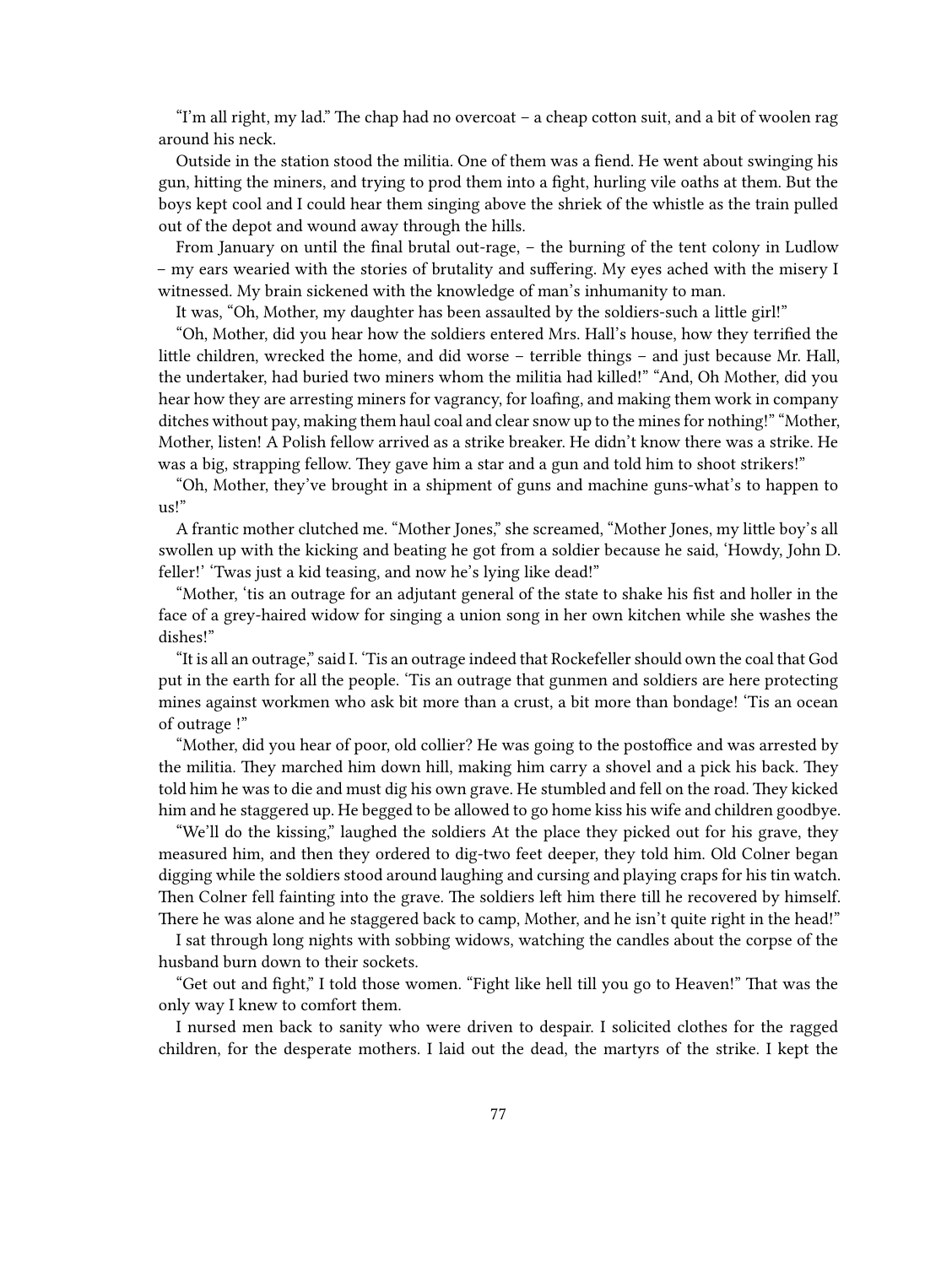men away from the saloons, whose licenses as well as those of the brothels, were held by the Rockefeller interests.

The miners armed, armed as it is permitted every American citizen to do in defense of his home, his family; as he is permitted to do against invasion. The smoke of armed battle rose from the arroyos and ravines of the Rocky Mountains.

No one listened. No one cared. The tickers in the offices of 26 Broadway sounded louder than the sobs of women and children. Men in the steam heated luxury of Broadway offices could not feel the stinging cold of Colorado hill-sides where families lived in tents.

Then came Ludlow and the nation heard. Little children roasted alive make a front page story. Dying by inches of starvation and exposure does not.

On the 19th of April, 1914, machine guns, used on the strikers in the Paint Creek strike, were placed in position above the tent colony of Ludlow. Major Pat Hamrock and Lieutenant K. E. Linderfelt were in charge of the militia, the majority of whom were, company gun-men sworn in as soldiers.

Early in the morning soldiers approached the colony with a demand from headquarters that Louis Tikas, leader of the Greeks, surrender two Italians. Tikas demanded a warrant for their arrest. They had none. Tikas refused to surrender them. The soldiers returned to quarters. A signal bomb was fired. Then another. Immediately the machine guns began spraying the flimsy tent colony, the only home the wretched families of the miners had, riddling it with bullets. Like iron rain, bullets' upon men, women and children.

The women and children fled to the hills. Others tarried. The men defended their home with their guns. All day long the firing continued. Men fell dead, their faces to the ground. Women dropped. The little Snyder boy was shot through the head, trying to save his kitten. A child carrying water to his dying mother was killed.

By five o'clock in the afternoon, the miners had no more food, nor water, nor ammunition. They had to retreat with their wives and little ones into the hills. Louis Tikas was riddled with shots while he tried to lead women and children to safety. They perished with him.

Night came. A raw wind blew down the canyons where men, women and children shivered and wept. Then a blaze lighted the sky. The soldiers, drunk with blood and with the liquor they had looted from the saloon, set fire to the tents of Ludlow with oil-soaked torches. The tents, all the poor furnishings, the clothes and bedding of the miners' families burned. Coils of barbed wire were stuffed into the well, the miners' only water supply.

After it was over, the wretched people crept back to bury their dead. In a dugout under a burned tent, the charred bodies of eleven little children and two women were found-unrecognizable. Everything lay in ruins. The wires of bed springs writhed on the ground as if they, too, had tried to flee the horror. Oil and fire and guns had robbed men and women and children of their homes and slaughtered tiny babies and defenseless women. Done by order of Lieutenant Linderfelt, a savage, brutal executor of the will of the Colorado Fuel and Iron Company. The strikers issued a general call to arms: Every able bodied man must shoulder a gun to protect himself and his family from assassins, from arson and plunder. From jungle days to our own so-named civilization, this is a man's inherent right. To a man they armed, throughout the whole strike district. Ludlow went on burning in their hearts.

Everybody got busy. A delegation from Ludlow went to see President Wilson. Among them was Mrs. Petrucci whose three tiny babies were crisped to death in the black hole of Ludlow. She had something to say to her President.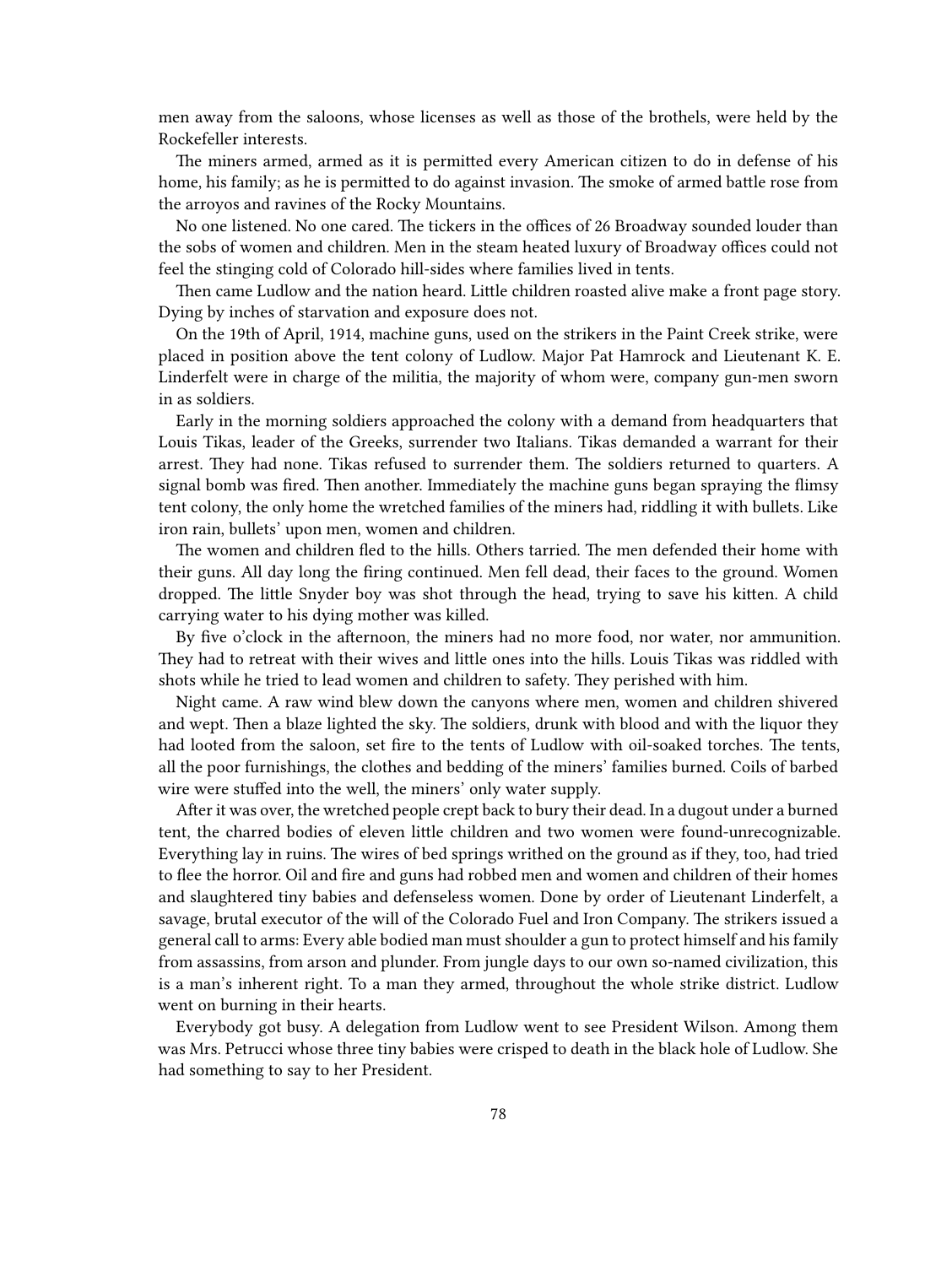Immediately he sent the United States cavalry to quell the gunmen. He studied the situation, and drew up proposals for a three-year truce, binding miner and operator. The operators scornfully refused.

A mass meeting was called in Denver. Lindsey spoke. He demanded that the operators be made to respect the laws of Colorado. That something be done immediately. The Denver Real Estate Exchange appointed a committee to spit on Judge Lindsey for his espousal of the cause of the miners.

Rockefeller got busy. Writers were hired to write pamphlets which were sent broadcast to every editor in the country, bulletins. In these leaflets, it was shown how perfectly happy was the life of the miner until the agitators came; how joyous he was with the company's saloon, the company's pig-stys for homes, the company's teachers and preachers and coroners. How the miners hated the state law of an eight-hour working day, begging to be allowed to work ten, twelve. How they hated the state law that they should have their own check weigh-man to see that they were not cheated at the tipple.

And all the while the mothers of the children who died in Ludlow were mourning their dead.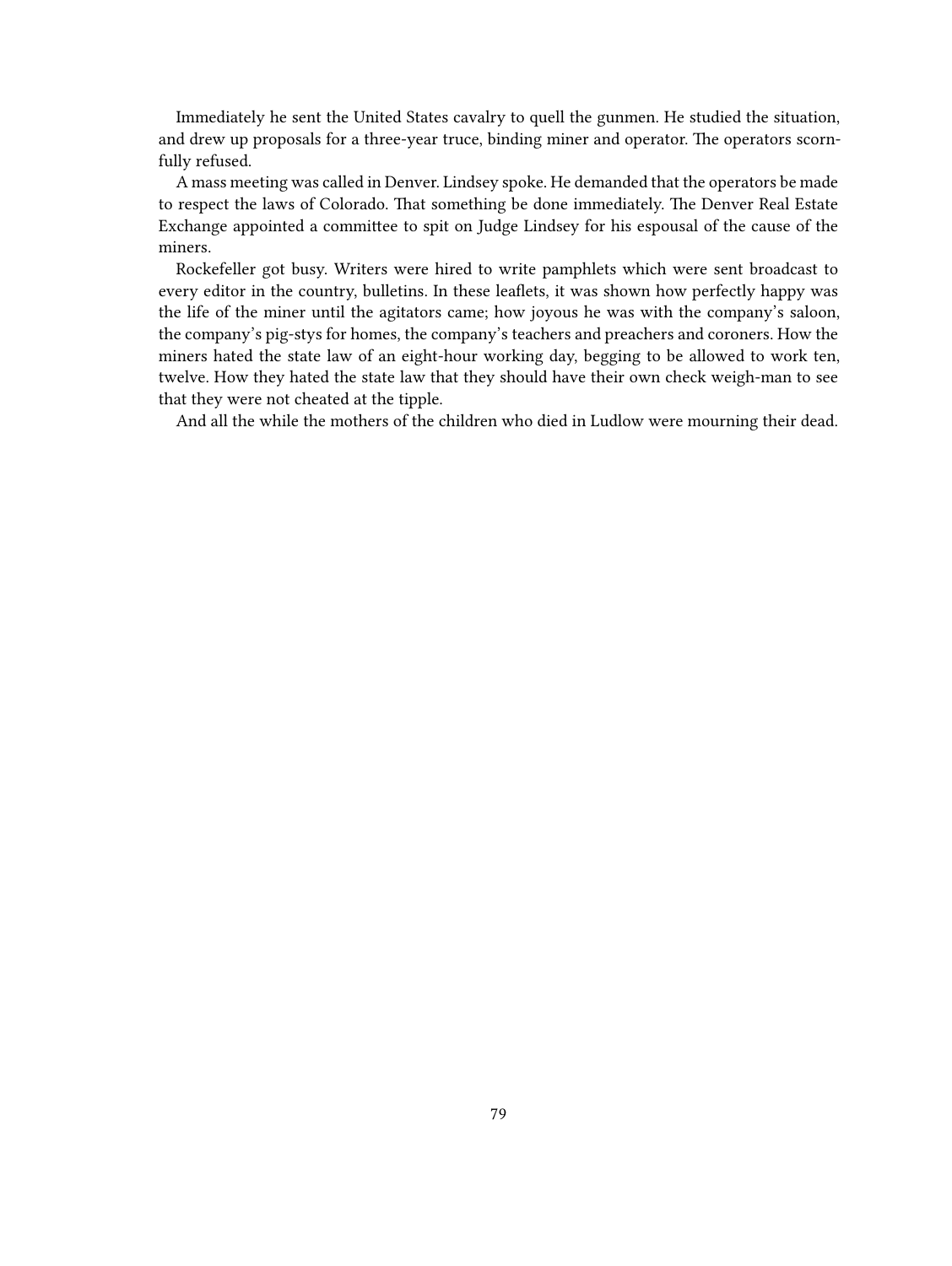# **Chapter XXII – "You Don't Need a Vote to Raise Hell"**

After the operators bad refused to accept the President's terms for peace, the strike went on with its continued bitterness, suffering, patience. Strikers were killed. Gunmen were killed. John R. Lawson, an official of the Union, active in behalf of the rank and file, was arrested and charged with murder. It was an easy matter in the operator-owned state to secure a conviction. I took a train and went to Iowa to see President White.

"President Wilson said that this strike must be eventually settled by public opinion," said I. "It's about time we aroused a little. We've got to give this crime of convicting an innocent man of murder a little publicity."

"You're right, Mother," said he. "What do you think we ought to do?"

"I want to hold a series of meetings all over the country and get the facts before the American people."

Our first meeting was in Kansas City. I told the great audience that packed the hall that when their coal glowed red in their fires, it was the blood of the workers, of men who went down into black holes to dig it, of women who suffered and endured, of little children who had but a brief childhood. "You are being warmed and made comfortable with human blood" I said.

In Chicago, Frank P. Walsh, Chairman of the Industrial Commission, addressed the meeting. Garrick Theater was crowded. He told them of the desperate efforts of the operators to break the spirit of the miners by jailing their leaders.

We held meetings in Columbus and Cleveland and finally held a mass meeting in Washington. By this time the public opinion that President Wilson referred to was expressing itself so that the long-eared politicians heard.

Through the efforts of men like Ed Nockels, labor leader of Chicago, and others, John Lawson was released on bonds. Ed Nockels is one of the great men who give their life and talents to the cause of the workers. Not all labor's leaders are honest. There are men as cruel and brutal as the capitalists in their ranks. There is jealousy. There is ambition. The weak envy the strong.

There was Bolton, secretary of the miners in Trinidad, a cold-blooded man, a jealous, ambitious soul. When Lawson was arrested he said, "lie is just where I want him!"

I was at headquarters in Trinidad one morning when two poor wretches came in and asked him for some coal. Their children were freezing, they said.

Bolton loved power. He loved the power of giving or refusing. This time he refused. A fellow named Ulick, an organizer, was present. I said to him, "Go with these men and see what their condition is. Buy them coal and food if they need it,' and I gave him money.

One of the men had walked over the hills with his shoes in tatters. The other had no overcoat and the weather was below zero. Ulick returned and told me the condition of these miners and their families was terrible.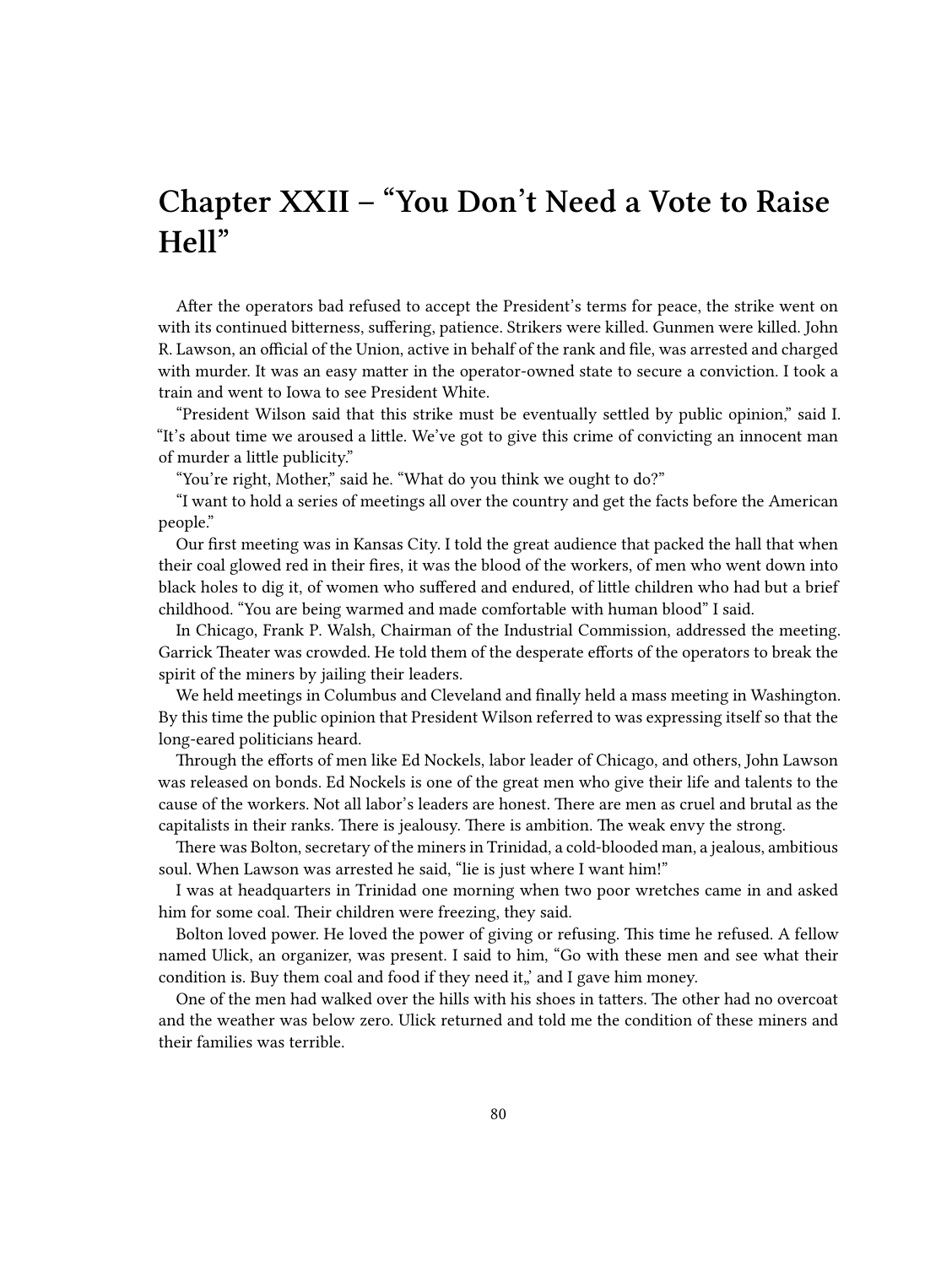I am not blind to the short comings of our own people, I am not unaware that leaders betray, and sell out, and play false. But this knowledge does not outweigh the fact that my class, the working class, is exploited, driven, fought back with the weapon of starvation, with guns and with venal courts whenever they strike for conditions more human, more civilized for their children, and for their children's children.

In this matter of arousing public opinion, I traveled as far as Seattle. The Central Trades Union of Seattle arranged a monster mass meeting for me. I told those fine western people the story of the struggle in their sister state. I raised a lot of hell about it and a lot of money, too, and a yell of public opinion that reached across the Rockies.

The miners of British Columbia were on strike. They sent for me to come and address them. I went with J. G. Brown. As I was about to go on the boat, the Canadian Immigration officers asked me where I was going.

"To Victoria," I told them.

"No you're not," said an officer, "you're going to the strike zone."

"I might travel a bit," said I.

"You can't go," said he, like he was Cornwallis.

"Why?"

"I don't have to give reasons," said he proudly as if the American Revolution had never been fought.

"You'll have to state your reasons to my uncle," said I, "and I'll be crossing before morning." "Who is your uncle?"

"Uncle Sam's my uncle," said I. "He cleaned hell out of you once and he'll do it again. You let down those bars. I'm going to Canada."

"You'll not put a boot in Canada," said he. "You'll find out before night who's boss on this side the water," said I.

I returned to Labor Headquarters with Brown and we telegraphed the Emigration Department, the Labor Department and the Secretary of State at Washington. They got in touch with the Canadian Government at Ottawa. That very afternoon I got a telegram from the emigration Department that I might go anywhere I wanted in Canada.

The next morning when I went to get on the boat, the Canadian official with whom I had spoken the day before ran and hid. He had found out who my uncle was!

I addressed meetings in Victoria. Then I went up to the strike zone. A regiment of Canadian Kilties met the train, squeaking on their bagpipes. Down the street came a delegation of miners but they did not wear crocheted petticoats. They wore the badge of the working class-the overalls. I held a tremendous meeting that night and the poor boys who had come up from the subterranean holes of the earth to fight for a few hours of sunlight, took courage. I brought them the sympathy of the Colorado strikers, a sympathy and under-standing that reaches across borders and frontiers.

Men's hearts are cold. They are indifferent. Not all the coal that is dug warms the world. It remains indifferent to the lives of those who risk their life and health down in the blackness of the earth; who crawl through dark, choking crevices with only a bit of lamp on their caps to light their silent way; whose backs are bent with toil, whose very bones ache, whose happiness is sleep, and whose peace is death.

I know the life of the miner. I have sat with him on culm piles as he ate his lunch from his bucket with grimy hands. I have talked with his wife as she bent over the washtub. I was talking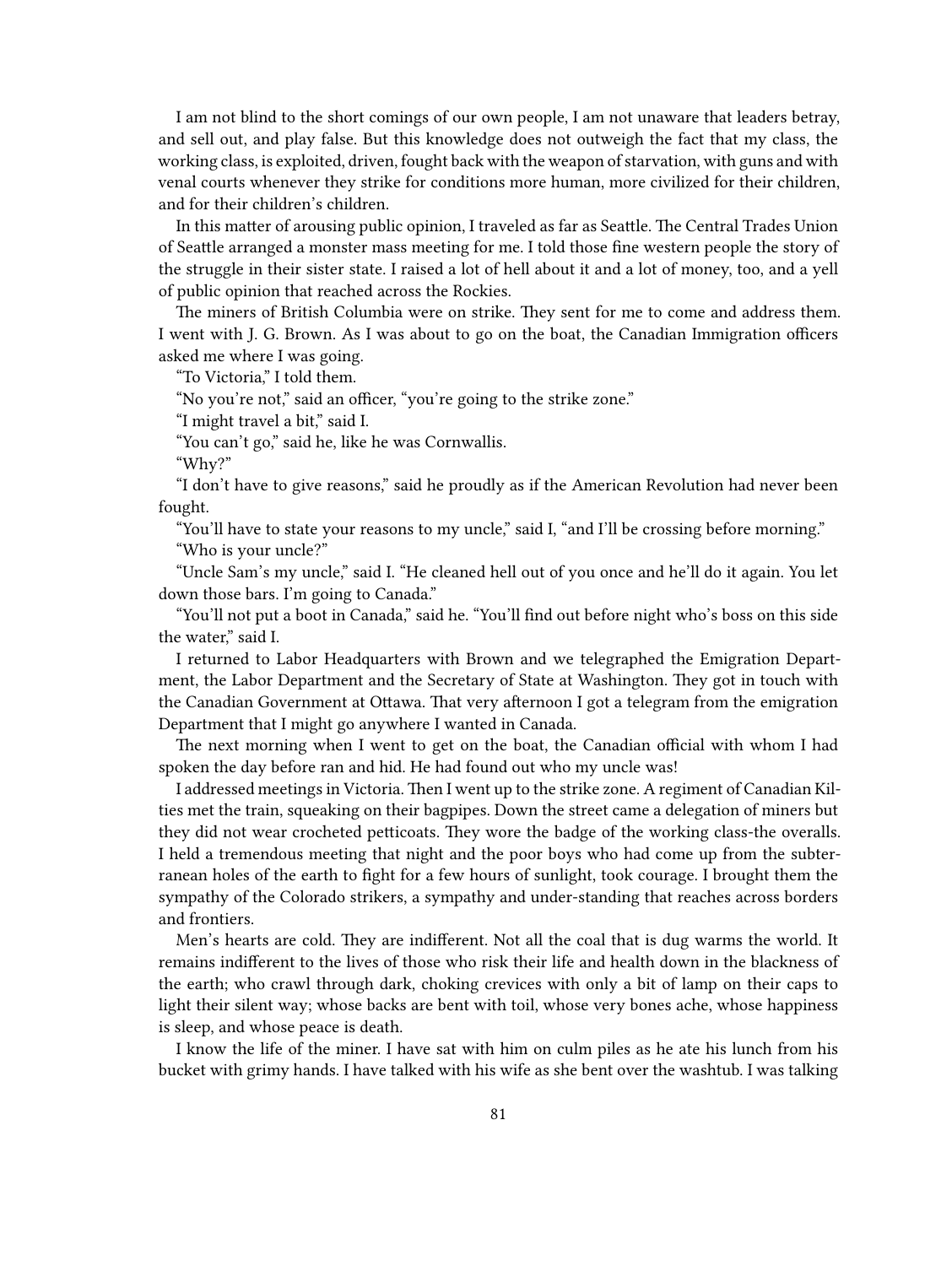with a miner's wife one day when we heard a distant thud. She ran to the door of the shack. Men were running and screaming. Other doors flung open. Women rushed out, drying their hands on their aprons.

An explosion!

Whose husband was killed! Whose children were fatherless!

"My God, how many mules have been killed!" was the first exclamation of the superintendent. Dead men were brought to the surface and laid on the ground. But more men came to take their places. But mules – new mules – had to be bought. They cost the company money. But human life is cheap, far cheaper than are mules.

One hundred and nineteen men were brought out and laid on the ground. The lights in their lamps were out. The light in their eyes was gone. But their death brought about the two-shaft system whereby a man had a chance to escape in case one of the exits filled with gas or burned.

Life comes to the miners out of their deaths, and death out of their lives.

In January of 1915, I was invited to John D. Rockefeller Jr.'s office with several other labor officers. I was glad to go for I wanted to tell him what his hirelings were doing in Colorado. The publicity that had been given the terrible conditions under which his wealth was made had forced him to take some action. The union he would not recognize – never. That was his religion. But he had put forth a plan whereby the workers might elect one representative at each mine to meet with the officials in Denver and present any grievance that might arise.

So with Frank J. Hayes, Vice President of the United Mine Workers, James Lord, and Edward Doyle we went to the Rockefeller offices. He listened to our recital of conditions in Colorado and said nothing.

I told him that his plan for settling industrial disputes would not work. That it was a sham and fraud. That behind the representative of the miner was no organization so that the workers were powerless to enforce any just demand; that their demands were granted and grievances redressed still at the will of the company. That the Rockefeller plan did not give the miners a treasury, so that should they have to strike for justice, they could be starved out in a week. That it gave the workers no voice in the management of the job to which they gave their very lives.

John Rockefeller is a nice young man but when we went away from the office where resides the silent government of thousands upon thousands of people, we went away feeling that he could not possibly understand the aspirations of the working class. He was as alien as is one species from another; as alien as is stone from wheat. I came to New York to raise funds for the miners' families. Although they had gone back beaten to work, their condition was pitiful. The women and children were in rags and they were hungry. I spoke to a great mass meeting in Cooper Union. I told the people after they had cheered me for ten minutes, that cheering was easy. That the side lines where it was safe, always cheered.

"The miners lost," I told them, "because they had only the constitution. The other side had bayonets. In the end, bayonets always win."

I told them how Lieutenant Howert of Walsenberg had offered me his arm when he escorted me to jail. "Madam," said he, "will you take my arm?"

"I am not a Madam," said I. "I am Mother Jones. The Government can't take my life and you can't take my arm, but you can take my suitcase."

I told the audience how I had sent a letter to John Rockefeller, Junior, telling him of conditions in the mines. I had heard he was a good young man and read the Bible, and I thought I'd take a chance. The letter came back with "Refused" written across the envelope.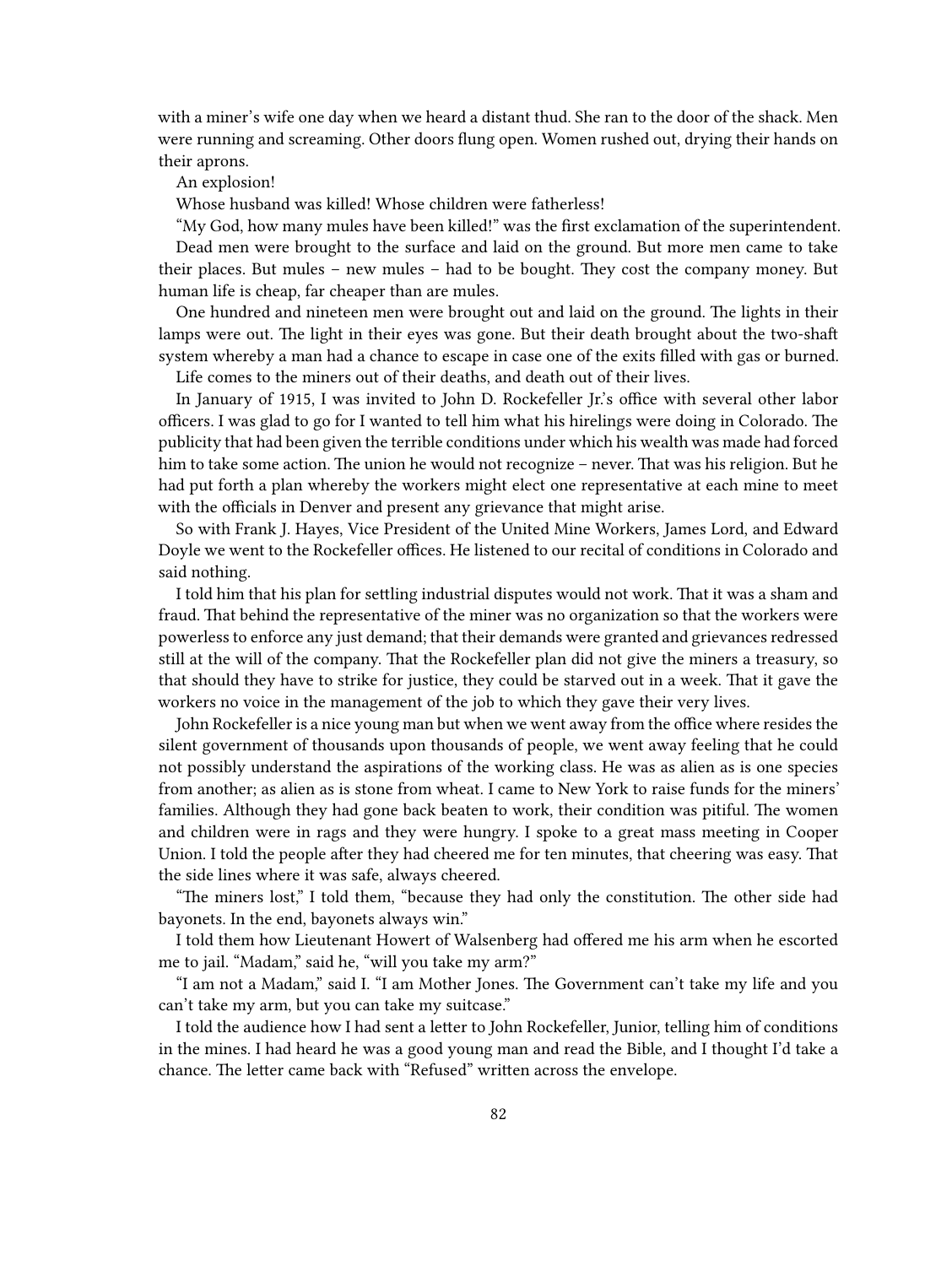"Well," I said, "how could I expect him to listen to an old woman when lie would not listen to the President of the United States through his representative, Senator Foster."

Five hundred women got up a dinner and asked me to speak. Most of the women were crazy about women suffrage. They thought that Kingdom-come would follow the enfranchisement of women.

"You must stand for free speech in the streets," I told them.

"How can we," piped a woman, "when we haven't a vote?"

"I have never had a vote," said I, "and I have raised hell all over this country! You don't need a vote to raise hell! You need convictions and a voice!"

Some one meowed, "You're an anti!"

"I am not an anti to anything which will bring freedom to my class," said I. "But I am going to be honest with you sincere women who are working for votes for women. The women of Colorado have had the vote for two generations and the working men and women are in slavery. The state is in slavery, vassal to the Colorado Iron and Fuel Company and its subsidiary interests. A man who was present at a meeting of mine owners told me that when the trouble started in the mines, one operator proposed that women be disfranchised because here and there some woman bad raised her voice in behalf of the miners. Another operator jumped to his feet and shouted, 'For God's sake! What are you talking about! If it had not been for the women's vote the miners would have beaten us long ago!'"

Some of the women gasped with horror. One or two left the room. I told the women I did not believe in women's rights nor in men's rights but in human rights. "No matter what your fight," I said, "don't be ladylike! God Almighty made women and the Rockefeller gang of thieves made the ladies. I have just fought through sixteen months of bitter warfare in Colorado. I have been up against armed mercenaries but this old woman, without a vote, and with nothing but a hatpin has scared them.

"Organized labor should organize its women along industrial lines. Politics is only the servant of industry. The plutocrats have organized their women. They keep them busy with suffrage and prohibition and charity."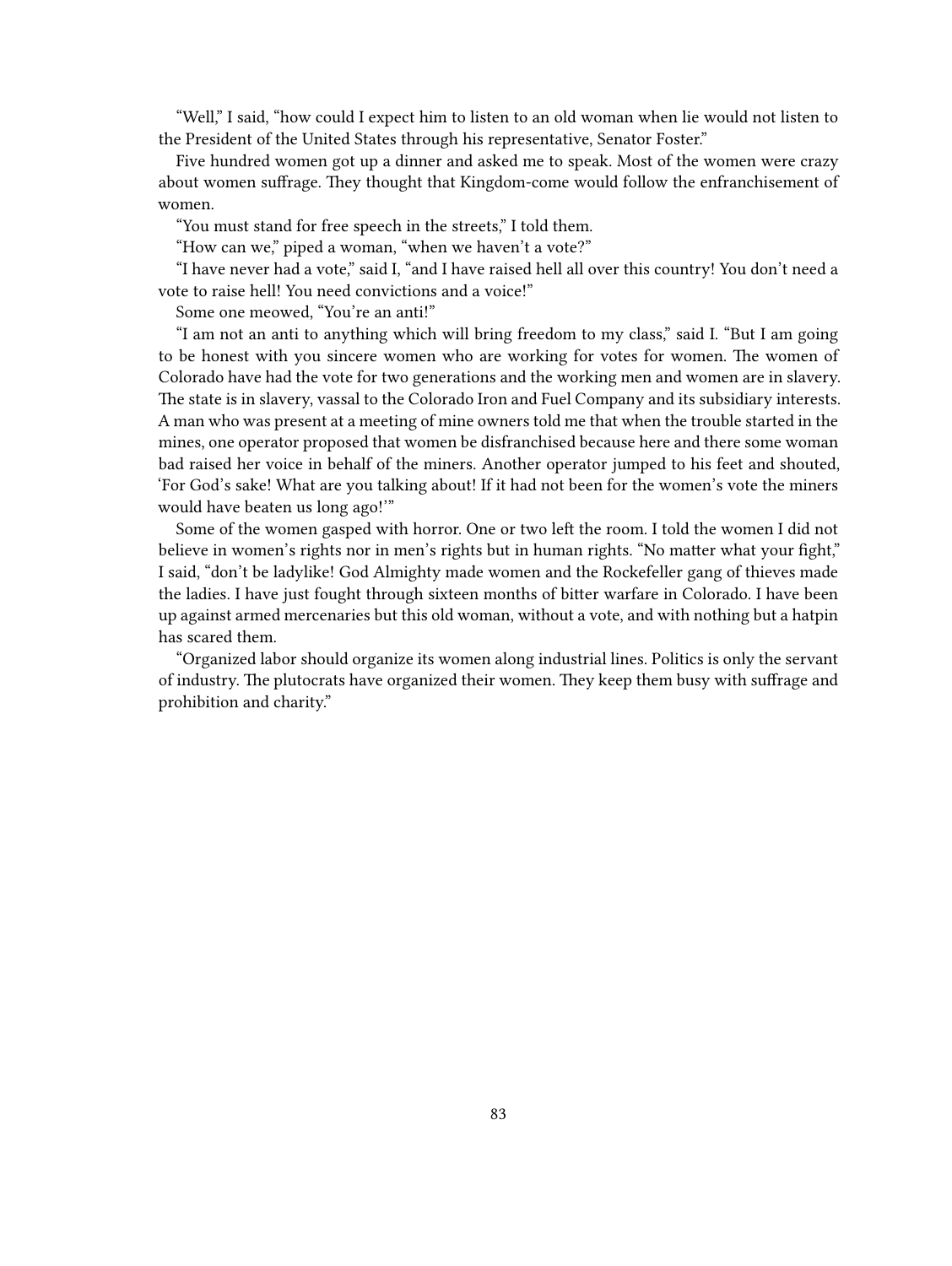### **Chapter XXIII – In a West Virginia Prison Camp**

In July of 1919 my attention was called to the brutal conditions of the Sissonville prison Camp in Kanawha County, West Virginia. The practices of the dark ages were not unknown to that county. Feudalism and slave ownership existed in her coal camps. I found the most brutal slave ownership in the prison camp.

Officials of state and nation squawk about the dangers of bolshevism and they tolerate and promote a system that turns out bolshevists by the thousands. A bunch of hypocrites create a constabulary supposedly to stamp out dangerous "reds" but in truth the constabulary is to safeguard the interests of the exploiters of labor. The moneyed interests and their servants, the officials of county and state, howl and yammer about law and order and American ideals in order to drown out the still, small voice of the worker asking for bread.

With Mr. Mooney and Mr. Snyder, organizers, I went to the prison camp of Kanawha County where prisoners were building a county road. It was a broiling hot day.

About forty men were swinging picks and shovels; some old grey haired men were among them, some extremely young, some diseased, all broken in spirit and body. Some of them, the younger ones, were in chains. They had to drag a heavy iron ball and chain as they walked and worked. A road officer goaded them on if they lagged. He was as pitiless as the Bull on their bent backs.

These were men who had received light sentences in the courts for minor offenses, but the road officer could extend the sentence for the infraction of the tiniest rule. Some men had been in the camp for a year whose sentence had been thirty days for having in their possession a pint of liquor. Another fellow told me he was bringing some whiskey to a sick man. He was arrested, given sixty days and fined \$100. Unable to pay he was sentenced to five months in the prison camp, and after suffering hell's tortures he had attempted to run away. He was caught and given four additional months.

At night the miserable colony were driven to their horrible sleeping quarters. For some, there were iron cages. Iron bunks with only a thin cloth mattress over them. Six prisoners were crowded into these cages. The place was odorous with filth. Vermin crawled about.

A very young lad slept in a cell, sixteen by twenty feet practically without ventilation, with sixteen negroes, some of whom suffered from venereal disease. There was no sewage system, and the only toilet for this group was a hole in the floor of the cell with a tub beneath. It was not emptied until full. Great greedy flies buzzed about the cells and cages. They lighted on the stripped bodies of the men.

The sick had no care, no medicine. The well had no protection against the sick. None of the wretched army of derelicts had any protection against the brutality of the road overseers. A prisoner had been beaten with the pick handle by the overseer. His wounds were not dressed. Another was refused an interview with his attorney.

I knew it was useless to tell the governor about conditions as I found them. I knew he would be neither interested nor would he care. It wasn't election time.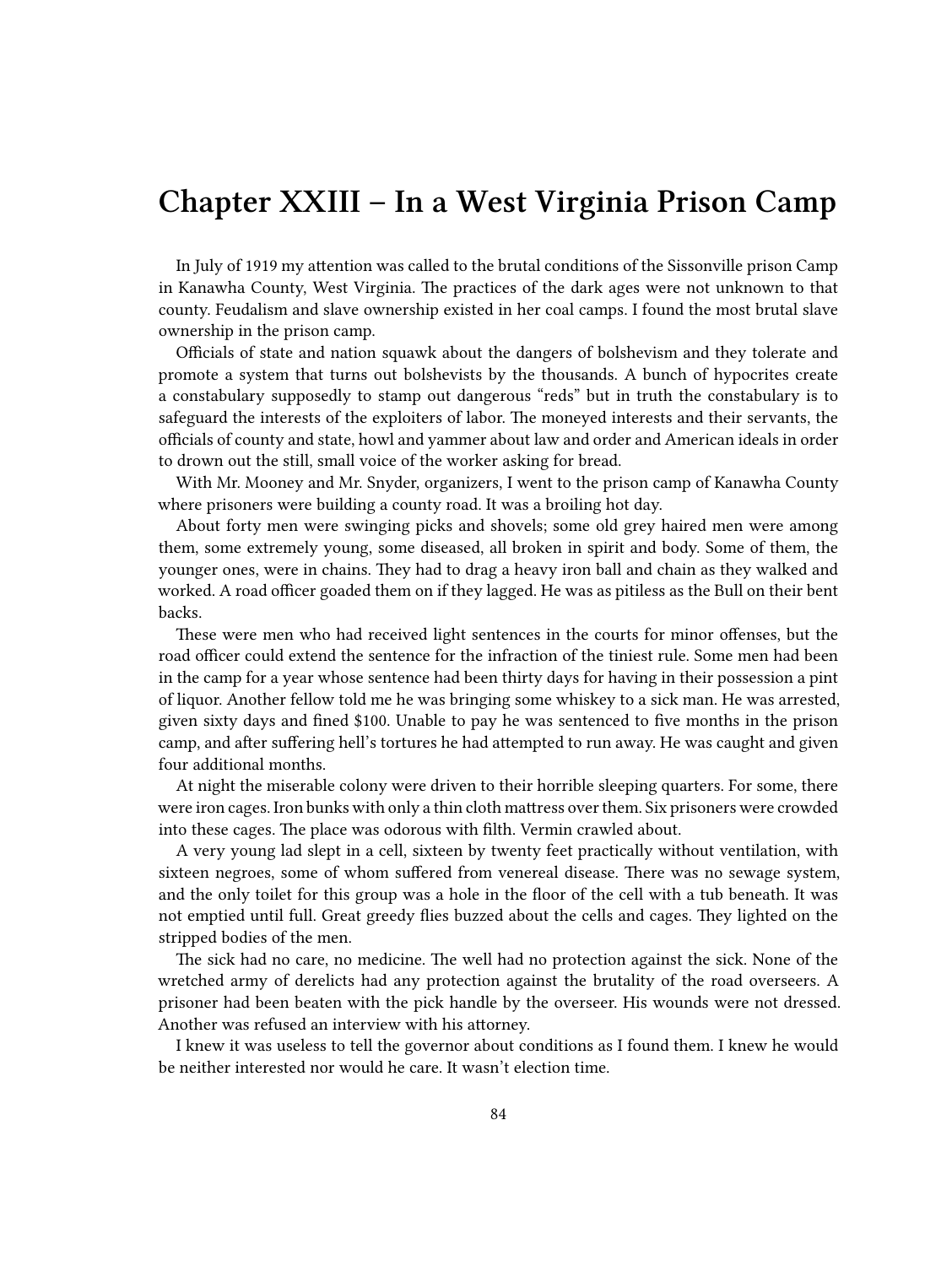That night I took the train from Charleston and went straight to Washington. In the morning I went to the Department of Justice. I told the Attorney General about conditions in the prison camp of Sissonville, … the fetid, disease-breeding cells, … the swill given the men for food, . . . the brutal treatment. I asked him to make inquiry if there were not federal prisoners there. He promised me he would make immediate inquiry. This he did. To be sure there were no federal prisoners in the gang, but the investigation scared hell out of them, and the day after the federal agents had been there, fifteen prisoners, illegally held, were released.

The worst abuses were corrected for a while, at least.

Whenever things go wrong, I generally head for the National government with my grievances. I do not find it hard to get redress.

I do not believe that iron bars and brutal treatment have ever been cures for crime. And certainly I feel that in our great enlightened country, there is no reason for going back to the middle ages and their forms of torture for the criminal.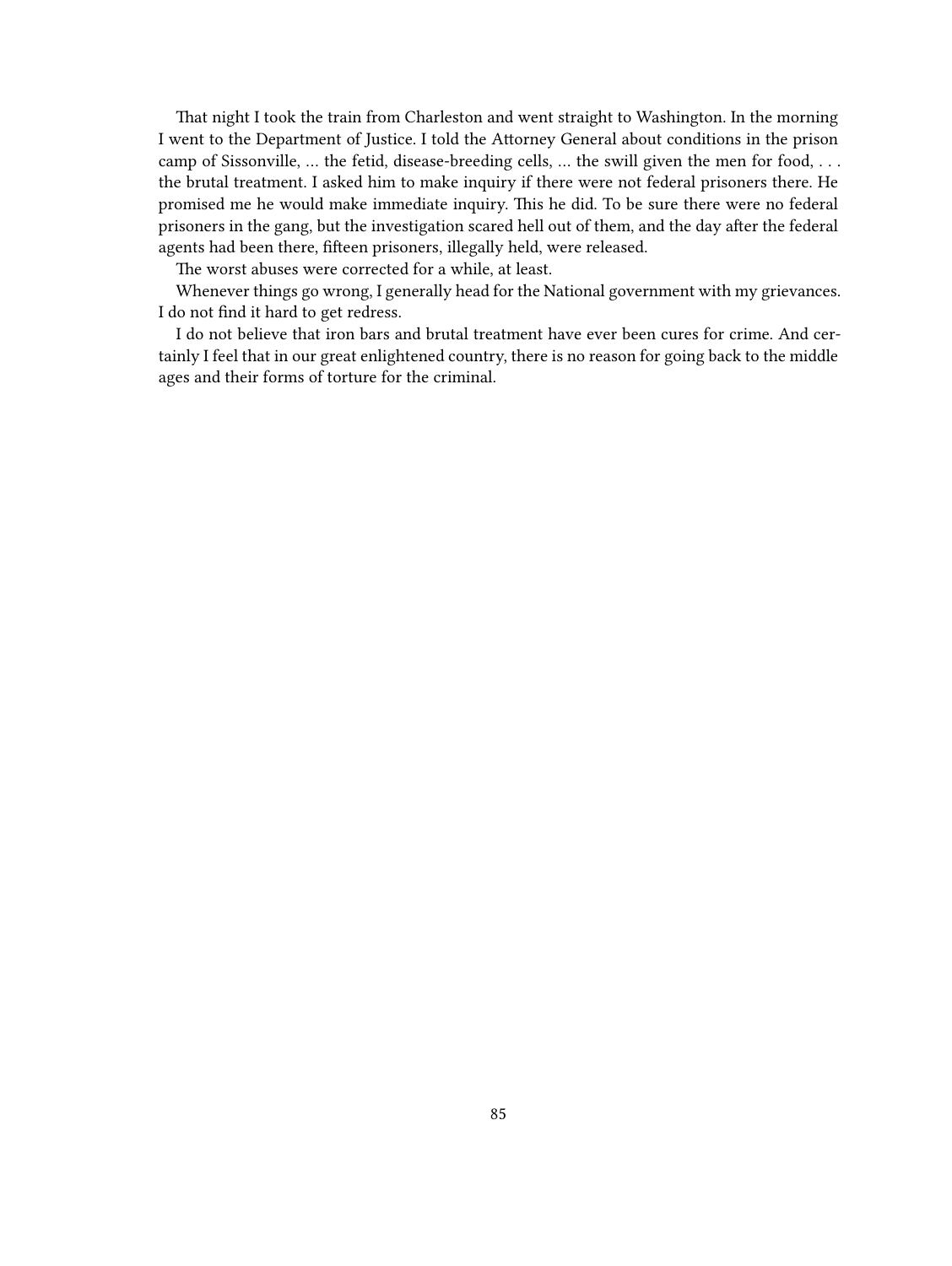### **Chapter XXIV – The Steel Strike of 1919**

During the war the working people were made to believe they amounted to something. Gompers, the President of the American Federation of Labor, conferred with copper kings and lumber kings and coal kings, speaking for the organized workers. Up and down the land the workers heard the word, "democracy." They were asked to work for it. To give their wages to it. To give their lives for it. They were told that their labor, their money, their flesh were the bulwarks against tyranny and autocracy.

So believing, the steel workers, 300,000 of them, rose en masse against Kaiser Gary, the President of the American Steel Corporation. The slaves asked their czar for the abolition of the twelve-hour day, for a crumb from the huge loaf of profits made in the great war, and for the right to organize.

Czar Gary met his workers as is the customary way with tyrants. He could not shoot them down as did Czar Nicholas when petitioned by his peasants. But he ordered the constabulary out. He ordered forth his two faithful generals: fear and starvation, one to clutch at the worker's throat and the other at his stomach and the stomachs of his little children. When the steel strike was being organized, I was in Seattle with Jay G. Brown, President of the Shingle Workers of America.

"We ought to go East and help organize those slaves," I said to Brown.

"They'll throw us in jail, Mother!" he said.

"Well, they're our own jails, aren't they! Our class builds them."

I came East. So did Jay G. Brown – a devoted worker for the cause of the steel slaves.

The strike in the steel industry was called in September, 1919. Gary as spokesman for the industry refused to consider any sort of appointment with his workers. What did it matter to him that thousands upon thousands of workers in Bethlehem, Pennsylvania, worked in front of scorching furnaces twelve long hours, through the day, through the night, while he visited the Holy Land where Our Lord was born in a manger!

I traveled up and down the Monongahela River. Most of the places where the steel workers were on strike meetings were forbidden. If I were to stop to talk to a woman on the street about her child, a cossack would come charging down upon us and we would have to run for our lives. If I were to talk to a man in the streets of Braddock, we would be arrested for unlawful assembly.

In the towns of Sharon and Farrell, Pennsylvania, the lick-spittle authorities forbade all assembly. The workers by the thousands marched into Ohio where the Constitution of the United States instead of the Steel Corporation's constitution was law.

I asked a Pole where he was going. I was visiting his sick wife; taking a bit of milk to her new baby. Her husband was washing his best shirt in the sink.

"Where I go? Tomorrow I go America," he said, meaning he was going on the march to Ohio.

I spoke often to the strikers. Many of them were foreigners but they knew what I said. I told them, "We are to see whether Pennsylvania belongs to Kaiser Gary or Uncle Sam. If Gary's got it, we are going to take it away from him and give it back to Uncle Sam. When we are ready we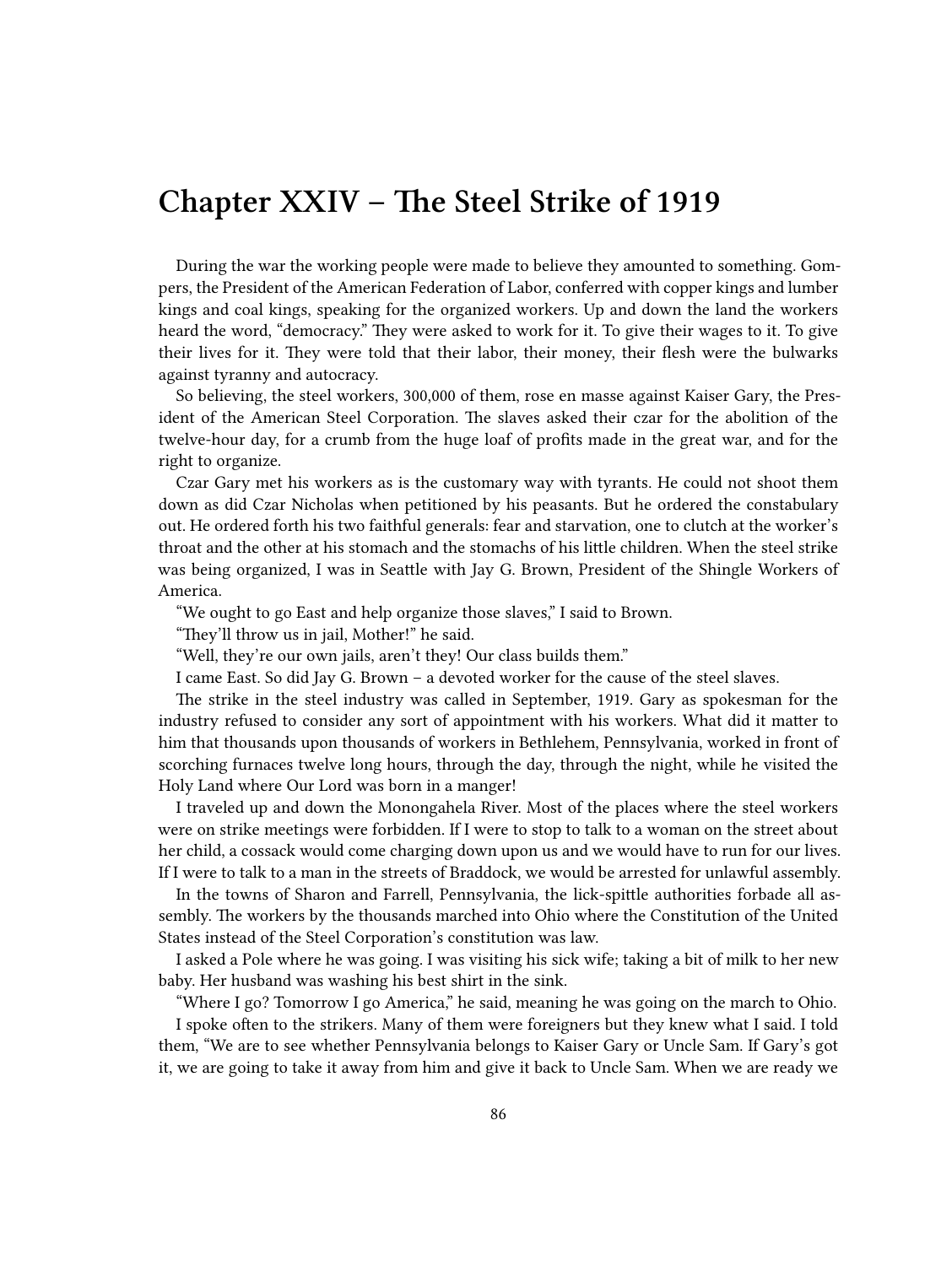can scare and starve and lick the whole gang. Your boys went over to Europe. They were told to clean up the Kaiser. Well, they did it. And now you and your boys are going to clean up the Kaisers at home. Even if they have to do it with a leg off and an arm gone, and eyes out.

"Our Kaisers sit up and smoke seventy-five cent cigars and have lackeys with knee pants bring them champagne while you starve, while you grow old at forty, stoking their furnaces. You pull in your belts while they banquet. They have stomachs two miles long and two miles wide and you fill them. Our Kaisers have stomachs of steel and hearts of steel and tears of steel for the 'poor Belgians.'

"If Gary wants to work twelve hours a day let him go in the blooming mills and work. What we want is a little leisure, time for music, playgrounds, a decent home, books, and the things that make life worth while."

I was speaking in Homestead. A group of organizers were with me in an automobile. As soon as a word was said, the speaker was immediately arrested by the steel bosses' sheriff. I rose to speak. An officer grabbed me.

"Under arrest!" he said.

We were taken to jail. A great mob of people collected outside the prison. There was angry talk. The jailer got scared. He thought there might be lynching and he guessed who would be lynched. The mayor was in the jail, too, conferring with the jailer. He was scared. He looked out of the office windows and he saw hundreds of workers milling around and heard them muttering.

The jailer came to Mr. Brown and asked him what he had better do.

"Why don't you let Mother Jones go out and speak to them," he said. "They'll do anything she says."

So the jailer came to me and asked me to speak to the boys outside and ask them to go home.

I went outside the jail and told the boys I was going to be released shortly on bond, and that they should go home now and not give any trouble. I got them in a good humor and pretty soon they went away. Meanwhile while I was speaking, the mayor had sneaked out the back way.

We were ordered to appear in the Pittsburgh court the next morning. A cranky old judge asked me if I had had a permit to speak on the streets.

"Yes, sir," said I. "I had a permit."

"Who issued it?" he growled.

"Patrick Henry; Thomas Jefferson; John Adams!" said I.

The mention of those patriots who gave us our charter of liberties made the old steel judge sore. He fined us all heavily.

During the strike I was frequently arrested. So were all the leaders. We expected that. I never knew whether I would find John Fitzpatrick and William Foster at headquarters when I went up to Pittsburgh. Hundreds of threatening letters came to them. Gunmen followed them. Their lives were in constant danger. Citizens Alliance – the little shop-keepers dependent upon the smile of the steel companies-threatened to drive them out. Never had a strike been led by more devoted, able, unselfish men. Never a thought for themselves. Only for the men on strike, men striking to bring back America to America.

In Foster's office no chairs were permitted by the authorities. That would have been construed as "a meeting." Here men gathered in silent groups, in whispering groups, to get what word they could of the strike.

How was it going in Ohio?

How was it going in Pennsylvania?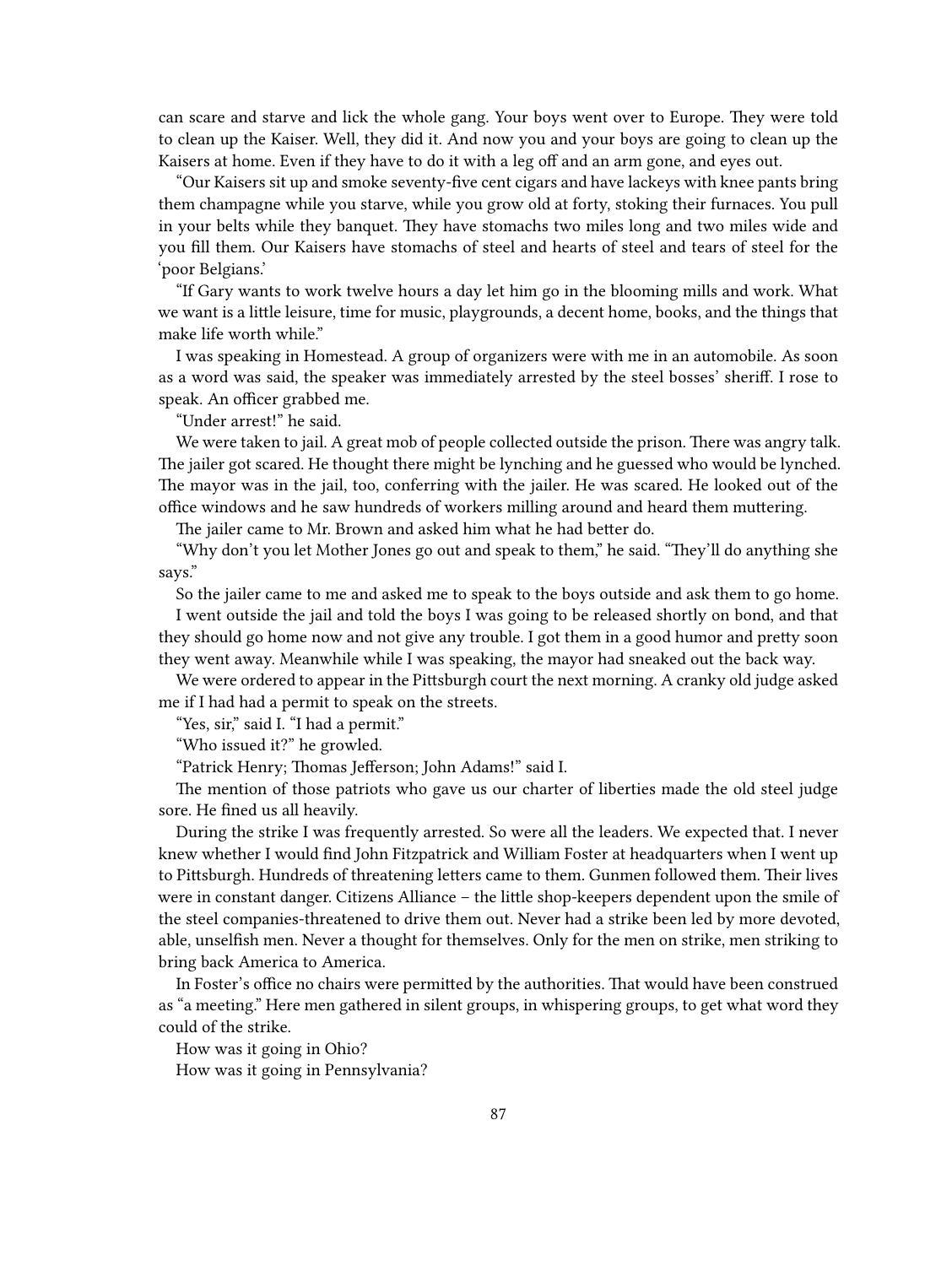How in the Mesaba country?

The workers were divided from one another. Spies working among the Ohio workers told of the break in the strike in Pennsylvania. In Pennsylvania, they told of the break in Ohio. With meetings forbidden, with mails censored, with no means of communication allowed, the strikers could not know of the progress of their strike. Then fear would clutch their throats.

One day two men came into Headquarters. One of them showed his wrists. They told in broken English of being seized by officers, taken to a hotel room. One of them was handcuffed for a day to a bed. His wrists swelled. Ho begged the officers to release him. He writhed in pain. They laughed and asked him if he would go to work. Though mad with pain he said no. At night they let him go without a word, without redress.

Organizers would come in with bandages on their heads. They had been beaten. They would stop a second before the picture of Fanny Sellins, the young girl whom the constabulary had shot as she bent protectingly over some children. She had died. They had only been beaten.

Foreigners were forever rushing in with tales of violence. They did not understand. Wasn't this America? Hadn't they come to America to be free?

We could not get the story of the struggle of these slaves over to the public. The press groveled at the feet of the steel Gods. The local pulpits dared not speak. Intimidation stalked the churches, the schools, the theaters. The rule of steel was absolute.

Although the strike was sponsored by the American Federation of Labor, under instructions from the Steel Trust, the public were fed daily stories of revolution and Bolshevism and Russian gold supporting the strike.

I saw the parade in Gary. Parades were forbidden in the Steel King's own town. Some two hundred soldiers who had come back from Europe where they had fought to make America safe from tyrants, marched. They were steel workers. They had on their faded uniforms and the steel hats which protected them from German bombs. In the line of march I saw young fellows with arms gone, with crutches, with deep scars across the face – heroes they were! Workers in the cheap cotton clothes of the working class fell in behind them. Silently the thousands walked through the streets and alleys of Gary. Saying no word. With no martial music such as sent the boys into the fight with the Kaiser across the water. Marching in silence. Disbanding in silence.

The next day the newspapers carried across the country a story of "mob violence" in Gary. Then I saw another parade. Into Gary marched United States soldiers under General Wood. They brought their bayonets, their long range guns, trucks with mounted machine guns, field artillery. Then came violence. The soldiers broke up the picket line. Worse than that, they broke the ideal in the hearts of thousands of foreigners, their ideal of America. Into the blast furnace along with steel went their dream that America was a government for the people-the poor, the oppressed.

I sat in the kitchen with the wife of a steel worker. It was a tiny kitchen. Three men sat at the table playing cards on the oil cloth table cover. They sat in their under shirts and trousers. Babies crawled on the floor. Above our heads hung wet clothes.

"The worse thing about this strike, Mother, is having the men folks all home all the time. There's no place for them to go. If they walk out they get chased by the mounted police. If they visit another house, the house gets raided and the men get arrested for 'holding a meeting.' They daren't even sit on the steps. Officers chase them in. It's fierce, Mother, with the boarders all home. When the men are working, half of them are sleeping, and the other half are in the mills. And I can hang my clothes out in the yard. Now I daren't. The guards make us stay in. They chase us out of our own yards. It's hell, Mother, with the men home all day and the clothes hanging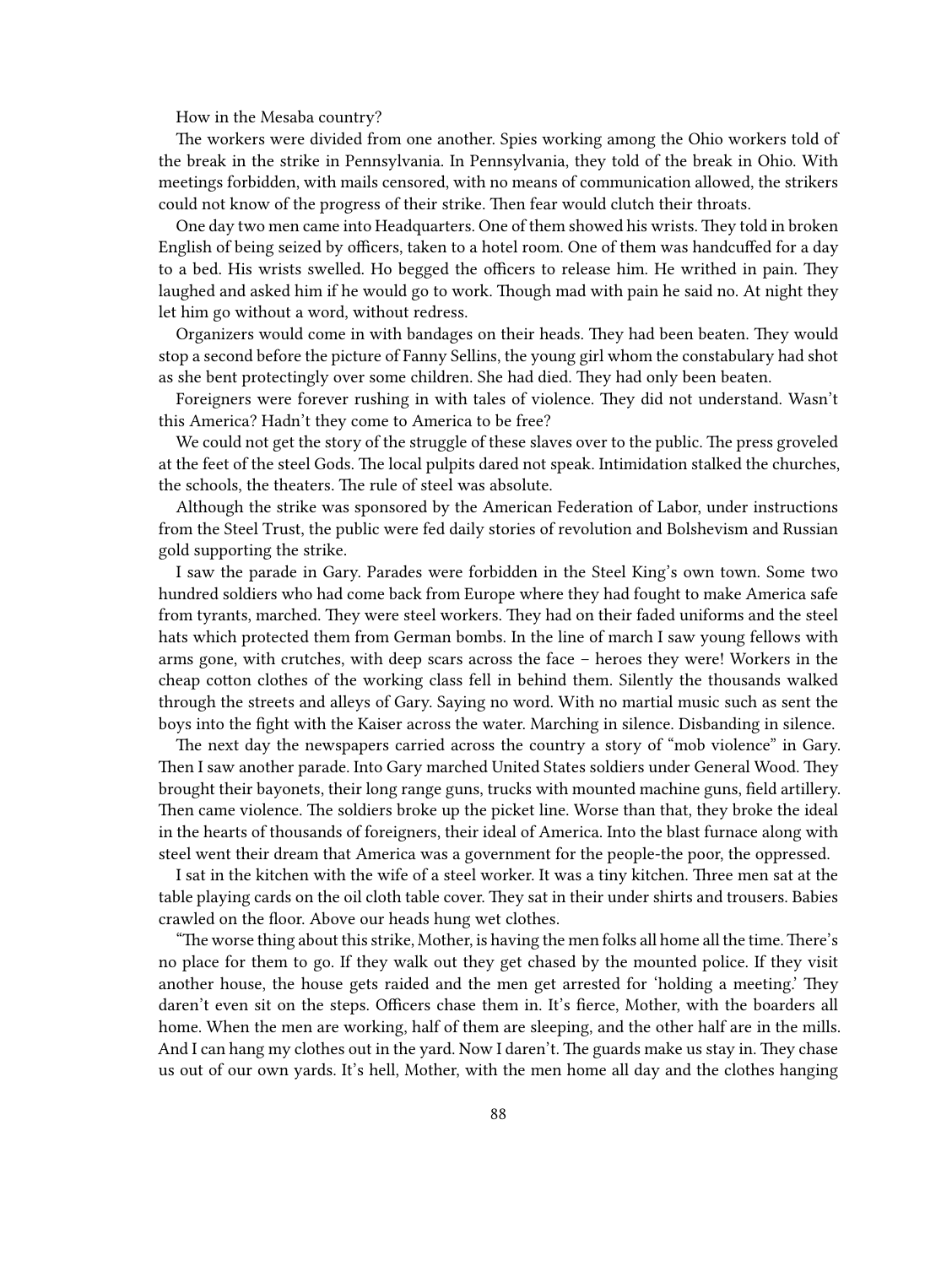around too. And the kids are frightened. The guards chase them in the house. That makes it worse. The kids, and the men all home and the clothes hanging around."

That was another way the steel tyrants fought their slaves. They crowded them into their wretched kennels, piling them on top of one another until their nerves were on edge. Men and women and babies and children and cooking and washing and dressing and undressing. This condition wore terribly on the women.

"Mother, seems like I'm going crazy!" women would say to me. "I'm scared to go out and I go crazy if I stay in with everything lumped on top of me!"

"The men are not going back?"

When I asked the women that question they would stop their complaints.  $\sim$  My man go back, I kill him!" You should see their eyes!

I went to Duquesne. Mayor Crawford, the brother of the President of the McKeesport Tin Plate Company, naturally saw the strike through steel-rimmed glasses. Jay Brown and I asked him for a permit to address the strikers.

"So you want a permit to speak in Duquesne, do you?*"* he grinned.

"We do that," said I, "as American citizens demanding our constitutional rights."

He laughed aloud. "Jesus Christ himself could not hold a meeting in Duquesne!" said he.

"I have no doubt of that," said I, "not while you are mayor. "You may remember, however, that He drove such men as you out of the temple!"

He laughed again. Steel makes one feel secure.

We spoke. We were arrested and taken to jail. While in my cell, a group of worthy citizens, including town officials and some preachers came to see me.

"Mother Jones," they said, "why don't you use your great gifts and your knowledge of men for something better and higher than agitating*?"*

"There was a man once," said I, "who had great gifts and a knowledge of men and he agitated against a powerful government that sought to make men serfs, to grind them down. He founded this nation that men might be free. He was a gentleman agitator!'

"Are you referring to George Washington?" said one of the group.

"I am so," said I. "And there was a man once who had the gift of a tender heart and he agitated against powerful men, against invested wealth, for the freedom of black men. He agitated against slavery!"

Are you speaking of Abraham Lincoln?" said a little man who was peeking at me over another fellow's shoulder.

"I am that," said I.

"And there was a man once who walked among men, among the poor and the despised and the lowly, and he agitated against the powers of Rome, against the lickspittle Jews of the local pie counter; he agitated for the Kingdom of God!"

"Are you speaking of Jesus Christ?" said a preacher.

"I am," said I. "The agitator you nailed to a cross some centuries ago. I did not know that his name was known in the region of steel!"

They all said nothing and left.

I went in a house in Monessen where I heard a woman sobbing. "They have taken my man away and I do not know where they have taken him!" Two little sobbing children clung to her gingham apron. Her tears fell on their little heads.

"I will find out for you. Tell me what happened."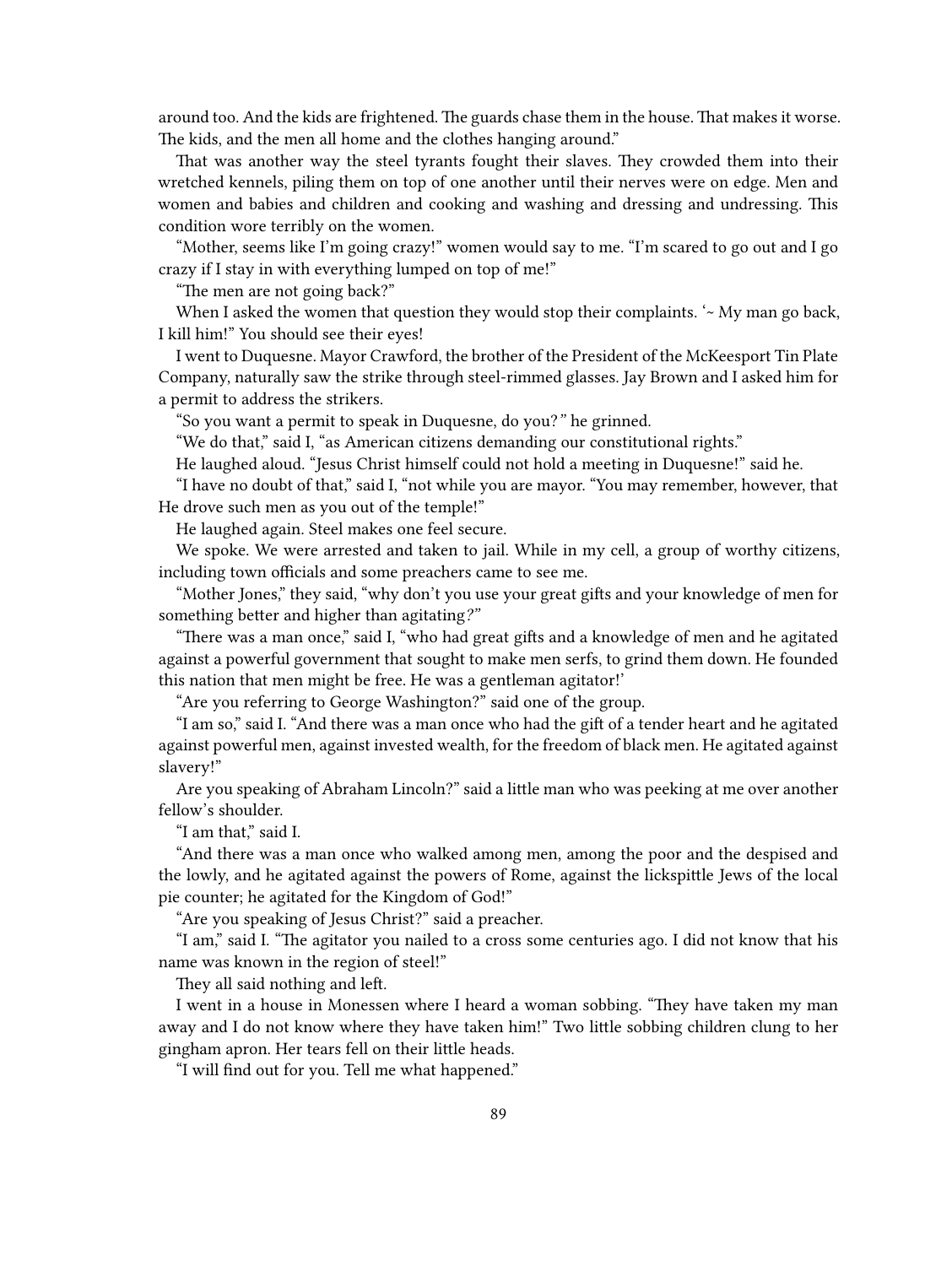"Yesterday two men come. They open door; not knock. They come bust in. They say 'Your husband go back to Russia. He big Bolshevik!' I say, 'Who you?' They say, 'We big government United States. Big detect!'"

"They open everything. They open trunks. They throw everything on floor. They take everything from old country. They say my husband never came back. They say my husband go Russia. Perhaps first they hang him up, they say."

"They will not hang him. Is your husband Bolshevik?"

"No. He what you call Hunkie in America. He got friend. Friend very good. Friend come see him many times. Play cards. Talk 'bout damn boss. Talk 'bout damn job. Talk just 'bout all damn things. This friend say, 'You like better Russia – Working people now got country.'

"My husband say, 'Sure I like Russia. Bussia all right. Maybe workmans got chance there.'

"This friend say, 'You like tea?'

"My man say, 'Sure I like!'

"Pretty soon they go walk together. My man not come home. All night gone. Next day come high detect. They say my man Bolshevik. His friend say so."

"Have you been to the jail?"

"Yes, they say he not there. They say he been gone Russia."

"Here's five dollars," I said. "Now you take care of those little ones and I'll get your man for you."

He was in prison. I found him. Arrested by the United States Secret Service men who worked in connection with the Steel Company's private spies. Scores of workers were in jail, arrested on charges of holding radical thoughts. Holding radical thoughts and even the conservative demand for a shorter day, a better wage, the right to organize was punished with guns and prisons and torture!

He with dozens of others were later freed. With nothing against them. Five hundred "under cover" men worked in Monessen, sneaking into men's houses, into their unions, into their hearts, into their casual thoughts, sneaking and betraying. Five hundred Judas Iscariots betraying the workers for a handful of silver dollars.

With vermin like these must the worker struggle. Rather would the Steel Kings pay hundreds of thousands of dollars to these parasites than give the workers a living wage, a wage which would enable them to live as free men.

I was speaking in Mingo. There was a big crowd there. Most of them were foreigners but they would stand for hours listening to the speakers, trying to fit the English words to the feelings in their hearts. Their patient faces looked up into mine. Slag, the finely powdered dust of the steel mills, was ground into the furrows of their foreheads, into the lines about their mouths. The mark of steel was indelibly stamped upon them. They belonged to steel – branded as are cattle on the plains by their owners.

I said to them, "Steel stock has gone up. Steel profits are enormous. Steel dividends are making men rich over night. The war – your war-has made the steel lords richer than the emperors of old Borne. And their profits are not from steel alone but from your bodies with their innumerable burns; their profits are your early old age, your swollen feet, your wearied muscles. You go without warm winter clothes that Gary and his gang may go to Florida to warm their blood. You puddle steel twelve hours a day! Your children play in the muck of mud puddles while the children of the Forty Thieves take their French and dancing lessons, and have their fingernails manicured!"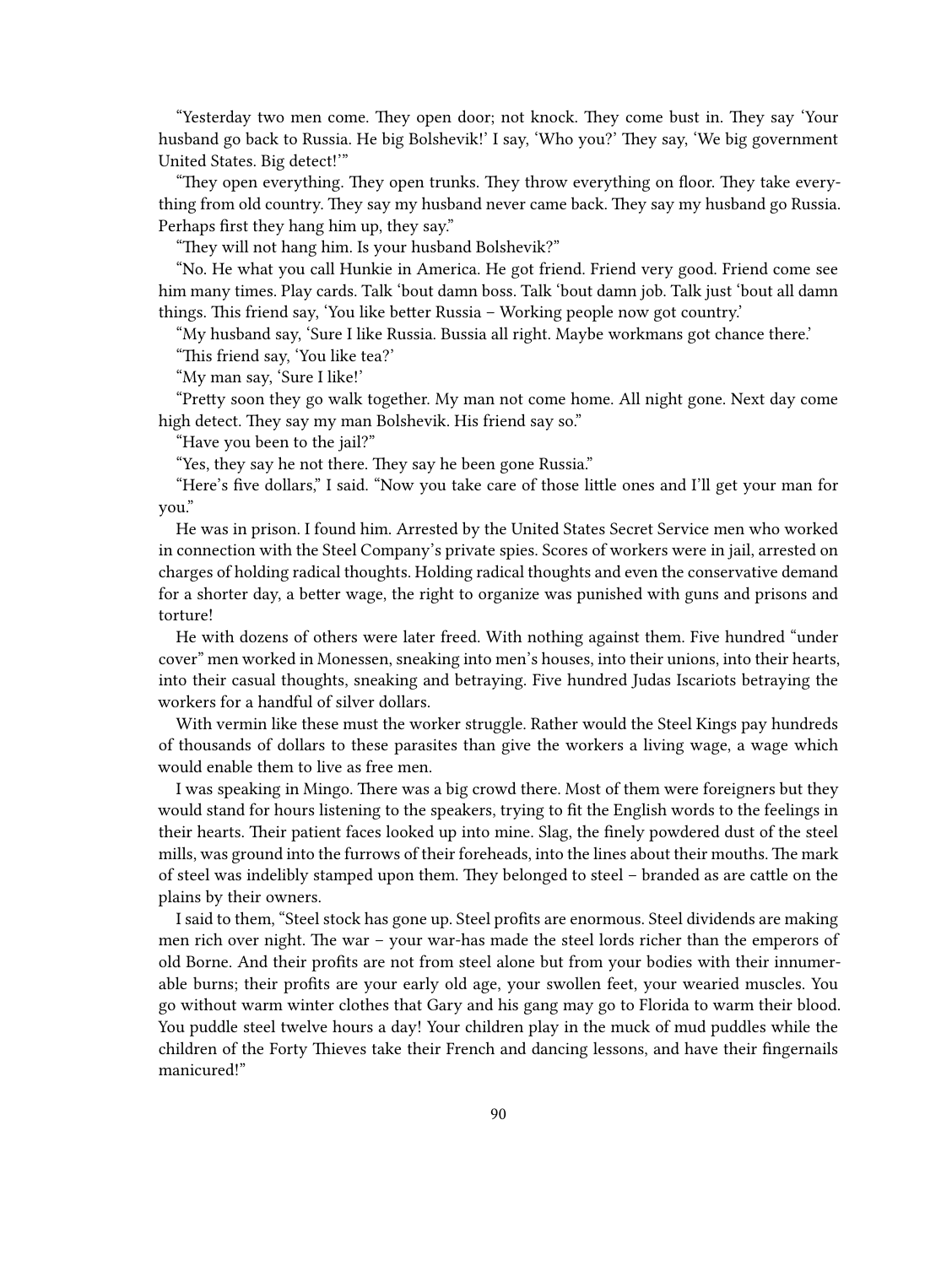As I was about to step down from the little platform I saw the crowd in one part of the hall milling around. Some one was trying to pass out leaflets and an organizer was trying to stop him. I heard the organizer say, "No sir, that's all right but you can't do it here! What do you want to get us in for!"

The fellow who had the leaflets insisted on distributing them. I pushed my way over to where the disturbance was.

"Lad," said I, "let me see one of those leaflets."

"It's about Russia, Mother," said the organizer, "and you know we can't have that!"

I took a leaflet. It asked the assistance of everyone in getting the government to lift the blockade against Russia, as hundreds of thousands of women and little children were starving for food, and thousands were dying for want of medicine and hospital necessities.

"What is the matter with these leaflets!" I asked the organizer.

"Nothing, Mother, only if we allow them to be distributed the story will go out that the strike is engineered from Moscow. We can't mix issues. I'm afraid to let these dodgers circulate."

"Women and children blockaded and starving! Men, women and children dying for lack of hospital necessities! This strike will not be won by turning a deaf ear to suffering wherever it occurs. There's only one thing to be afraid of … of not being a man

The struggle for freedom went on. Went on against colossal odds. Steel was against them. And the government was against them, from the remote government at Washington down to the tiny official of the steel village. There was dissension in the ranks of labor. Ambition and prejudice played their part.

Human flesh, warm and soft and capable of being wounded, went naked up against steel; steel that is cold as old stars, and harder than death and incapable of pain. Bayonets and guns and steel rails and battle ships, bombs and bullets are made of steel. And only babies are made of flesh. More babies to grow up and work in steel, to hurl themselves against the bayonets, to know the tempered resistance of steel.

The strike was broken. Broken by the scabs brought in under the protection of the troops. Broken by breaking men's belief in the outcome of their struggle. Broken by breaking men's hearts. Broken by the press, by the government. In a little over a hundred days, the strike shivered to pieces.

The slaves went back to the furnaces, to the mills; to the heat and the roar, to the long hours – to slavery.

At headquarters men wept. I wept with them. A young man put his hands on my shoulders. "Mother," he sobbed. "It's over."

A red glare from the mills lighted the sky. It made me think of Hell.

"Lad," said I, "it is not over. There's a fiercer light than those hell fires over yonder! It is the white light of freedom burning in men's hearts!"

Back to the mills trudged the men, accepting the terms of the despot, Gary; accepting hours that made them old, old men at forty; that threw them on the scrap heap, along with the slag from the mills, at early middle age; that made of them nothing but brutes that slept and worked, that worked and slept. The sound of their feet marching back into the mills was the sound of a funeral procession, and the corpse they followed was part of their selves. It was their hope.

Gary and his gang celebrated the victory with banquets and rejoicing. Three hundred thousand workers, living below the living wage, ate the bread of bitterness.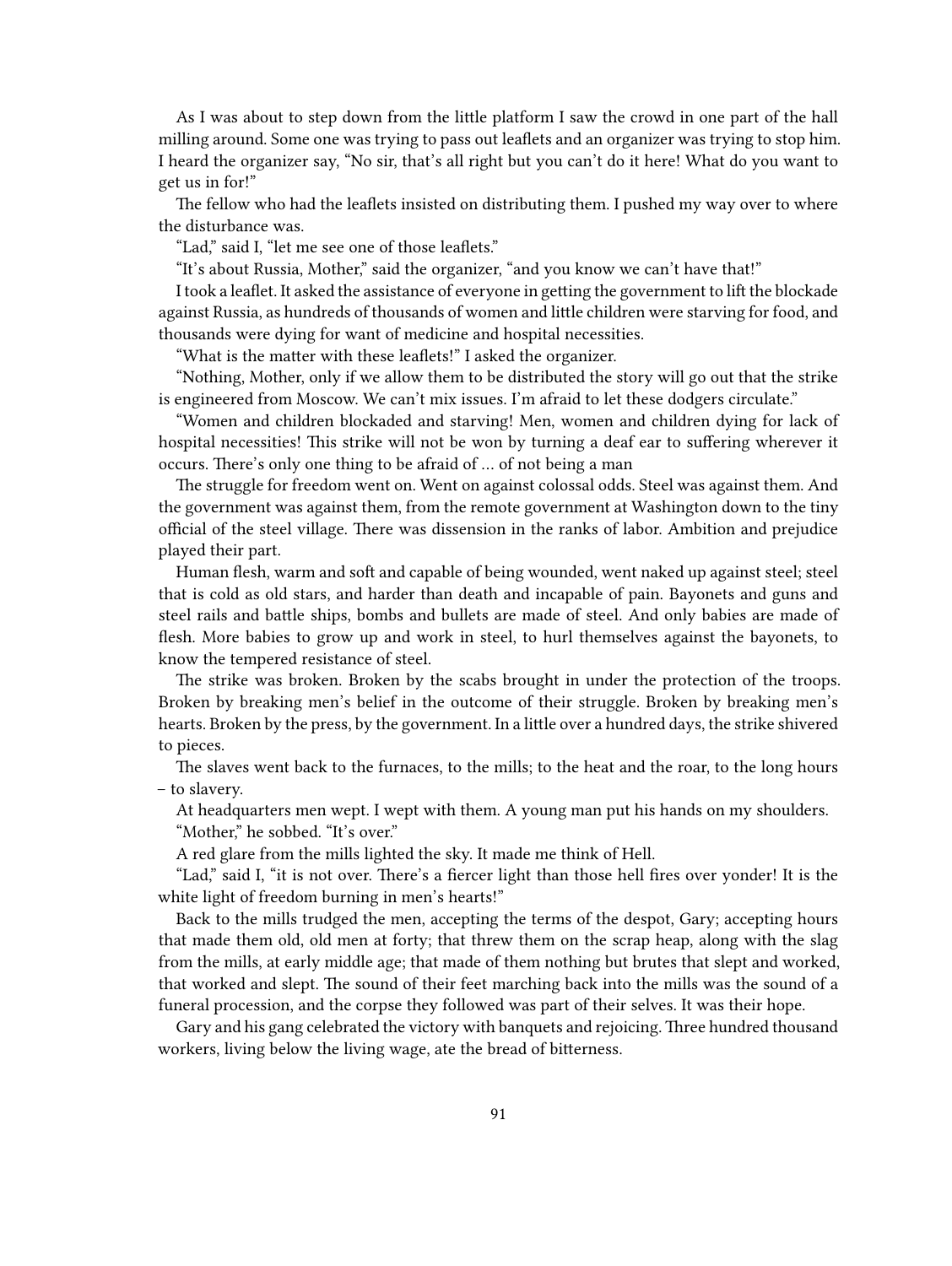I say, as I said in the town of Gary, it is the damn gang of robbers and their band of political thieves who will start the next American Revolution; just as it was they who started this strike. Fifty thousand American lads died on the battle fields of Europe that the world might be more democratic. Their buddies came home and fought the American workingman when he protested an autocracy beyond the dream of the Kaiser. Had these same soldiers helped the steel workers, we could have given Gary, Morgan and his gang a free pass to hell. All the world's history has produced no more brutal and savage times than these, and this nation will perish if we do not change these conditions.

Christ himself would agitate against them. He would agitate against the plutocrats and hypocrites who tell the workers to go down on their knees and get right with God. Christ, the carpenter's son, would tell them to stand up on their feet and fight for righteousness and justice on the earth.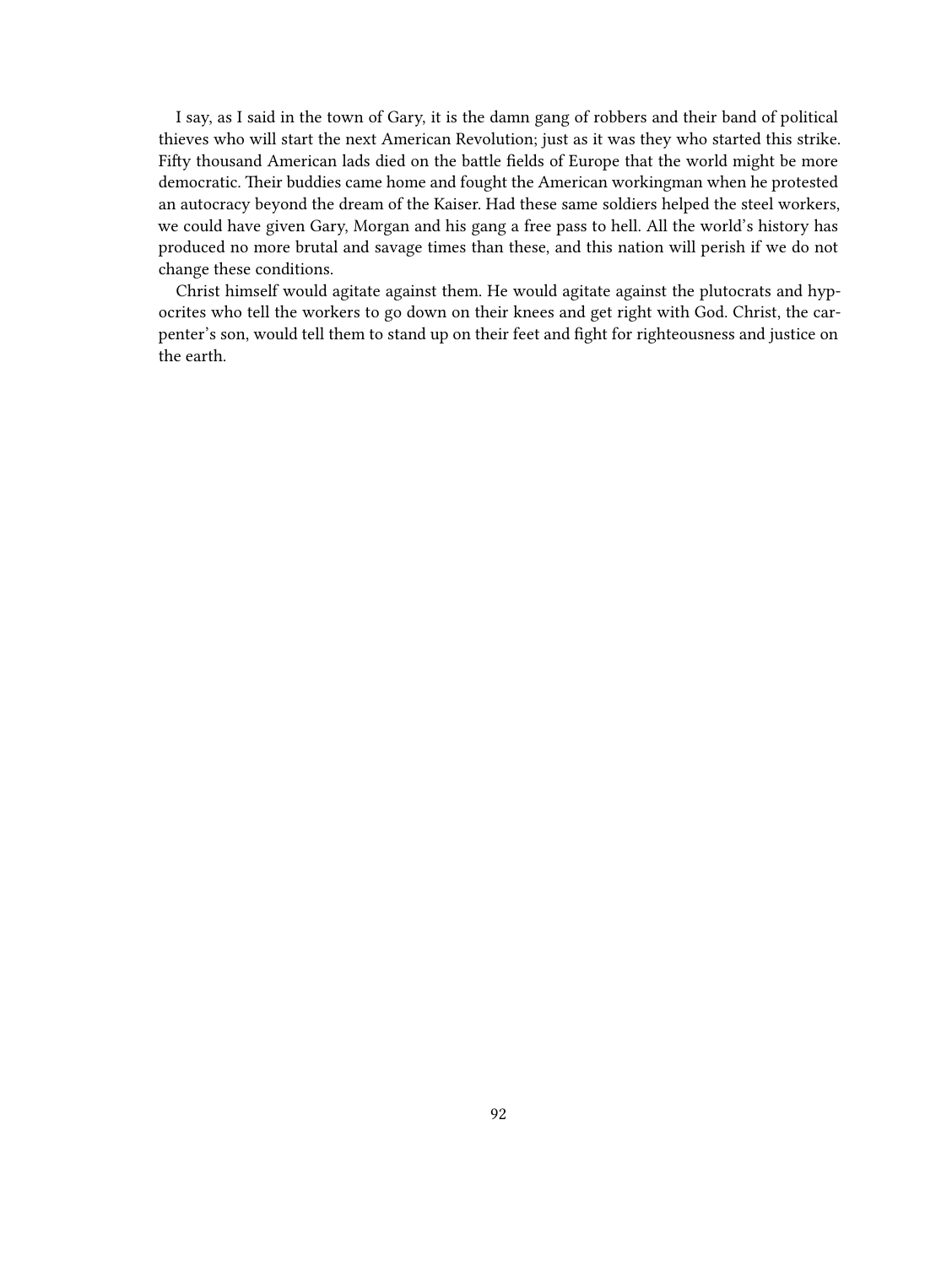# **Chapter XXV – Struggle and Lose: Struggle and Win**

The steel strike was over. That is, the men were forced back to work. Only in bible stories can David conquer the giant Goliath. But the strike in the steel workers' hearts is not over.

Back to the forges, to the great caldrons, to the ovens, to the' flame and the smoke go the "hands." But their hearts and their minds are outside the high fences-fences that shut in the worker and shut out justice.

The strike is not over. Injustice boils in men's hearts as does steel in its caldron, ready to pour, white hot, in the fullness of time.

Meanwhile in Kansas, legislators, subservient to the money powers, were busy making laws. They wanted the workers to be life serfs of the old days, attached to their job, and penalized when they left or struck. Governor Allen signed the bill of slavery. The law was called by a fancy name and given a fair face. It forbade the workers striking. It made striking a punishable offense.

A coal strike was coming on. Governor Allen said Kansas should have coal even if the workers did not have justice. Coal was more important than those who dug it. The coal operators said so too.

Throughout Kansas, striking for better conditions, more adequate wages to meet the high cost of living that the war had brought about, for anything in fact, was forbidden, and he who called a strike must go to jail.

President Howat of one of the districts of the United Mine Workers sent for me to come arouse the workers to a sense of their slavery. I went about speaking on the Industrial Slave Law, explaining to the workers just what it meant to them to have the right to strike taken from them by law.

President Howat was indicted and sentenced to jail for calling a strike, a strike voted for by the rank and file. Because he resisted the law he was called a rebel.

In the early part of 1922, the United Mine Workers held their convention. I attended.Questions of wages and agreements were discussed. The operators in the central bituminous coal fields and the union officials had been enjoined from making an agreement with one another by Judge Anderson. Miners dig up coal for the money kings and judges dig up decisions and injunctions. But the judges get better wages.

The question of whether the strike for April 1st, unless the operators signed agreements, should be called by the Convention or left to a vote of the rank and file, was before the assembly.

Howat and his friends wanted the Convention to set a strike date immediately-April first. The conservatives, led by president Lewis, wanted the body of miners themselves to vote on the issue.

Everyone was howling and bellowing and jumping on his feet and yelling to speak. They sounded like a lot of lunatics instead of sane men with the destiny of thousands of workers in their hands.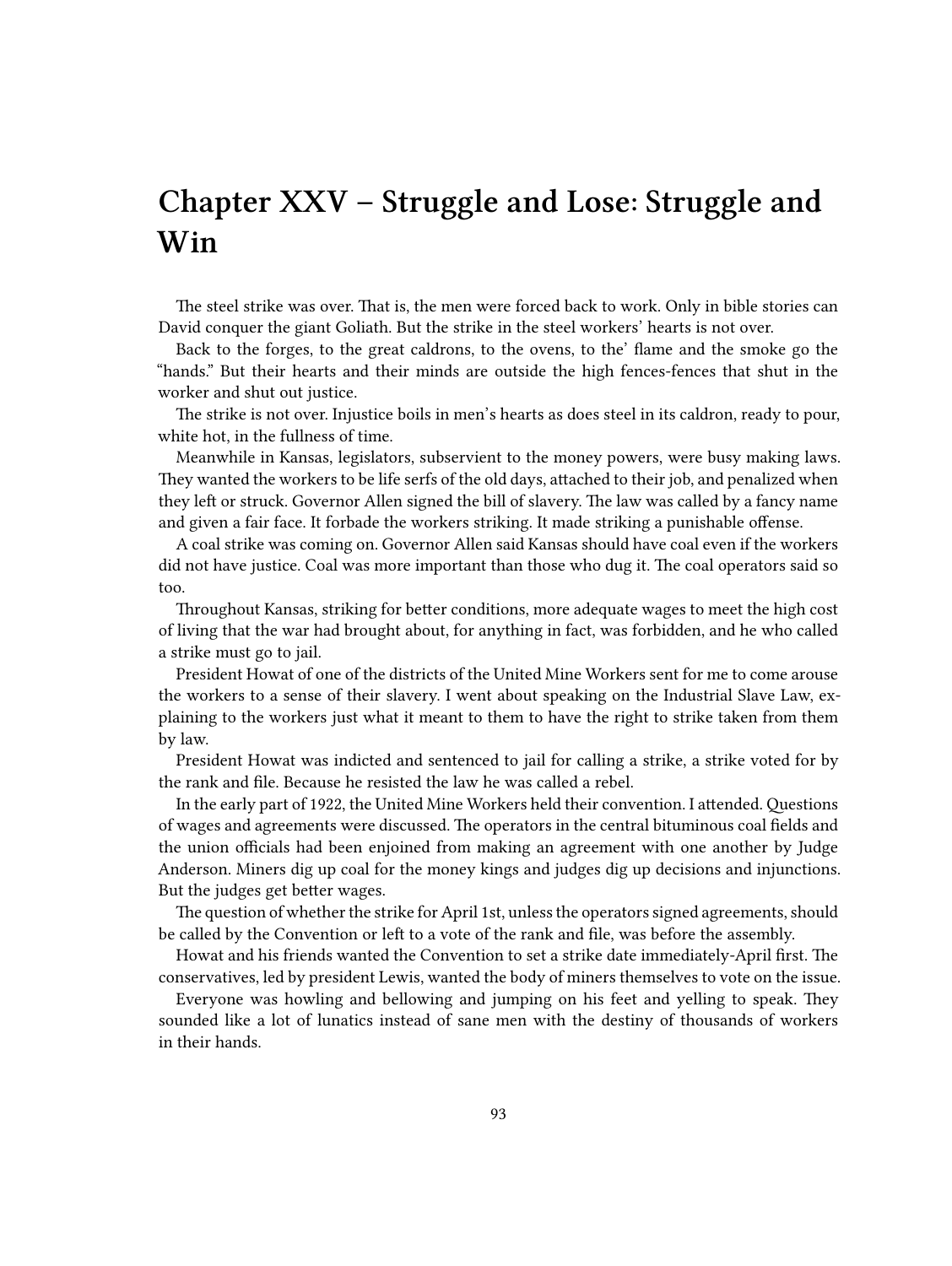Although I sympathized with Howat, I felt that the National President should be obeyed. I rose and pushed my way to the platform. I stood there waiting for the men to become quiet. They did so. It was very still. I said:

"Boys stop howling like a lot of fiends and get down like men and do business. You are wasting time here; wasting time that ought to go to your families and babies. You ought to be ashamed of yourselves! Quit this noise!"

Some one called "Speech!"

"This is not the time for me to speak," I said. "It is time for you to act. Trust your president. If he fails we can go out and I will be with you and raise Hell all over the nation!"

After that the Convention got down to business and voted to leave the matter of striking to those who had to do the sacrificing: the rank and file.

The operators refused to meet the miners, broke their sworn agreement that they would do so. There was nothing to do but strike. The rank and file voted it.

In Kansas, against the law, the miners nevertheless went out. Governor Allen ordered them back, just as the slaves of old used to be ordered back into the cotton fields. Again they refused. Refused to desert their brothers and produce scab coal. The Governor called upon the soft collar fellows, the rah-rah boys from the colleges, the drug clerks and undertakers, the ex-soldiers and sailors who were out of work, waiting for their bonuses, – and these mined the coal. A lark it was for them. A day's picnic. They could afford to take the job with light heart and no conscience for it was but a brief job . . . not a lifetime to be spent under the ground. They would not pass on their shovel and lamp to their sons, so it was no matter to them that they left the job a little better for those who were to follow.

The government, under Hoover, opened up scores of scab mines. Non-union coal was dumped on the market. The miners believed that the Federal Government was against them. They set about organizing the non-union fields. I went here and there. I went to West Virginia. Thousands of dollars had been spent in that field. I went among the women in the tent colonies on the hills.

The story of coal is always the same. It is a dark story. For a second's more sunlight, men must fight like tigers. For the privilege of seeing the color of their children's eyes by the light of the sun, fathers must fight as beasts in the jungle. That life may have something of decency, something of beauty-a picture, a new dress, a bit of cheap lace fluttering in the window-for this, men who work down in the mines must struggle and lose, struggle and win.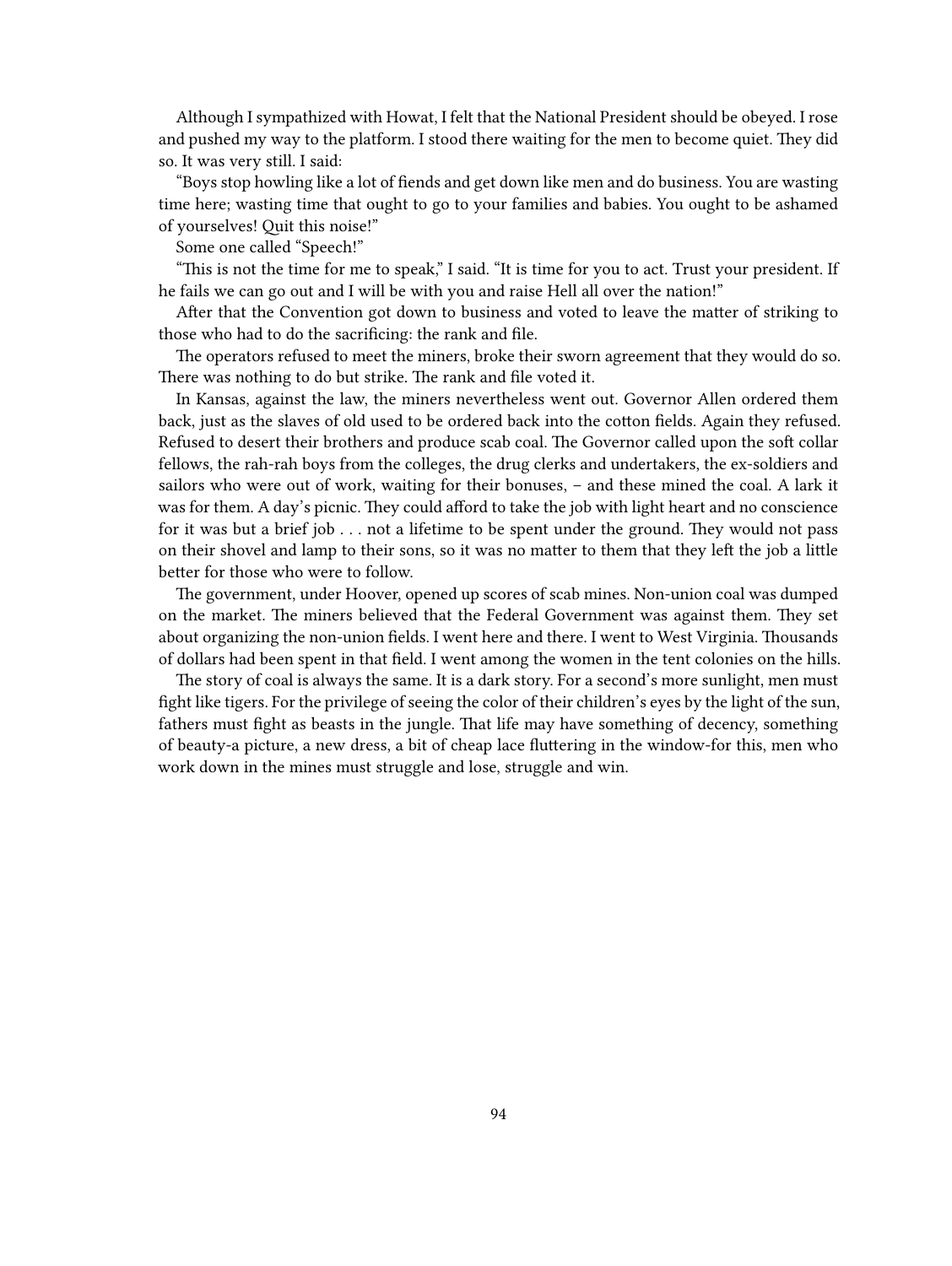#### **Chapter XXVI – Medieval West Virginia**

I have been in West Virginia more or less for the past twenty-three years, taking part in the interminable conflicts that arose between the industrial slaves and their masters. The conflicts were always bitter. Mining is cruel work. Men are down in utter darkness hours on end. They have no life in the sun. They come up from the silence of the earth utterly wearied. Sleep and work, work and sleep. No time or strength for education, no money for books. No leisure for thought.

With the primitive tools of pick and shovel they gut out the insides of the old earth. Their shoulders are stooped from bending. Their eyes are narrowed to the tiny crevices through which they crawl. Evolution, development, is turned backward. Miners become less erect, less wideeyed.

Like all things that live under ground, away from the sun, they become waxen. Their light is the tiny lamp in their caps. It lights up only work. It lights but a few steps ahead. Their children will follow them down into these strange chambers after they have gone down into the earth forever. Cruel is the life of the miners with the weight of the world upon their backs. And cruel are their strikes. Miners are accustomed to cruelty. They know no other law. They are like primitive men struggling in his ferocious jungle-for himself, for his children, for the race of men.

The miners of Logan County were again on strike in 1923. I was with them. The jails were full of strikers, with innocent men who protested the conditions of their lives. Many of them had been months in jails. Their wives and little children were in dire want.

"Can't you do something for us, Mother," they pleaded.

A delegation of their wretched wives and half-starved children came to me. "For God's sake, Mother, can't you do something for us?"

I took the train for Charleston and went to see Governor Morgan. He received me courteously. "Governor," I said, "listen-do you hear anything?"

He listened a moment. "No, Mother Jones, I do not."

"I do," said I. "I hear women and little boys and girls sobbing at night. Their fathers are in jail. The wives and children are crying for food."

"I will investigate," said he. He looked me straight in the eye and I knew he would keep his promise.

Shortly afterward I received a letter from the Governor, telling me that all the prisoners were released but three.

For myself I always found Governor Morgan most approachable. The human appeal always reached him. I remember a poor woman coming to see me one day. Her husband had been blacklisted in the mines and he dared not return to his home. The woman was weak from lack of food, too weak to work. I took her to the Governor. He gave her twenty dollars. He arranged for her husband to return, promising him executive protection.

I was with the Governor's secretary one day when a committee called to see the Governor. The committee was composed of lick-spittles of the mine owners. They requested that the Gov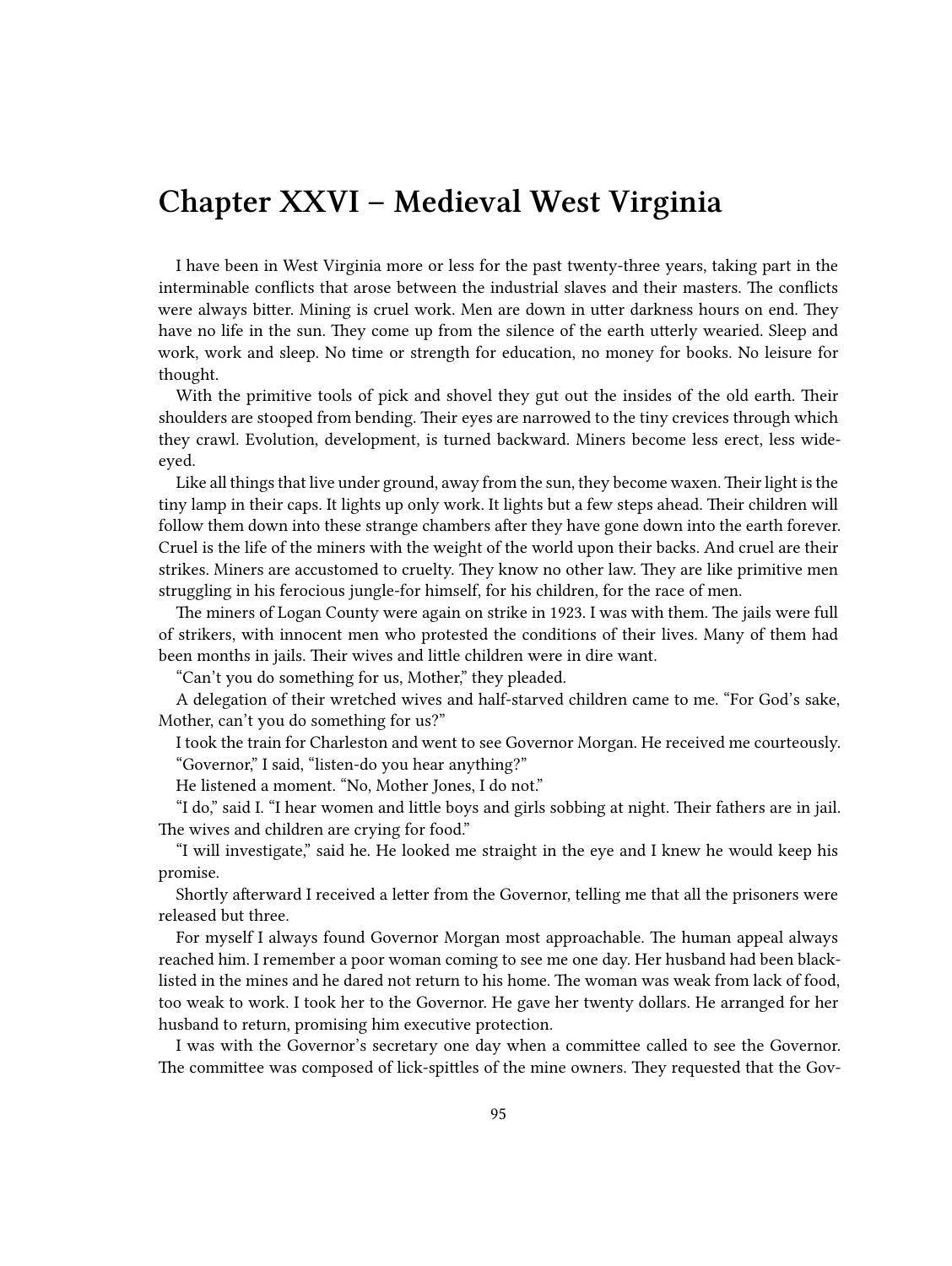ernor put "The Federationist," a labor weekly, out of business. The Governor said, "Gentlemen, the constitution guarantees the right of free speech and free press. I shall not go on record as interfering with either as long as the constitution lives."

The committee slunk out of the office.

I think that Governor Morgan is the only governor in the twenty-three years I was in West Virginia who refused to comply with the requests of the dominant money interests. To a man of that type I wish to pay my respects.

There is never peace in West Virginia because there is never justice. Injunctions and guns, like morphia, produce a temporary quiet. Then the pain, agonizing and more severe, comes again. So it is with West Virginia. The strike was broken. But the next year, the miners gathered their breath for another struggle. Sometimes they lost their battle through their own crooked leaders. And once it was my duty to go before the rank and file and expose their leaders who would betray them. And when my boys understood, West Virginia's climate wasn't healthy for them.

Medieval West Virginia! With its tent colonies on the bleak hills! With its grim men and women! When I get to the other side, I shall tell God Almighty about West Virginia!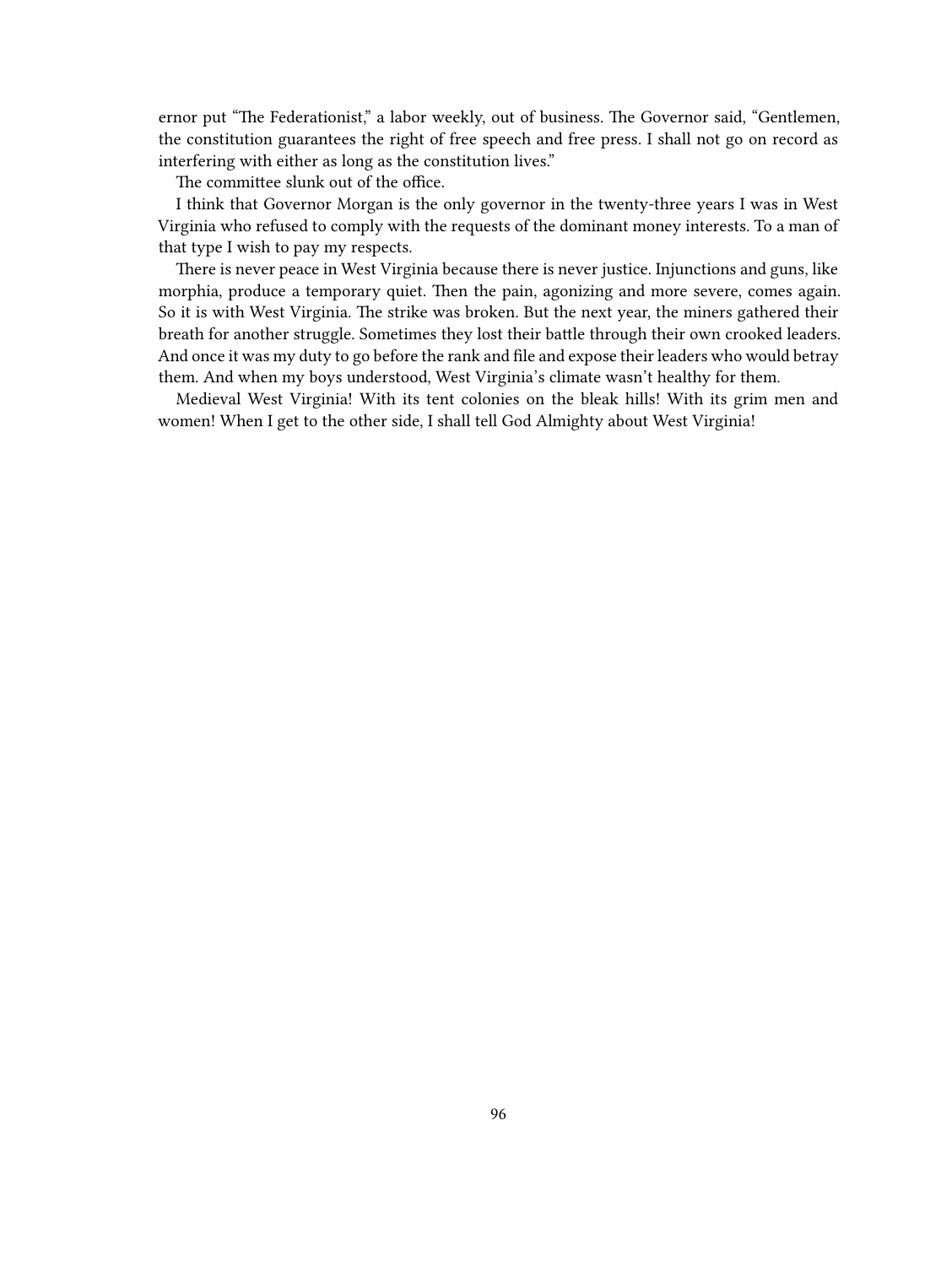## **Chapter XXVII – Progress in Spite of Leaders**

Other strikes come to my mind, strikes of less fire and flame and hence attracting less national notice. The papers proclaimed to stockholders and investors that there was peace, and there was no peace. The garment workers struck and won. In Roosevelt, New Jersey, the workingmen in the fertilizing plant of Williams and Clark struck.

Two strikers were shot dead – shot in the back by the hired gunmen.The guards were arraigned, let out on bail, and reported back on the job. The strikers were assembled in a vacant lot. Guards shot into their midst, firing low and filling the legs of the workers with bullets.

"Mother," the strikers wrote to me, "come help us with our women."

I went. "Women," said I, "see that your husbands use no fire arms or violence no matter what the provocation. Don't let your husbands scab. Help them stand firm and above all keep them from the saloons. No strike was ever won that did not have the support of the womenfolk."

The street car men struck along in 1916 in New York City.

I spoke to a mass meeting of carmen's wives and we certainly had those women fighting like wildcats. They threatened me with jail and I told the police I could raise as much hell in jail as out. The police said if anyone was killed I should be held responsible and hanged.

"If they want to hang me, let them," I said. "And on the scaffold I will shout 'Freedom for the working class!' And when I meet God Almighty I will tell him to damn my accusers and the accusers of the working class, the people who tend and develop and beautify His world." The last years of my life have seen fewer and fewer strikes. Both employer and employee have become wiser. Both have learned the value of compromise. Both sides have learned that they gain' when they get together and talk things out in reason rather than standing apart, slinging bricks, angry words and bullets. The railway brotherhoods have learned that lesson. Strikes are costly. Fighting them is costly.

All the average human being asks is something he can call home; a family that is fed and warm; and now and then a little happiness; once in a long while an extravagance.

I am not a suffragist nor do I believe in "careers" for women, especially a "career" in factory and mill where most working women have their "careers." A great responsibility rests upon womanthe training of the children This is her most beautiful task. If men earned money enough, it would not be necessary for women to neglect their homes and their little ones to add to the family's income.

The last years of my life have seen long stretches of industrial peace. Occasionally has come war. I regretted that illness kept me from helping the railway shopmen in their brave fight for recognition a few years ago. And I rejoiced to see the formation of a third political party-a Farmer-Labor Party. Too long has labor been subservient to the old betrayers, politicians and crooked labor leaders.

I had passed my ninety-third milestone when I attended the convention of the Farmer-Labor Party and addressed the assembly. "The producer, not the meek, shall inherit the earth," I told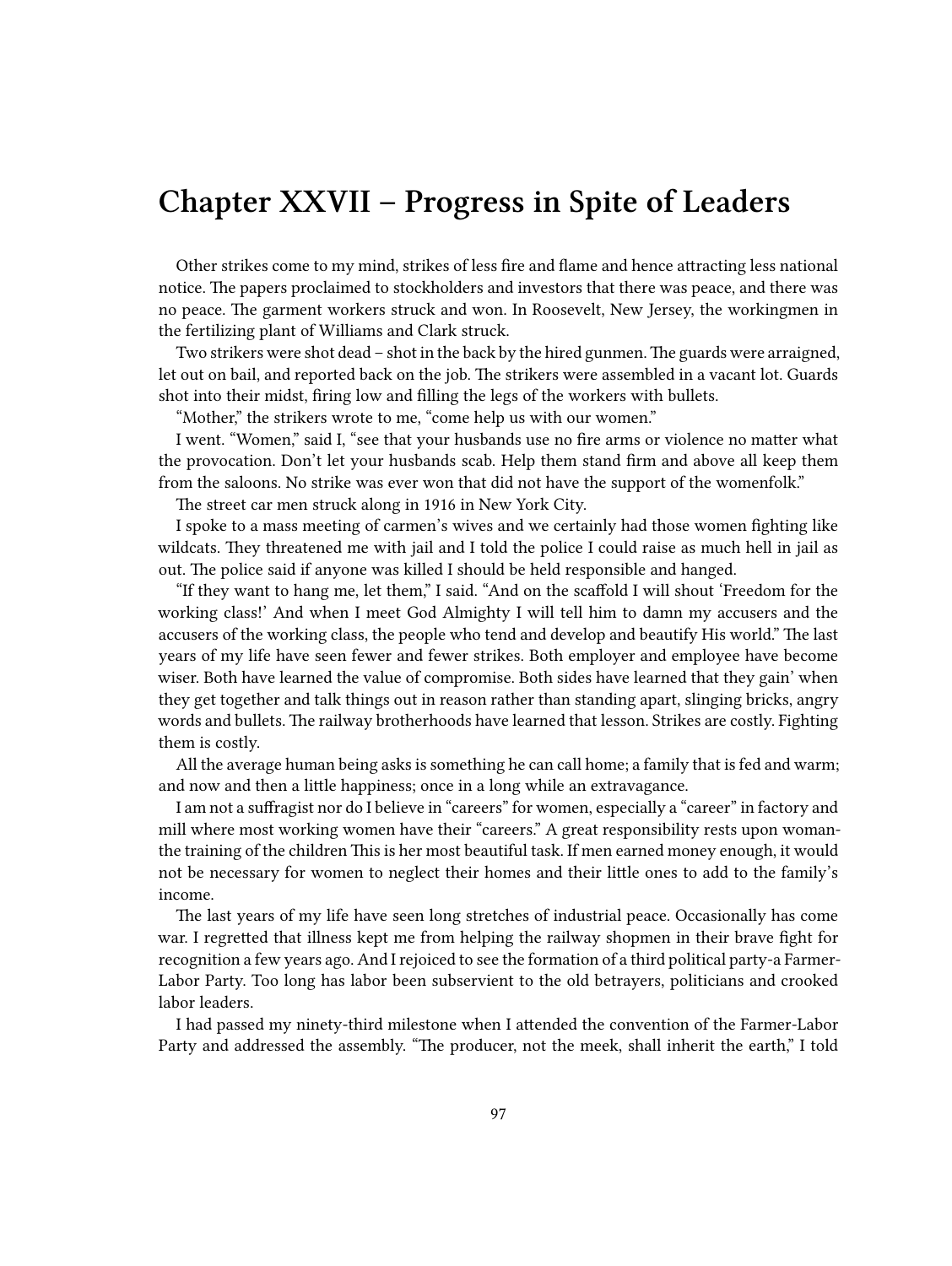them. "Not today perhaps, nor tomorrow, but over the rim of the years my old eyes can see the coming of another day."

I was ninety-one years old when I attended the Pan-American Federation of Labor held in Mexico City in 1921. This convention was called to promote a better understanding between the workers of America, Mexico and Central America. Gompers attended as did a number of the American leaders.

I spoke to the convention. I told them that a convention such as this Pan-American Convention of labor was the beginning of a new day, a day when the workers of the world would know no other boundaries other than those between the exploiter and the exploited. Soviet Russia, I said, had dared to challenge the old order, had handed the earth over to those who toiled upon it, and the capitalists of the world were quaking in their scab-made shoes. I told them of the national farce of prohibition in America.

"Prohibition came," said I, "through a combination of business men who wanted to get more out of their workers, together with a lot of preachers and a group of damn cats who threw fits when they saw a workingman buy a bottle of beer but saw no reason to bristle when they and their women and little children suffered under the curse of low wages and crushing hours of toil."

"Prohibition," said I, "has taken away the workingman's beer, has closed the saloon which was his only club. The rich guzzle as they ever did. Prohibition is not for them. They have their clubs which are sacred and immune from interference. The only club the workingman has is the policeman's. He has that when he strikes."

I visited the coal mines of Coalhulia and saw that the life of the miner is the same whereever coal is dug and capital flies its black flag. As I look back over the long, long years, I see that in all movements for the bettering of men's lives, it is the pioneers who bear most of the suffering. When these movements become established, when they become popular, others reap the benefits. Thus it has been with the labor movement.

The early days of the labor movement produced great men. They differed greatly from the modern labor leader. These early leaders sought no publicity, they were single minded, not interested in their own glory nor their own financial advancement. They did not serve Labor for pay. They made great sacrifices that the future might be a bit brighter for their fellow workers.

I remember John Siney, a miner. Holloran, a miner. James, a miner. Robert Watchorn, the first and most able secretary that the miners of this country ever had. These men gave their lives that others might live. They died in want.

Dick Williams, McLaughlan, Travlick, Roy, Stevens, Wright, Powderly, Martin Irons, Davis, Richards, Griffith, Thomas and Morgan were pioneers worthy of our memory.

Powderly had to get up a subscription to defray the expenses of Griffith's funeral. Many of these pioneers died without even the gratitude of those whom they served. Their monuments are the good they did.

Many of our modern leaders of labor have wandered far from the thorny path of these early crusaders. Never in the early days of the labor struggle would you find leaders willing and dining with the aristocracy; nor did their wives strut about like diamond-bedecked peacocks; nor were they attended by humiliated, cringing colored servants.

The wives of these early leaders took in washing to make ends meet. Their children picked and sold berries. The women shared the heroism, the privation of their husbands.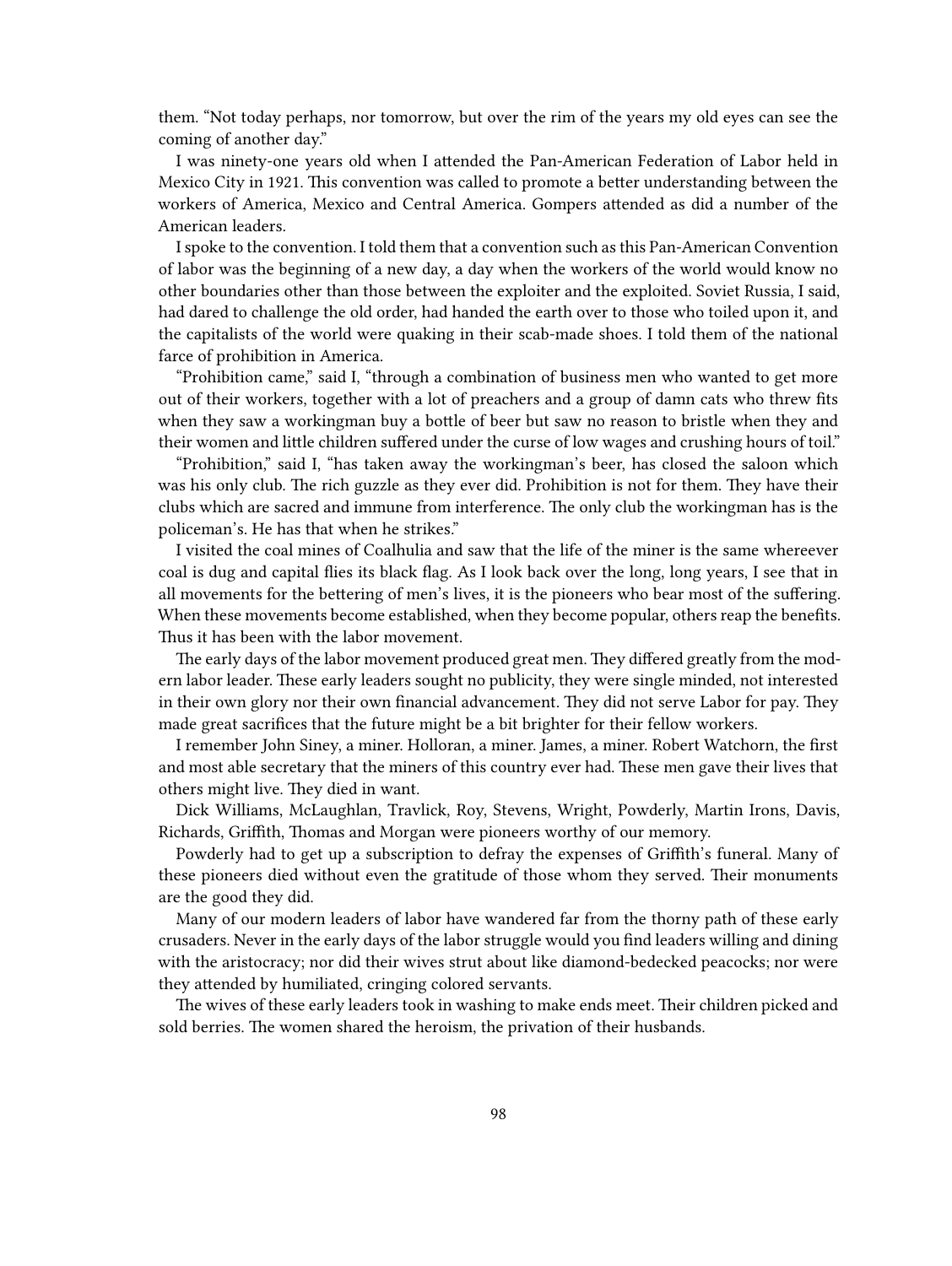In those days labor's representatives did not sit on velvet chairs in conference with labor's oppressors; they did not dine in fashionable hotels with the representatives of the top capitalists, such as the Civic Federation. They did not ride in Pullmans nor make trips to Europe.

The rank and file have let their servants become their masters and dictators. The workers have now to fight not alone their exploiters but likewise their own leaders, who often betray them, who sell them out, who put their own advancement ahead of that of the working masses, who make of the rank and file political pawns.

Provision should be made in all union constitutions for the recall of leaders. Big salaries should not be paid. Career hunters should be driven out, as well as leaders who use labor for political ends. These types are menaces to the advancement of labor.

In big strikes I have known, the men lay in prison while the leaders got out on bail and drew high salaries all the time. The leaders did not suffer. They never missed a meal. Some men make a profession out of labor and get rich thereby. John Mitchell left to his heirs a fortune, and his political friends are using the labor movement to gather funds to erect a monument to his memory, to a name that should be forgotten.

In spite of oppressors, in spite of false leaders, in spite of labor's own lack of understanding of its needs, the cause of the worker continues onward. Slowly his hours are shortened, giving him leisure to read and to think. Slowly his standard of living rises to include some of the good and beautiful things of the world. Slowly the cause of his children becomes the cause of all. His boy is taken from the breaker, his girl from the mill. Slowly those who create the wealth of the world are permitted to share it. The future is in labor's strong, rough hands.